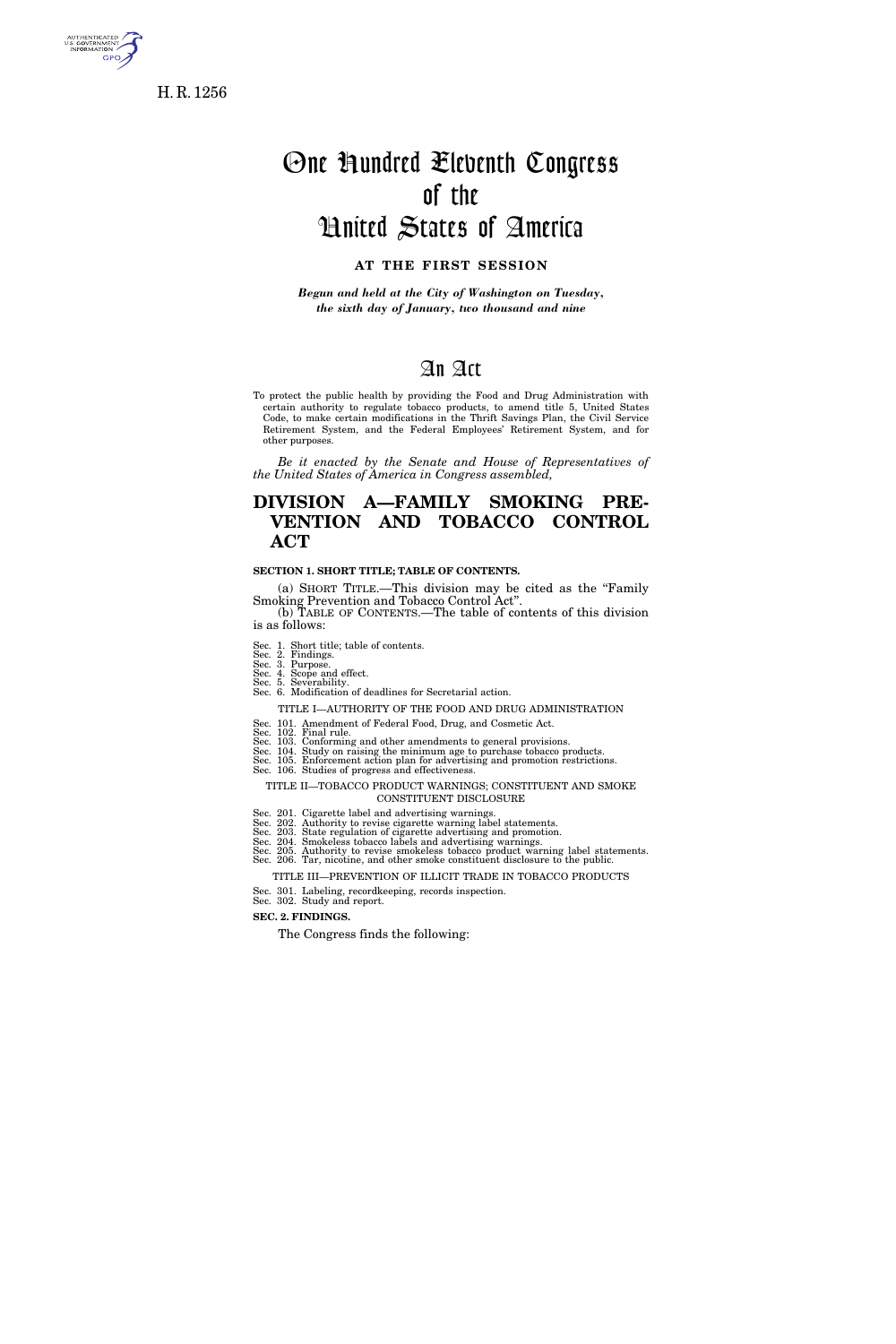(1) The use of tobacco products by the Nation's children is a pediatric disease of considerable proportions that results in new generations of tobacco-dependent children and adults.

(2) A consensus exists within the scientific and medical communities that tobacco products are inherently dangerous and cause cancer, heart disease, and other serious adverse health effects.

(3) Nicotine is an addictive drug.

(4) Virtually all new users of tobacco products are under the minimum legal age to purchase such products.

(5) Tobacco advertising and marketing contribute significantly to the use of nicotine-containing tobacco products by adolescents.

(6) Because past efforts to restrict advertising and marketing of tobacco products have failed adequately to curb tobacco use by adolescents, comprehensive restrictions on the sale, promotion, and distribution of such products are needed.

(7) Federal and State governments have lacked the legal and regulatory authority and resources they need to address comprehensively the public health and societal problems caused by the use of tobacco products.

(8) Federal and State public health officials, the public health community, and the public at large recognize that the tobacco industry should be subject to ongoing oversight.

(9) Under article I, section 8 of the Constitution, the Congress is vested with the responsibility for regulating interstate commerce and commerce with Indian tribes.

(10) The sale, distribution, marketing, advertising, and use of tobacco products are activities in and substantially affecting interstate commerce because they are sold, marketed, advertised, and distributed in interstate commerce on a nationwide basis, and have a substantial effect on the Nation's economy.

(11) The sale, distribution, marketing, advertising, and use of such products substantially affect interstate commerce through the health care and other costs attributable to the use of tobacco products.

(12) It is in the public interest for Congress to enact legislation that provides the Food and Drug Administration with the authority to regulate tobacco products and the advertising and promotion of such products. The benefits to the American people from enacting such legislation would be significant in human and economic terms.

(13) Tobacco use is the foremost preventable cause of premature death in America. It causes over 400,000 deaths in the United States each year, and approximately 8,600,000 Americans have chronic illnesses related to smoking.

(14) Reducing the use of tobacco by minors by 50 percent would prevent well over 10,000,000 of today's children from becoming regular, daily smokers, saving over 3,000,000 of them from premature death due to tobacco-induced disease. Such a reduction in youth smoking would also result in approximately \$75,000,000,000 in savings attributable to reduced health care costs.

(15) Advertising, marketing, and promotion of tobacco products have been especially directed to attract young persons to use tobacco products, and these efforts have resulted in increased use of such products by youth. Past efforts to oversee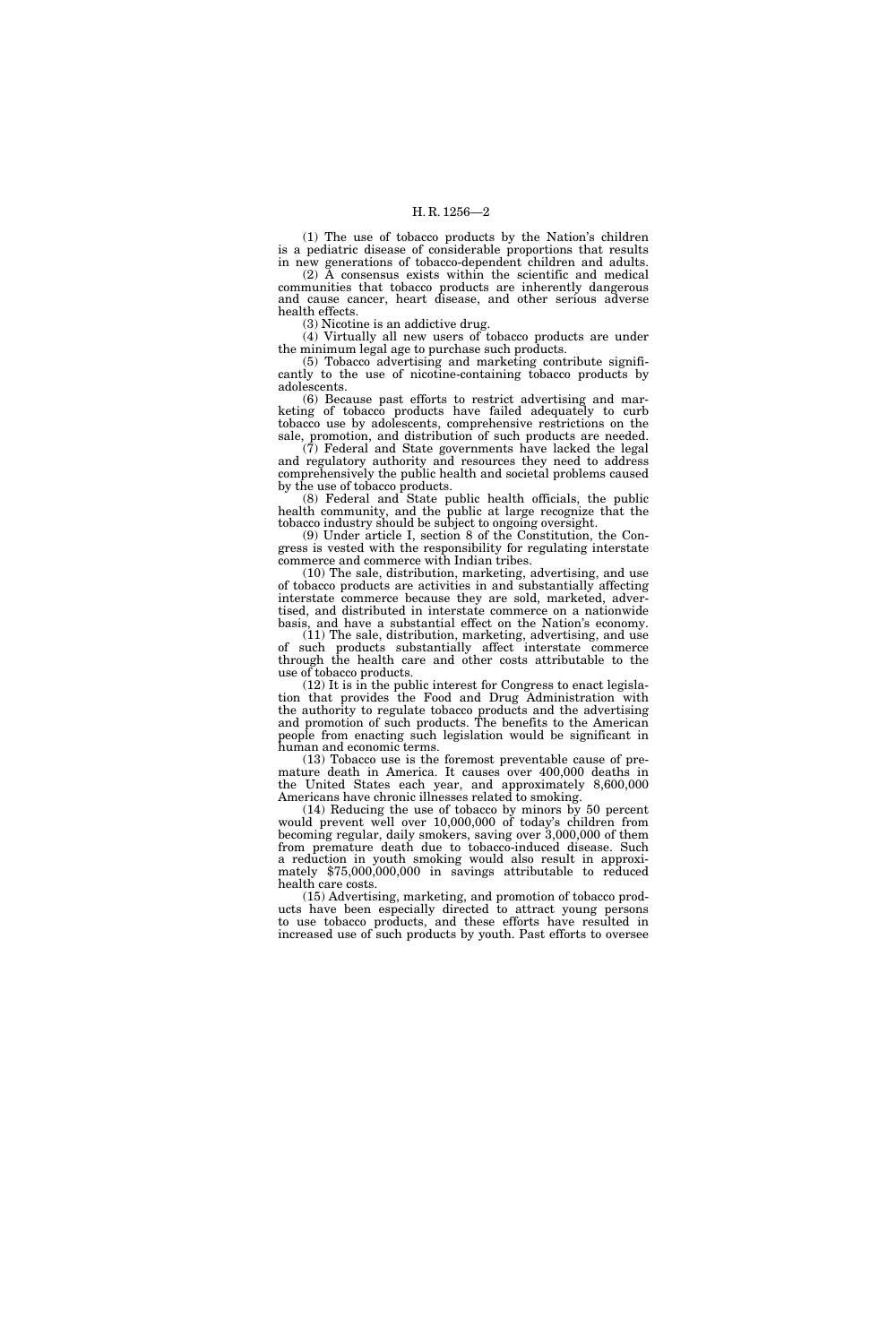these activities have not been successful in adequately preventing such increased use.

(16) In 2005, the cigarette manufacturers spent more than \$13,000,000,000 to attract new users, retain current users, increase current consumption, and generate favorable long-term attitudes toward smoking and tobacco use.

(17) Tobacco product advertising often misleadingly portrays the use of tobacco as socially acceptable and healthful to minors.

(18) Tobacco product advertising is regularly seen by persons under the age of 18, and persons under the age of 18 are regularly exposed to tobacco product promotional efforts.

(19) Through advertisements during and sponsorship of sporting events, tobacco has become strongly associated with sports and has become portrayed as an integral part of sports and the healthy lifestyle associated with rigorous sporting activity.

(20) Children are exposed to substantial and unavoidable tobacco advertising that leads to favorable beliefs about tobacco use, plays a role in leading young people to overestimate the prevalence of tobacco use, and increases the number of young people who begin to use tobacco.

(21) The use of tobacco products in motion pictures and other mass media glamorizes its use for young people and encourages them to use tobacco products.

(22) Tobacco advertising expands the size of the tobacco market by increasing consumption of tobacco products including tobacco use by young people.

(23) Children are more influenced by tobacco marketing than adults: more than 80 percent of youth smoke three heavily marketed brands, while only 54 percent of adults, 26 and older, smoke these same brands.

(24) Tobacco company documents indicate that young people are an important and often crucial segment of the tobacco market. Children, who tend to be more price sensitive than adults, are influenced by advertising and promotion practices that result in drastically reduced cigarette prices.

(25) Comprehensive advertising restrictions will have a positive effect on the smoking rates of young people.

(26) Restrictions on advertising are necessary to prevent unrestricted tobacco advertising from undermining legislation prohibiting access to young people and providing for education about tobacco use.

(27) International experience shows that advertising regulations that are stringent and comprehensive have a greater impact on overall tobacco use and young people's use than weaker or less comprehensive ones.

(28) Text only requirements, although not as stringent as a ban, will help reduce underage use of tobacco products while preserving the informational function of advertising.

(29) It is in the public interest for Congress to adopt legislation to address the public health crisis created by actions of the tobacco industry.

(30) The final regulations promulgated by the Secretary of Health and Human Services in the August 28, 1996, issue of the Federal Register (61 Fed. Reg. 44615–44618) for inclusion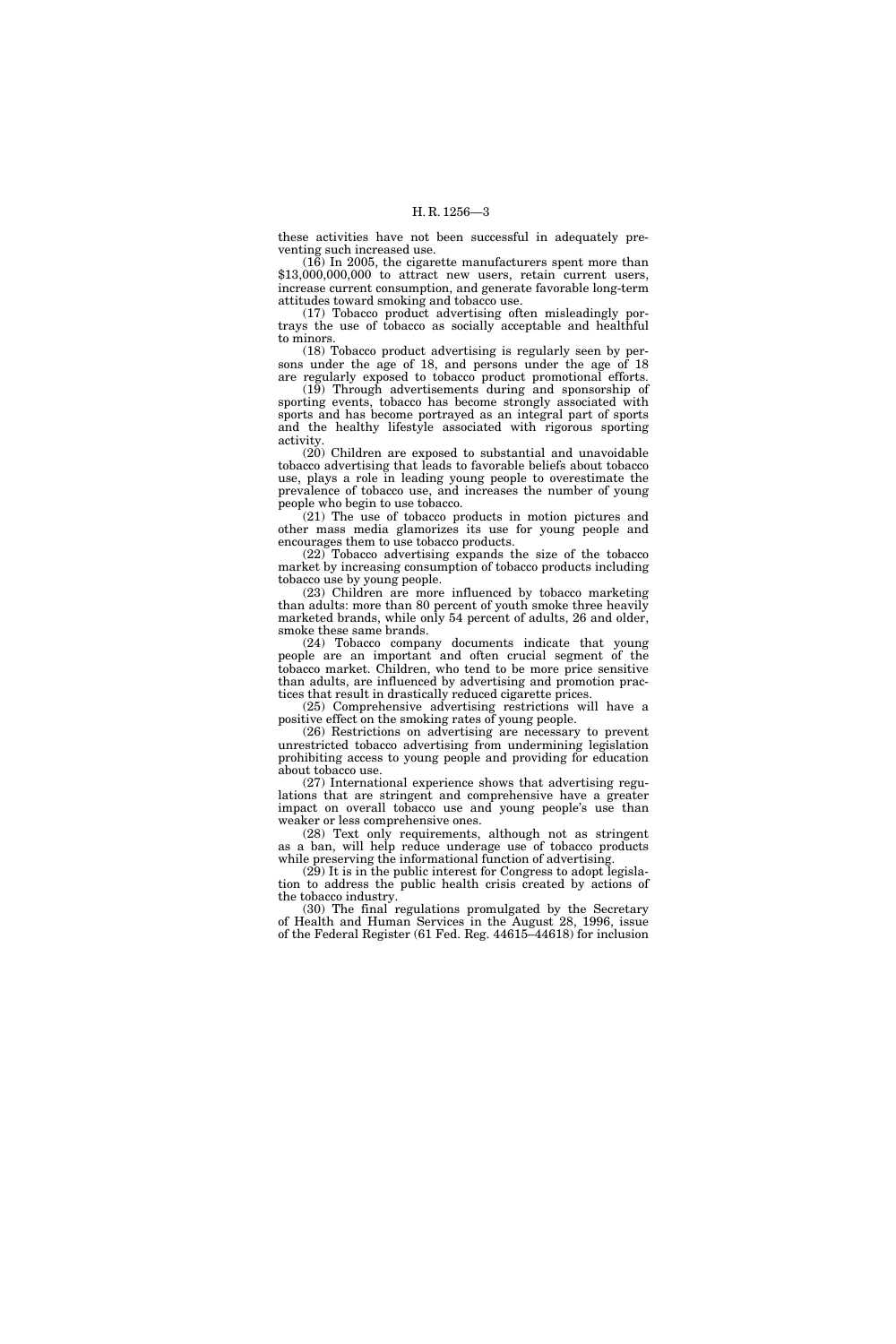as part 897 of title 21, Code of Federal Regulations, are consistent with the first amendment to the United States Constitution and with the standards set forth in the amendments made by this subtitle for the regulation of tobacco products by the Food and Drug Administration, and the restriction on the sale and distribution of, including access to and the advertising and promotion of, tobacco products contained in such regulations are substantially related to accomplishing the public health goals of this division.

(31) The regulations described in paragraph (30) will directly and materially advance the Federal Government's substantial interest in reducing the number of children and adolescents who use cigarettes and smokeless tobacco and in preventing the life-threatening health consequences associated with tobacco use. An overwhelming majority of Americans who use tobacco products begin using such products while they are minors and become addicted to the nicotine in those products before reaching the age of 18. Tobacco advertising and promotion play a crucial role in the decision of these minors to begin using tobacco products. Less restrictive and less comprehensive approaches have not and will not be effective in reducing the problems addressed by such regulations. The reasonable restrictions on the advertising and promotion of tobacco products contained in such regulations will lead to a significant decrease in the number of minors using and becoming addicted to those products.

(32) The regulations described in paragraph (30) impose no more extensive restrictions on communication by tobacco manufacturers and sellers than are necessary to reduce the number of children and adolescents who use cigarettes and smokeless tobacco and to prevent the life-threatening health consequences associated with tobacco use. Such regulations are narrowly tailored to restrict those advertising and promotional practices which are most likely to be seen or heard by youth and most likely to entice them into tobacco use, while affording tobacco manufacturers and sellers ample opportunity to convey information about their products to adult consumers.

(33) Tobacco dependence is a chronic disease, one that typically requires repeated interventions to achieve long-term or permanent abstinence.

(34) Because the only known safe alternative to smoking is cessation, interventions should target all smokers to help them quit completely.

(35) Tobacco products have been used to facilitate and finance criminal activities both domestically and internationally. Illicit trade of tobacco products has been linked to organized crime and terrorist groups.

(36) It is essential that the Food and Drug Administration review products sold or distributed for use to reduce risks or exposures associated with tobacco products and that it be empowered to review any advertising and labeling for such products. It is also essential that manufacturers, prior to marketing such products, be required to demonstrate that such products will meet a series of rigorous criteria, and will benefit the health of the population as a whole, taking into account both users of tobacco products and persons who do not currently use tobacco products.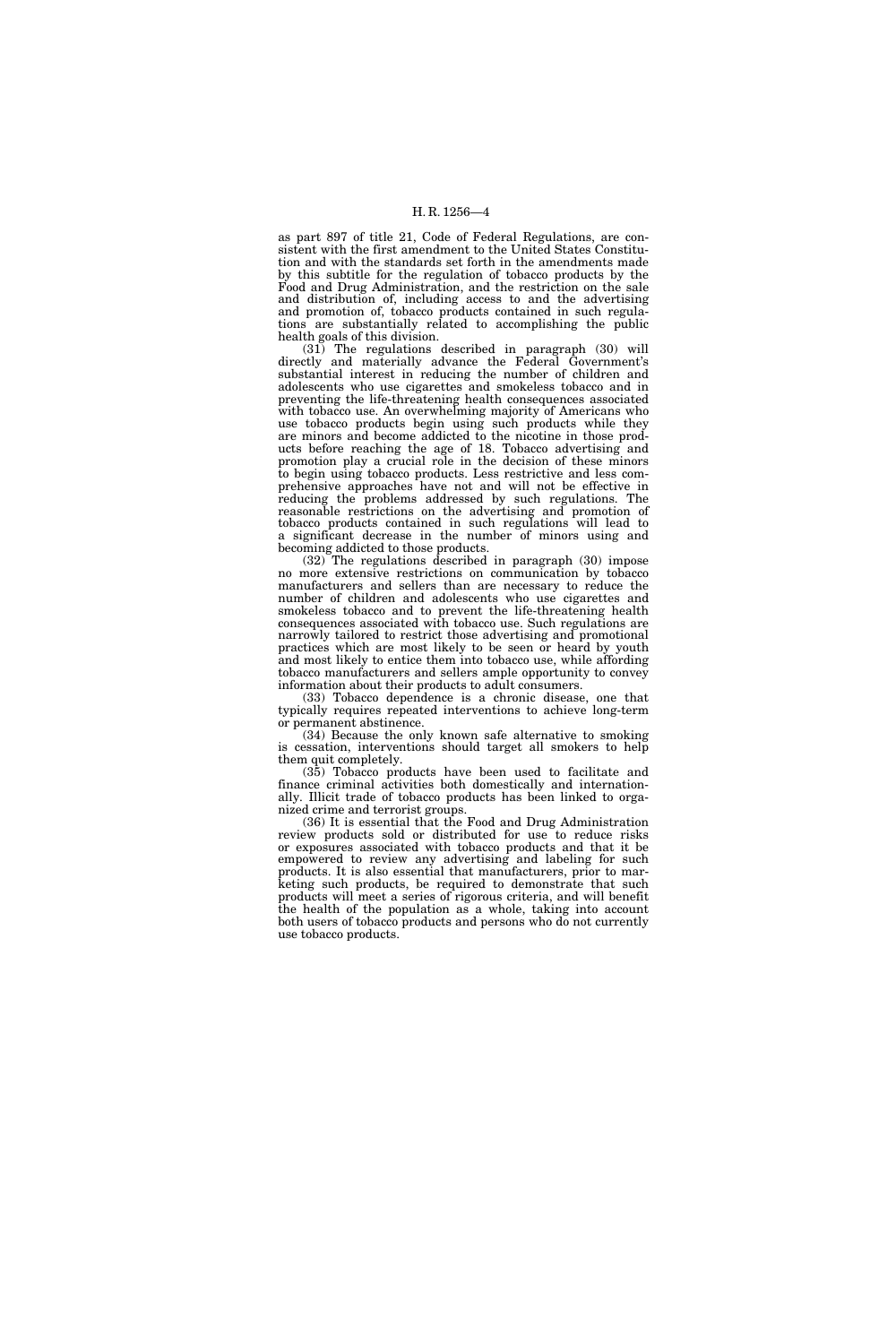(37) Unless tobacco products that purport to reduce the risks to the public of tobacco use actually reduce such risks, those products can cause substantial harm to the public health to the extent that the individuals, who would otherwise not consume tobacco products or would consume such products less, use tobacco products purporting to reduce risk. Those who use products sold or distributed as modified risk products that do not in fact reduce risk, rather than quitting or reducing their use of tobacco products, have a substantially increased likelihood of suffering disability and premature death. The costs to society of the widespread use of products sold or distributed as modified risk products that do not in fact reduce risk or that increase risk include thousands of unnecessary deaths and injuries and huge costs to our health care system.

(38) As the National Cancer Institute has found, many smokers mistakenly believe that "low tar" and "light" cigarettes cause fewer health problems than other cigarettes. As the National Cancer Institute has also found, mistaken beliefs about the health consequences of smoking ''low tar'' and ''light'' cigarettes can reduce the motivation to quit smoking entirely and thereby lead to disease and death.

(39) Recent studies have demonstrated that there has been no reduction in risk on a population-wide basis from ''low tar'' and ''light'' cigarettes, and such products may actually increase the risk of tobacco use.

(40) The dangers of products sold or distributed as modified risk tobacco products that do not in fact reduce risk are so high that there is a compelling governmental interest in ensuring that statements about modified risk tobacco products are complete, accurate, and relate to the overall disease risk of the product.

(41) As the Federal Trade Commission has found, consumers have misinterpreted advertisements in which one product is claimed to be less harmful than a comparable product, even in the presence of disclosures and advisories intended to provide clarification.

(42) Permitting manufacturers to make unsubstantiated statements concerning modified risk tobacco products, whether express or implied, even if accompanied by disclaimers would be detrimental to the public health.

(43) The only way to effectively protect the public health from the dangers of unsubstantiated modified risk tobacco products is to empower the Food and Drug Administration to require that products that tobacco manufacturers sold or distributed for risk reduction be reviewed in advance of marketing, and to require that the evidence relied on to support claims be fully verified.

(44) The Food and Drug Administration is a regulatory agency with the scientific expertise to identify harmful substances in products to which consumers are exposed, to design standards to limit exposure to those substances, to evaluate scientific studies supporting claims about the safety of products, and to evaluate the impact of labels, labeling, and advertising on consumer behavior in order to reduce the risk of harm and promote understanding of the impact of the product on health. In connection with its mandate to promote health and reduce the risk of harm, the Food and Drug Administration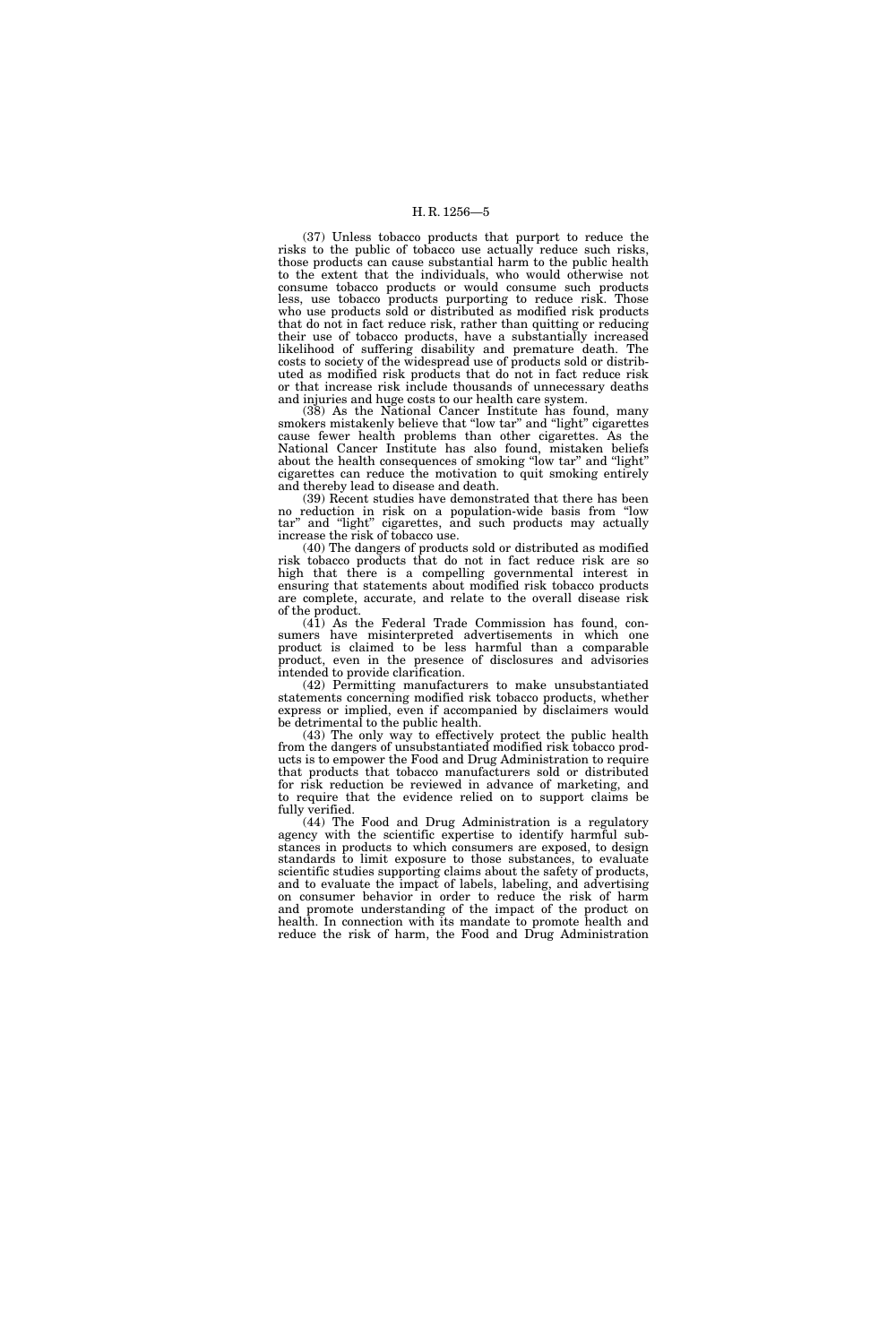routinely makes decisions about whether and how products may be marketed in the United States.

(45) The Federal Trade Commission was created to protect consumers from unfair or deceptive acts or practices, and to regulate unfair methods of competition. Its focus is on those marketplace practices that deceive or mislead consumers, and those that give some competitors an unfair advantage. Its mission is to regulate activities in the marketplace. Neither the Federal Trade Commission nor any other Federal agency except the Food and Drug Administration possesses the scientific expertise needed to implement effectively all provisions of the Family Smoking Prevention and Tobacco Control Act.

(46) If manufacturers state or imply in communications directed to consumers through the media or through a label, labeling, or advertising, that a tobacco product is approved or inspected by the Food and Drug Administration or complies with Food and Drug Administration standards, consumers are likely to be confused and misled. Depending upon the particular language used and its context, such a statement could result in consumers being misled into believing that the product is endorsed by the Food and Drug Administration for use or in consumers being misled about the harmfulness of the product because of such regulation, inspection, approval, or compliance.

(47) In August 2006 a United States district court judge found that the major United States cigarette companies continue to target and market to youth. USA v. Philip Morris, USA, Inc., et al. (Civil Action No. 99–2496 (GK), August 17, 2006)

(48) In August 2006 a United States district court judge found that the major United States cigarette companies dramatically increased their advertising and promotional spending in ways that encourage youth to start smoking subsequent to the signing of the Master Settlement Agreement in 1998. USA v. Philip Morris, USA, Inc., et al. (Civil Action No. 99–2496 (GK), August 17, 2006).

(49) In August 2006 a United States district court judge found that the major United States cigarette companies have designed their cigarettes to precisely control nicotine delivery levels and provide doses of nicotine sufficient to create and sustain addiction while also concealing much of their nicotinerelated research. USA v. Philip Morris, USA, Inc., et al. (Civil Action No. 99–2496 (GK), August 17, 2006).

#### **SEC. 3. PURPOSE.**

The purposes of this division are—

 $(1)$  to provide authority to the Food and Drug Administration to regulate tobacco products under the Federal Food, Drug, and Cosmetic Act (21 U.S.C. 301 et seq.), by recognizing it as the primary Federal regulatory authority with respect to the manufacture, marketing, and distribution of tobacco products as provided for in this division;

(2) to ensure that the Food and Drug Administration has the authority to address issues of particular concern to public health officials, especially the use of tobacco by young people and dependence on tobacco;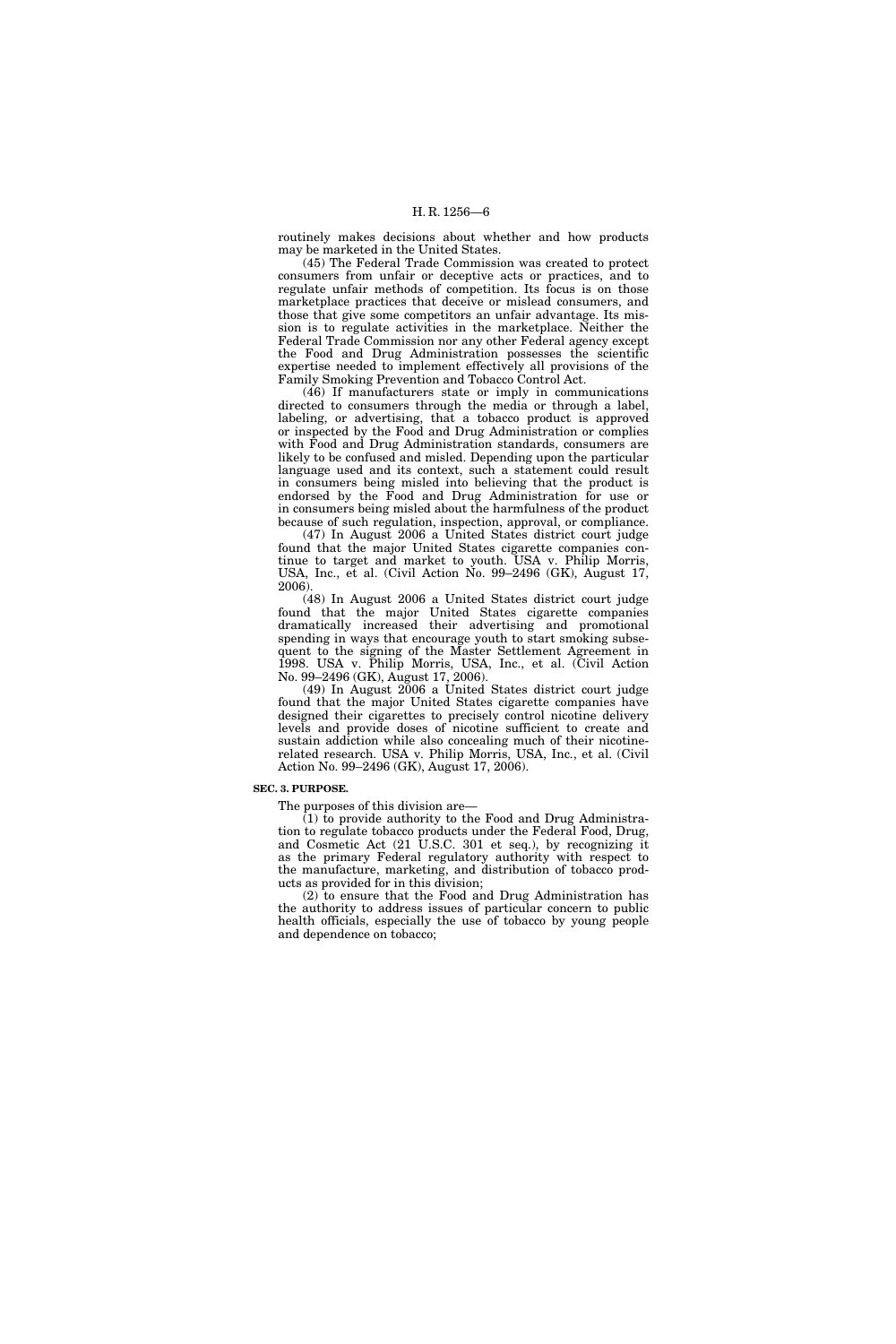(3) to authorize the Food and Drug Administration to set national standards controlling the manufacture of tobacco products and the identity, public disclosure, and amount of ingredients used in such products;

(4) to provide new and flexible enforcement authority to ensure that there is effective oversight of the tobacco industry's efforts to develop, introduce, and promote less harmful tobacco products;

(5) to vest the Food and Drug Administration with the authority to regulate the levels of tar, nicotine, and other harmful components of tobacco products;

(6) in order to ensure that consumers are better informed, to require tobacco product manufacturers to disclose research which has not previously been made available, as well as research generated in the future, relating to the health and dependency effects or safety of tobacco products;

(7) to continue to permit the sale of tobacco products to adults in conjunction with measures to ensure that they are not sold or accessible to underage purchasers;

(8) to impose appropriate regulatory controls on the tobacco industry;

(9) to promote cessation to reduce disease risk and the social costs associated with tobacco-related diseases; and

(10) to strengthen legislation against illicit trade in tobacco products.

#### **SEC. 4. SCOPE AND EFFECT.**

(a) INTENDED EFFECT.—Nothing in this division (or an amendment made by this division) shall be construed to—

(1) establish a precedent with regard to any other industry, situation, circumstance, or legal action; or

(2) affect any action pending in Federal, State, or tribal court, or any agreement, consent decree, or contract of any kind.

(b) AGRICULTURAL ACTIVITIES.—The provisions of this division (or an amendment made by this division) which authorize the Secretary to take certain actions with regard to tobacco and tobacco products shall not be construed to affect any authority of the Secretary of Agriculture under existing law regarding the growing, cultivation, or curing of raw tobacco.

(c) REVENUE ACTIVITIES.—The provisions of this division (or an amendment made by this division) which authorize the Secretary to take certain actions with regard to tobacco products shall not be construed to affect any authority of the Secretary of the Treasury under chapter 52 of the Internal Revenue Code of 1986.

# **SEC. 5. SEVERABILITY.**

If any provision of this division, of the amendments made by this division, or of the regulations promulgated under this division (or under such amendments), or the application of any such provision to any person or circumstance is held to be invalid, the remainder of this division, such amendments and such regulations, and the application of such provisions to any other person or circumstance shall not be affected and shall continue to be enforced to the fullest extent possible.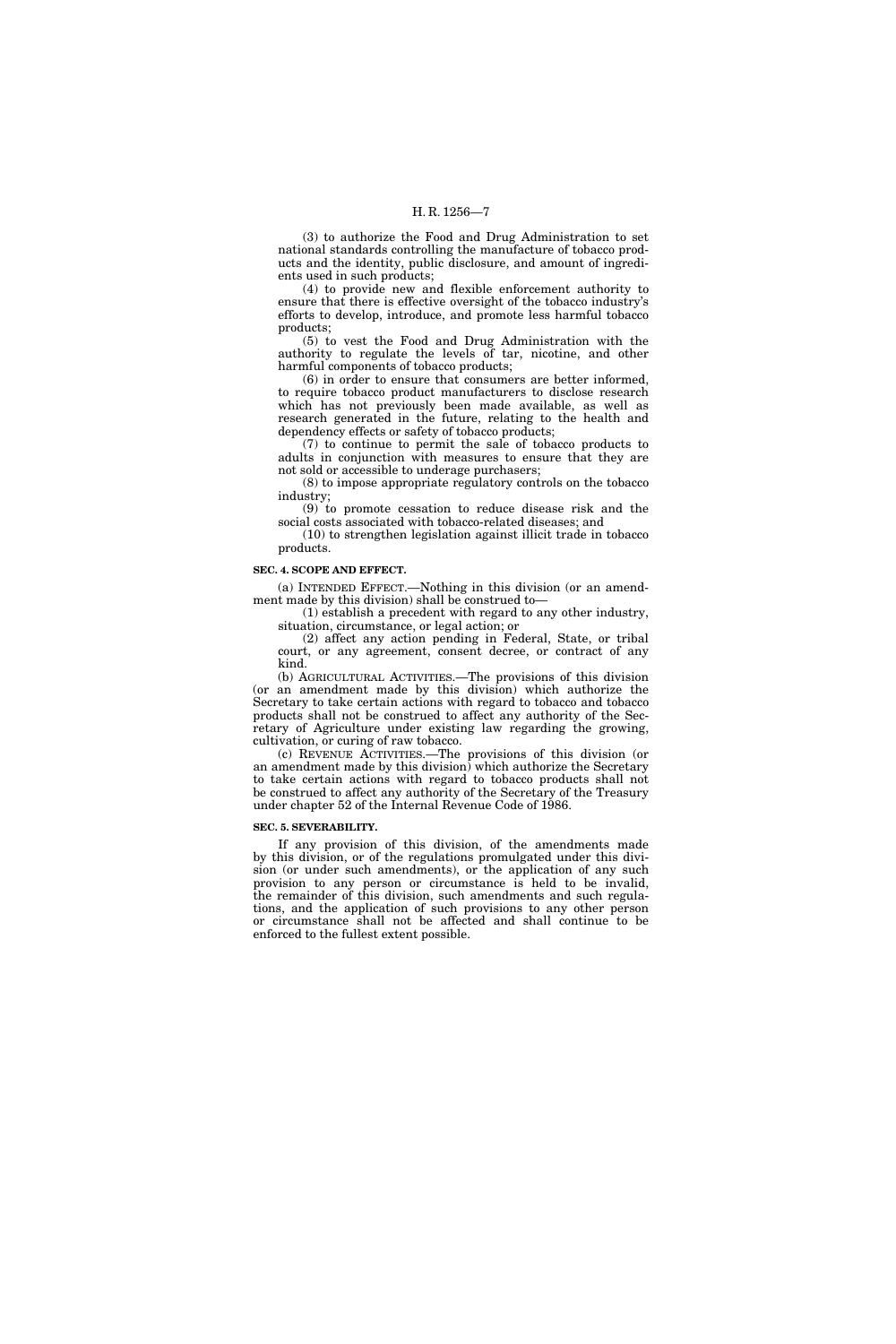# **SEC. 6. MODIFICATION OF DEADLINES FOR SECRETARIAL ACTION.**

(a) DELAYED COMMENCEMENT OF DATES FOR SECRETARIAL ACTION.—

(1) IN GENERAL.—Except as provided in subsection (c), with respect to any time periods specified in this division (or in an amendment made by this division) that begin on the date of enactment of this Act, within which the Secretary of Health and Human Services is required to carry out and complete specified activities, the calculation of such time periods shall commence on the date described in subsection (b).

(2) LIMITATION.—Subsection (a) shall only apply with respect to obligations of the Secretary of Health and Human Services that must be completed within a specified time period and shall not apply to the obligations of any other person or to any other provision of this division (including the amendments made by this division) that do not create such obligations of the Secretary and are not contingent on actions by the Secretary.

(b) DATE DESCRIBED.—The date described in this subsection is the first day of the first fiscal quarter following the initial 2 consecutive fiscal quarters of fiscal year 2010 for which the Secretary of Health and Human Services has collected fees under section 919 of the Federal Food, Drug, and Cosmetic Act (as added by section 101).

(c) EXCEPTION.—Subsection (a) shall not apply to any time period (or date) contained—

 $(1)$  in section 102, except that the reference to "180 days" in subsection  $(a)(1)$  of such section shall be deemed to be ''270 days''; and

(2) in sections 201 through 204 (or the amendments made by any such sections).

(d) ADJUSTMENT.—The Secretary of Health and Human Services may extend or reduce the duration of one or more time periods to which subsection (a) applies if the Secretary determines appropriate, except that no such period shall be extended for more than 90 days.

# **TITLE I—AUTHORITY OF THE FOOD AND DRUG ADMINISTRATION**

#### **SEC. 101. AMENDMENT OF FEDERAL FOOD, DRUG, AND COSMETIC ACT.**

(a) DEFINITION OF TOBACCO PRODUCTS.—Section 201 of the Federal Food, Drug, and Cosmetic Act (21 U.S.C. 321) is amended by adding at the end the following:

" $(rr)(1)$  The term 'tobacco product' means any product made or derived from tobacco that is intended for human consumption, including any component, part, or accessory of a tobacco product (except for raw materials other than tobacco used in manufacturing a component, part, or accessory of a tobacco product).

"(2) The term 'tobacco product' does not mean an article that is a drug under subsection (g)(1), a device under subsection (h), or a combination product described in section 503(g).

"(3) The products described in paragraph  $(2)$  shall be subject to chapter V of this Act.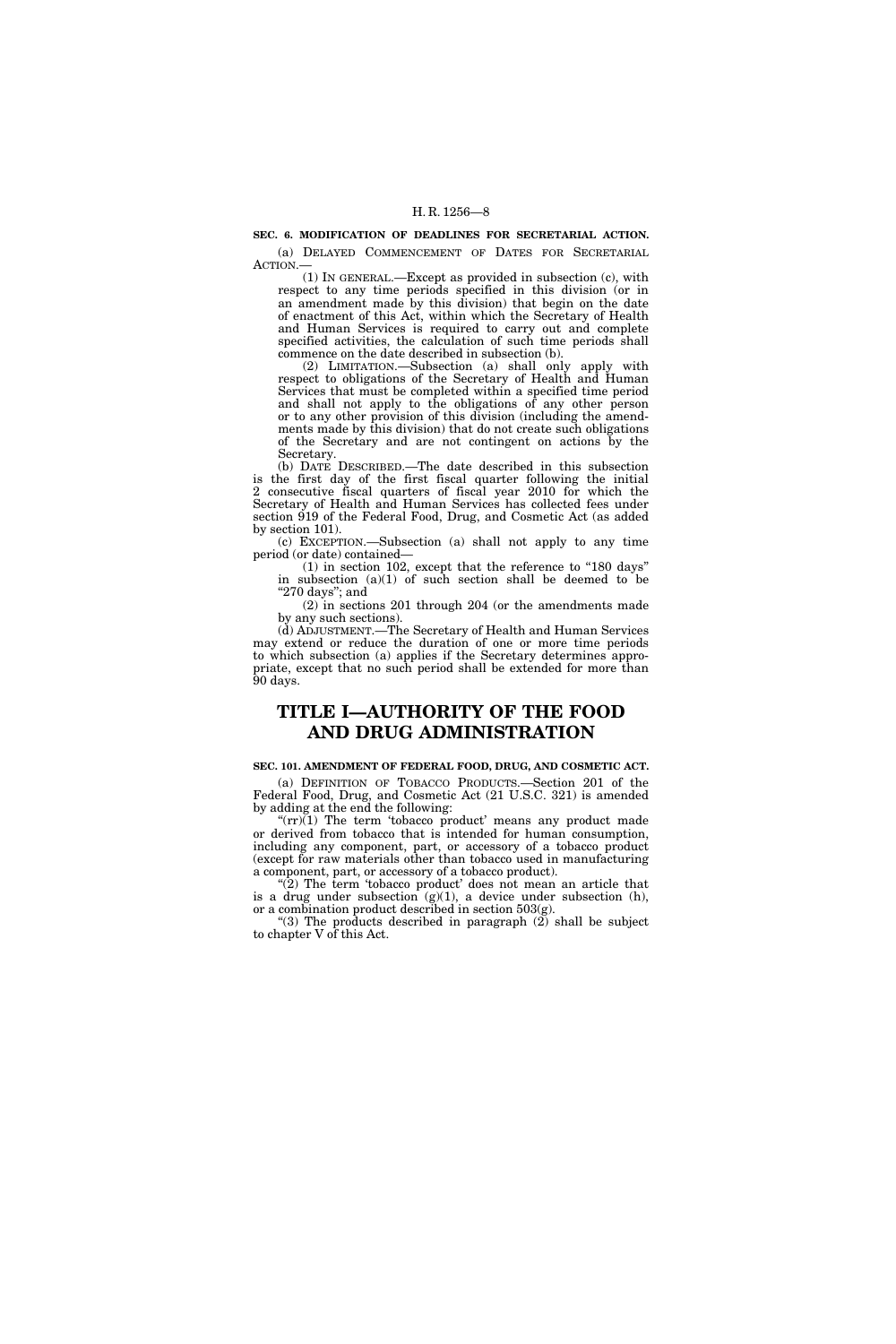''(4) A tobacco product shall not be marketed in combination with any other article or product regulated under this Act (including a drug, biologic, food, cosmetic, medical device, or a dietary supplement).

(b) FDA AUTHORITY OVER TOBACCO PRODUCTS.—The Federal Food, Drug, and Cosmetic Act (21 U.S.C. 301 et seq.) is amended—  $(1)$  by redesignating chapter IX as chapter X

 $(2)$  by redesignating sections 901 through 910 as sections

1001 through 1010; and

(3) by inserting after chapter VIII the following:

#### **''CHAPTER IX—TOBACCO PRODUCTS**

#### **''SEC. 900. DEFINITIONS.**

''In this chapter:

"(1) ADDITIVE.—The term 'additive' means any substance the intended use of which results or may reasonably be expected to result, directly or indirectly, in its becoming a component or otherwise affecting the characteristic of any tobacco product (including any substances intended for use as a flavoring or coloring or in producing, manufacturing, packing, processing, preparing, treating, packaging, transporting, or holding), except that such term does not include tobacco or a pesticide chemical residue in or on raw tobacco or a pesticide chemical.

"(2) BRAND.—The term 'brand' means a variety of tobacco product distinguished by the tobacco used, tar content, nicotine content, flavoring used, size, filtration, packaging, logo, registered trademark, brand name, identifiable pattern of colors, or any combination of such attributes.

''(3) CIGARETTE.—The term 'cigarette'—

''(A) means a product that— ''(i) is a tobacco product; and

"(ii) meets the definition of the term 'cigarette'

in section 3(1) of the Federal Cigarette Labeling and Advertising Act; and

''(B) includes tobacco, in any form, that is functional in the product, which, because of its appearance, the type of tobacco used in the filler, or its packaging and labeling, is likely to be offered to, or purchased by, consumers as a cigarette or as roll-your-own tobacco.

"(4) CIGARETTE TOBACCO.—The term 'cigarette tobacco' means any product that consists of loose tobacco that is intended for use by consumers in a cigarette. Unless otherwise stated, the requirements applicable to cigarettes under this chapter shall also apply to cigarette tobacco.

''(5) COMMERCE.—The term 'commerce' has the meaning given that term by section 3(2) of the Federal Cigarette Labeling and Advertising Act.

''(6) COUNTERFEIT TOBACCO PRODUCT.—The term 'counterfeit tobacco product' means a tobacco product (or the container or labeling of such a product) that, without authorization, bears the trademark, trade name, or other identifying mark, imprint, or device, or any likeness thereof, of a tobacco product listed in a registration under section 905(i)(1).

"(7) DISTRIBUTOR.—The term 'distributor' as regards a tobacco product means any person who furthers the distribution of a tobacco product, whether domestic or imported, at any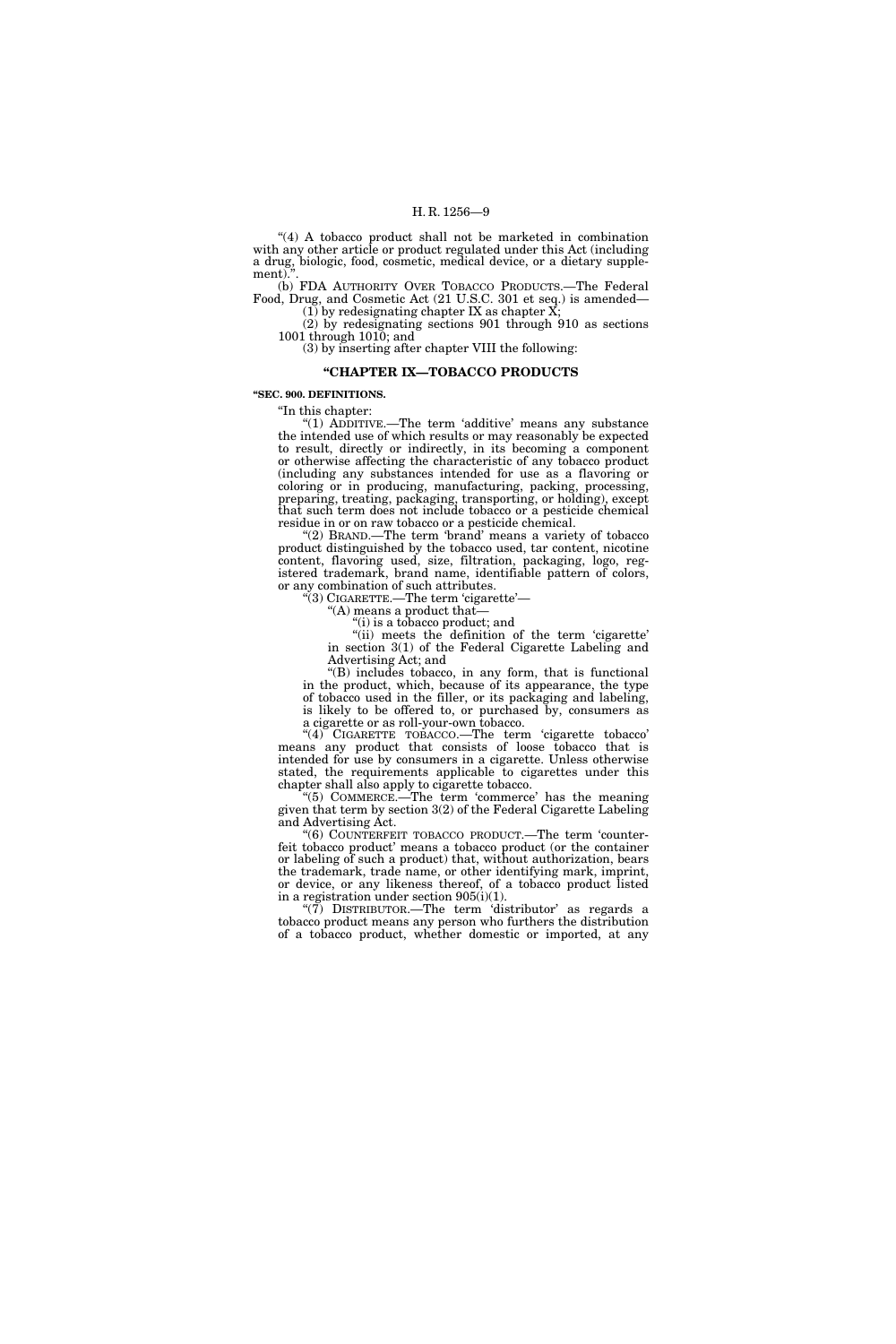point from the original place of manufacture to the person who sells or distributes the product to individuals for personal consumption. Common carriers are not considered distributors for purposes of this chapter.

"(8) ILLICIT TRADE.—The term 'illicit trade' means any practice or conduct prohibited by law which relates to production, shipment, receipt, possession, distribution, sale, or purchase of tobacco products including any practice or conduct intended to facilitate such activity.

"(9) INDIAN COUNTRY.—The term 'Indian country' has the meaning given such term in section 1151 of title 18, United States Code.

"(10) INDIAN TRIBE.—The term 'Indian tribe' has the meaning given such term in section 4(e) of the Indian Self-Determination and Education Assistance Act.

"(11) LITTLE CIGAR.—The term 'little cigar' means a product that—

 $(A)$  is a tobacco product; and

''(B) meets the definition of the term 'little cigar' in section 3(7) of the Federal Cigarette Labeling and Advertising Act.

" $(12)$  NICOTINE.—The term 'nicotine' means the chemical substance named 3-(1-Methyl-2-pyrrolidinyl) pyridine or C[10]H[14]N[2], including any salt or complex of nicotine.

"(13) PACKAGE.—The term 'package' means a pack, box, carton, or container of any kind or, if no other container, any wrapping (including cellophane), in which a tobacco product is offered for sale, sold, or otherwise distributed to consumers.

"(14) RETAILER.—The term 'retailer' means any person, government, or entity who sells tobacco products to individuals for personal consumption, or who operates a facility where self-service displays of tobacco products are permitted.

"(15) ROLL-YOUR-OWN TOBACCO.—The term 'roll-your-own tobacco' means any tobacco product which, because of its appearance, type, packaging, or labeling, is suitable for use and likely to be offered to, or purchased by, consumers as tobacco for making cigarettes.

"(16) SMALL TOBACCO PRODUCT MANUFACTURER.—The term 'small tobacco product manufacturer' means a tobacco product manufacturer that employs fewer than 350 employees. For purposes of determining the number of employees of a manufacturer under the preceding sentence, the employees of a manufacturer are deemed to include the employees of each entity that controls, is controlled by, or is under common control with such manufacturer.

''(17) SMOKE CONSTITUENT.—The term 'smoke constituent' means any chemical or chemical compound in mainstream or sidestream tobacco smoke that either transfers from any component of the cigarette to the smoke or that is formed by the combustion or heating of tobacco, additives, or other component of the tobacco product.

"(18) SMOKELESS TOBACCO.—The term 'smokeless tobacco' means any tobacco product that consists of cut, ground, powdered, or leaf tobacco and that is intended to be placed in the oral or nasal cavity.

''(19) STATE; TERRITORY.—The terms 'State' and 'Territory' shall have the meanings given to such terms in section 201.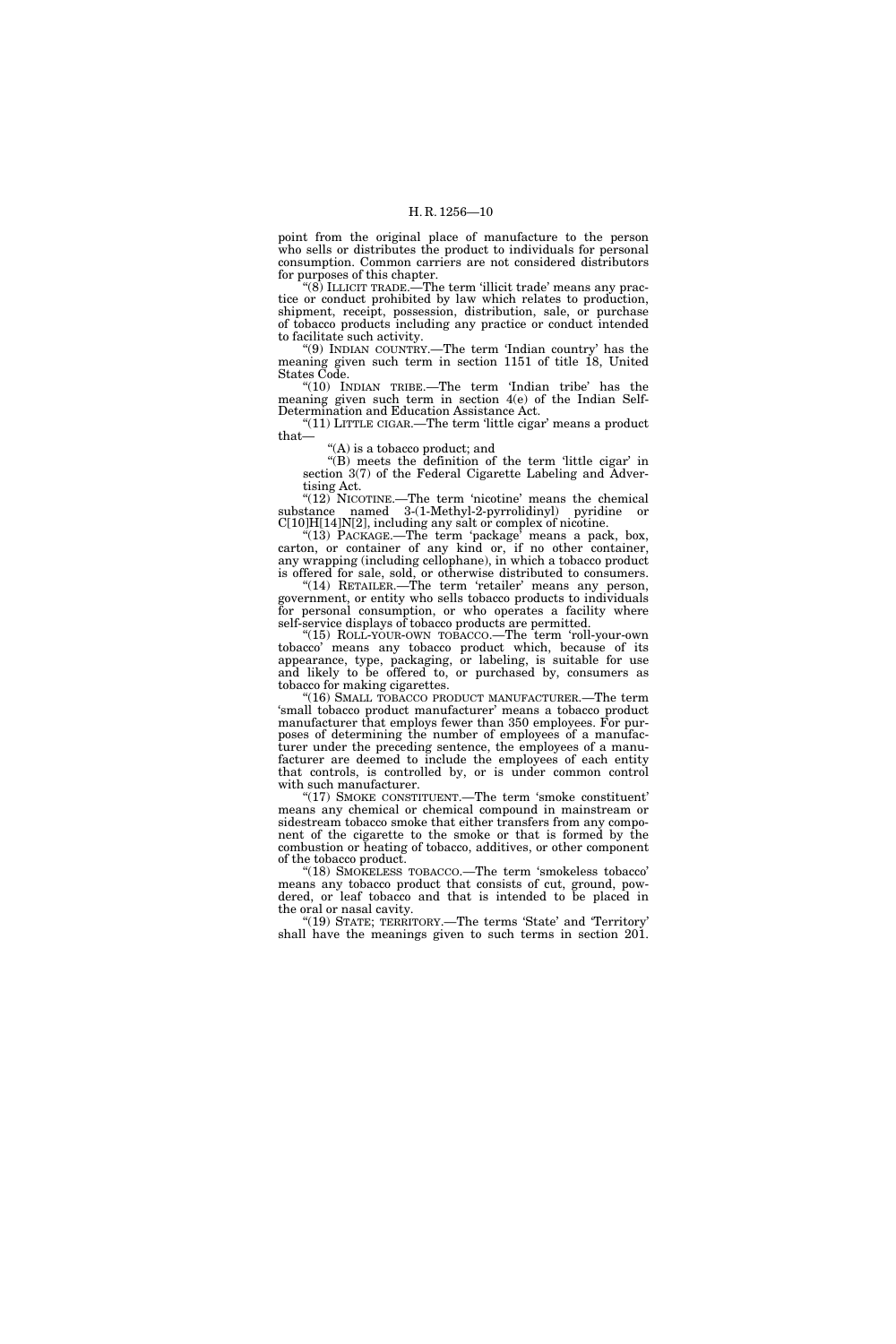"(20) TOBACCO PRODUCT MANUFACTURER.—The term 'tobacco product manufacturer' means any person, including any repacker or relabeler, who—

''(A) manufactures, fabricates, assembles, processes, or labels a tobacco product; or

''(B) imports a finished tobacco product for sale or distribution in the United States.

''(21) TOBACCO WAREHOUSE.—

"(A) Subject to subparagraphs  $(B)$  and  $(C)$ , the term 'tobacco warehouse' includes any person—

''(i) who— ''(I) removes foreign material from tobacco leaf through nothing other than a mechanical process; ''(II) humidifies tobacco leaf with nothing other than potable water in the form of steam or mist; or

''(III) de-stems, dries, and packs tobacco leaf for storage and shipment;

"(ii) who performs no other actions with respect to tobacco leaf; and

''(iii) who provides to any manufacturer to whom the person sells tobacco all information related to the person's actions described in clause (i) that is necessary for compliance with this Act.

''(B) The term 'tobacco warehouse' excludes any person who—

''(i) reconstitutes tobacco leaf;

"(ii) is a manufacturer, distributor, or retailer of a tobacco product; or

''(iii) applies any chemical, additive, or substance to the tobacco leaf other than potable water in the form of steam or mist.

''(C) The definition of the term 'tobacco warehouse' in subparagraph (A) shall not apply to the extent to which the Secretary determines, through rulemaking, that regulation under this chapter of the actions described in such subparagraph is appropriate for the protection of the public health.

"(22) UNITED STATES.—The term 'United States' means the 50 States of the United States of America and the District of Columbia, the Commonwealth of Puerto Rico, Guam, the Virgin Islands, American Samoa, Wake Island, Midway Islands, Kingman Reef, Johnston Atoll, the Northern Mariana Islands, and any other trust territory or possession of the United States.

#### **''SEC. 901. FDA AUTHORITY OVER TOBACCO PRODUCTS.**

"(a) IN GENERAL.—Tobacco products, including modified risk tobacco products for which an order has been issued in accordance with section 911, shall be regulated by the Secretary under this chapter and shall not be subject to the provisions of chapter V.

''(b) APPLICABILITY.—This chapter shall apply to all cigarettes, cigarette tobacco, roll-your-own tobacco, and smokeless tobacco and to any other tobacco products that the Secretary by regulation deems to be subject to this chapter.

"(c) SCOPE.—<br>"(1) IN GENERAL.—Nothing in this chapter, or any policy issued or regulation promulgated thereunder, or in sections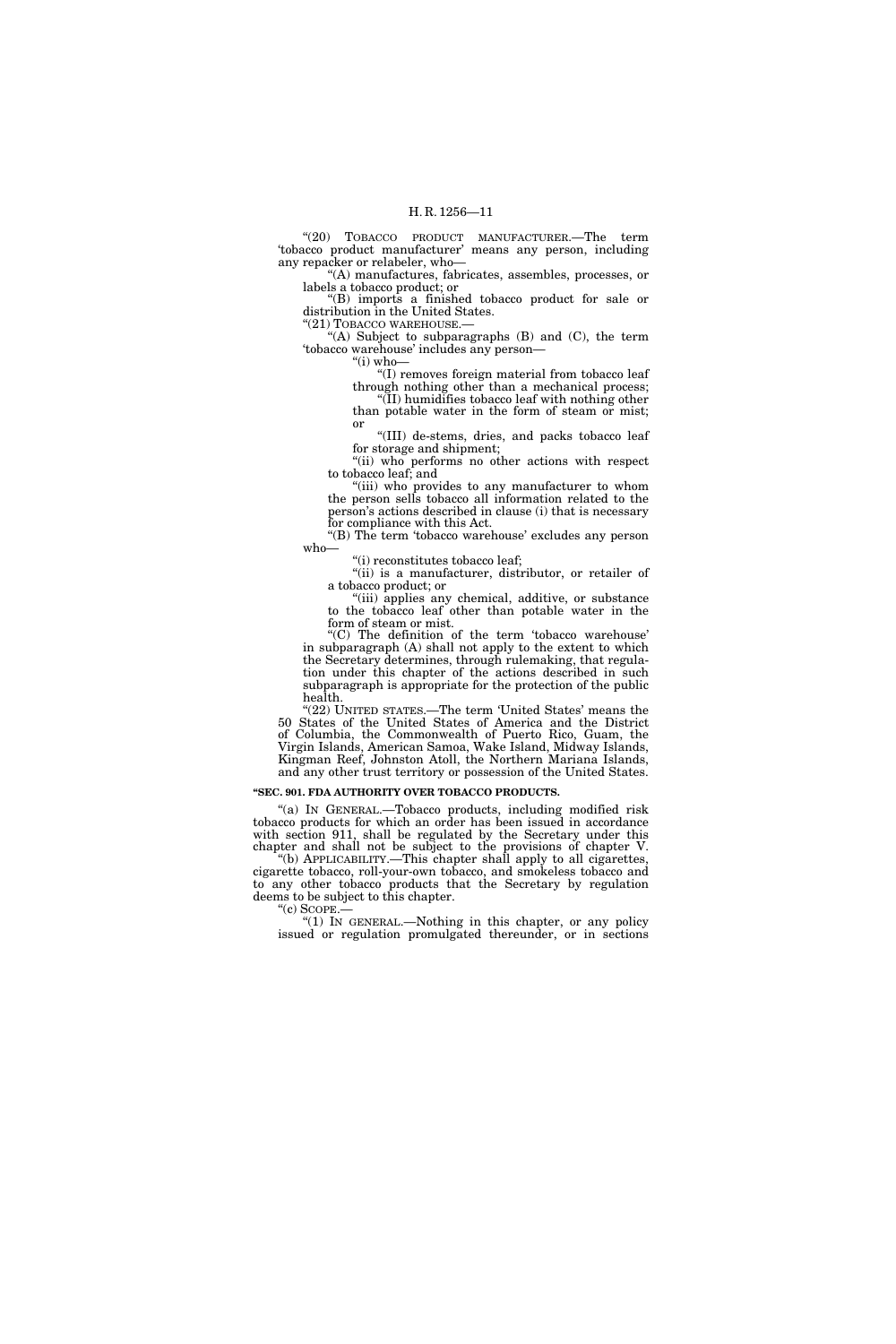101(a), 102, or 103 of title I, title II, or title III of the Family Smoking Prevention and Tobacco Control Act, shall be construed to affect, expand, or limit the Secretary's authority over (including the authority to determine whether products may be regulated), or the regulation of, products under this Act that are not tobacco products under chapter V or any other chapter.

''(2) LIMITATION OF AUTHORITY.—

"(A) In GENERAL.—The provisions of this chapter shall not apply to tobacco leaf that is not in the possession of a manufacturer of tobacco products, or to the producers of tobacco leaf, including tobacco growers, tobacco warehouses, and tobacco grower cooperatives, nor shall any employee of the Food and Drug Administration have any authority to enter onto a farm owned by a producer of tobacco leaf without the written consent of such producer.

''(B) EXCEPTION.—Notwithstanding subparagraph (A), if a producer of tobacco leaf is also a tobacco product manufacturer or controlled by a tobacco product manufacturer, the producer shall be subject to this chapter in the producer's capacity as a manufacturer. The exception in this subparagraph shall not apply to a producer of tobacco leaf who grows tobacco under a contract with a tobacco product manufacturer and who is not otherwise engaged in the manufacturing process.

 $\widetilde{C}(C)$  RULE OF CONSTRUCTION.—Nothing in this chapter shall be construed to grant the Secretary authority to promulgate regulations on any matter that involves the production of tobacco leaf or a producer thereof, other than activities by a manufacturer affecting production.

"(d) RULEMAKING PROCEDURES.—Each rulemaking under this chapter shall be in accordance with chapter 5 of title 5, United States Code. This subsection shall not be construed to affect the rulemaking provisions of section 102(a) of the Family Smoking Prevention and Tobacco Control Act.

''(e) CENTER FOR TOBACCO PRODUCTS.—Not later than 90 days after the date of enactment of the Family Smoking Prevention and Tobacco Control Act, the Secretary shall establish within the Food and Drug Administration the Center for Tobacco Products, which shall report to the Commissioner of Food and Drugs in the same manner as the other agency centers within the Food and Drug Administration. The Center shall be responsible for the implementation of this chapter and related matters assigned by the Commissioner.

"(f) OFFICE TO ASSIST SMALL TOBACCO PRODUCT MANUFACTUR-ERS.—The Secretary shall establish within the Food and Drug Administration an identifiable office to provide technical and other nonfinancial assistance to small tobacco product manufacturers to assist them in complying with the requirements of this Act.

''(g) CONSULTATION PRIOR TO RULEMAKING.—Prior to promulgating rules under this chapter, the Secretary shall endeavor to consult with other Federal agencies as appropriate.

# **''SEC. 902. ADULTERATED TOBACCO PRODUCTS.**

''A tobacco product shall be deemed to be adulterated if  $f(1)$  it consists in whole or in part of any filthy, putrid, or decomposed substance, or is otherwise contaminated by any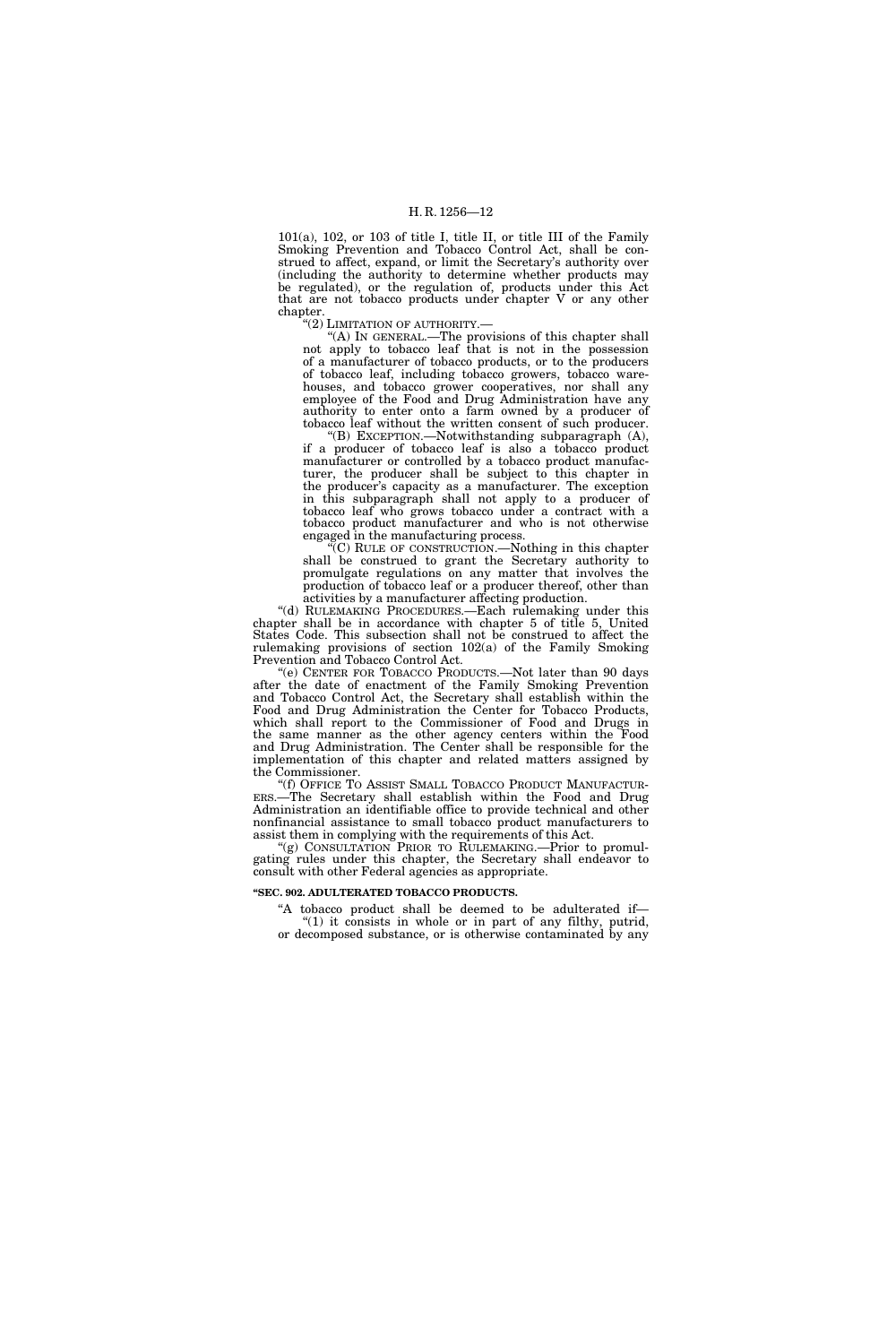added poisonous or added deleterious substance that may render the product injurious to health;

''(2) it has been prepared, packed, or held under insanitary conditions whereby it may have been contaminated with filth, or whereby it may have been rendered injurious to health;

''(3) its package is composed, in whole or in part, of any poisonous or deleterious substance which may render the contents injurious to health;

"(4) the manufacturer or importer of the tobacco product fails to pay a user fee assessed to such manufacturer or importer pursuant to section 919 by the date specified in section 919 or by the 30th day after final agency action on a resolution of any dispute as to the amount of such fee;

 $(5)$  it is, or purports to be or is represented as, a tobacco product which is subject to a tobacco product standard established under section 907 unless such tobacco product is in all respects in conformity with such standard;

 $\mathcal{F}(\hat{\mathbf{6}})(A)$  it is required by section 910(a) to have premarket review and does not have an order in effect under section  $910(c)(1)(A)(i)$ ; or

"(B) it is in violation of an order under section  $910(c)(1)(A);$  $!(7)$  the methods used in, or the facilities or controls used

for, its manufacture, packing, or storage are not in conformity with applicable requirements under section 906(e)(1) or an applicable condition prescribed by an order under section  $906(e)(2)$ ; or

''(8) it is in violation of section 911.

# **''SEC. 903. MISBRANDED TOBACCO PRODUCTS.**

"(a) IN GENERAL.—A tobacco product shall be deemed to be misbranded—

" $(1)$  if its labeling is false or misleading in any particular; " $(2)$  if in package form unless it bears a label containing-

"(A) the name and place of business of the tobacco" product manufacturer, packer, or distributor;

''(B) an accurate statement of the quantity of the contents in terms of weight, measure, or numerical count;  $(C)$  an accurate statement of the percentage of the

tobacco used in the product that is domestically grown tobacco and the percentage that is foreign grown tobacco; and

"(D) the statement required under section  $920(a)$ ,

except that under subparagraph (B) reasonable variations shall be permitted, and exemptions as to small packages shall be established, by regulations prescribed by the Secretary;

"(3) if any word, statement, or other information required by or under authority of this chapter to appear on the label or labeling is not prominently placed thereon with such conspicuousness (as compared with other words, statements, or designs in the labeling) and in such terms as to render it likely to be read and understood by the ordinary individual under customary conditions of purchase and use;

" $(4)$  if it has an established name, unless its label bears, to the exclusion of any other nonproprietary name, its established name prominently printed in type as required by the Secretary by regulation;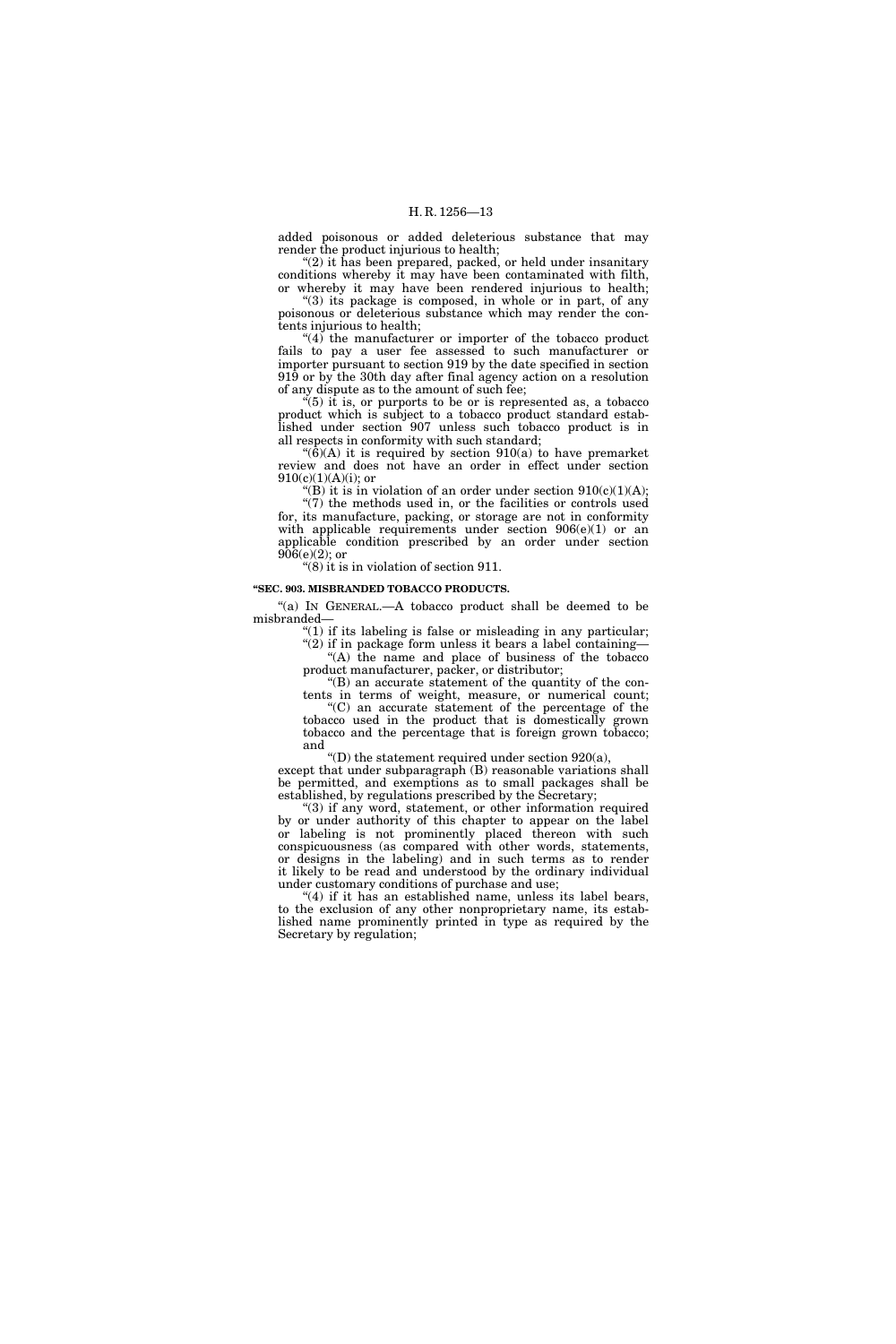"(5) if the Secretary has issued regulations requiring that its labeling bear adequate directions for use, or adequate warnings against use by children, that are necessary for the protection of users unless its labeling conforms in all respects to such regulations;

''(6) if it was manufactured, prepared, propagated, compounded, or processed in an establishment not duly registered under section 905(b), 905(c), 905(d), or 905(h), if it was not included in a list required by section 905(i), if a notice or other information respecting it was not provided as required by such section or section 905(j), or if it does not bear such symbols from the uniform system for identification of tobacco products prescribed under section 905(e) as the Secretary by regulation requires;

" $(7)$  if, in the case of any tobacco product distributed or offered for sale in any State—

''(A) its advertising is false or misleading in any particular; or

" $(B)$  it is sold or distributed in violation of regulations prescribed under section 906(d);

 $(8)$  unless, in the case of any tobacco product distributed or offered for sale in any State, the manufacturer, packer, or distributor thereof includes in all advertisements and other descriptive printed matter issued or caused to be issued by the manufacturer, packer, or distributor with respect to that tobacco product—

 $(A)$  a true statement of the tobacco product's established name as described in paragraph (4), printed prominently; and

" $(B)$  a brief statement of —

"(i) the uses of the tobacco product and relevant warnings, precautions, side effects, and contraindications; and

''(ii) in the case of specific tobacco products made subject to a finding by the Secretary after notice and opportunity for comment that such action is appropriate to protect the public health, a full description of the components of such tobacco product or the formula showing quantitatively each ingredient of such tobacco product to the extent required in regulations which shall be issued by the Secretary after an opportunity for a hearing;

" $(9)$  if it is a tobacco product subject to a tobacco product standard established under section 907, unless it bears such labeling as may be prescribed in such tobacco product standard; or

''(10) if there was a failure or refusal—

''(A) to comply with any requirement prescribed under section 904 or 908; or

''(B) to furnish any material or information required under section 909.

''(b) PRIOR APPROVAL OF LABEL STATEMENTS.—The Secretary may, by regulation, require prior approval of statements made on the label of a tobacco product to ensure that such statements do not violate the misbranding provisions of subsection (a) and that such statements comply with other provisions of the Family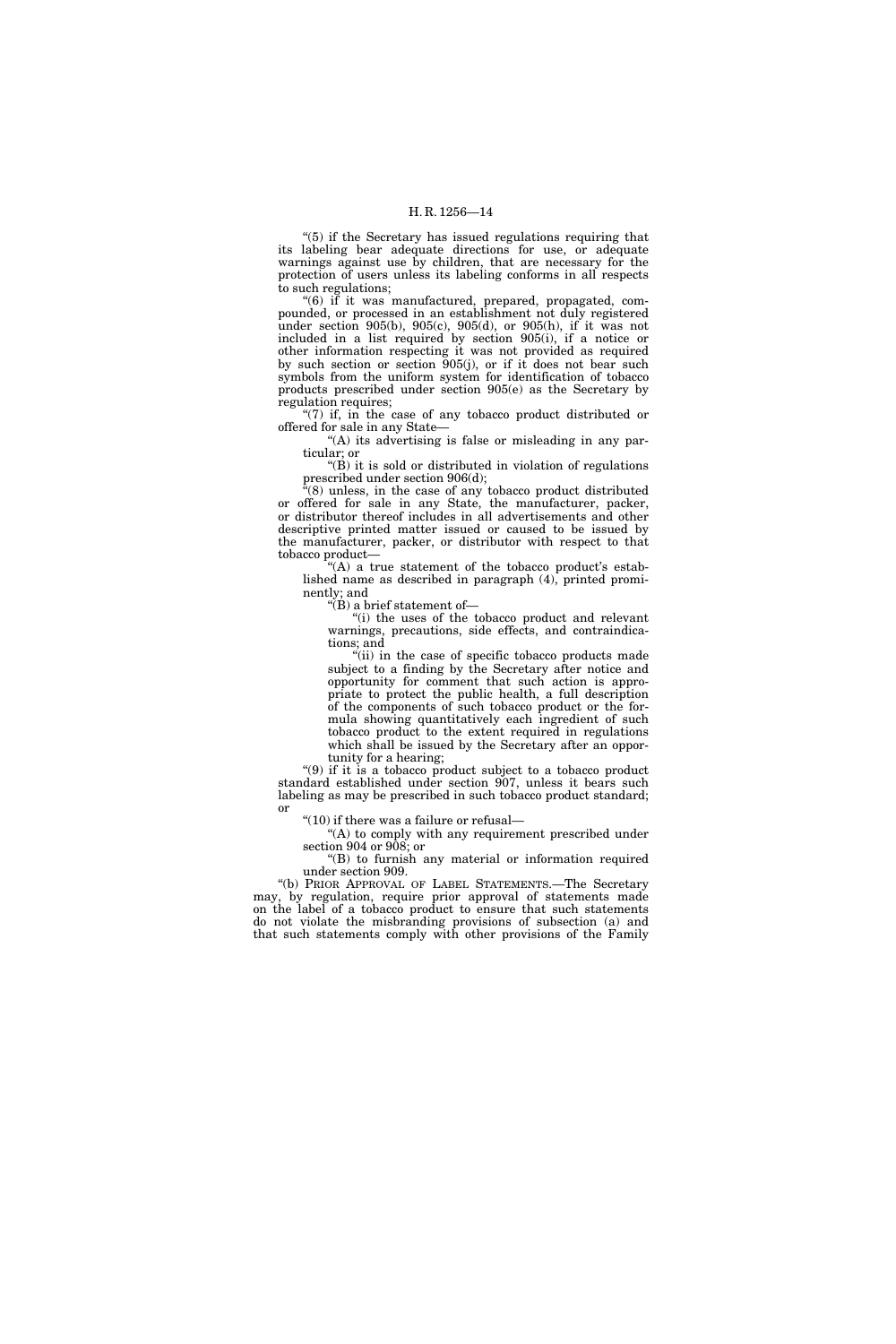Smoking Prevention and Tobacco Control Act (including the amendments made by such Act). No regulation issued under this subsection may require prior approval by the Secretary of the content of any advertisement, except for modified risk tobacco products as provided in section 911. No advertisement of a tobacco product published after the date of enactment of the Family Smoking Prevention and Tobacco Control Act shall, with respect to the language of label statements as prescribed under section 4 of the Federal Cigarette Labeling and Advertising Act and section 3 of the Comprehensive Smokeless Tobacco Health Education Act of 1986 or the regulations issued under such sections, be subject to the provisions of sections 12 through 15 of the Federal Trade Commission Act.

#### **''SEC. 904. SUBMISSION OF HEALTH INFORMATION TO THE SEC-RETARY.**

''(a) REQUIREMENT.—Each tobacco product manufacturer or importer, or agents thereof, shall submit to the Secretary the following information:

" $(1)$  Not later than 6 months after the date of enactment of the Family Smoking Prevention and Tobacco Control Act, a listing of all ingredients, including tobacco, substances, compounds, and additives that are, as of such date, added by the manufacturer to the tobacco, paper, filter, or other part of each tobacco product by brand and by quantity in each brand and subbrand.

 $(2)$  A description of the content, delivery, and form of nicotine in each tobacco product measured in milligrams of nicotine in accordance with regulations promulgated by the Secretary in accordance with section  $4(e)$  of the Federal Cigarette Labeling and Advertising Act.

''(3) Beginning 3 years after the date of enactment of the Family Smoking Prevention and Tobacco Control Act, a listing of all constituents, including smoke constituents as applicable, identified by the Secretary as harmful or potentially harmful to health in each tobacco product, and as applicable in the smoke of each tobacco product, by brand and by quantity in each brand and subbrand. Effective beginning 3 years after such date of enactment, the manufacturer, importer, or agent shall comply with regulations promulgated under section 915 in reporting information under this paragraph, where applicable.

 $(4)$  Beginning 6 months after the date of enactment of the Family Smoking Prevention and Tobacco Control Act, all documents developed after such date of enactment that relate to health, toxicological, behavioral, or physiologic effects of current or future tobacco products, their constituents (including smoke constituents), ingredients, components, and additives. ''(b) DATA SUBMISSION.—At the request of the Secretary, each

tobacco product manufacturer or importer of tobacco products, or agents thereof, shall submit the following:

''(1) Any or all documents (including underlying scientific information) relating to research activities, and research findings, conducted, supported, or possessed by the manufacturer (or agents thereof) on the health, toxicological, behavioral, or physiologic effects of tobacco products and their constituents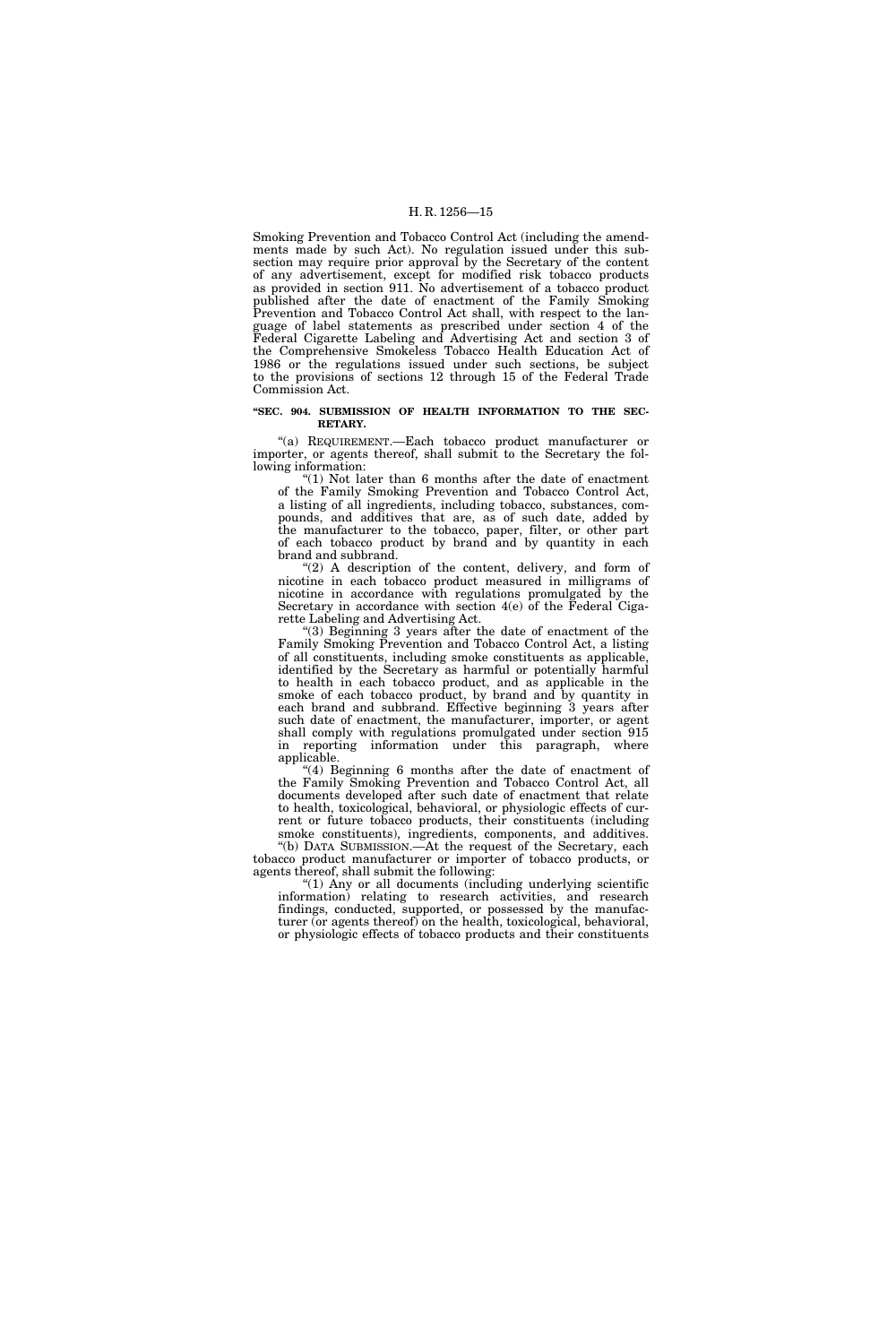(including smoke constituents), ingredients, components, and additives.

 $\degree$ (2) Any or all documents (including underlying scientific information) relating to research activities, and research findings, conducted, supported, or possessed by the manufacturer (or agents thereof) that relate to the issue of whether a reduction in risk to health from tobacco products can occur upon the employment of technology available or known to the manufacturer.

''(3) Any or all documents (including underlying scientific or financial information) relating to marketing research involving the use of tobacco products or marketing practices and the effectiveness of such practices used by tobacco manufacturers and distributors.

An importer of a tobacco product not manufactured in the United States shall supply the information required of a tobacco product manufacturer under this subsection.

"(c) TIME FOR SUBMISSION.-

''(1) IN GENERAL.—At least 90 days prior to the delivery for introduction into interstate commerce of a tobacco product not on the market on the date of enactment of the Family Smoking Prevention and Tobacco Control Act, the manufacturer of such product shall provide the information required under subsection (a).

" $(2)$  DISCLOSURE OF ADDITIVE.—If at any time a tobacco product manufacturer adds to its tobacco products a new tobacco additive or increases the quantity of an existing tobacco additive, the manufacturer shall, except as provided in paragraph (3), at least 90 days prior to such action so advise the Secretary in writing.

"(3) DISCLOSURE OF OTHER ACTIONS.—If at any time a tobacco product manufacturer eliminates or decreases an existing additive, or adds or increases an additive that has by regulation been designated by the Secretary as an additive that is not a human or animal carcinogen, or otherwise harmful to health under intended conditions of use, the manufacturer shall within 60 days of such action so advise the Secretary in writing.

''(d) DATA LIST.—

" $(1)$  In GENERAL.—Not later than 3 years after the date of enactment of the Family Smoking Prevention and Tobacco Control Act, and annually thereafter, the Secretary shall publish in a format that is understandable and not misleading to a lay person, and place on public display (in a manner determined by the Secretary) the list established under subsection (e).

"(2) CONSUMER RESEARCH.—The Secretary shall conduct periodic consumer research to ensure that the list published under paragraph (1) is not misleading to lay persons. Not later than 5 years after the date of enactment of the Family Smoking Prevention and Tobacco Control Act, the Secretary shall submit to the appropriate committees of Congress a report on the results of such research, together with recommendations on whether such publication should be continued or modified.

''(e) DATA COLLECTION.—Not later than 24 months after the date of enactment of the Family Smoking Prevention and Tobacco Control Act, the Secretary shall establish, and periodically revise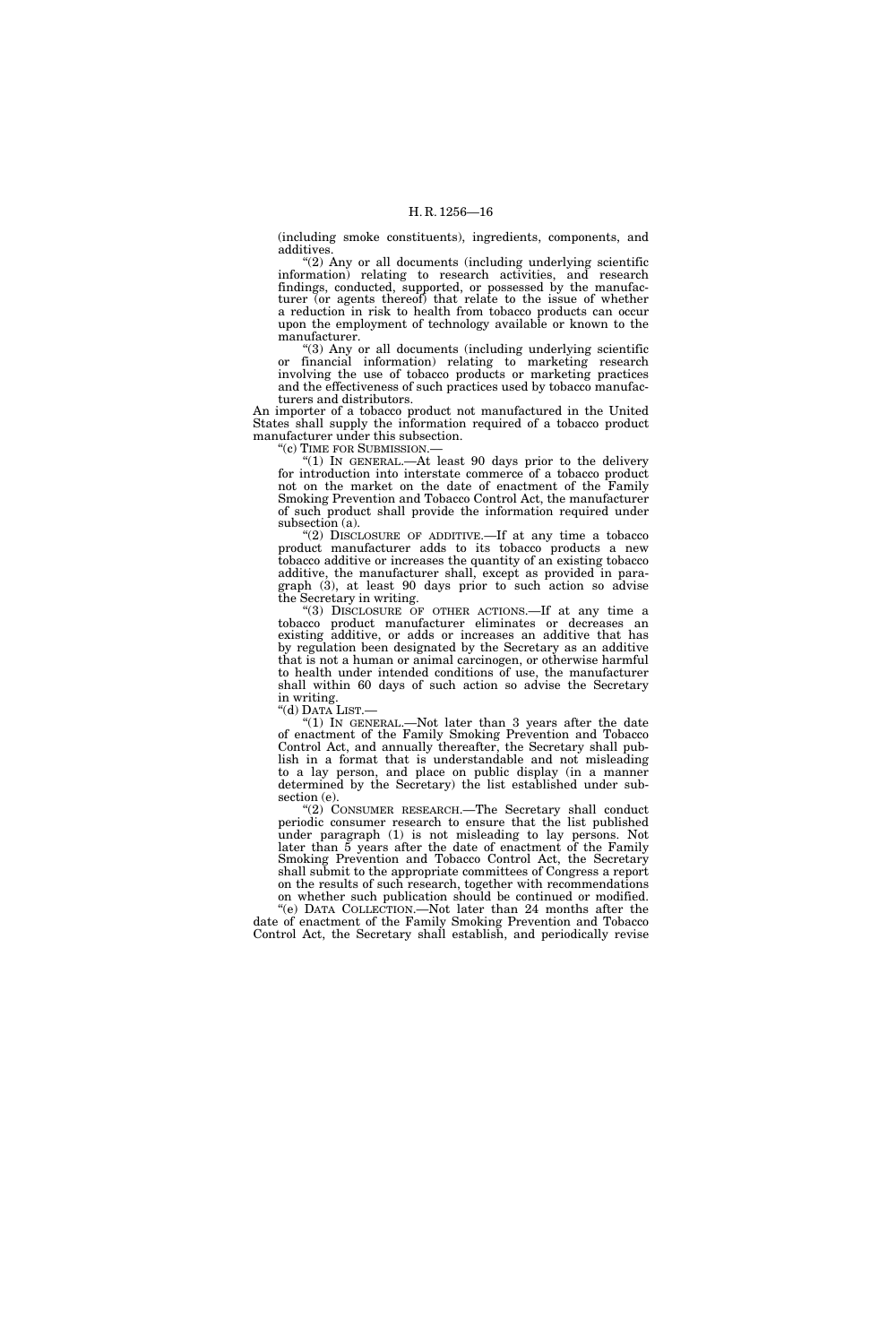as appropriate, a list of harmful and potentially harmful constituents, including smoke constituents, to health in each tobacco product by brand and by quantity in each brand and subbrand. The Secretary shall publish a public notice requesting the submission by interested persons of scientific and other information concerning the harmful and potentially harmful constituents in tobacco products and tobacco smoke.

#### **''SEC. 905. ANNUAL REGISTRATION.**

## ''(a) DEFINITIONS.—In this section:

''(1) MANUFACTURE, PREPARATION, COMPOUNDING, OR PROC-ESSING.—The term 'manufacture, preparation, compounding, or processing' shall include repackaging or otherwise changing the container, wrapper, or labeling of any tobacco product package in furtherance of the distribution of the tobacco product from the original place of manufacture to the person who makes final delivery or sale to the ultimate consumer or user.

''(2) NAME.—The term 'name' shall include in the case of a partnership the name of each partner and, in the case of a corporation, the name of each corporate officer and director, and the State of incorporation.

''(b) REGISTRATION BY OWNERS AND OPERATORS.—On or before December 31 of each year, every person who owns or operates any establishment in any State engaged in the manufacture, preparation, compounding, or processing of a tobacco product or tobacco products shall register with the Secretary the name, places of business, and all such establishments of that person. If enactment of the Family Smoking Prevention and Tobacco Control Act occurs in the second half of the calendar year, the Secretary shall designate a date no later than 6 months into the subsequent calendar year by which registration pursuant to this subsection shall occur.

''(c) REGISTRATION BY NEW OWNERS AND OPERATORS.—Every person upon first engaging in the manufacture, preparation, compounding, or processing of a tobacco product or tobacco products in any establishment owned or operated in any State by that person shall immediately register with the Secretary that person's name, place of business, and such establishment.

''(d) REGISTRATION OF ADDED ESTABLISHMENTS.—Every person required to register under subsection (b) or (c) shall immediately register with the Secretary any additional establishment which that person owns or operates in any State and in which that person begins the manufacture, preparation, compounding, or processing of a tobacco product or tobacco products.

'(e) UNIFORM PRODUCT IDENTIFICATION SYSTEM.—The Secretary may by regulation prescribe a uniform system for the identification of tobacco products and may require that persons who are required to list such tobacco products under subsection (i) shall list such tobacco products in accordance with such system.

''(f) PUBLIC ACCESS TO REGISTRATION INFORMATION.—The Secretary shall make available for inspection, to any person so requesting, any registration filed under this section.<br>"(g) BIENNIAL INSPECTION OF REGISTERED ESTABLISHMENTS.—

Every establishment registered with the Secretary under this section shall be subject to inspection under section 704 or subsection (h), and every such establishment engaged in the manufacture, compounding, or processing of a tobacco product or tobacco products shall be so inspected by 1 or more officers or employees duly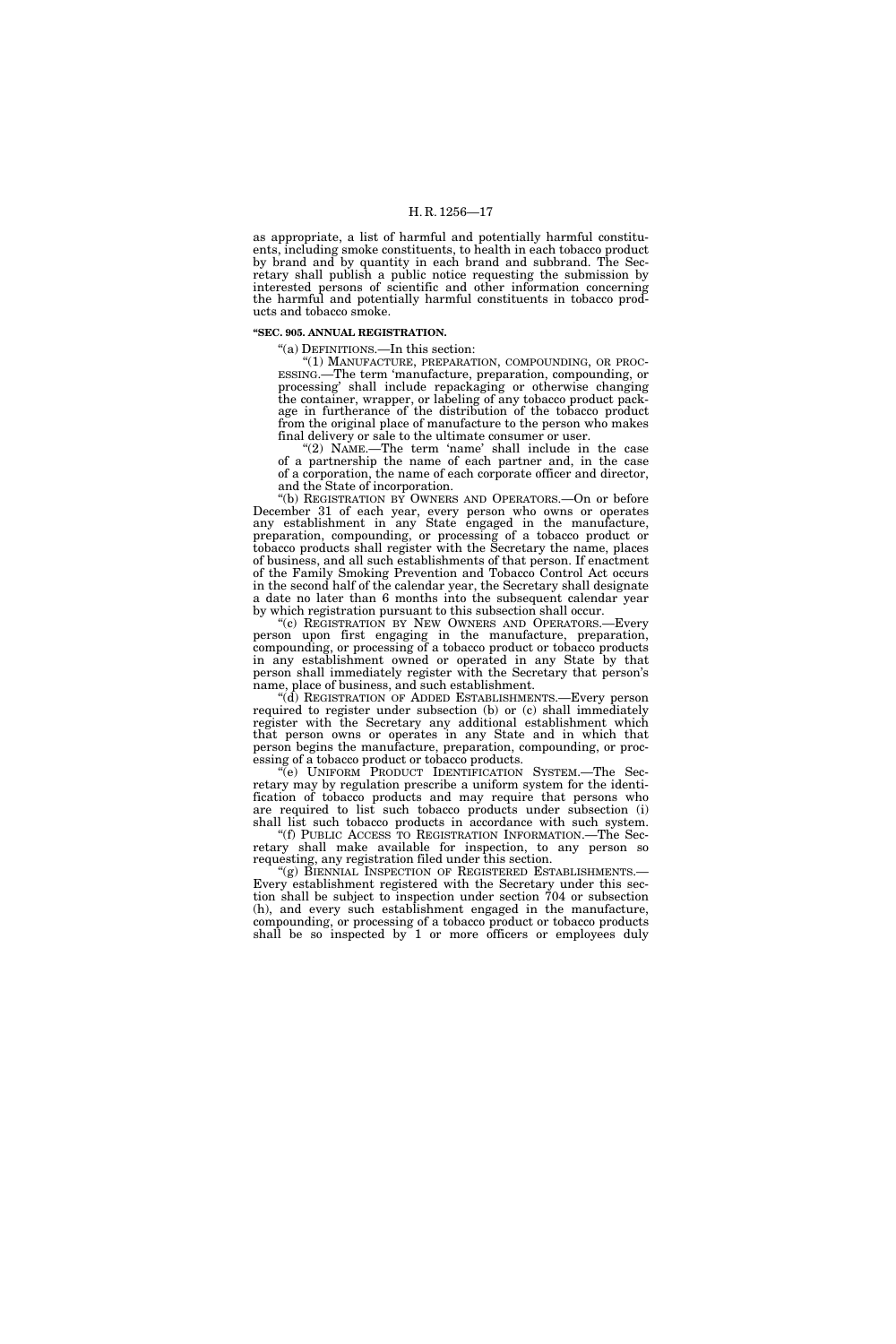designated by the Secretary at least once in the 2-year period beginning with the date of registration of such establishment under this section and at least once in every successive 2-year period thereafter.

''(h) REGISTRATION BY FOREIGN ESTABLISHMENTS.—Any establishment within any foreign country engaged in the manufacture, preparation, compounding, or processing of a tobacco product or tobacco products, shall register under this section under regulations promulgated by the Secretary. Such regulations shall require such establishment to provide the information required by subsection (i) and shall include provisions for registration of any such establishment upon condition that adequate and effective means are available, by arrangement with the government of such foreign country or otherwise, to enable the Secretary to determine from time to time whether tobacco products manufactured, prepared, compounded, or processed in such establishment, if imported or offered for import into the United States, shall be refused admission on any of the grounds set forth in section 801(a).

''(i) REGISTRATION INFORMATION.—

''(1) PRODUCT LIST.—Every person who registers with the Secretary under subsection (b), (c), (d), or (h) shall, at the time of registration under any such subsection, file with the Secretary a list of all tobacco products which are being manufactured, prepared, compounded, or processed by that person for commercial distribution and which have not been included in any list of tobacco products filed by that person with the Secretary under this paragraph or paragraph (2) before such time of registration. Such list shall be prepared in such form and manner as the Secretary may prescribe and shall be accompanied by—

 $C''(A)$  in the case of a tobacco product contained in the applicable list with respect to which a tobacco product standard has been established under section 907 or which is subject to section 910, a reference to the authority for the marketing of such tobacco product and a copy of all labeling for such tobacco product;

 $\mathrm{H}(B)$  in the case of any other tobacco product contained in an applicable list, a copy of all consumer information and other labeling for such tobacco product, a representative sampling of advertisements for such tobacco product, and, upon request made by the Secretary for good cause, a copy of all advertisements for a particular tobacco product; and

 $(C)$  if the registrant filing a list has determined that a tobacco product contained in such list is not subject to a tobacco product standard established under section 907, a brief statement of the basis upon which the registrant made such determination if the Secretary requests such a statement with respect to that particular tobacco product.

"(2) CONSULTATION WITH RESPECT TO FORMS.—The Secretary shall consult with the Secretary of the Treasury in developing the forms to be used for registration under this section to minimize the burden on those persons required to register with both the Secretary and the Tax and Trade Bureau of the Department of the Treasury.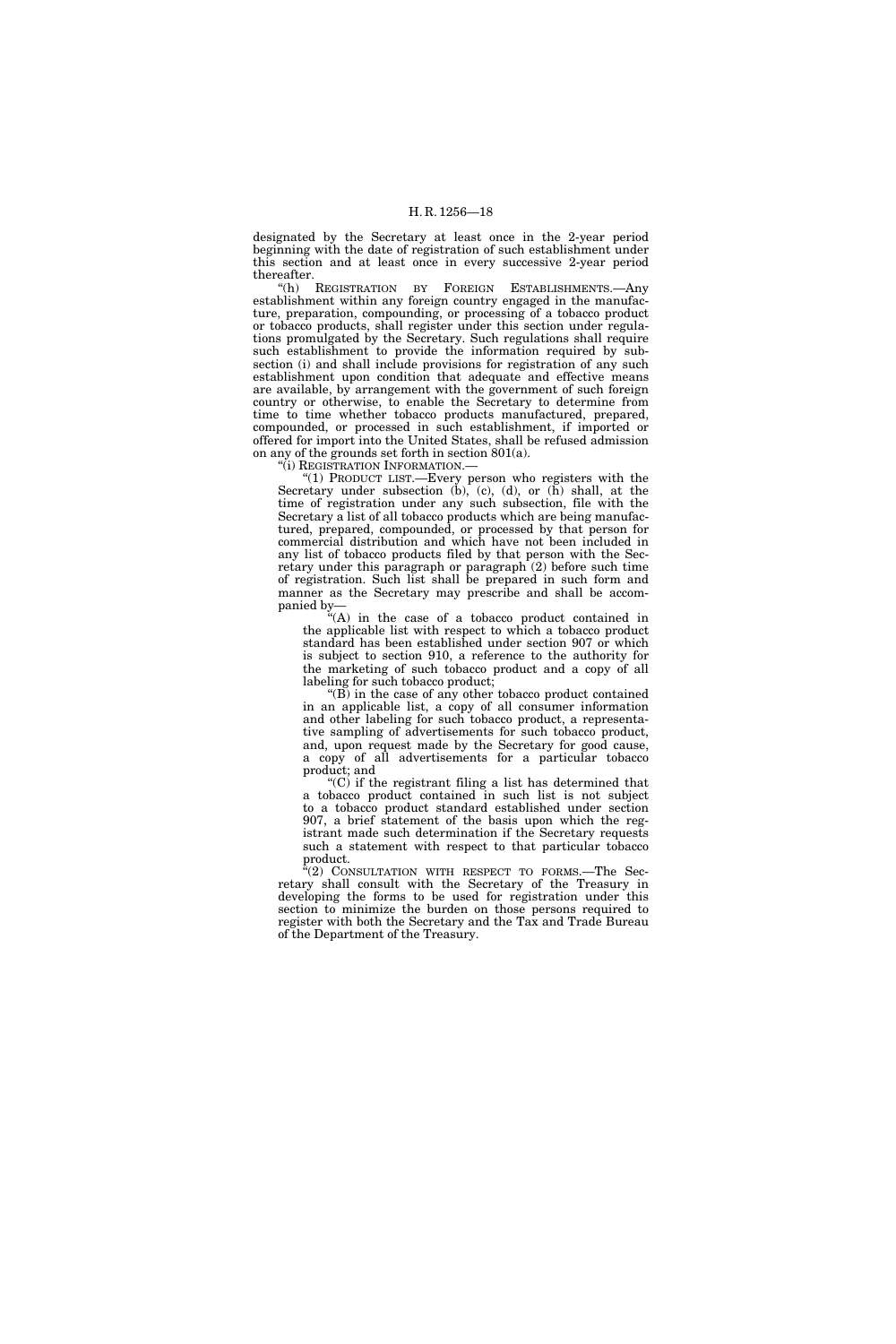''(3) BIANNUAL REPORT OF ANY CHANGE IN PRODUCT LIST.— Each person who registers with the Secretary under this section shall report to the Secretary once during the month of June of each year and once during the month of December of each year the following:

''(A) A list of each tobacco product introduced by the registrant for commercial distribution which has not been included in any list previously filed by that person with the Secretary under this subparagraph or paragraph (1). A list under this subparagraph shall list a tobacco product by its established name and shall be accompanied by the other information required by paragraph (1).

''(B) If since the date the registrant last made a report under this paragraph that person has discontinued the manufacture, preparation, compounding, or processing for commercial distribution of a tobacco product included in a list filed under subparagraph (A) or paragraph (1), notice of such discontinuance, the date of such discontinuance, and the identity of its established name.

''(C) If since the date the registrant reported under subparagraph (B) a notice of discontinuance that person has resumed the manufacture, preparation, compounding, or processing for commercial distribution of the tobacco product with respect to which such notice of discontinuance was reported, notice of such resumption, the date of such resumption, the identity of such tobacco product by established name, and other information required by paragraph (1), unless the registrant has previously reported such resumption to the Secretary under this subparagraph.

''(D) Any material change in any information previously submitted under this paragraph or paragraph (1).

"(j) REPORT PRECEDING INTRODUCTION OF CERTAIN SUBSTANTIALLY EQUIVALENT PRODUCTS INTO INTERSTATE COMMERCE.—

 $T(1)$  In GENERAL.—Each person who is required to register under this section and who proposes to begin the introduction or delivery for introduction into interstate commerce for commercial distribution of a tobacco product intended for human use that was not commercially marketed (other than for test marketing) in the United States as of February 15, 2007, shall, at least 90 days prior to making such introduction or delivery, report to the Secretary (in such form and manner as the Secretary shall prescribe)—

"(A) the basis for such person's determination that- $(i)$  the tobacco product is substantially equivalent, within the meaning of section 910, to a tobacco product commercially marketed (other than for test marketing) in the United States as of February 15, 2007, or to a tobacco product that the Secretary has previously determined, pursuant to subsection (a)(3) of section 910, is substantially equivalent and that is in compliance with the requirements of this Act; or

''(ii) the tobacco product is modified within the meaning of paragraph (3), the modifications are to a product that is commercially marketed and in compliance with the requirements of this Act, and all of the modifications are covered by exemptions granted by the Secretary pursuant to paragraph (3); and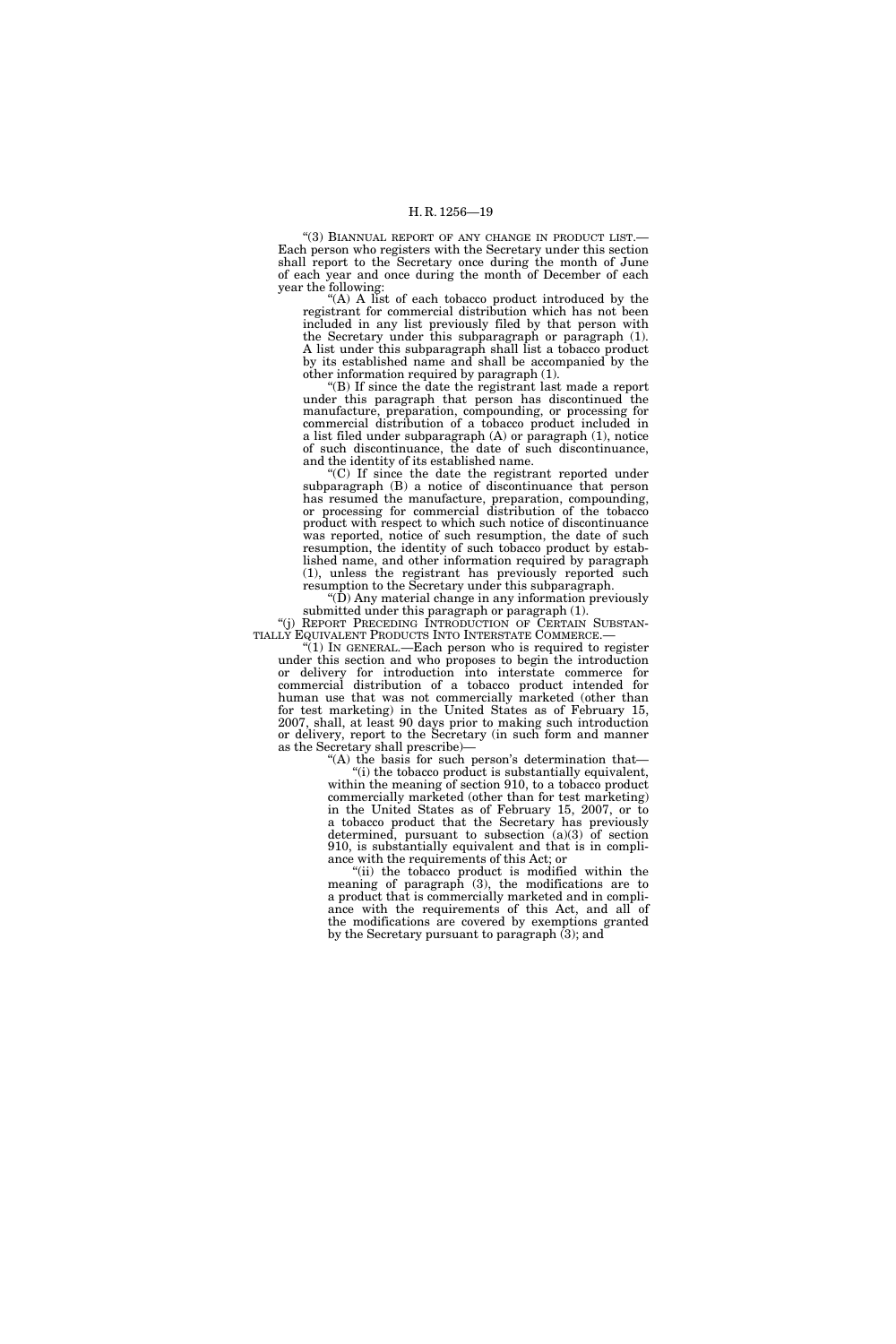''(B) action taken by such person to comply with the requirements under section 907 that are applicable to the tobacco product.

''(2) APPLICATION TO CERTAIN POST-FEBRUARY 15, 2007, PROD-UCTS.—A report under this subsection for a tobacco product that was first introduced or delivered for introduction into interstate commerce for commercial distribution in the United States after February 15, 2007, and prior to the date that is 21 months after the date of enactment of the Family Smoking Prevention and Tobacco Control Act shall be submitted to the Secretary not later than 21 months after such date of enactment.

"(3) EXEMPTIONS.-

''(A) IN GENERAL.—The Secretary may exempt from the requirements of this subsection relating to the demonstration that a tobacco product is substantially equivalent within the meaning of section 910, tobacco products that are modified by adding or deleting a tobacco additive, or increasing or decreasing the quantity of an existing tobacco additive, if the Secretary determines that—

''(i) such modification would be a minor modification of a tobacco product that can be sold under this Act;

"(ii) a report under this subsection is not necessary to ensure that permitting the tobacco product to be marketed would be appropriate for protection of the public health; and

''(iii) an exemption is otherwise appropriate.

''(B) REGULATIONS.—Not later than 15 months after the date of enactment of the Family Smoking Prevention and Tobacco Control Act, the Secretary shall issue regulations to implement this paragraph.

#### **''SEC. 906. GENERAL PROVISIONS RESPECTING CONTROL OF TOBACCO PRODUCTS.**

"(a) In GENERAL.—Any requirement established by or under section 902, 903, 905, or 909 applicable to a tobacco product shall apply to such tobacco product until the applicability of the requirement to the tobacco product has been changed by action taken under section 907, section 910, section 911, or subsection (d) of this section, and any requirement established by or under section 902, 903, 905, or 909 which is inconsistent with a requirement imposed on such tobacco product under section 907, section 910, section 911, or subsection (d) of this section shall not apply to such tobacco product.

''(b) INFORMATION ON PUBLIC ACCESS AND COMMENT.—Each notice of proposed rulemaking or other notification under section 907, 908, 909, 910, or 911 or under this section, any other notice which is published in the Federal Register with respect to any other action taken under any such section and which states the reasons for such action, and each publication of findings required to be made in connection with rulemaking under any such section shall set forth—

 $''(1)$  the manner in which interested persons may examine data and other information on which the notice or findings is based; and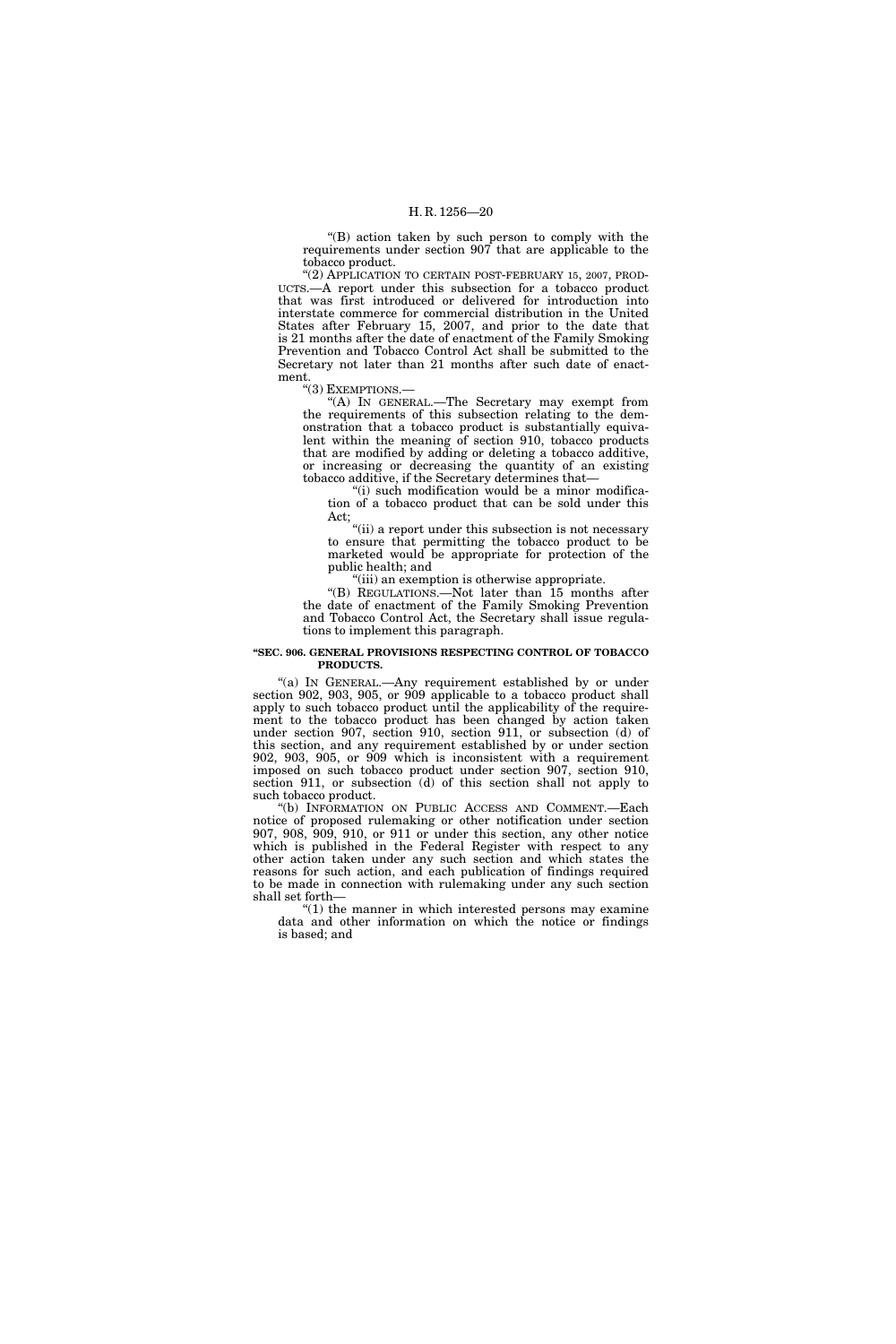''(2) the period within which interested persons may present their comments on the notice or findings (including the need therefore) orally or in writing, which period shall be at least 60 days but may not exceed 90 days unless the time is extended by the Secretary by a notice published in the Federal Register stating good cause therefore.

''(c) LIMITED CONFIDENTIALITY OF INFORMATION.—Any information reported to or otherwise obtained by the Secretary or the Secretary's representative under section 903, 904, 907, 908, 909, 910, 911, or 704, or under subsection (e) or (f) of this section, which is exempt from disclosure under subsection (a) of section 552 of title 5, United States Code, by reason of subsection (b)(4) of that section shall be considered confidential and shall not be disclosed, except that the information may be disclosed to other officers or employees concerned with carrying out this chapter, or when relevant in any proceeding under this chapter.

''(d) RESTRICTIONS.—

''(1) IN GENERAL.—The Secretary may by regulation require restrictions on the sale and distribution of a tobacco product, including restrictions on the access to, and the advertising and promotion of, the tobacco product, if the Secretary determines that such regulation would be appropriate for the protection of the public health. The Secretary may by regulation impose restrictions on the advertising and promotion of a tobacco product consistent with and to full extent permitted by the first amendment to the Constitution. The finding as to whether such regulation would be appropriate for the protection of the public health shall be determined with respect to the risks and benefits to the population as a whole, including users and nonusers of the tobacco product, and taking into account—

"(A) the increased or decreased likelihood that existing users of tobacco products will stop using such products; and

''(B) the increased or decreased likelihood that those who do not use tobacco products will start using such products.

No such regulation may require that the sale or distribution of a tobacco product be limited to the written or oral authorization of a practitioner licensed by law to prescribe medical products.

''(2) LABEL STATEMENTS.—The label of a tobacco product shall bear such appropriate statements of the restrictions required by a regulation under subsection (a) as the Secretary may in such regulation prescribe.

''(3) LIMITATIONS.— ''(A) IN GENERAL.—No restrictions under paragraph (1) may—

''(i) prohibit the sale of any tobacco product in face-to-face transactions by a specific category of retail outlets; or

"(ii) establish a minimum age of sale of tobacco products to any person older than 18 years of age. ''(B) MATCHBOOKS.—For purposes of any regulations issued by the Secretary, matchbooks of conventional size

containing not more than 20 paper matches, and which are customarily given away for free with the purchase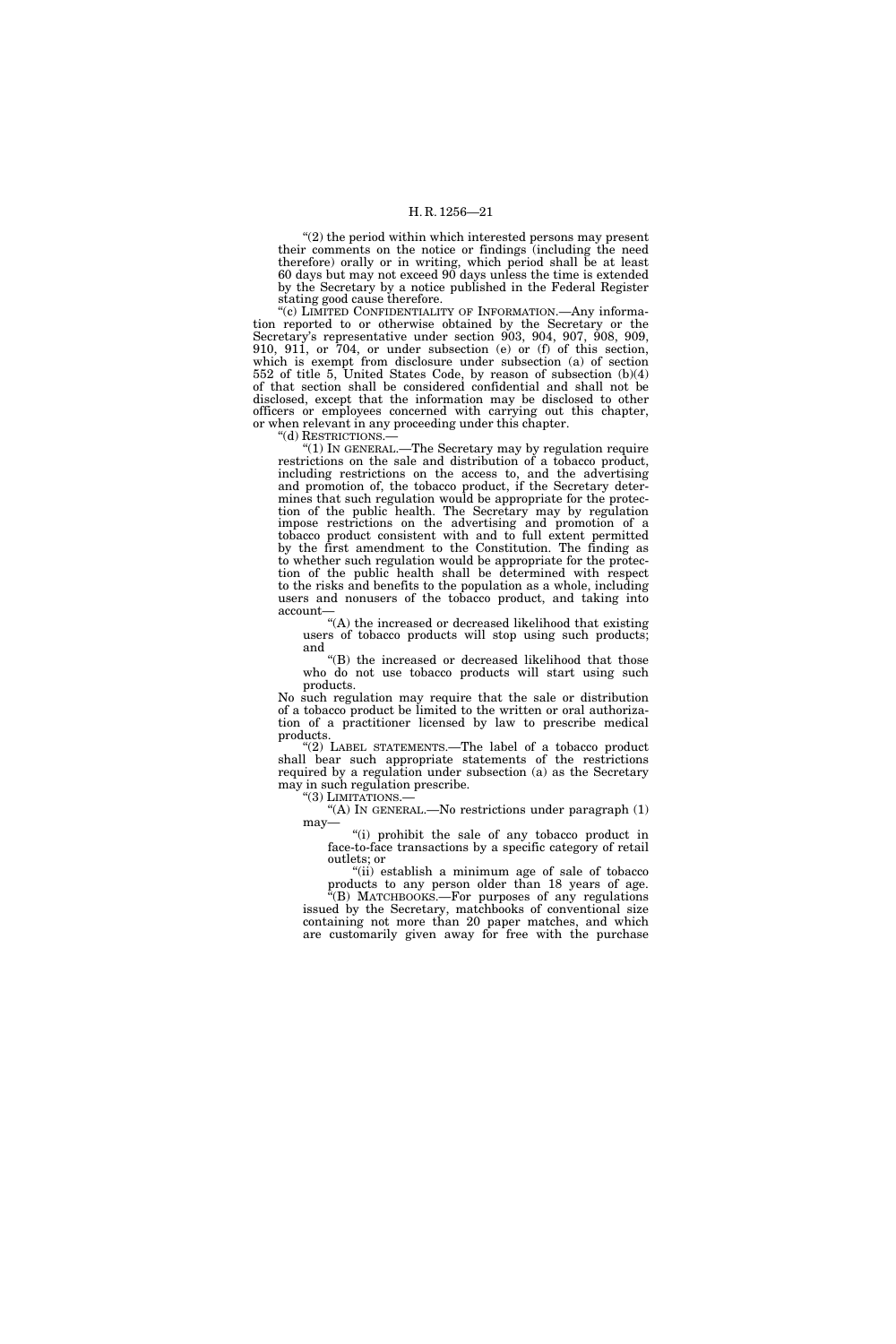of tobacco products, shall be considered as adult-written publications which shall be permitted to contain advertising. Notwithstanding the preceding sentence, if the Secretary finds that such treatment of matchbooks is not appropriate for the protection of the public health, the Secretary may determine by regulation that matchbooks shall not be considered adult-written publications.

"(4) REMOTE SALES.

''(A) IN GENERAL.—The Secretary shall—

''(i) within 18 months after the date of enactment of the Family Smoking Prevention and Tobacco Control Act, promulgate regulations regarding the sale and distribution of tobacco products that occur through means other than a direct, face-to-face exchange between a retailer and a consumer in order to prevent the sale and distribution of tobacco products to individuals who have not attained the minimum age established by applicable law for the purchase of such products, including requirements for age verification; and

"(ii) within 2 years after such date of enactment, issue regulations to address the promotion and marketing of tobacco products that are sold or distributed through means other than a direct, face-to-face exchange between a retailer and a consumer in order to protect individuals who have not attained the minimum age established by applicable law for the purchase of such products.

''(B) RELATION TO OTHER AUTHORITY.—Nothing in this paragraph limits the authority of the Secretary to take additional actions under the other paragraphs of this subsection.

''(e) GOOD MANUFACTURING PRACTICE REQUIREMENTS.—

"(1) METHODS, FACILITIES, AND CONTROLS TO CONFORM.-''(A) IN GENERAL.—In applying manufacturing restrictions to tobacco, the Secretary shall, in accordance with subparagraph (B), prescribe regulations (which may differ based on the type of tobacco product involved) requiring that the methods used in, and the facilities and controls used for, the manufacture, preproduction design validation (including a process to assess the performance of a tobacco product), packing, and storage of a tobacco product conform to current good manufacturing practice, or hazard analysis and critical control point methodology, as prescribed in such regulations to assure that the public health is protected and that the tobacco product is in compliance with this chapter. Such regulations may provide for the testing of raw tobacco for pesticide chemical residues regardless of whether a tolerance for such chemical residues has been established.

''(B) REQUIREMENTS.—The Secretary shall—

''(i) before promulgating any regulation under subparagraph (A), afford the Tobacco Products Scientific Advisory Committee an opportunity to submit recommendations with respect to the regulation proposed to be promulgated;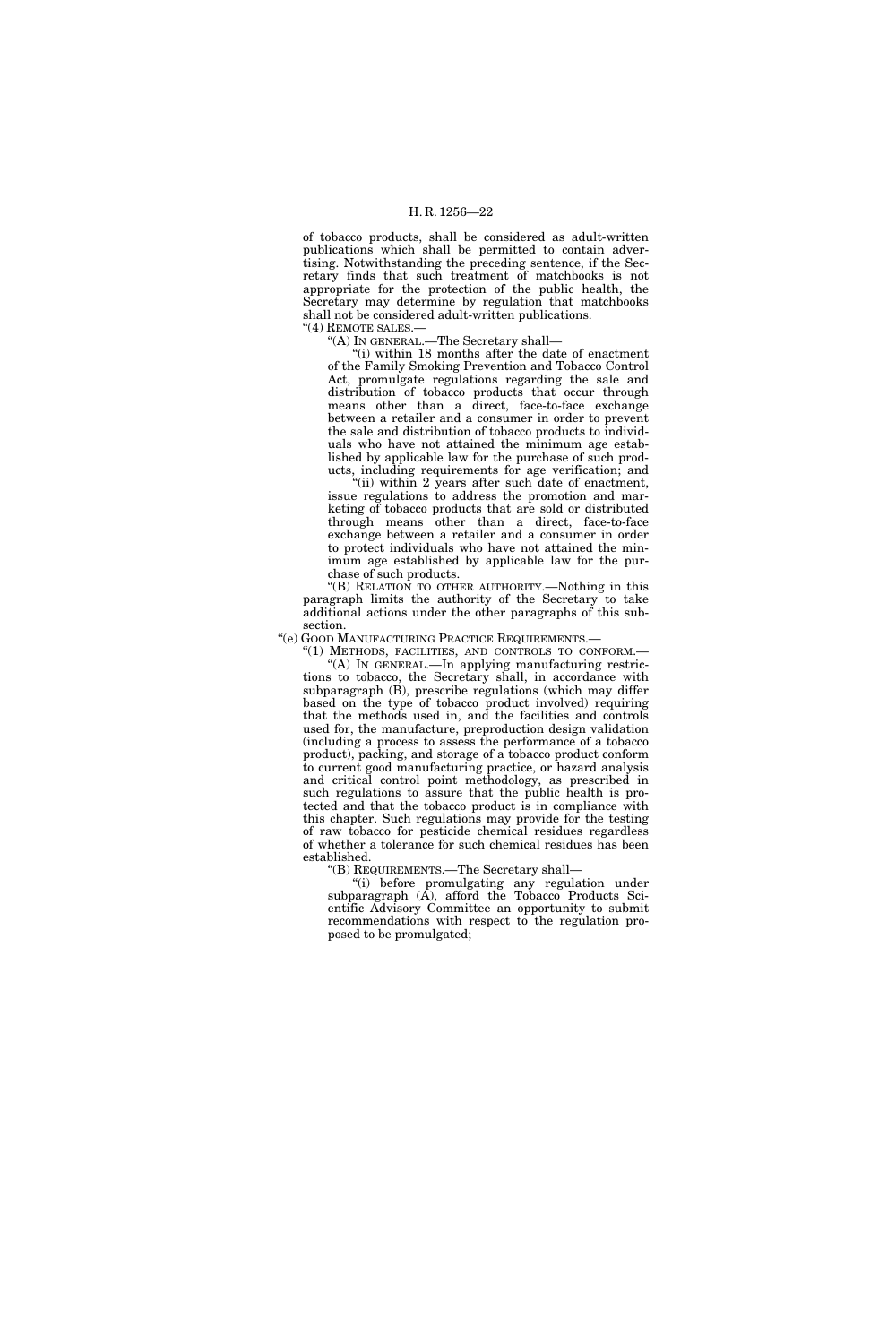"(ii) before promulgating any regulation under subparagraph  $(\hat{A})$ , afford opportunity for an oral hearing;

''(iii) provide the Tobacco Products Scientific Advisory Committee a reasonable time to make its recommendation with respect to proposed regulations under subparagraph (A);

" $(iv)$  in establishing the effective date of a regulation promulgated under this subsection, take into account the differences in the manner in which the different types of tobacco products have historically been produced, the financial resources of the different tobacco product manufacturers, and the state of their existing manufacturing facilities, and shall provide for a reasonable period of time for such manufacturers to conform to good manufacturing practices; and

''(v) not require any small tobacco product manufacturer to comply with a regulation under subparagraph (A) for at least 4 years following the effective date established by the Secretary for such regulation. ''(2) EXEMPTIONS; VARIANCES.—

''(A) PETITION.—Any person subject to any requirement prescribed under paragraph (1) may petition the Secretary for a permanent or temporary exemption or variance from such requirement. Such a petition shall be submitted to the Secretary in such form and manner as the Secretary shall prescribe and shall—

"(i) in the case of a petition for an exemption from a requirement, set forth the basis for the petitioner's determination that compliance with the requirement is not required to assure that the tobacco product will be in compliance with this chapter;

"(ii) in the case of a petition for a variance from a requirement, set forth the methods proposed to be used in, and the facilities and controls proposed to be used for, the manufacture, packing, and storage of the tobacco product in lieu of the methods, facilities, and controls prescribed by the requirement; and

"(iii) contain such other information as the Secretary shall prescribe.

''(B) REFERRAL TO THE TOBACCO PRODUCTS SCIENTIFIC ADVISORY COMMITTEE.—The Secretary may refer to the Tobacco Products Scientific Advisory Committee any petition submitted under subparagraph (A). The Tobacco Products Scientific Advisory Committee shall report its recommendations to the Secretary with respect to a petition referred to it within 60 days after the date of the petition's referral. Within 60 days after—

''(i) the date the petition was submitted to the Secretary under subparagraph (A); or

"(ii) the day after the petition was referred to the Tobacco Products Scientific Advisory Committee, whichever occurs later, the Secretary shall by order either deny the petition or approve it.

''(C) APPROVAL.—The Secretary may approve—

''(i) a petition for an exemption for a tobacco product from a requirement if the Secretary determines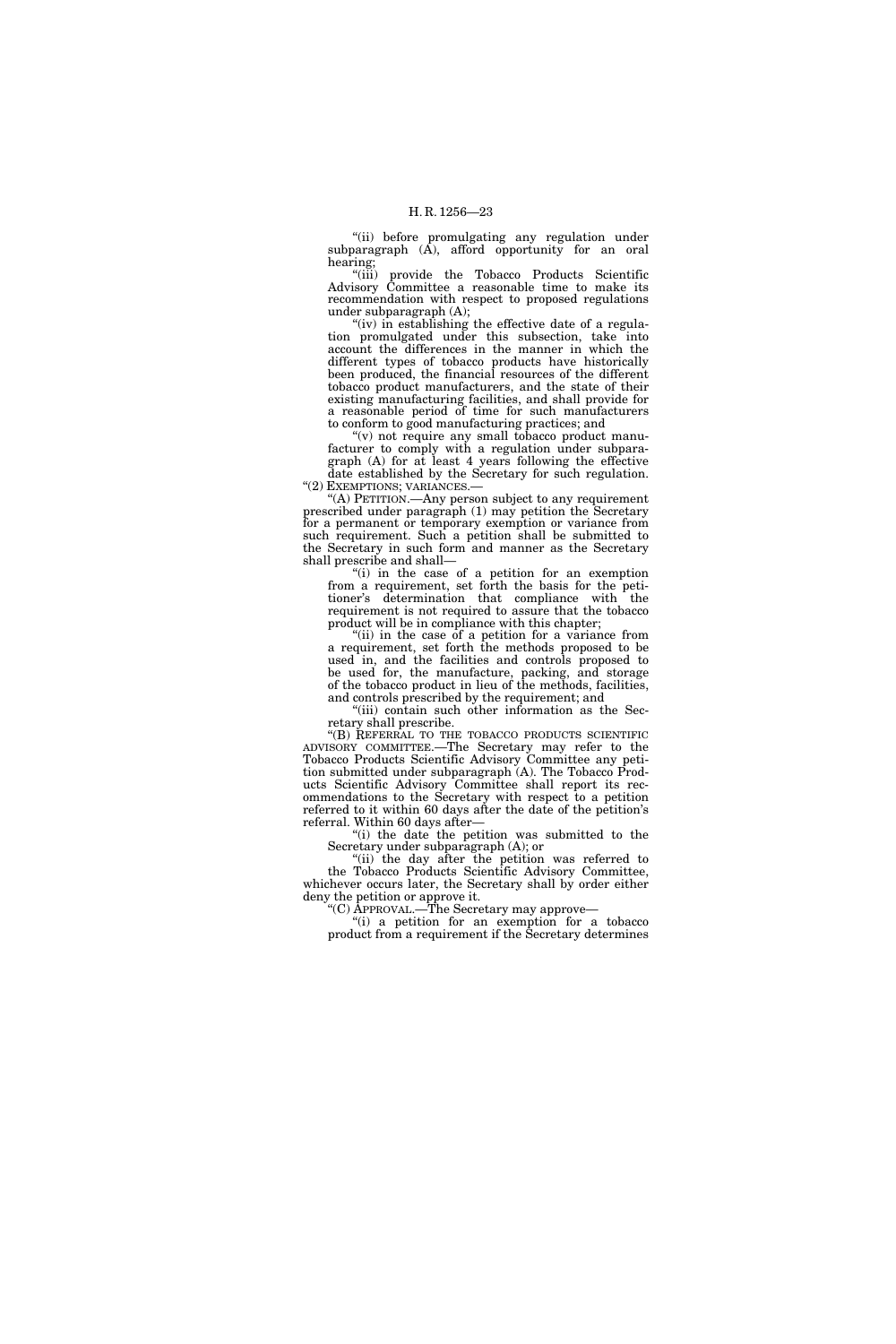that compliance with such requirement is not required to assure that the tobacco product will be in compliance with this chapter; and

"(ii) a petition for a variance for a tobacco product from a requirement if the Secretary determines that the methods to be used in, and the facilities and controls to be used for, the manufacture, packing, and storage of the tobacco product in lieu of the methods, facilities, and controls prescribed by the requirement are sufficient to assure that the tobacco product will be in compliance with this chapter.

''(D) CONDITIONS.—An order of the Secretary approving a petition for a variance shall prescribe such conditions respecting the methods used in, and the facilities and controls used for, the manufacture, packing, and storage of the tobacco product to be granted the variance under the petition as may be necessary to assure that the tobacco product will be in compliance with this chapter.

 $E(E)$  HEARING.—After the issuance of an order under subparagraph (B) respecting a petition, the petitioner shall have an opportunity for an informal hearing on such order.

''(3) COMPLIANCE.—Compliance with requirements under this subsection shall not be required before the end of the 3-year period following the date of enactment of the Family Smoking Prevention and Tobacco Control Act.

''(f) RESEARCH AND DEVELOPMENT.—The Secretary may enter into contracts for research, testing, and demonstrations respecting tobacco products and may obtain tobacco products for research, testing, and demonstration purposes.

#### **''SEC. 907. TOBACCO PRODUCT STANDARDS.**

''(a) IN GENERAL.—

''(1) SPECIAL RULES.—

''(A) SPECIAL RULE FOR CIGARETTES.—Beginning 3 months after the date of enactment of the Family Smoking Prevention and Tobacco Control Act, a cigarette or any of its component parts (including the tobacco, filter, or paper) shall not contain, as a constituent (including a smoke constituent) or additive, an artificial or natural flavor (other than tobacco or menthol) or an herb or spice, including strawberry, grape, orange, clove, cinnamon, pineapple, vanilla, coconut, licorice, cocoa, chocolate, cherry, or coffee, that is a characterizing flavor of the tobacco product or tobacco smoke. Nothing in this subparagraph shall be construed to limit the Secretary's authority to take action under this section or other sections of this Act applicable to menthol or any artificial or natural flavor, herb, or spice not specified in this subparagraph.

 $E(E)$  ADDITIONAL SPECIAL RULE.—Beginning 2 years after the date of enactment of the Family Smoking Prevention and Tobacco Control Act, a tobacco product manufacturer shall not use tobacco, including foreign grown tobacco, that contains a pesticide chemical residue that is at a level greater than is specified by any tolerance applicable under Federal law to domestically grown tobacco.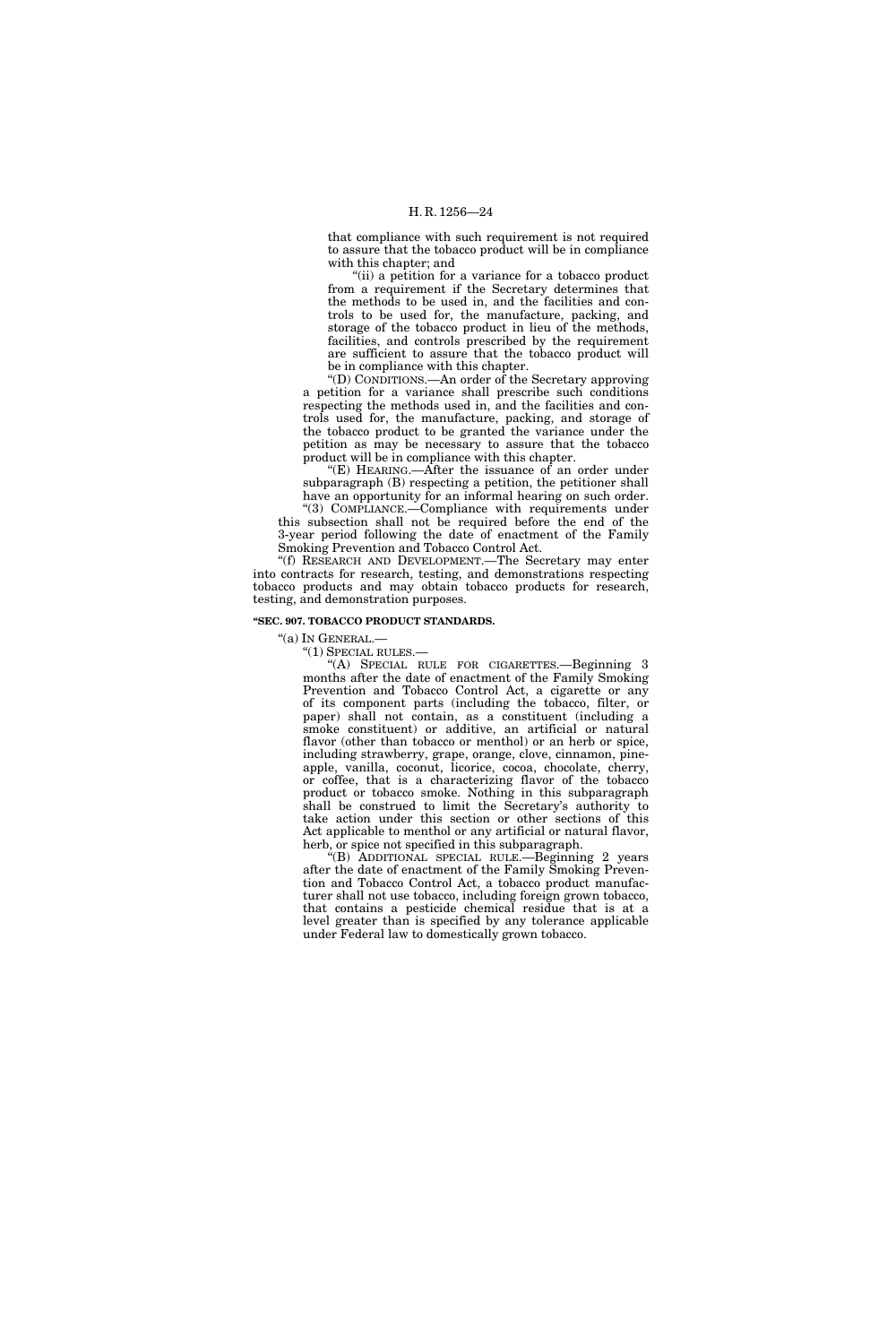"(2) REVISION OF TOBACCO PRODUCT STANDARDS.—The Secretary may revise the tobacco product standards in paragraph (1) in accordance with subsection (c).

''(3) TOBACCO PRODUCT STANDARDS.—

''(A) IN GENERAL.—The Secretary may adopt tobacco product standards in addition to those in paragraph (1) if the Secretary finds that a tobacco product standard is appropriate for the protection of the public health.

''(B) DETERMINATIONS.—

''(i) CONSIDERATIONS.—In making a finding described in subparagraph (A), the Secretary shall consider scientific evidence concerning—

''(I) the risks and benefits to the population as a whole, including users and nonusers of tobacco products, of the proposed standard;

''(II) the increased or decreased likelihood that existing users of tobacco products will stop using such products; and

''(III) the increased or decreased likelihood that those who do not use tobacco products will start using such products.

''(ii) ADDITIONAL CONSIDERATIONS.—In the event that the Secretary makes a determination, set forth in a proposed tobacco product standard in a proposed rule, that it is appropriate for the protection of public health to require the reduction or elimination of an additive, constituent (including a smoke constituent), or other component of a tobacco product because the Secretary has found that the additive, constituent, or other component is or may be harmful, any party objecting to the proposed standard on the ground that the proposed standard will not reduce or eliminate the risk of illness or injury may provide for the Secretary's consideration scientific evidence that demonstrates that the proposed standard will not reduce or eliminate the risk of illness or injury.

"(4) CONTENT OF TOBACCO PRODUCT STANDARDS.—A tobacco product standard established under this section for a tobacco product—

''(A) shall include provisions that are appropriate for the protection of the public health, including provisions, where appropriate—

 $(i)$  for nicotine yields of the product;

''(ii) for the reduction or elimination of other constituents, including smoke constituents, or harmful components of the product; or

''(iii) relating to any other requirement under subparagraph  $(B)$ ;

"(B) shall, where appropriate for the protection of the public health, include—

''(i) provisions respecting the construction, components, ingredients, additives, constituents, including smoke constituents, and properties of the tobacco product;

"(ii) provisions for the testing (on a sample basis or, if necessary, on an individual basis) of the tobacco product;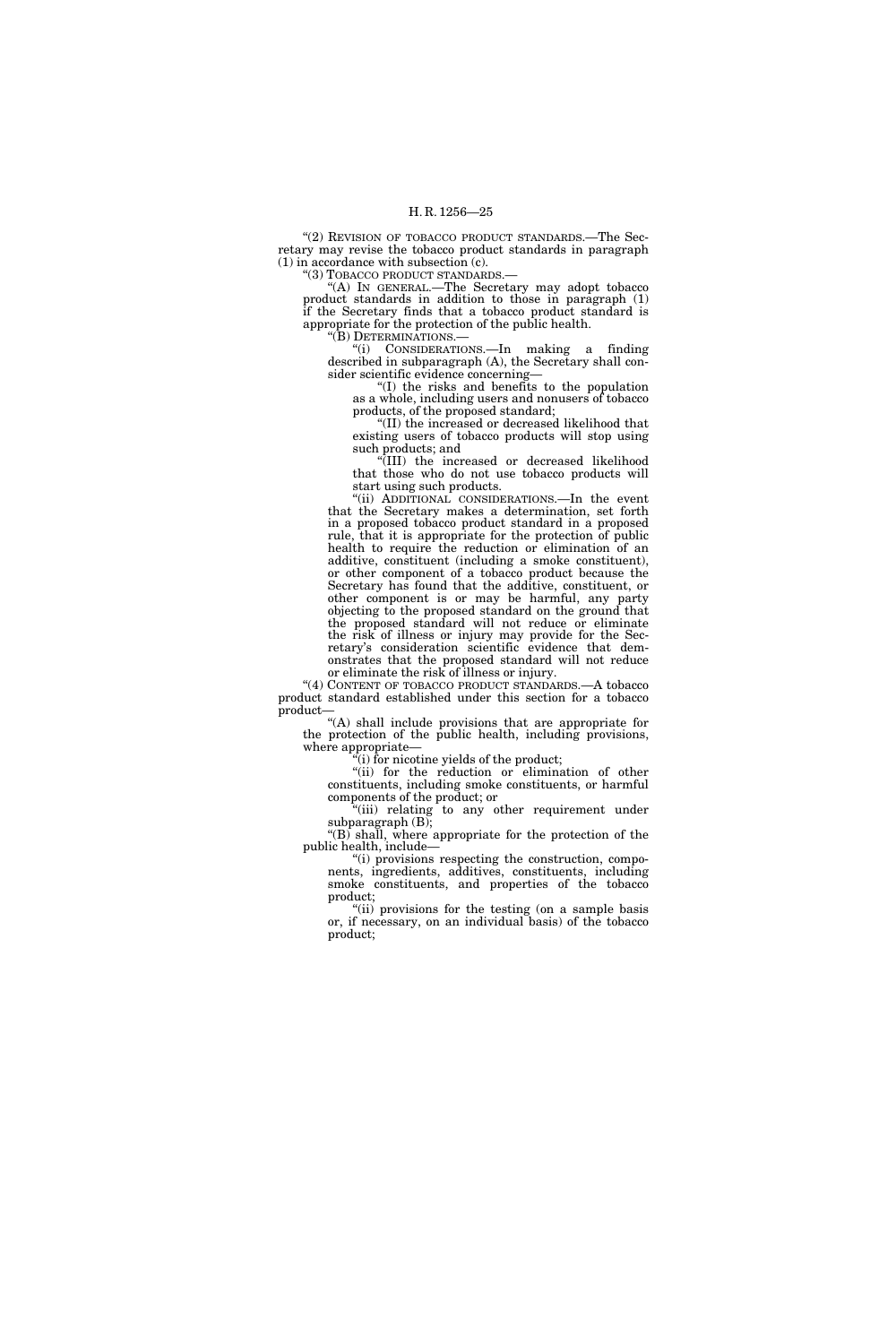"(iii) provisions for the measurement of the tobacco" product characteristics of the tobacco product;

 $(iv)$  provisions requiring that the results of each or of certain of the tests of the tobacco product required to be made under clause (ii) show that the tobacco product is in conformity with the portions of the standard for which the test or tests were required; and

"(v) a provision requiring that the sale and distribution of the tobacco product be restricted but only to the extent that the sale and distribution of a tobacco product may be restricted under a regulation under section 906(d);

''(C) shall, where appropriate, require the use and prescribe the form and content of labeling for the proper use of the tobacco product; and

''(D) shall require tobacco products containing foreigngrown tobacco to meet the same standards applicable to tobacco products containing domestically grown tobacco.

"(5) PERIODIC REEVALUATION OF TOBACCO PRODUCT STAND-ARDS.—The Secretary shall provide for periodic evaluation of tobacco product standards established under this section to determine whether such standards should be changed to reflect new medical, scientific, or other technological data. The Secretary may provide for testing under paragraph (4)(B) by any person.<br>"(6) INVOLVEMENT OF OTHER AGENCIES: INFORMED PER-

 $SONS$ .—In carrying out duties under this section, the Secretary shall endeavor to—

''(A) use personnel, facilities, and other technical support available in other Federal agencies;

''(B) consult with other Federal agencies concerned with standard setting and other nationally or internationally recognized standard-setting entities; and

''(C) invite appropriate participation, through joint or other conferences, workshops, or other means, by informed persons representative of scientific, professional, industry, agricultural, or consumer organizations who in the Secretary's judgment can make a significant contribution.

''(b) CONSIDERATIONS BY SECRETARY.—

"(1) TECHNICAL ACHIEVABILITY.—The Secretary shall consider information submitted in connection with a proposed standard regarding the technical achievability of compliance with such standard.

'(2) OTHER CONSIDERATIONS.—The Secretary shall consider all other information submitted in connection with a proposed standard, including information concerning the countervailing effects of the tobacco product standard on the health of adolescent tobacco users, adult tobacco users, or nontobacco users, such as the creation of a significant demand for contraband or other tobacco products that do not meet the requirements of this chapter and the significance of such demand. ''(c) PROPOSED STANDARDS.—

" $(1)$  In GENERAL.—The Secretary shall publish in the Federal Register a notice of proposed rulemaking for the establishment, amendment, or revocation of any tobacco product standard.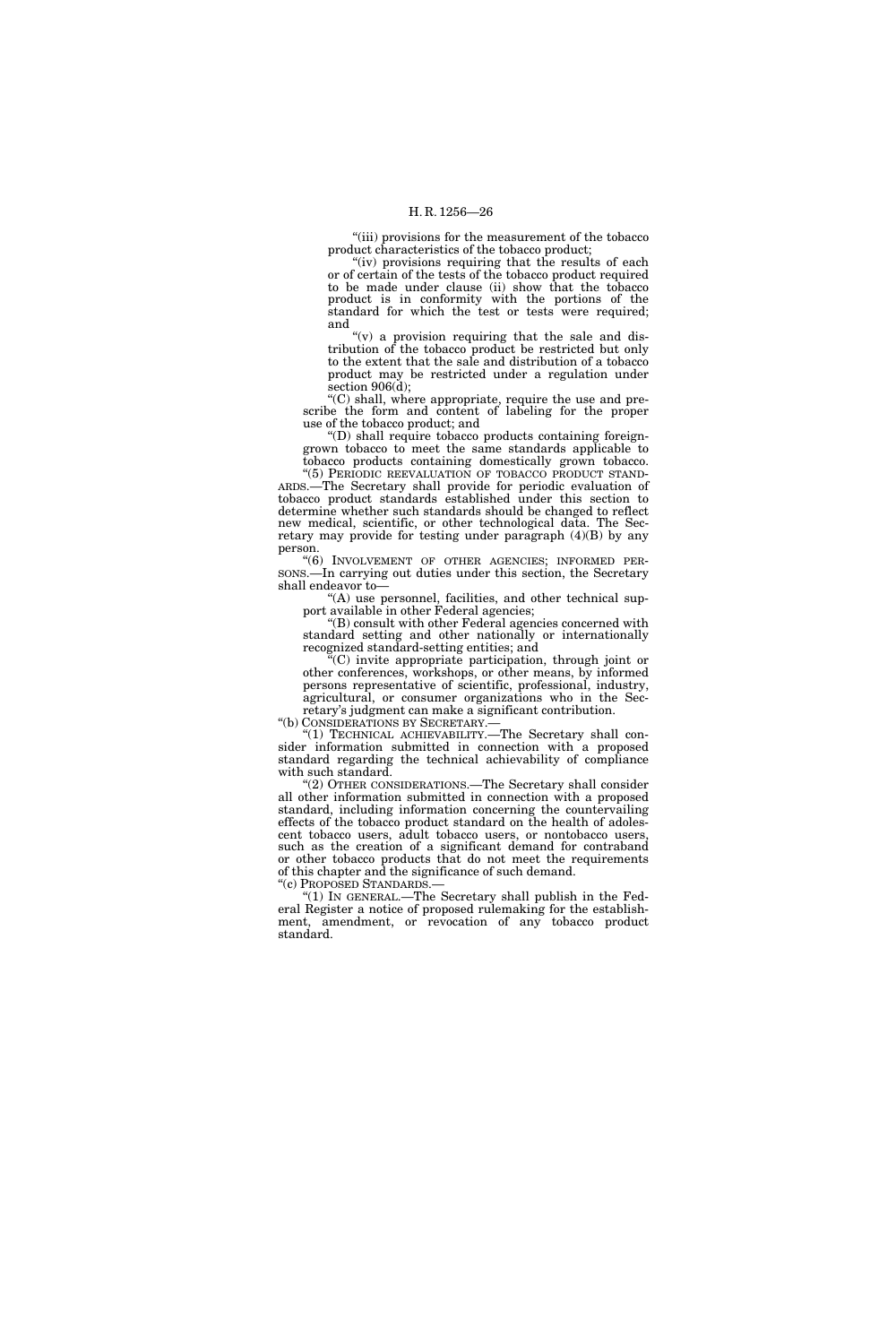"(2) REQUIREMENTS OF NOTICE. A notice of proposed rulemaking for the establishment or amendment of a tobacco product standard for a tobacco product shall—

 $(A)$  set forth a finding with supporting justification that the tobacco product standard is appropriate for the protection of the public health;

''(B) invite interested persons to submit a draft or proposed tobacco product standard for consideration by the Secretary;

''(C) invite interested persons to submit comments on structuring the standard so that it does not advantage foreign-grown tobacco over domestically grown tobacco; and

''(D) invite the Secretary of Agriculture to provide any information or analysis which the Secretary of Agriculture believes is relevant to the proposed tobacco product standard.

''(3) FINDING.—A notice of proposed rulemaking for the revocation of a tobacco product standard shall set forth a finding with supporting justification that the tobacco product standard is no longer appropriate for the protection of the public health.

"(4) COMMENT.—The Secretary shall provide for a comment period of not less than 60 days.

''(d) PROMULGATION.—

" $(1)$  IN GENERAL.—After the expiration of the period for comment on a notice of proposed rulemaking published under subsection (c) respecting a tobacco product standard and after consideration of comments submitted under subsections (b) and (c) and any report from the Tobacco Products Scientific Advisory Committee, the Secretary shall—

''(A) if the Secretary determines that the standard would be appropriate for the protection of the public health, promulgate a regulation establishing a tobacco product standard and publish in the Federal Register findings on the matters referred to in subsection (c); or

''(B) publish a notice terminating the proceeding for the development of the standard together with the reasons for such termination.

''(2) EFFECTIVE DATE.—A regulation establishing a tobacco product standard shall set forth the date or dates upon which the standard shall take effect, but no such regulation may take effect before 1 year after the date of its publication unless the Secretary determines that an earlier effective date is necessary for the protection of the public health. Such date or dates shall be established so as to minimize, consistent with the public health, economic loss to, and disruption or dislocation of, domestic and international trade. In establishing such effective date or dates, the Secretary shall consider information submitted in connection with a proposed product standard by interested parties, including manufacturers and tobacco growers, regarding the technical achievability of compliance with the standard, and including information concerning the existence of patents that make it impossible to comply in the timeframe envisioned in the proposed standard. If the Secretary determines, based on the Secretary's evaluation of submitted comments, that a product standard can be met only by manufacturers requiring substantial changes to the methods of farming the domestically grown tobacco used by the manufacturer, the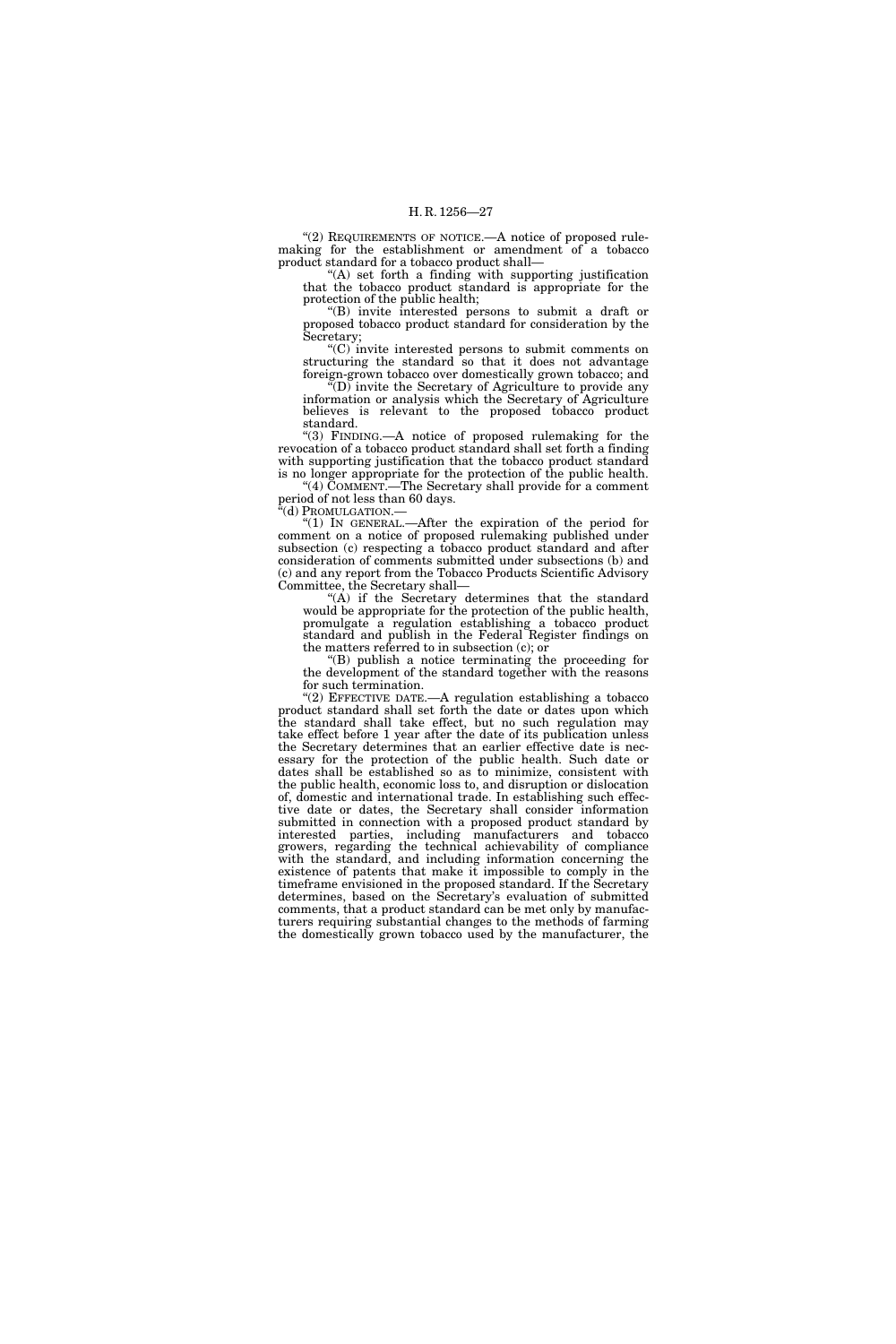effective date of that product standard shall be not less than 2 years after the date of publication of the final regulation establishing the standard.

''(3) LIMITATION ON POWER GRANTED TO THE FOOD AND DRUG ADMINISTRATION.—Because of the importance of a decision of the Secretary to issue a regulation—

"(A) banning all cigarettes, all smokeless tobacco products, all little cigars, all cigars other than little cigars,

all pipe tobacco, or all roll-your-own tobacco products; or ''(B) requiring the reduction of nicotine yields of a tobacco product to zero,

the Secretary is prohibited from taking such actions under this Act.

"(4) AMENDMENT; REVOCATION.-

''(A) AUTHORITY.—The Secretary, upon the Secretary's own initiative or upon petition of an interested person, may by a regulation, promulgated in accordance with the requirements of subsection (c) and paragraph (2), amend or revoke a tobacco product standard.

''(B) EFFECTIVE DATE.—The Secretary may declare a proposed amendment of a tobacco product standard to be effective on and after its publication in the Federal Register and until the effective date of any final action taken on such amendment if the Secretary determines that making it so effective is in the public interest.

''(5) REFERRAL TO ADVISORY COMMITTEE.—

''(A) IN GENERAL.—The Secretary may refer a proposed regulation for the establishment, amendment, or revocation of a tobacco product standard to the Tobacco Products Scientific Advisory Committee for a report and recommendation with respect to any matter involved in the proposed regulation which requires the exercise of scientific judgment.

''(B) INITIATION OF REFERRAL.—The Secretary may make a referral under this paragraph—

''(i) on the Secretary's own initiative; or

''(ii) upon the request of an interested person that—

''(I) demonstrates good cause for the referral; and

''(II) is made before the expiration of the period for submission of comments on the proposed regulation.

''(C) PROVISION OF DATA.—If a proposed regulation is referred under this paragraph to the Tobacco Products Scientific Advisory Committee, the Secretary shall provide the Advisory Committee with the data and information on which such proposed regulation is based.

''(D) REPORT AND RECOMMENDATION.—The Tobacco Products Scientific Advisory Committee shall, within 60 days after the referral of a proposed regulation under this paragraph and after independent study of the data and information furnished to it by the Secretary and other data and information before it, submit to the Secretary a report and recommendation respecting such regulation, together with all underlying data and information and a statement of the reason or basis for the recommendation.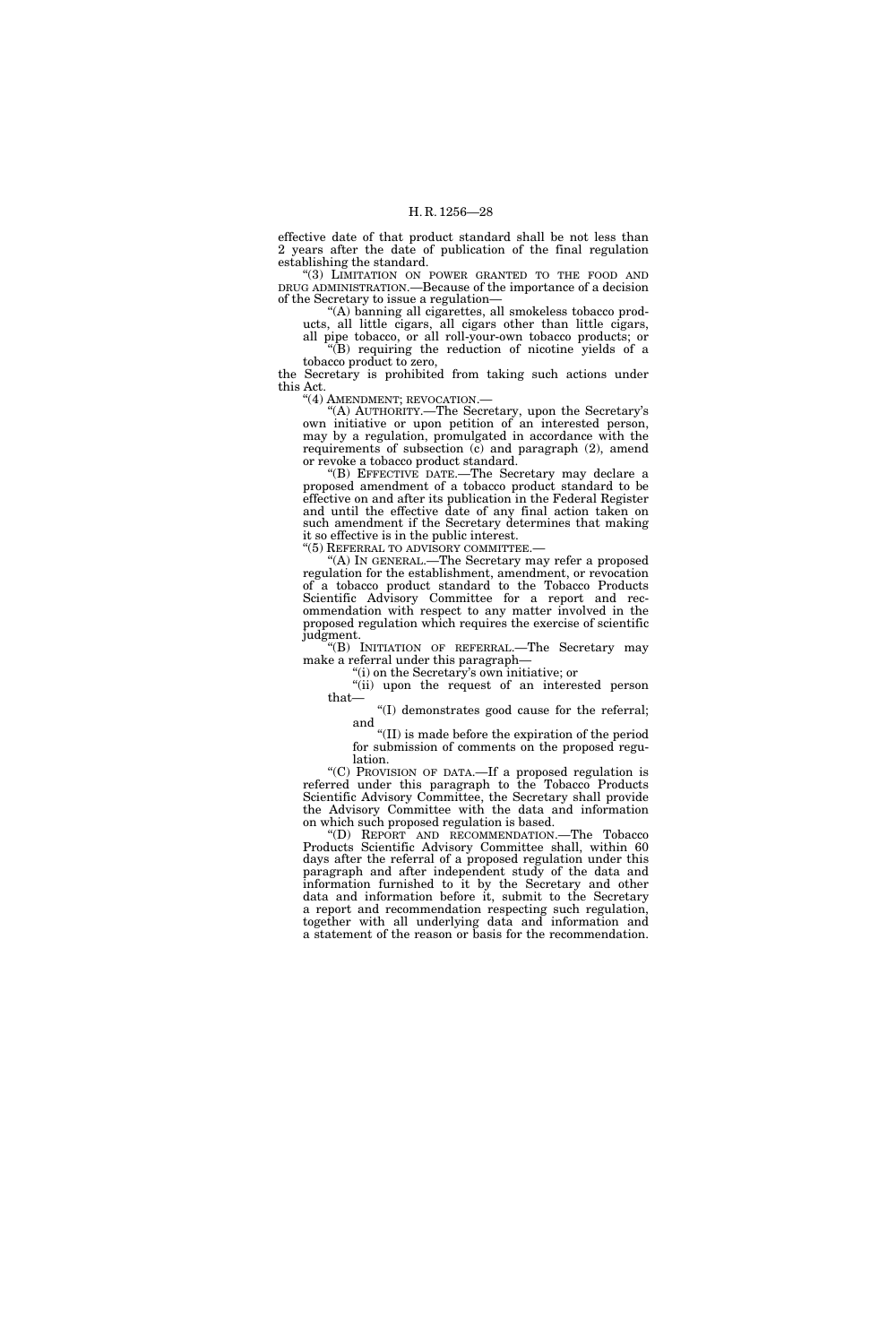''(E) PUBLIC AVAILABILITY.—The Secretary shall make a copy of each report and recommendation under subparagraph (D) publicly available.

''(e) MENTHOL CIGARETTES.—

''(1) REFERRAL; CONSIDERATIONS.—Immediately upon the establishment of the Tobacco Products Scientific Advisory Committee under section 917(a), the Secretary shall refer to the Committee for report and recommendation, under section  $917(c)(4)$ , the issue of the impact of the use of menthol in cigarettes on the public health, including such use among children, African-Americans, Hispanics, and other racial and ethnic minorities. In its review, the Tobacco Products Scientific Advisory Committee shall address the considerations listed in subsections  $(a)(3)(B)(i)$  and  $(b)$ .

"(2) REPORT AND RECOMMENDATION.—Not later than 1 year after its establishment, the Tobacco Product Scientific Advisory Committee shall submit to the Secretary the report and recommendations required pursuant to paragraph (1).

''(3) RULE OF CONSTRUCTION.—Nothing in this subsection shall be construed to limit the Secretary's authority to take action under this section or other sections of this Act applicable to menthol.

''(f) DISSOLVABLE TOBACCO PRODUCTS.—

''(1) REFERRAL; CONSIDERATIONS.—The Secretary shall refer to the Tobacco Products Scientific Advisory Committee for report and recommendation, under section  $917(c)(4)$ , the issue of the nature and impact of the use of dissolvable tobacco products on the public health, including such use among children. In its review, the Tobacco Products Scientific Advisory Committee shall address the considerations listed in subsection  $(a)(3)(B)(i).$ 

"(2) REPORT AND RECOMMENDATION.—Not later than 2 years after its establishment, the Tobacco Product Scientific Advisory Committee shall submit to the Secretary the report and recommendations required pursuant to paragraph (1).

''(3) RULE OF CONSTRUCTION.—Nothing in this subsection shall be construed to limit the Secretary's authority to take action under this section or other sections of this Act at any time applicable to any dissolvable tobacco product.

# **''SEC. 908. NOTIFICATION AND OTHER REMEDIES.**

''(a) NOTIFICATION.—If the Secretary determines that—

 $*(1)$  a tobacco product which is introduced or delivered for introduction into interstate commerce for commercial distribution presents an unreasonable risk of substantial harm to the public health; and

" $(2)$  notification under this subsection is necessary to eliminate the unreasonable risk of such harm and no more practicable means is available under the provisions of this chapter (other than this section) to eliminate such risk,

the Secretary may issue such order as may be necessary to assure that adequate notification is provided in an appropriate form, by the persons and means best suited under the circumstances involved, to all persons who should properly receive such notification in order to eliminate such risk. The Secretary may order notification by any appropriate means, including public service announcements.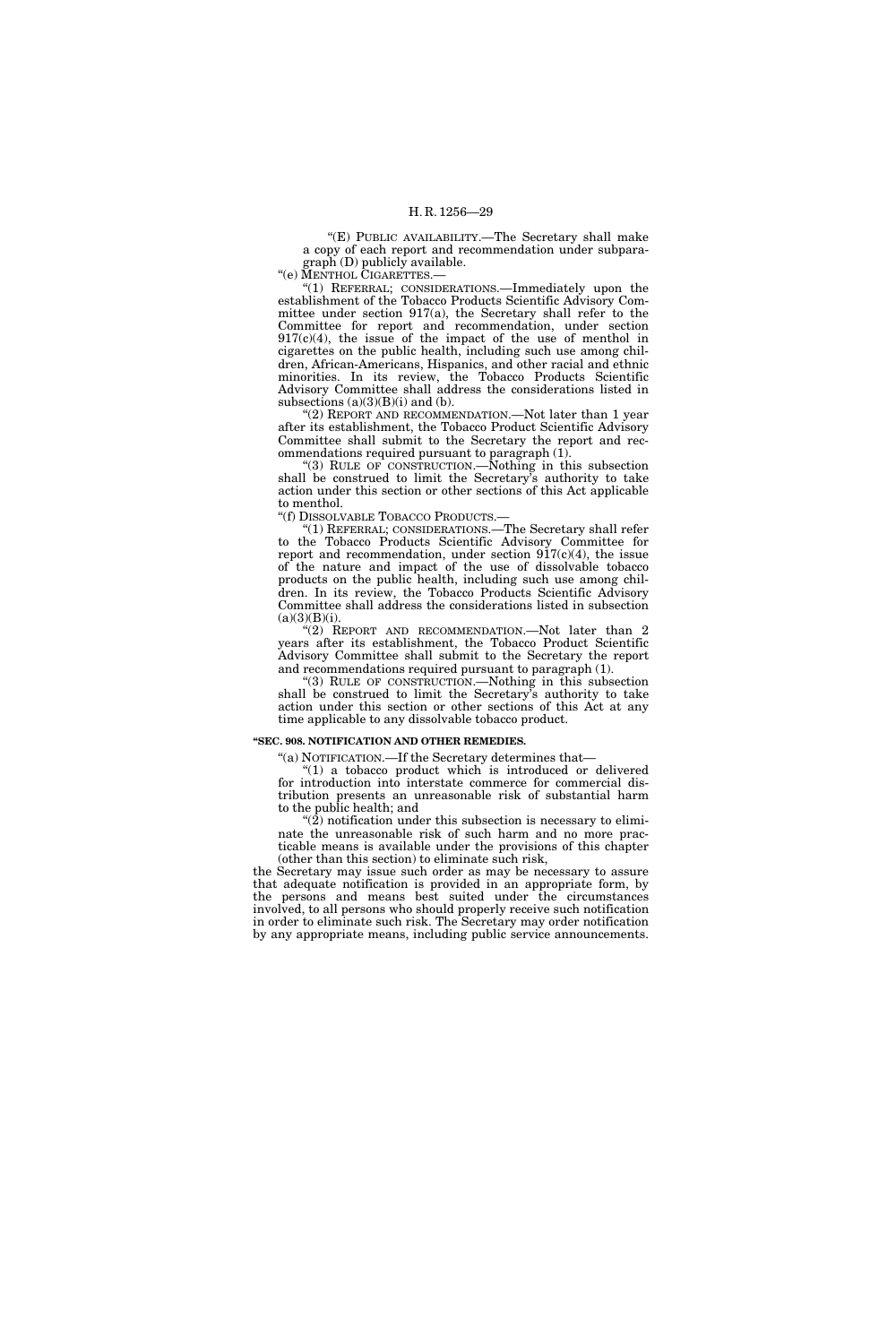Before issuing an order under this subsection, the Secretary shall consult with the persons who are to give notice under the order.

''(b) NO EXEMPTION FROM OTHER LIABILITY.—Compliance with an order issued under this section shall not relieve any person from liability under Federal or State law. In awarding damages for economic loss in an action brought for the enforcement of any such liability, the value to the plaintiff in such action of any remedy provided under such order shall be taken into account. ''(c) RECALL AUTHORITY.—

''(1) IN GENERAL.—If the Secretary finds that there is a reasonable probability that a tobacco product contains a manufacturing or other defect not ordinarily contained in tobacco products on the market that would cause serious, adverse health consequences or death, the Secretary shall issue an order requiring the appropriate person (including the manufacturers, importers, distributors, or retailers of the tobacco product) to immediately cease distribution of such tobacco product. The order shall provide the person subject to the order with an opportunity for an informal hearing, to be held not later than 10 days after the date of the issuance of the order, on the actions required by the order and on whether the order should be amended to require a recall of such tobacco product. If, after providing an opportunity for such a hearing, the Secretary determines that inadequate grounds exist to support the actions required by the order, the Secretary shall vacate the order.<br>"(2) AMENDMENT OF ORDER TO REQUIRE RECALL.

"(A) IN GENERAL.—If, after providing an opportunity for an informal hearing under paragraph  $(1)$ , the Secretary determines that the order should be amended to include a recall of the tobacco product with respect to which the order was issued, the Secretary shall, except as provided in subparagraph (B), amend the order to require a recall. The Secretary shall specify a timetable in which the tobacco product recall will occur and shall require periodic reports to the Secretary describing the progress of the recall.

''(B) NOTICE.—An amended order under subparagraph  $(A)$ 

"(i) shall not include recall of a tobacco product from individuals; and

"(ii) shall provide for notice to persons subject to the risks associated with the use of such tobacco product.

In providing the notice required by clause (ii), the Secretary may use the assistance of retailers and other persons who distributed such tobacco product. If a significant number of such persons cannot be identified, the Secretary shall notify such persons under section 705(b).

"(3) REMEDY NOT EXCLUSIVE.—The remedy provided by this subsection shall be in addition to remedies provided by subsection (a).

#### **''SEC. 909. RECORDS AND REPORTS ON TOBACCO PRODUCTS.**

''(a) IN GENERAL.—Every person who is a tobacco product manufacturer or importer of a tobacco product shall establish and maintain such records, make such reports, and provide such information, as the Secretary may by regulation reasonably require to assure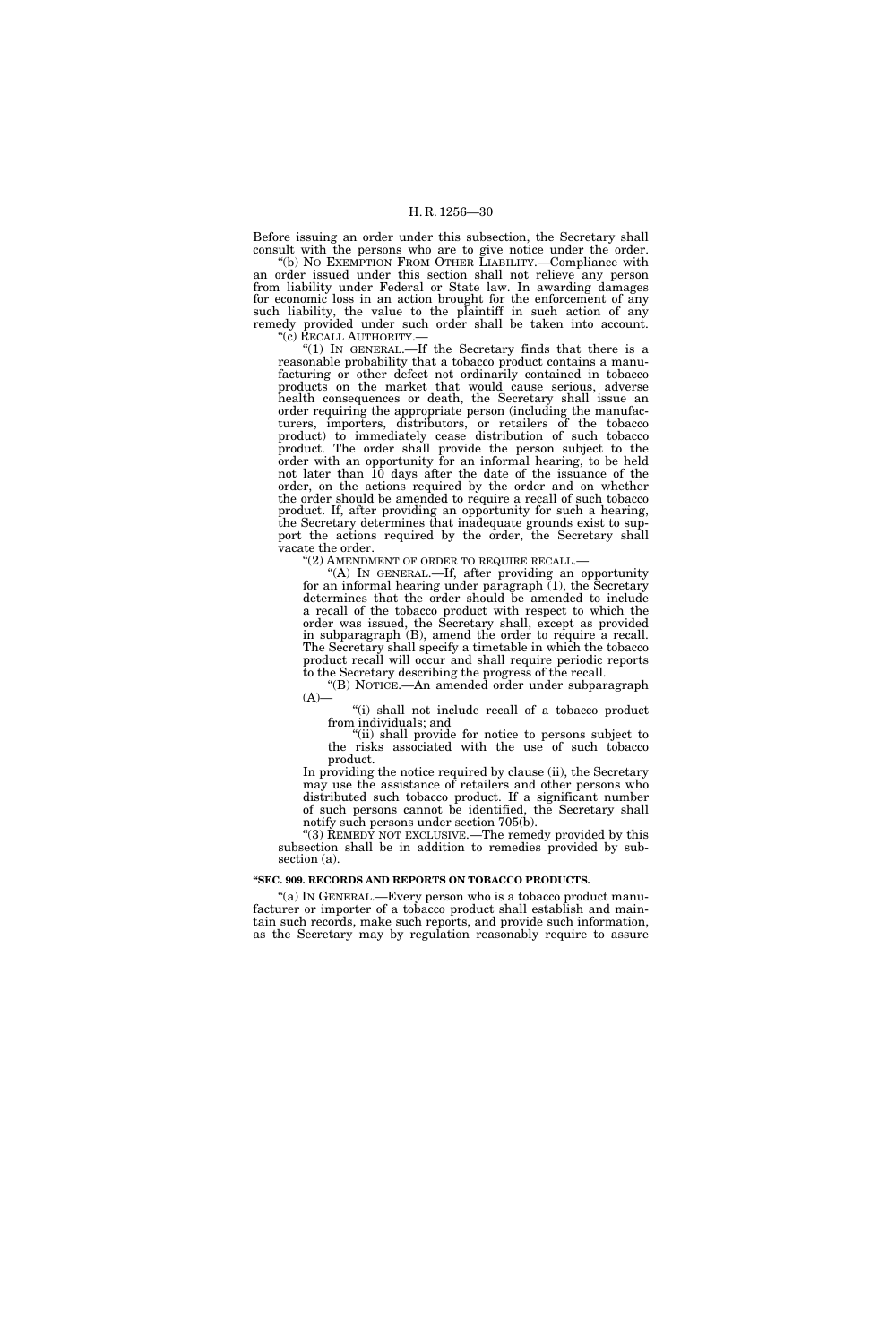that such tobacco product is not adulterated or misbranded and to otherwise protect public health. Regulations prescribed under the preceding sentence—

 $(1)$  may require a tobacco product manufacturer or importer to report to the Secretary whenever the manufacturer or importer receives or otherwise becomes aware of information that reasonably suggests that one of its marketed tobacco products may have caused or contributed to a serious unexpected adverse experience associated with the use of the product or any significant increase in the frequency of a serious, expected adverse product experience;

 $(2)$  shall require reporting of other significant adverse tobacco product experiences as determined by the Secretary to be necessary to be reported;

''(3) shall not impose requirements unduly burdensome to a tobacco product manufacturer or importer, taking into account the cost of complying with such requirements and the need for the protection of the public health and the implementation of this chapter;

"(4) when prescribing the procedure for making requests for reports or information, shall require that each request made under such regulations for submission of a report or information to the Secretary state the reason or purpose for such request and identify to the fullest extent practicable such report or information;

''(5) when requiring submission of a report or information to the Secretary, shall state the reason or purpose for the submission of such report or information and identify to the fullest extent practicable such report or information; and

''(6) may not require that the identity of any patient or user be disclosed in records, reports, or information required under this subsection unless required for the medical welfare of an individual, to determine risks to public health of a tobacco product, or to verify a record, report, or information submitted under this chapter.

In prescribing regulations under this subsection, the Secretary shall have due regard for the professional ethics of the medical profession and the interests of patients. The prohibitions of paragraph (6) continue to apply to records, reports, and information concerning any individual who has been a patient, irrespective of whether or when he ceases to be a patient.

''(b) REPORTS OF REMOVALS AND CORRECTIONS.—

''(1) IN GENERAL.—Except as provided in paragraph (2), the Secretary shall by regulation require a tobacco product manufacturer or importer of a tobacco product to report promptly to the Secretary any corrective action taken or removal from the market of a tobacco product undertaken by such manufacturer or importer if the removal or correction was undertaken—

 $(A)$  to reduce a risk to health posed by the tobacco product; or

''(B) to remedy a violation of this chapter caused by the tobacco product which may present a risk to health. A tobacco product manufacturer or importer of a tobacco product who undertakes a corrective action or removal from the market of a tobacco product which is not required to be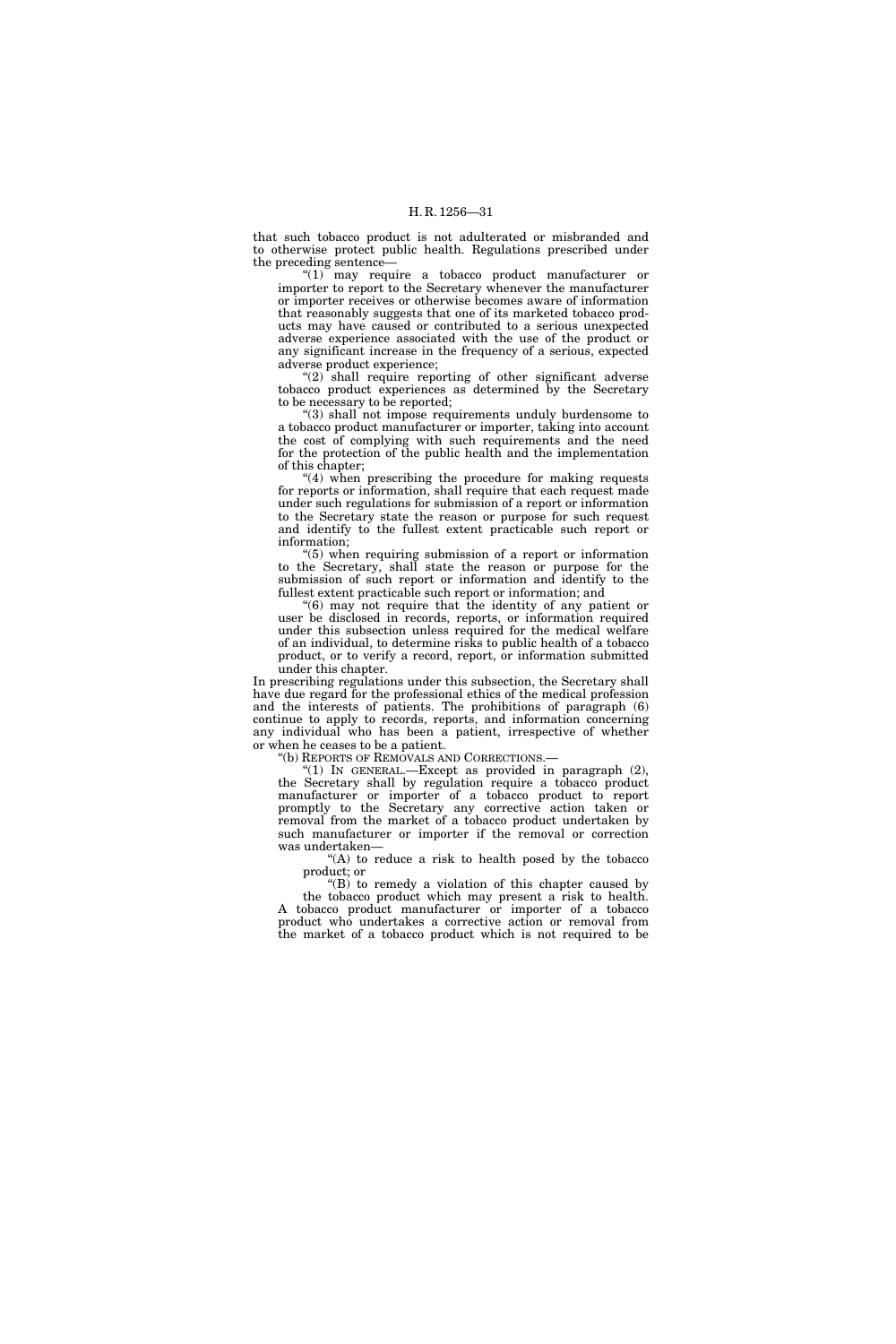reported under this subsection shall keep a record of such correction or removal.

"(2) EXCEPTION.—No report of the corrective action or removal of a tobacco product may be required under paragraph (1) if a report of the corrective action or removal is required and has been submitted under subsection (a).

#### **''SEC. 910. APPLICATION FOR REVIEW OF CERTAIN TOBACCO PROD-UCTS.**

''(a) IN GENERAL.—

" $(1)$  NEW TOBACCO PRODUCT DEFINED.—For purposes of this section the term 'new tobacco product' means—

''(A) any tobacco product (including those products in test markets) that was not commercially marketed in the United States as of February 15, 2007; or

''(B) any modification (including a change in design, any component, any part, or any constituent, including a smoke constituent, or in the content, delivery or form of nicotine, or any other additive or ingredient) of a tobacco product where the modified product was commercially marketed in the United States after February 15, 2007.

''(2) PREMARKET REVIEW REQUIRED.—

''(A) NEW PRODUCTS.—An order under subsection  $(c)(1)(A)(i)$  for a new tobacco product is required unless—

''(i) the manufacturer has submitted a report under section 905(j); and the Secretary has issued an order that the tobacco product—

''(I) is substantially equivalent to a tobacco product commercially marketed (other than for test marketing) in the United States as of February 15, 2007; and

" $(II)$  is in compliance with the requirements" of this Act; or

''(ii) the tobacco product is exempt from the requirements of section 905(j) pursuant to a regulation issued under section 905(j)(3).

''(B) APPLICATION TO CERTAIN POST-FEBRUARY 15, 2007, PRODUCTS.—Subparagraph (A) shall not apply to a tobacco product—

''(i) that was first introduced or delivered for introduction into interstate commerce for commercial distribution in the United States after February 15, 2007, and prior to the date that is 21 months after the date of enactment of the Family Smoking Prevention and Tobacco Control Act; and

''(ii) for which a report was submitted under section 905(j) within such 21-month period,

except that subparagraph (A) shall apply to the tobacco product if the Secretary issues an order that the tobacco product is not substantially equivalent.

''(3) SUBSTANTIALLY EQUIVALENT DEFINED.—

''(A) IN GENERAL.—In this section and section 905(j), the term 'substantially equivalent' or 'substantial equivalence' means, with respect to the tobacco product being compared to the predicate tobacco product, that the Secretary by order has found that the tobacco product—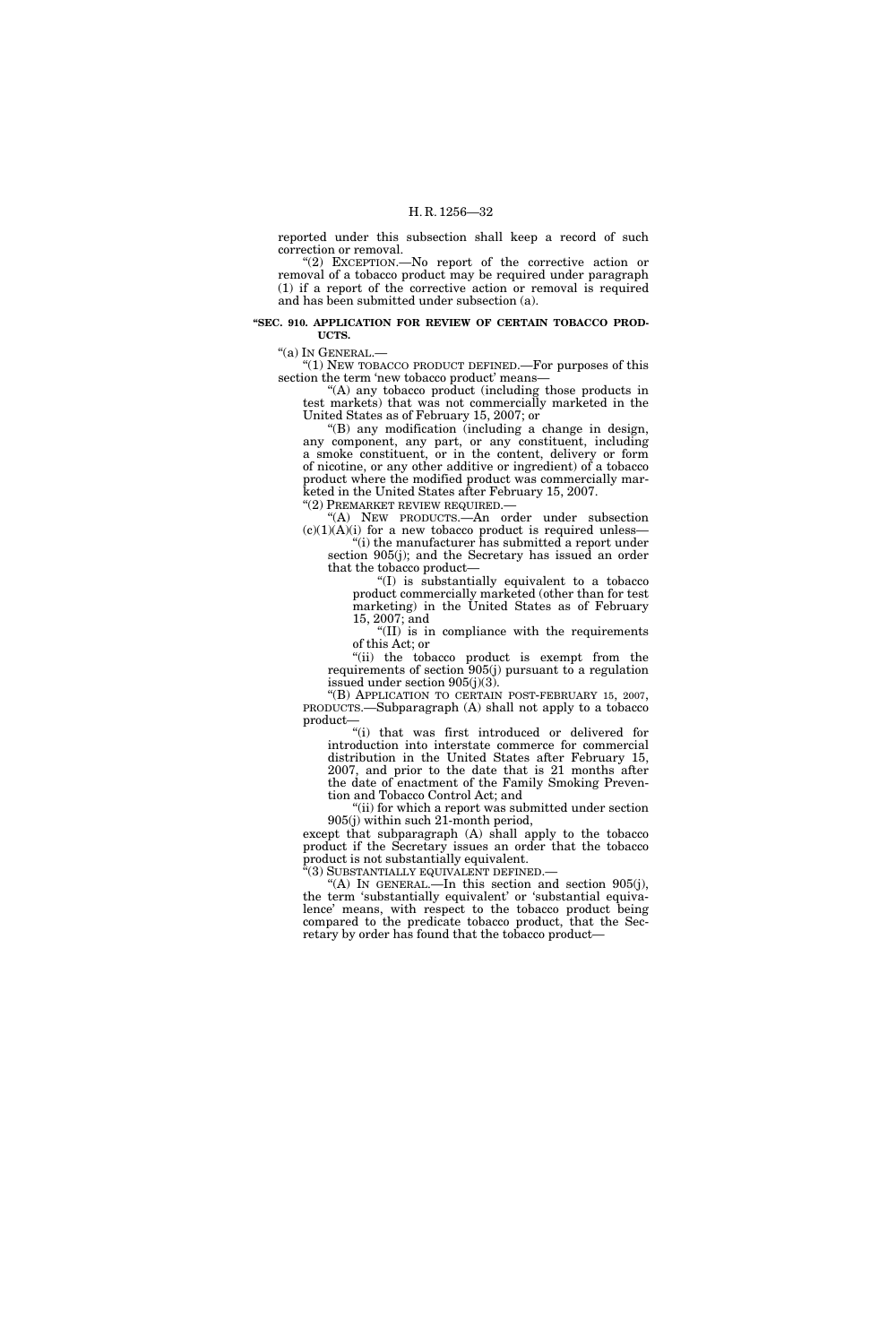''(i) has the same characteristics as the predicate tobacco product; or

"(ii) has different characteristics and the information submitted contains information, including clinical data if deemed necessary by the Secretary, that demonstrates that it is not appropriate to regulate the product under this section because the product does not raise different questions of public health.

''(B) CHARACTERISTICS.—In subparagraph (A), the term 'characteristics' means the materials, ingredients, design, composition, heating source, or other features of a tobacco product.

''(C) LIMITATION.—A tobacco product may not be found to be substantially equivalent to a predicate tobacco product that has been removed from the market at the initiative of the Secretary or that has been determined by a judicial order to be misbranded or adulterated.

"(4) HEALTH INFORMATION.-

''(A) SUMMARY.—As part of a submission under section 905(j) respecting a tobacco product, the person required to file a premarket notification under such section shall provide an adequate summary of any health information related to the tobacco product or state that such information will be made available upon request by any person.

''(B) REQUIRED INFORMATION.—Any summary under subparagraph (A) respecting a tobacco product shall contain detailed information regarding data concerning adverse health effects and shall be made available to the public by the Secretary within 30 days of the issuance of a determination that such tobacco product is substantially equivalent to another tobacco product.

"(b) APPLICATION.-

''(1) CONTENTS.—An application under this section shall contain—

''(A) full reports of all information, published or known to, or which should reasonably be known to, the applicant, concerning investigations which have been made to show the health risks of such tobacco product and whether such tobacco product presents less risk than other tobacco products;

''(B) a full statement of the components, ingredients, additives, and properties, and of the principle or principles of operation, of such tobacco product;

''(C) a full description of the methods used in, and the facilities and controls used for, the manufacture, processing, and, when relevant, packing and installation of, such tobacco product;

''(D) an identifying reference to any tobacco product standard under section 907 which would be applicable to any aspect of such tobacco product, and either adequate information to show that such aspect of such tobacco product fully meets such tobacco product standard or adequate information to justify any deviation from such standard;

"(E) such samples of such tobacco product and of components thereof as the Secretary may reasonably require;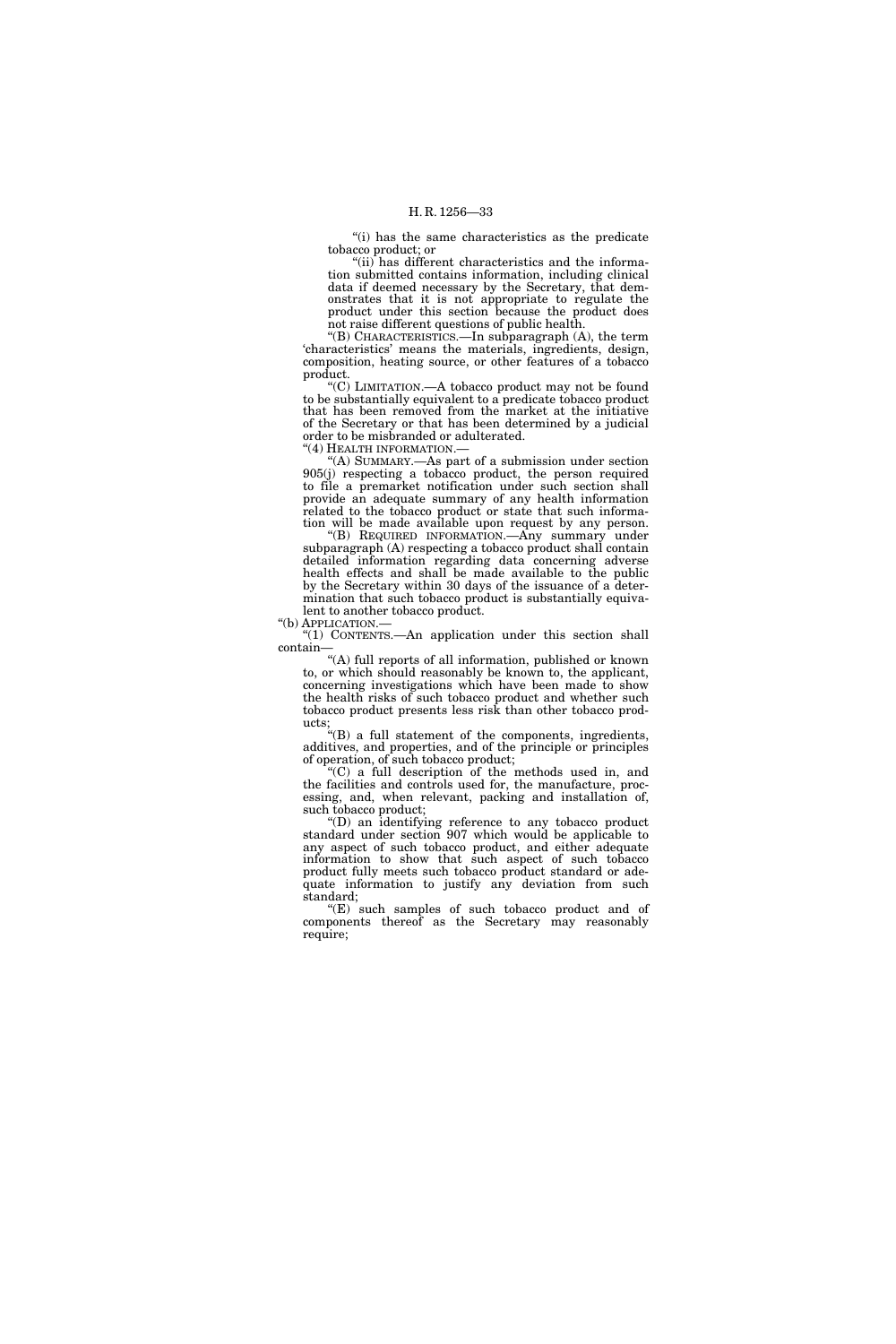" $(F)$  specimens of the labeling proposed to be used for such tobacco product; and

''(G) such other information relevant to the subject matter of the application as the Secretary may require. "(2) REFERRAL TO TOBACCO PRODUCTS SCIENTIFIC ADVISORY COMMITTEE.—Upon receipt of an application meeting the requirements set forth in paragraph (1), the Secretary—

''(A) may, on the Secretary's own initiative; or

''(B) may, upon the request of an applicant,

refer such application to the Tobacco Products Scientific Advisory Committee for reference and for submission (within such period as the Secretary may establish) of a report and recommendation respecting the application, together with all underlying data and the reasons or basis for the recommendation.

''(c) ACTION ON APPLICATION.—

 $"(1)$  DEADLINE.-

''(A) IN GENERAL.—As promptly as possible, but in no event later than 180 days after the receipt of an application under subsection (b), the Secretary, after considering the report and recommendation submitted under subsection  $(b)(2)$ , shall-

''(i) issue an order that the new product may be introduced or delivered for introduction into interstate commerce if the Secretary finds that none of the grounds specified in paragraph (2) of this subsection applies; or

"(ii) issue an order that the new product may not be introduced or delivered for introduction into interstate commerce if the Secretary finds (and sets forth the basis for such finding as part of or accompanying such denial) that 1 or more grounds for denial specified in paragraph (2) of this subsection apply.

''(B) RESTRICTIONS ON SALE AND DISTRIBUTION.—An order under subparagraph (A)(i) may require that the sale and distribution of the tobacco product be restricted but only to the extent that the sale and distribution of a tobacco product may be restricted under a regulation under section 906(d).

"(2) DENIAL OF APPLICATION.—The Secretary shall deny an application submitted under subsection (b) if, upon the basis of the information submitted to the Secretary as part of the application and any other information before the Secretary with respect to such tobacco product, the Secretary finds that—

"(A) there is a lack of a showing that permitting such tobacco product to be marketed would be appropriate for the protection of the public health;

''(B) the methods used in, or the facilities or controls used for, the manufacture, processing, or packing of such tobacco product do not conform to the requirements of section  $906(e)$ ;

''(C) based on a fair evaluation of all material facts, the proposed labeling is false or misleading in any particular; or

''(D) such tobacco product is not shown to conform in all respects to a tobacco product standard in effect under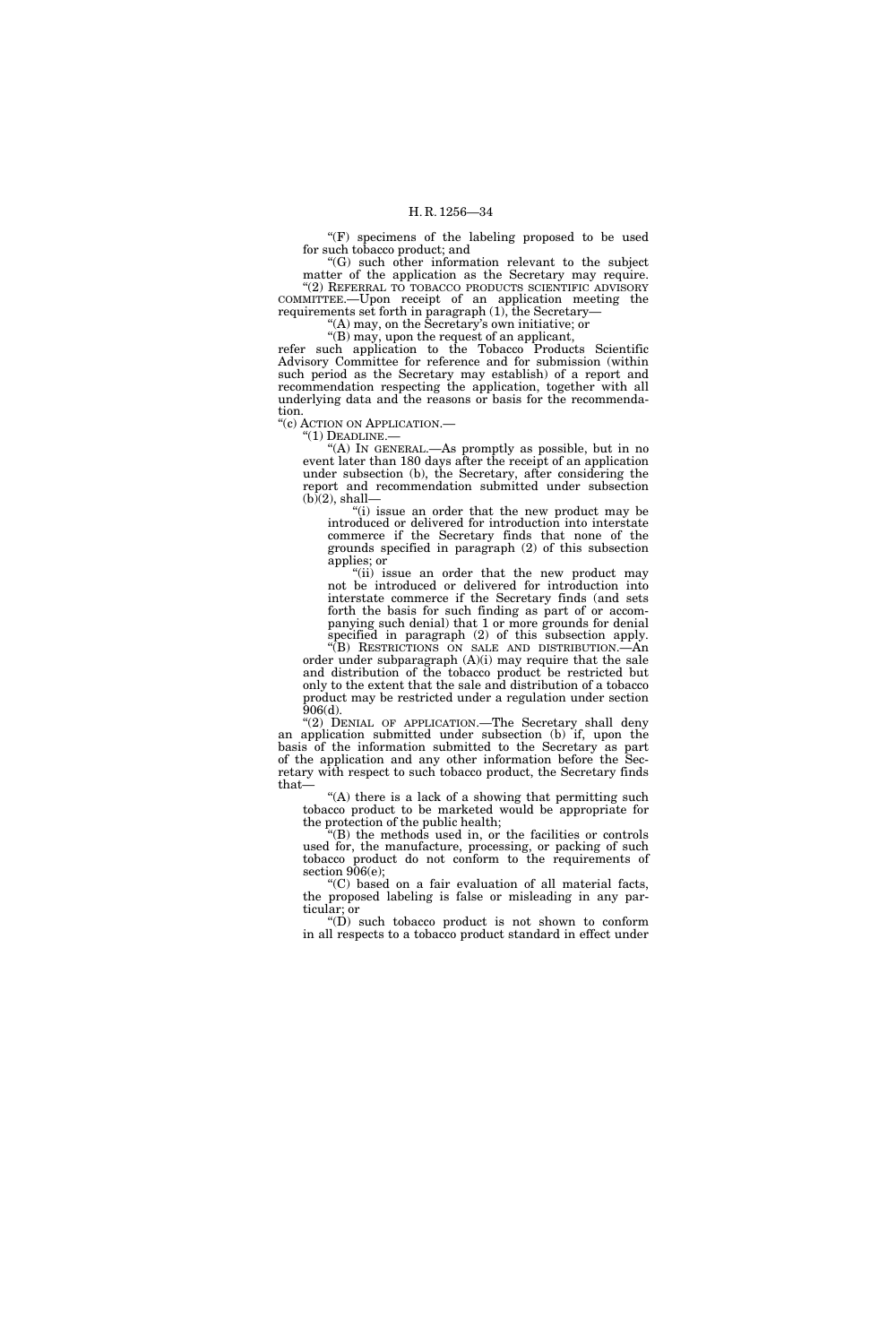section 907, and there is a lack of adequate information to justify the deviation from such standard.

"(3) DENIAL INFORMATION.—Any denial of an application shall, insofar as the Secretary determines to be practicable, be accompanied by a statement informing the applicant of the measures required to remove such application from deniable form (which measures may include further research by the applicant in accordance with 1 or more protocols prescribed by the Secretary).

''(4) BASIS FOR FINDING.—For purposes of this section, the finding as to whether the marketing of a tobacco product for which an application has been submitted is appropriate for the protection of the public health shall be determined with respect to the risks and benefits to the population as a whole, including users and nonusers of the tobacco product, and taking into account—

''(A) the increased or decreased likelihood that existing users of tobacco products will stop using such products; and

''(B) the increased or decreased likelihood that those who do not use tobacco products will start using such products.

''(5) BASIS FOR ACTION.—

''(A) INVESTIGATIONS.—For purposes of paragraph (2)(A), whether permitting a tobacco product to be marketed would be appropriate for the protection of the public health shall, when appropriate, be determined on the basis of well-controlled investigations, which may include 1 or more clinical investigations by experts qualified by training and experience to evaluate the tobacco product.

''(B) OTHER EVIDENCE.—If the Secretary determines that there exists valid scientific evidence (other than evidence derived from investigations described in subparagraph (A)) which is sufficient to evaluate the tobacco product, the Secretary may authorize that the determination for purposes of paragraph  $(2)(A)$  be made on the basis of such evidence.

''(d) WITHDRAWAL AND TEMPORARY SUSPENSION.—

''(1) IN GENERAL.—The Secretary shall, upon obtaining, where appropriate, advice on scientific matters from the Tobacco Products Scientific Advisory Committee, and after due notice and opportunity for informal hearing for a tobacco product for which an order was issued under subsection  $\tilde{c}(c)(1)(A)(i)$ , issue an order withdrawing the order if the Secretary finds—

''(A) that the continued marketing of such tobacco product no longer is appropriate for the protection of the public health;

''(B) that the application contained or was accompanied by an untrue statement of a material fact;

 $C$ ) that the applicant-

''(i) has failed to establish a system for maintaining records, or has repeatedly or deliberately failed to maintain records or to make reports, required by an applicable regulation under section 909;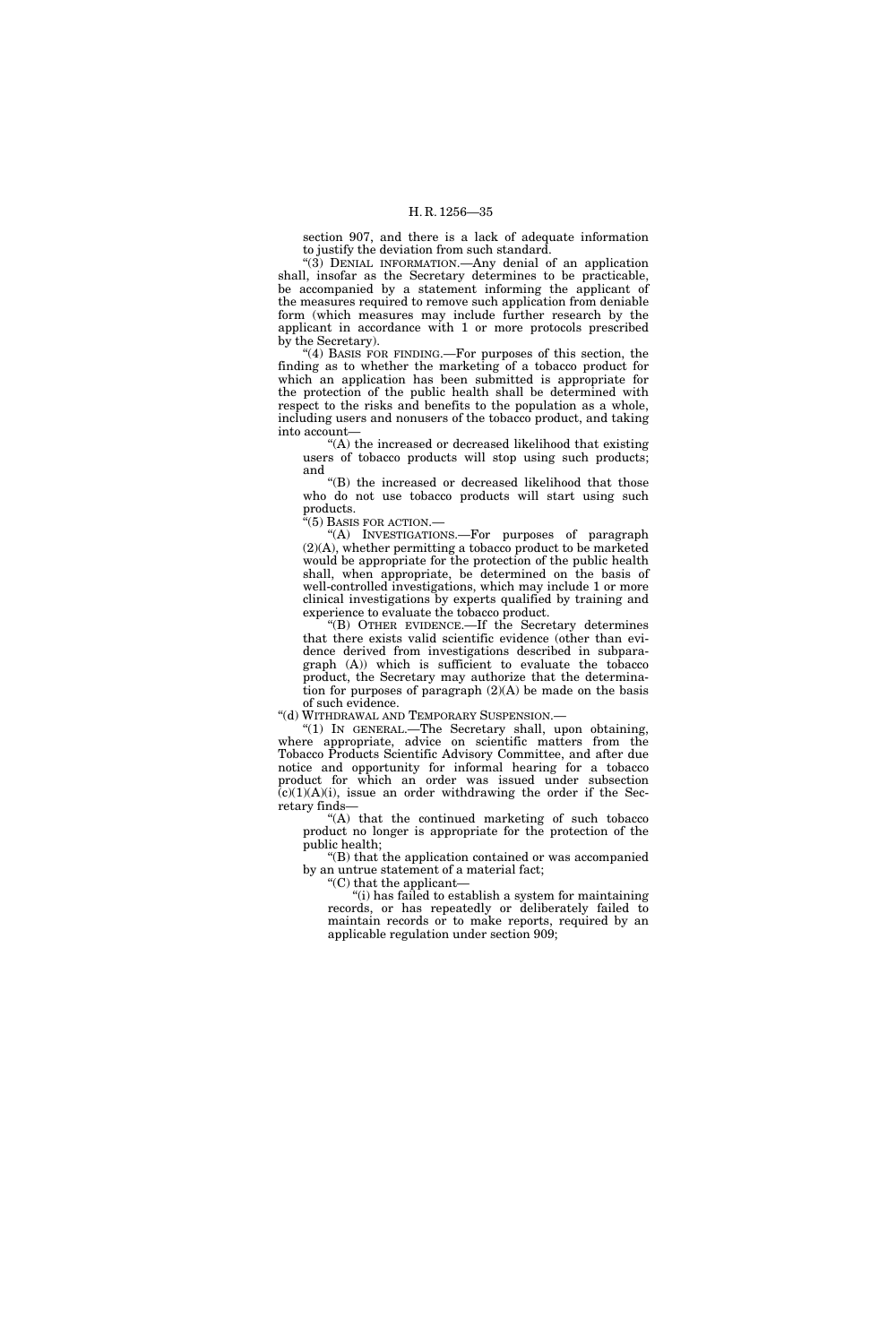"(ii) has refused to permit access to, or copying or verification of, such records as required by section 704; or

"(iii) has not complied with the requirements of section 905;

''(D) on the basis of new information before the Secretary with respect to such tobacco product, evaluated together with the evidence before the Secretary when the application was reviewed, that the methods used in, or the facilities and controls used for, the manufacture, processing, packing, or installation of such tobacco product do not conform with the requirements of section 906(e) and were not brought into conformity with such requirements within a reasonable time after receipt of written notice from the Secretary of nonconformity;

 $E(E)$  on the basis of new information before the Secretary, evaluated together with the evidence before the Secretary when the application was reviewed, that the labeling of such tobacco product, based on a fair evaluation of all material facts, is false or misleading in any particular and was not corrected within a reasonable time after receipt of written notice from the Secretary of such fact; or

" $(F)$  on the basis of new information before the Secretary, evaluated together with the evidence before the Secretary when such order was issued, that such tobacco product is not shown to conform in all respects to a tobacco product standard which is in effect under section 907, compliance with which was a condition to the issuance of an order relating to the application, and that there is a lack of adequate information to justify the deviation from such standard.

"(2) APPEAL.—The holder of an application subject to an order issued under paragraph (1) withdrawing an order issued pursuant to subsection  $(c)$  $(1)(A)(i)$  may, by petition filed on or before the 30th day after the date upon which such holder receives notice of such withdrawal, obtain review thereof in accordance with section 912.

''(3) TEMPORARY SUSPENSION.—If, after providing an opportunity for an informal hearing, the Secretary determines there is reasonable probability that the continuation of distribution of a tobacco product under an order would cause serious, adverse health consequences or death, that is greater than ordinarily caused by tobacco products on the market, the Secretary shall by order temporarily suspend the authority of the manufacturer to market the product. If the Secretary issues such an order, the Secretary shall proceed expeditiously under  $\frac{1}{2}$  paragraph (1) to withdraw such application.

''(e) SERVICE OF ORDER.—An order issued by the Secretary under this section shall be served—

''(1) in person by any officer or employee of the department designated by the Secretary; or

 $(2)$  by mailing the order by registered mail or certified mail addressed to the applicant at the applicant's last known address in the records of the Secretary.

"(f) RECORDS.—<br>"(1) ADDITIONAL INFORMATION.—In the case of any tobacco product for which an order issued pursuant to subsection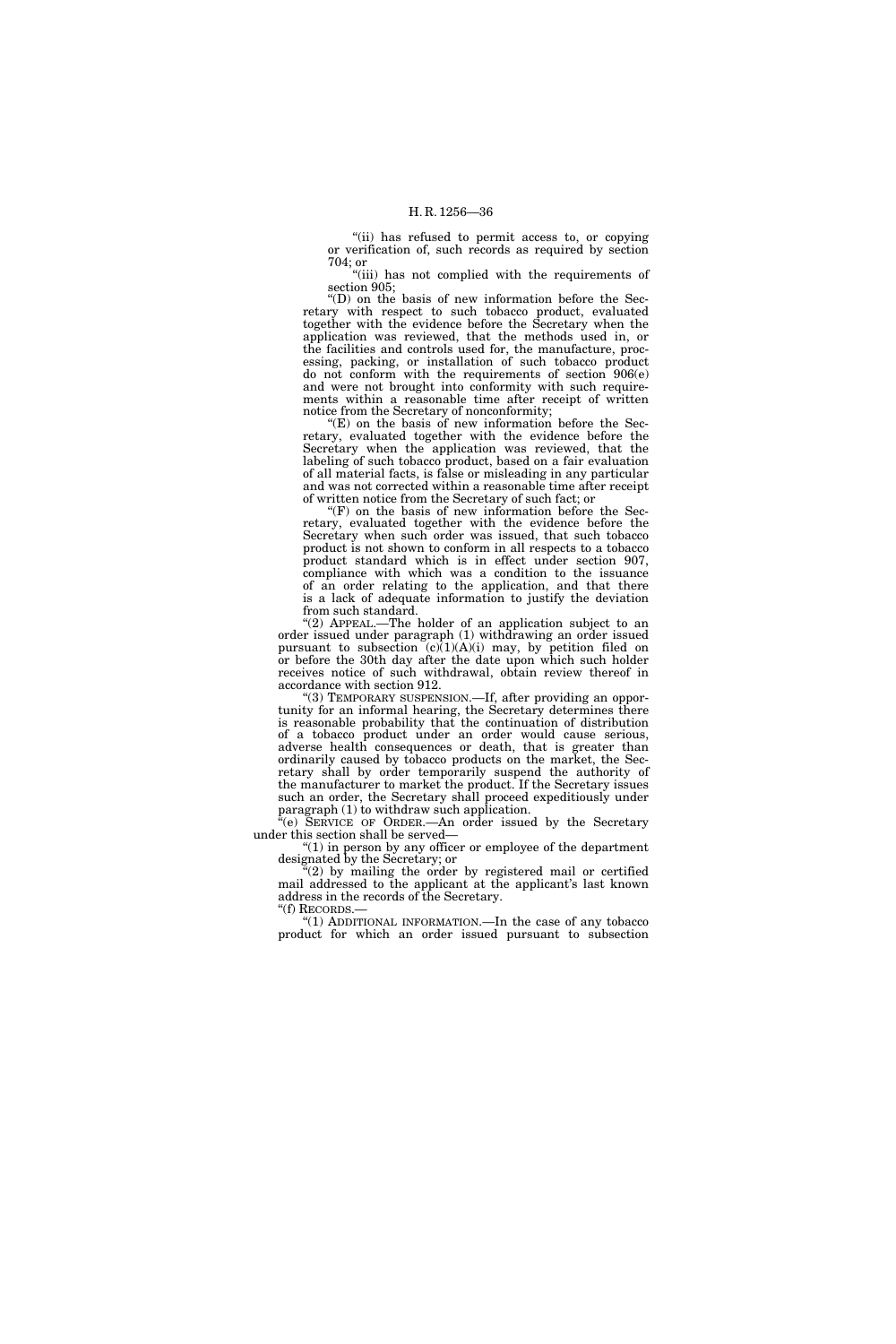$(c)(1)(A)(i)$  for an application filed under subsection (b) is in effect, the applicant shall establish and maintain such records, and make such reports to the Secretary, as the Secretary may by regulation, or by order with respect to such application, prescribe on the basis of a finding that such records and reports are necessary in order to enable the Secretary to determine, or facilitate a determination of, whether there is or may be grounds for withdrawing or temporarily suspending such order.

"(2) ACCESS TO RECORDS.—Each person required under this section to maintain records, and each person in charge of custody thereof, shall, upon request of an officer or employee designated by the Secretary, permit such officer or employee at all reasonable times to have access to and copy and verify such records.

''(g) INVESTIGATIONAL TOBACCO PRODUCT EXEMPTION FOR INVESTIGATIONAL USE.—The Secretary may exempt tobacco products intended for investigational use from the provisions of this chapter under such conditions as the Secretary may by regulation prescribe.

#### **''SEC. 911. MODIFIED RISK TOBACCO PRODUCTS.**

"(a) IN GENERAL.—No person may introduce or deliver for introduction into interstate commerce any modified risk tobacco product unless an order issued pursuant to subsection (g) is effective with respect to such product.

''(b) DEFINITIONS.—In this section:

''(1) MODIFIED RISK TOBACCO PRODUCT.—The term 'modified risk tobacco product' means any tobacco product that is sold or distributed for use to reduce harm or the risk of tobaccorelated disease associated with commercially marketed tobacco products.

''(2) SOLD OR DISTRIBUTED.—

''(A) IN GENERAL.—With respect to a tobacco product, the term 'sold or distributed for use to reduce harm or the risk of tobacco-related disease associated with commercially marketed tobacco products' means a tobacco product—

"(i) the label, labeling, or advertising of which represents explicitly or implicitly that—

''(I) the tobacco product presents a lower risk of tobacco-related disease or is less harmful than one or more other commercially marketed tobacco products;

''(II) the tobacco product or its smoke contains a reduced level of a substance or presents a reduced exposure to a substance; or

''(III) the tobacco product or its smoke does not contain or is free of a substance;

"(ii) the label, labeling, or advertising of which uses the descriptors 'light', 'mild', or 'low' or similar descriptors; or

"(iii) the tobacco product manufacturer of which has taken any action directed to consumers through the media or otherwise, other than by means of the tobacco product's label, labeling, or advertising, after the date of enactment of the Family Smoking Prevention and Tobacco Control Act, respecting the product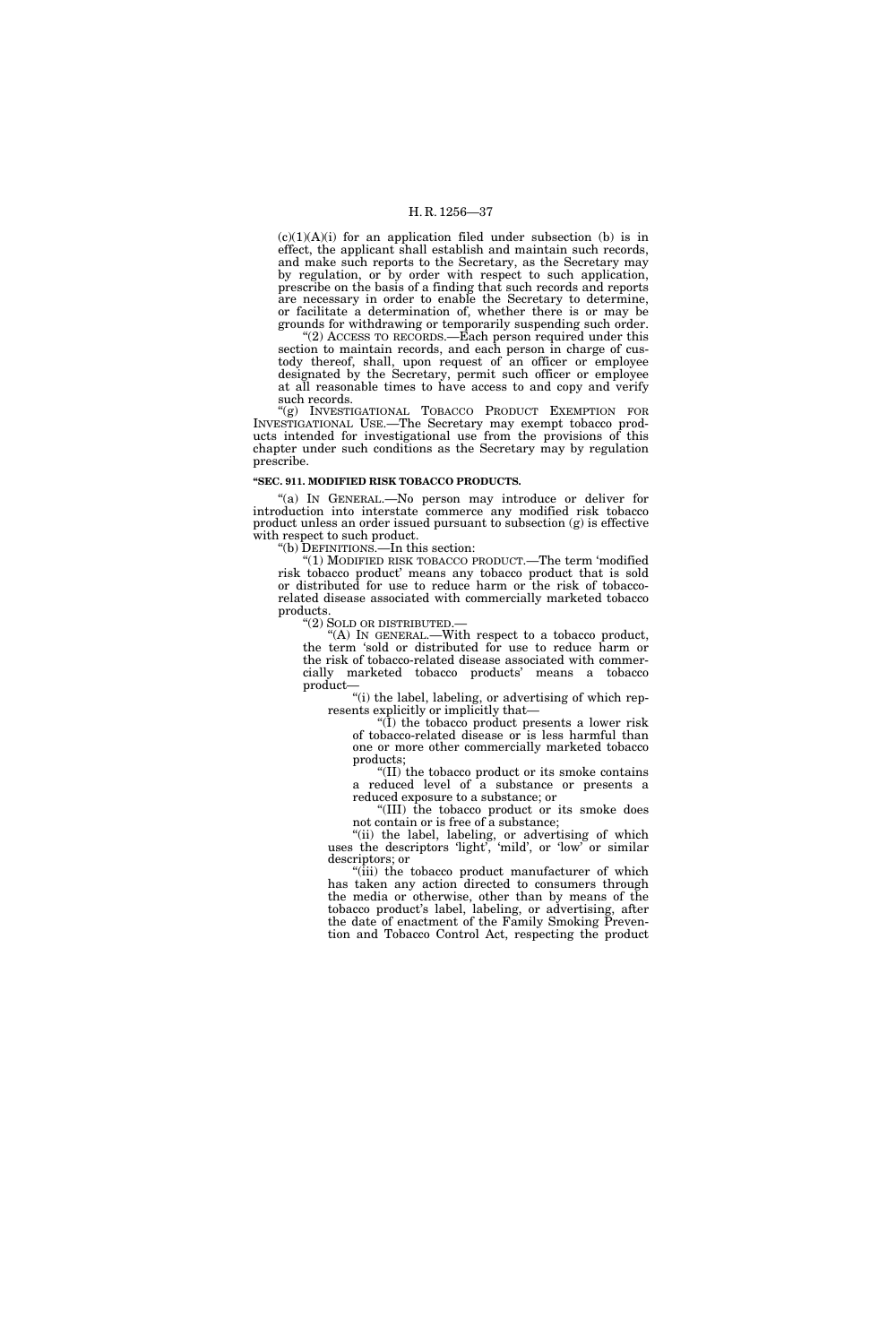that would be reasonably expected to result in consumers believing that the tobacco product or its smoke may present a lower risk of disease or is less harmful than one or more commercially marketed tobacco products, or presents a reduced exposure to, or does not contain or is free of, a substance or substances.

''(B) LIMITATION.—No tobacco product shall be considered to be 'sold or distributed for use to reduce harm or the risk of tobacco-related disease associated with commercially marketed tobacco products', except as described in subparagraph (A).

''(C) SMOKELESS TOBACCO PRODUCT.—No smokeless tobacco product shall be considered to be 'sold or distributed for use to reduce harm or the risk of tobacco-related disease associated with commercially marketed tobacco products' solely because its label, labeling, or advertising uses the following phrases to describe such product and its use: 'smokeless tobacco', 'smokeless tobacco product', 'not consumed by smoking', 'does not produce smoke', 'smokefree', 'smoke-free', 'without smoke', 'no smoke', or 'not smoke'.

''(3) EFFECTIVE DATE.—The provisions of paragraph  $(2)(A)(ii)$  shall take effect 12 months after the date of enactment of the Family Smoking Prevention and Tobacco Control Act for those products whose label, labeling, or advertising contains the terms described in such paragraph on such date of enactment. The effective date shall be with respect to the date of manufacture, provided that, in any case, beginning 30 days after such effective date, a manufacturer shall not introduce into the domestic commerce of the United States any product, irrespective of the date of manufacture, that is not in conformance with paragraph (2)(A)(ii).

''(c) TOBACCO DEPENDENCE PRODUCTS.—A product that is intended to be used for the treatment of tobacco dependence, including smoking cessation, is not a modified risk tobacco product under this section if it has been approved as a drug or device by the Food and Drug Administration and is subject to the requirements of chapter V.

''(d) FILING.—Any person may file with the Secretary an application for a modified risk tobacco product. Such application shall include—

''(1) a description of the proposed product and any proposed advertising and labeling;

 $''(2)$  the conditions for using the product;

''(3) the formulation of the product;

 $''(4)$  sample product labels and labeling;

 $\sqrt[4]{(5)}$  all documents (including underlying scientific information) relating to research findings conducted, supported, or possessed by the tobacco product manufacturer relating to the effect of the product on tobacco-related diseases and healthrelated conditions, including information both favorable and unfavorable to the ability of the product to reduce risk or exposure and relating to human health;

''(6) data and information on how consumers actually use the tobacco product; and

"(7) such other information as the Secretary may require. ''(e) PUBLIC AVAILABILITY.—The Secretary shall make the application described in subsection (d) publicly available (except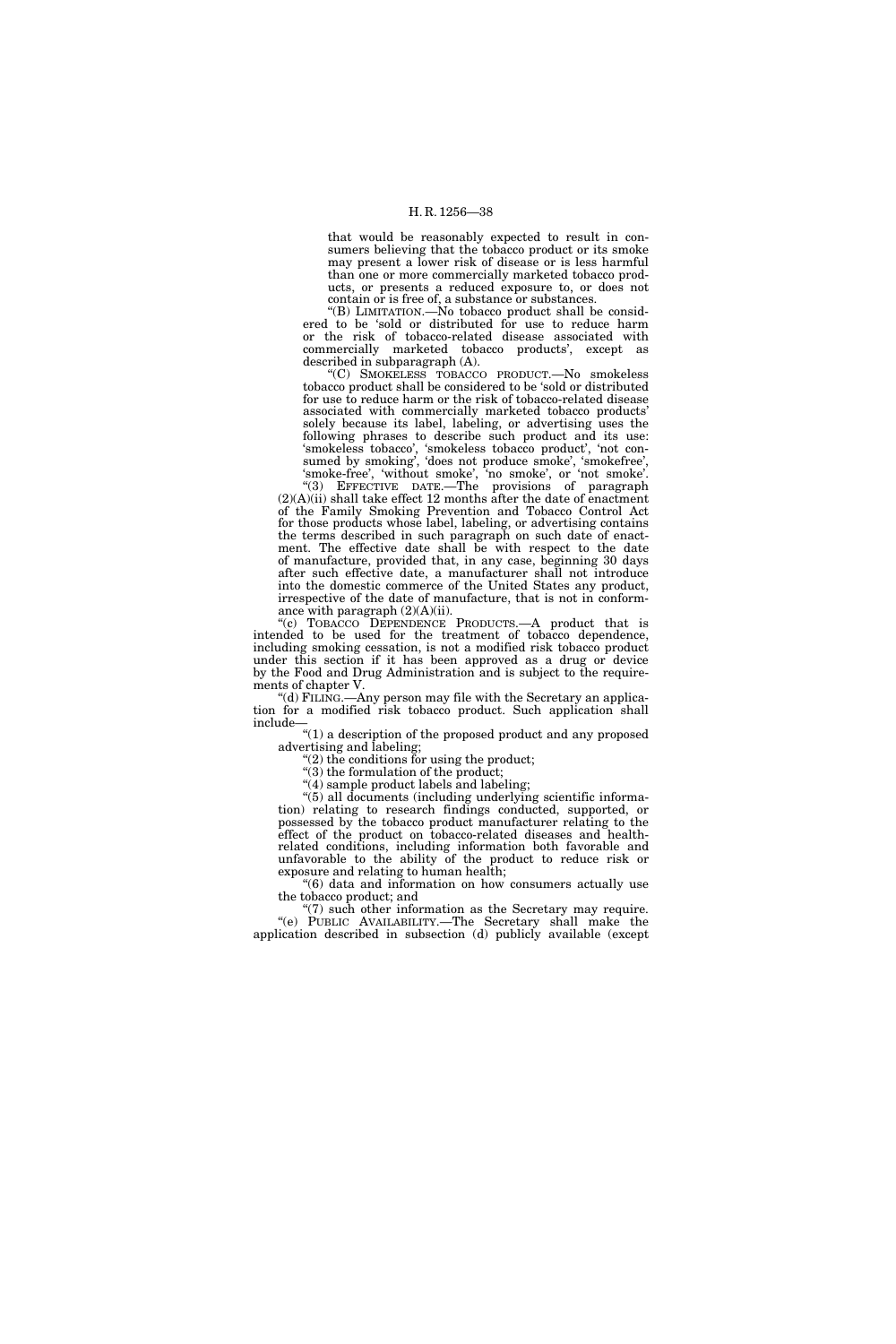matters in the application which are trade secrets or otherwise confidential, commercial information) and shall request comments by interested persons on the information contained in the application and on the label, labeling, and advertising accompanying such application.

''(f) ADVISORY COMMITTEE.—

''(1) IN GENERAL.—The Secretary shall refer to the Tobacco Products Scientific Advisory Committee any application submitted under this section.

''(2) RECOMMENDATIONS.—Not later than 60 days after the date an application is referred to the Tobacco Products Scientific Advisory Committee under paragraph (1), the Advisory Committee shall report its recommendations on the application to the Secretary.

"(g) MARKETING.-

''(1) MODIFIED RISK PRODUCTS.—Except as provided in paragraph (2), the Secretary shall, with respect to an application submitted under this section, issue an order that a modified risk product may be commercially marketed only if the Secretary determines that the applicant has demonstrated that such product, as it is actually used by consumers, will—

''(A) significantly reduce harm and the risk of tobaccorelated disease to individual tobacco users; and

''(B) benefit the health of the population as a whole taking into account both users of tobacco products and persons who do not currently use tobacco products. ''(2) SPECIAL RULE FOR CERTAIN PRODUCTS.—

''(A) IN GENERAL.—The Secretary may issue an order

that a tobacco product may be introduced or delivered for introduction into interstate commerce, pursuant to an application under this section, with respect to a tobacco product that may not be commercially marketed under paragraph (1) if the Secretary makes the findings required under this paragraph and determines that the applicant has demonstrated that—

''(i) such order would be appropriate to promote the public health;

 $(iii)$  any aspect of the label, labeling, and advertising for such product that would cause the tobacco product to be a modified risk tobacco product under subsection (b) is limited to an explicit or implicit representation that such tobacco product or its smoke does not contain or is free of a substance or contains a reduced level of a substance, or presents a reduced exposure to a substance in tobacco smoke;

"(iii) scientific evidence is not available and, using the best available scientific methods, cannot be made available without conducting long-term epidemiological studies for an application to meet the standards set forth in paragraph (1); and

" $(iv)$  the scientific evidence that is available without conducting long-term epidemiological studies demonstrates that a measurable and substantial reduction in morbidity or mortality among individual tobacco users is reasonably likely in subsequent studies.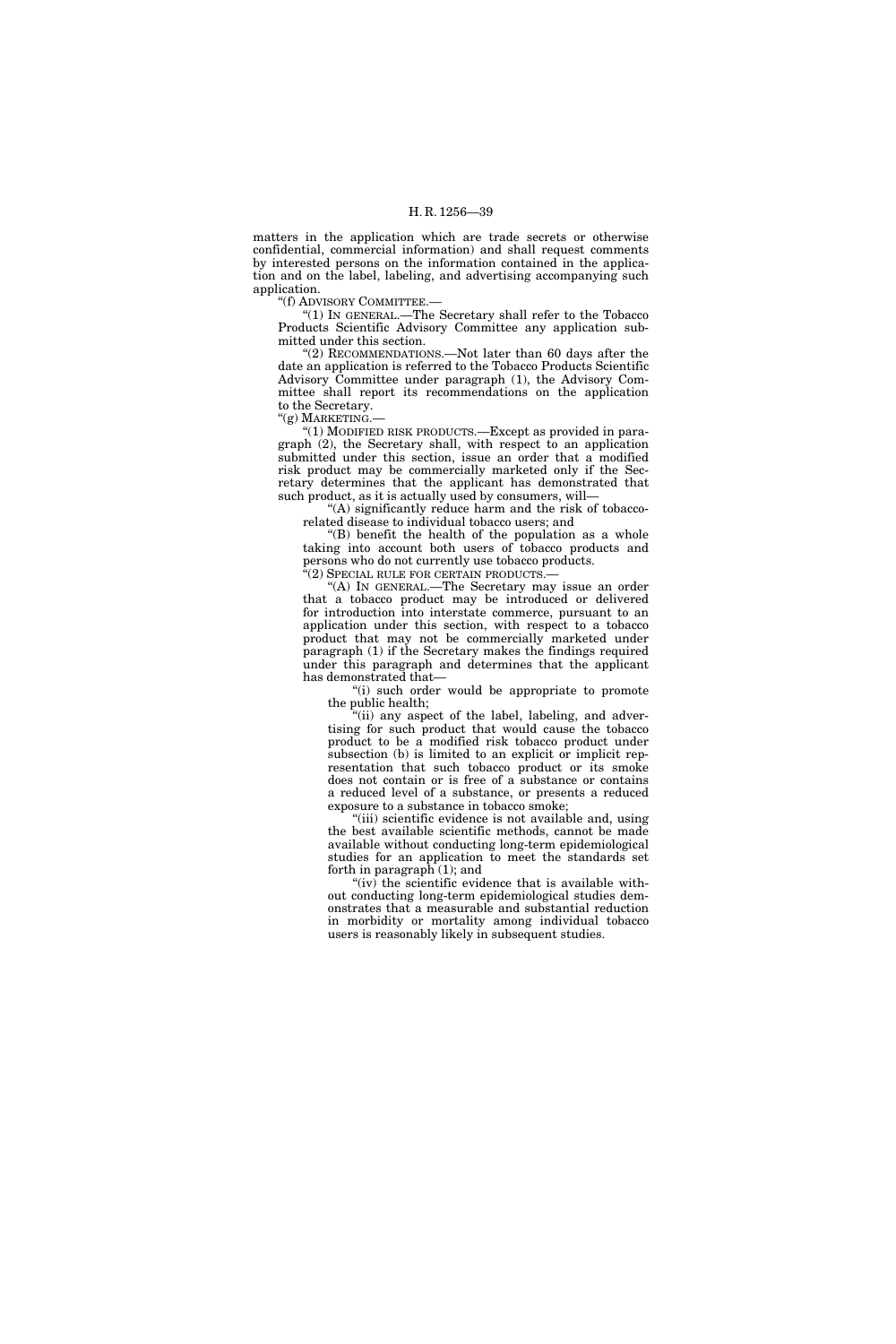''(B) ADDITIONAL FINDINGS REQUIRED.—To issue an order under subparagraph (A) the Secretary must also find that the applicant has demonstrated that—

 $(i)$  the magnitude of the overall reductions in exposure to the substance or substances which are the subject of the application is substantial, such substance or substances are harmful, and the product as actually used exposes consumers to the specified reduced level of the substance or substances;

"(ii) the product as actually used by consumers" will not expose them to higher levels of other harmful substances compared to the similar types of tobacco products then on the market unless such increases are minimal and the reasonably likely overall impact of use of the product remains a substantial and measurable reduction in overall morbidity and mortality among individual tobacco users;

''(iii) testing of actual consumer perception shows that, as the applicant proposes to label and market the product, consumers will not be misled into believing that the product—

 $\mathbb{F}(I)$  is or has been demonstrated to be less harmful; or

''(II) presents or has been demonstrated to present less of a risk of disease than 1 or more other commercially marketed tobacco products; and

"(iv) issuance of an order with respect to the application is expected to benefit the health of the population as a whole taking into account both users of tobacco products and persons who do not currently use tobacco products.

''(C) CONDITIONS OF MARKETING.—

''(i) IN GENERAL.—Applications subject to an order under this paragraph shall be limited to a term of not more than 5 years, but may be renewed upon a finding by the Secretary that the requirements of this paragraph continue to be satisfied based on the filing of a new application.

''(ii) AGREEMENTS BY APPLICANT.—An order under this paragraph shall be conditioned on the applicant's agreement to conduct postmarket surveillance and studies and to submit to the Secretary the results of such surveillance and studies to determine the impact of the order on consumer perception, behavior, and health and to enable the Secretary to review the accuracy of the determinations upon which the order was based in accordance with a protocol approved by the Secretary.

''(iii) ANNUAL SUBMISSION.—The results of such postmarket surveillance and studies described in clause (ii) shall be submitted annually.

"(3) BASIS.—The determinations under paragraphs (1) and (2) shall be based on—

''(A) the scientific evidence submitted by the applicant; and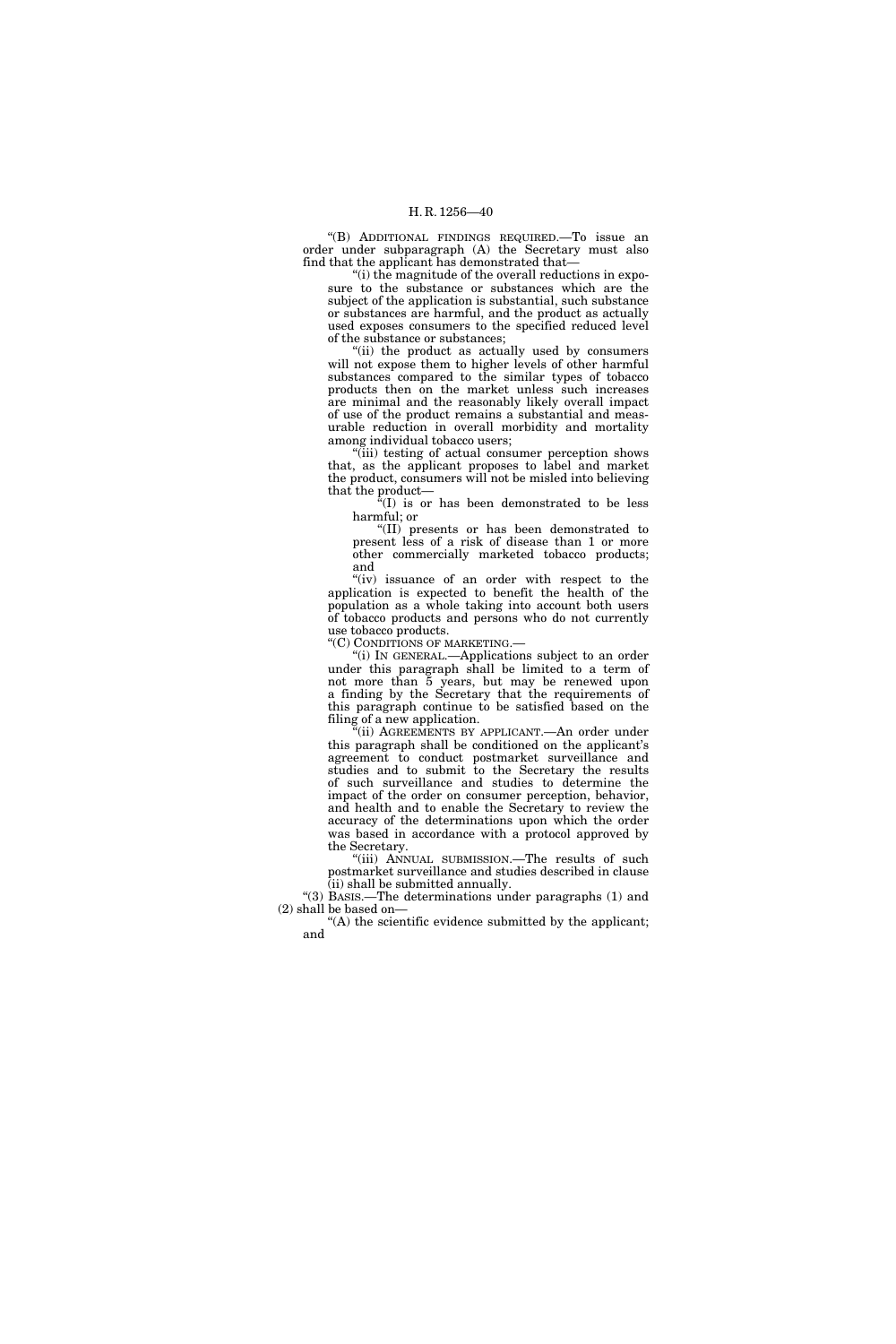''(B) scientific evidence and other information that is made available to the Secretary.

"(4) BENEFIT TO HEALTH OF INDIVIDUALS AND OF POPU-LATION AS A WHOLE.—In making the determinations under paragraphs (1) and (2), the Secretary shall take into account— ''(A) the relative health risks to individuals of the

tobacco product that is the subject of the application;  $\mathrm{``(B)}$  the increased or decreased likelihood that existing users of tobacco products who would otherwise stop using such products will switch to the tobacco product that is

the subject of the application; " $(C)$  the increased or decreased likelihood that persons who do not use tobacco products will start using the tobacco product that is the subject of the application;

''(D) the risks and benefits to persons from the use of the tobacco product that is the subject of the application as compared to the use of products for smoking cessation approved under chapter V to treat nicotine dependence; and

''(E) comments, data, and information submitted by interested persons.

''(h) ADDITIONAL CONDITIONS FOR MARKETING.—

''(1) MODIFIED RISK PRODUCTS.—The Secretary shall require for the marketing of a product under this section that any advertising or labeling concerning modified risk products enable the public to comprehend the information concerning modified risk and to understand the relative significance of such information in the context of total health and in relation to all of the diseases and health-related conditions associated with the use of tobacco products.

''(2) COMPARATIVE CLAIMS.— ''(A) IN GENERAL.—The Secretary may require for the marketing of a product under this subsection that a claim comparing a tobacco product to 1 or more other commercially marketed tobacco products shall compare the tobacco product to a commercially marketed tobacco product that is representative of that type of tobacco product on the market (for example the average value of the top 3 brands of an established regular tobacco product).

''(B) QUANTITATIVE COMPARISONS.—The Secretary may also require, for purposes of subparagraph (A), that the percent (or fraction) of change and identity of the reference tobacco product and a quantitative comparison of the amount of the substance claimed to be reduced shall be stated in immediate proximity to the most prominent claim. ''(3) LABEL DISCLOSURE.— ''(A) IN GENERAL.—The Secretary may require the

disclosure on the label of other substances in the tobacco product, or substances that may be produced by the consumption of that tobacco product, that may affect a disease or health-related condition or may increase the risk of other diseases or health-related conditions associated with the use of tobacco products.

''(B) CONDITIONS OF USE.—If the conditions of use of the tobacco product may affect the risk of the product to human health, the Secretary may require the labeling of conditions of use.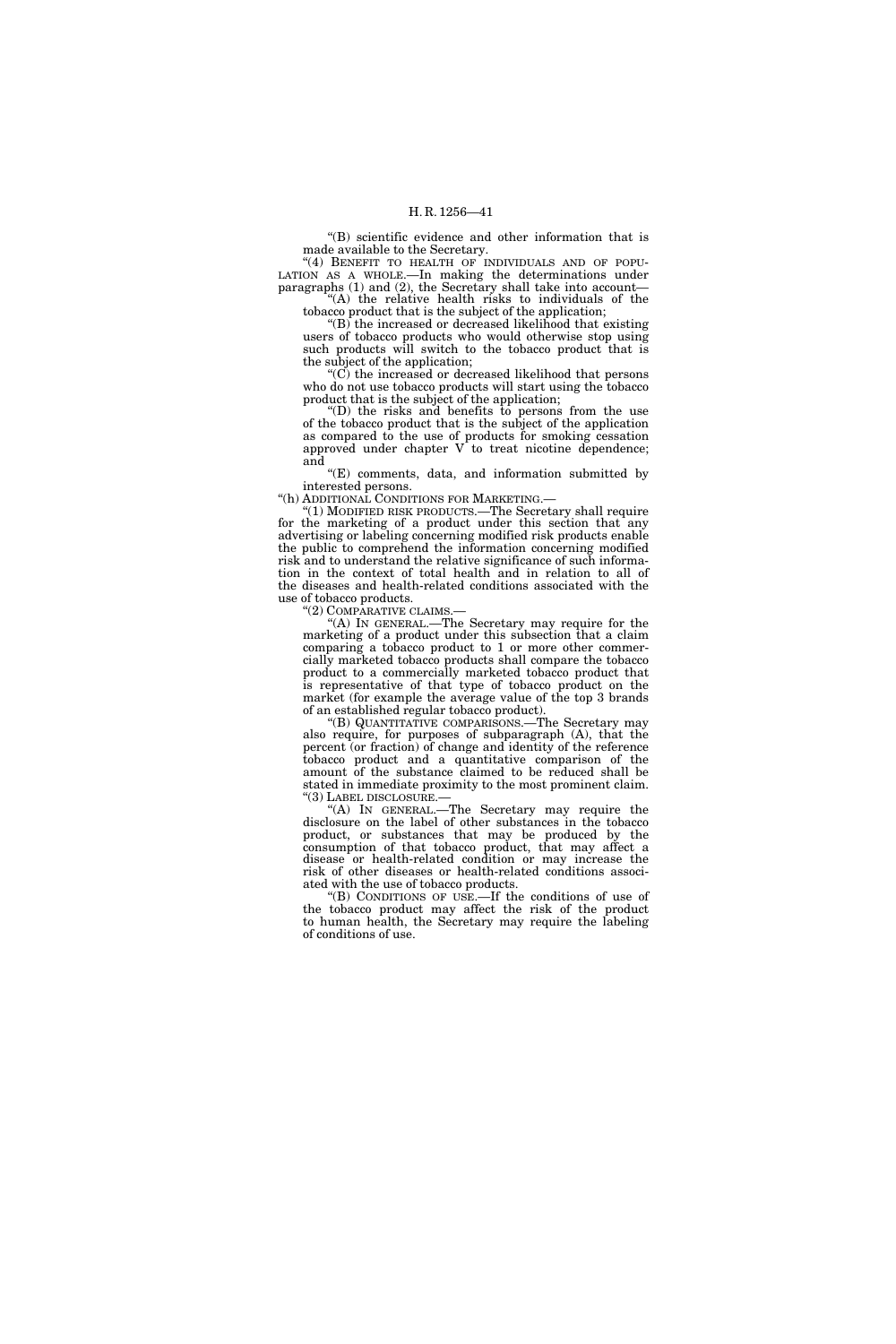"(4) TIME.—An order issued under subsection  $(g)(1)$  shall be effective for a specified period of time.

''(5) ADVERTISING.—The Secretary may require, with respect to a product for which an applicant obtained an order under subsection  $(g)(1)$ , that the product comply with requirements relating to advertising and promotion of the tobacco product.

'(i) POSTMARKET SURVEILLANCE AND STUDIES.—

" $(1)$  In GENERAL.—The Secretary shall require, with respect to a product for which an applicant obtained an order under subsection  $(g)(1)$ , that the applicant conduct postmarket surveillance and studies for such a tobacco product to determine the impact of the order issuance on consumer perception, behavior, and health, to enable the Secretary to review the accuracy of the determinations upon which the order was based, and to provide information that the Secretary determines is otherwise necessary regarding the use or health risks involving the tobacco product. The results of postmarket surveillance and studies shall be submitted to the Secretary on an annual basis.

''(2) SURVEILLANCE PROTOCOL.—Each applicant required to conduct a surveillance of a tobacco product under paragraph (1) shall, within 30 days after receiving notice that the applicant is required to conduct such surveillance, submit, for the approval of the Secretary, a protocol for the required surveillance. The Secretary, within 60 days of the receipt of such protocol, shall determine if the principal investigator proposed to be used in the surveillance has sufficient qualifications and experience to conduct such surveillance and if such protocol will result in collection of the data or other information designated by the Secretary as necessary to protect the public health.

''(j) WITHDRAWAL OF AUTHORIZATION.—The Secretary, after an opportunity for an informal hearing, shall withdraw an order under subsection  $(g)$  if the Secretary determines that—

 $(1)$  the applicant, based on new information, can no longer make the demonstrations required under subsection (g), or the Secretary can no longer make the determinations required under subsection (g);

 $(2)$  the application failed to include material information or included any untrue statement of material fact;

''(3) any explicit or implicit representation that the product reduces risk or exposure is no longer valid, including if—

''(A) a tobacco product standard is established pursuant to section 907;

''(B) an action is taken that affects the risks presented by other commercially marketed tobacco products that were compared to the product that is the subject of the application; or

 $(C)$  any postmarket surveillance or studies reveal that the order is no longer consistent with the protection of the public health;

 $"(4)$  the applicant failed to conduct or submit the postmarket surveillance and studies required under subsection  $(g)(2)(C)(ii)$  or subsection (i); or

''(5) the applicant failed to meet a condition imposed under subsection  $(h)$ .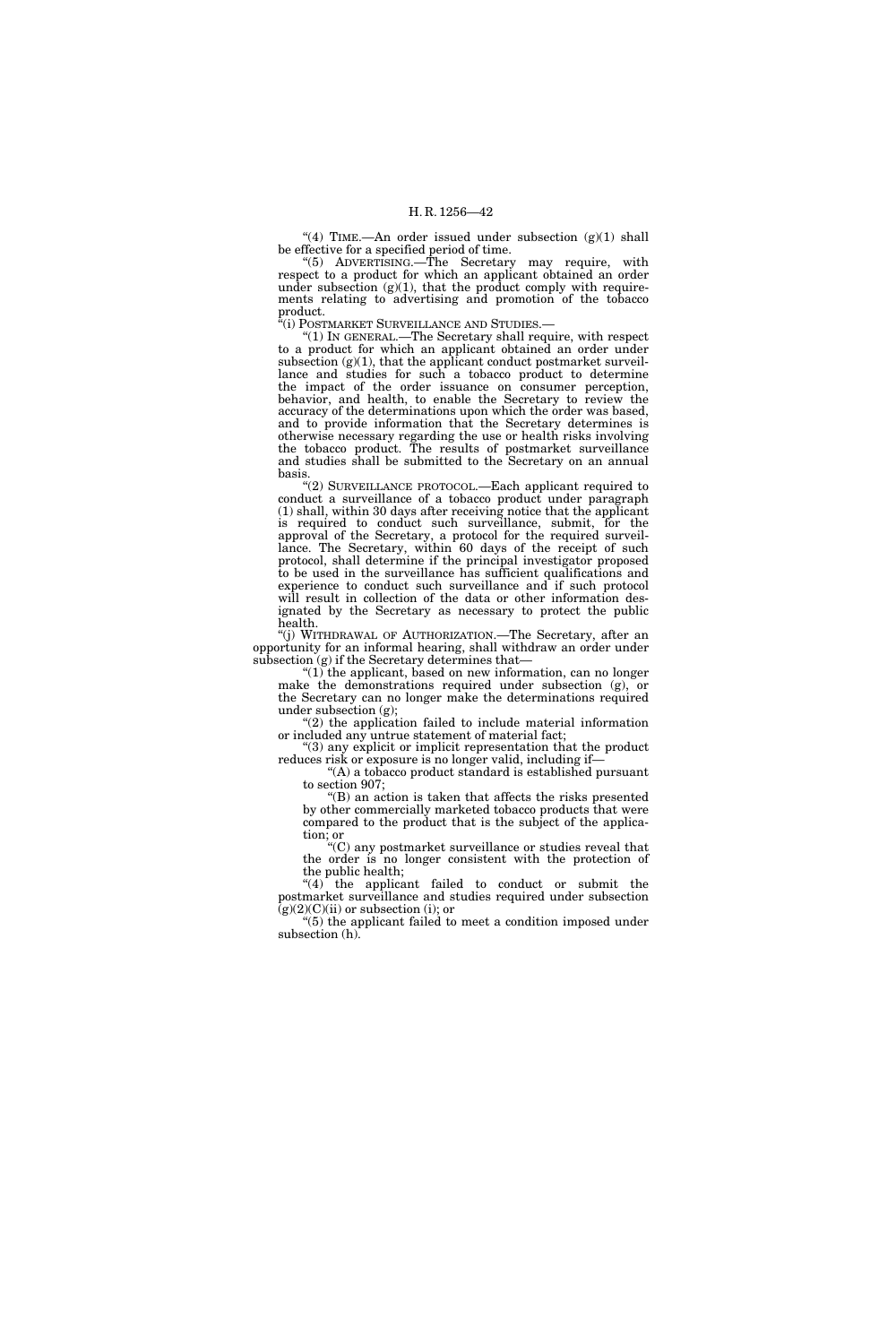"(k) CHAPTER IV OR V.—A product for which the Secretary has issued an order pursuant to subsection (g) shall not be subject to chapter IV or V.

''(l) IMPLEMENTING REGULATIONS OR GUIDANCE.—

"(1) SCIENTIFIC EVIDENCE.—Not later than 2 years after the date of enactment of the Family Smoking Prevention and Tobacco Control Act, the Secretary shall issue regulations or guidance (or any combination thereof) on the scientific evidence required for assessment and ongoing review of modified risk tobacco products. Such regulations or guidance shall—

''(A) to the extent that adequate scientific evidence exists, establish minimum standards for scientific studies needed prior to issuing an order under subsection (g) to show that a substantial reduction in morbidity or mortality among individual tobacco users occurs for products described in subsection (g)(1) or is reasonably likely for products described in subsection  $(g)(2)$ ;

''(B) include validated biomarkers, intermediate clinical endpoints, and other feasible outcome measures, as appropriate;

''(C) establish minimum standards for postmarket studies, that shall include regular and long-term assessments of health outcomes and mortality, intermediate clinical endpoints, consumer perception of harm reduction, and the impact on quitting behavior and new use of tobacco products, as appropriate;

''(D) establish minimum standards for required postmarket surveillance, including ongoing assessments of consumer perception;

''(E) require that data from the required studies and surveillance be made available to the Secretary prior to the decision on renewal of a modified risk tobacco product; and

''(F) establish a reasonable timetable for the Secretary to review an application under this section.

"(2) CONSULTATION.—The regulations or guidance issued under paragraph (1) shall be developed in consultation with the Institute of Medicine, and with the input of other appropriate scientific and medical experts, on the design and conduct of such studies and surveillance.

"(3) REVISION.-The regulations or guidance under paragraph (1) shall be revised on a regular basis as new scientific information becomes available.

(4) NEW TOBACCO PRODUCTS.—Not later than 2 years after the date of enactment of the Family Smoking Prevention and Tobacco Control Act, the Secretary shall issue a regulation or guidance that permits the filing of a single application for any tobacco product that is a new tobacco product under section 910 and which the applicant seeks to commercially market under this section.

''(m) DISTRIBUTORS.—Except as provided in this section, no distributor may take any action, after the date of enactment of the Family Smoking Prevention and Tobacco Control Act, with respect to a tobacco product that would reasonably be expected to result in consumers believing that the tobacco product or its smoke may present a lower risk of disease or is less harmful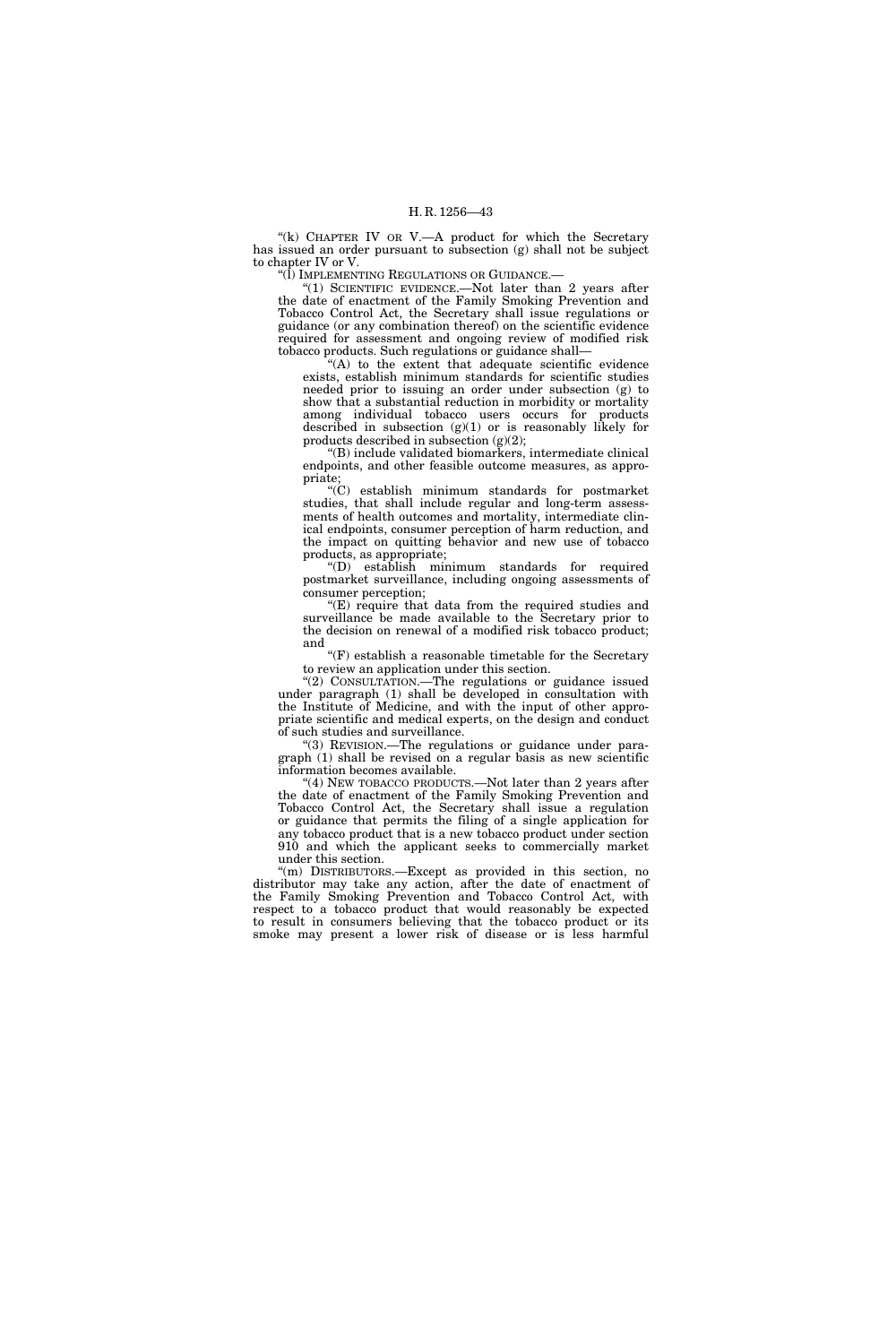than one or more commercially marketed tobacco products, or presents a reduced exposure to, or does not contain or is free of, a substance or substances.

# **''SEC. 912. JUDICIAL REVIEW.**

''(a) RIGHT TO REVIEW.—

''(1) IN GENERAL.—Not later than 30 days after—

 $(A)$  the promulgation of a regulation under section 907 establishing, amending, or revoking a tobacco product standard; or

"(B) a denial of an application under section  $910(c)$ , any person adversely affected by such regulation or denial may file a petition for judicial review of such regulation or denial with the United States Court of Appeals for the District of Columbia or for the circuit in which such person resides or has their principal place of business.

''(2) REQUIREMENTS.—

''(A) COPY OF PETITION.—A copy of the petition filed under paragraph (1) shall be transmitted by the clerk of the court involved to the Secretary.

''(B) RECORD OF PROCEEDINGS.—On receipt of a petition under subparagraph (A), the Secretary shall file in the court in which such petition was filed—

''(i) the record of the proceedings on which the regulation or order was based; and

"(ii) a statement of the reasons for the issuance of such a regulation or order.

''(C) DEFINITION OF RECORD.—In this section, the term 'record' means—

''(i) all notices and other matter published in the Federal Register with respect to the regulation or order reviewed;

''(ii) all information submitted to the Secretary with respect to such regulation or order;

"(iii) proceedings of any panel or advisory committee with respect to such regulation or order;

"(iv) any hearing held with respect to such regulation or order; and

"(v) any other information identified by the Secretary, in the administrative proceeding held with respect to such regulation or order, as being relevant to such regulation or order.

''(b) STANDARD OF REVIEW.—Upon the filing of the petition under subsection (a) for judicial review of a regulation or order, the court shall have jurisdiction to review the regulation or order in accordance with chapter 7 of title 5, United States Code, and to grant appropriate relief, including interim relief, as provided for in such chapter. A regulation or denial described in subsection (a) shall be reviewed in accordance with section  $706(2)(A)$  of title 5, United States Code.

''(c) FINALITY OF JUDGMENT.—The judgment of the court affirming or setting aside, in whole or in part, any regulation or order shall be final, subject to review by the Supreme Court of the United States upon certiorari or certification, as provided in section 1254 of title 28, United States Code.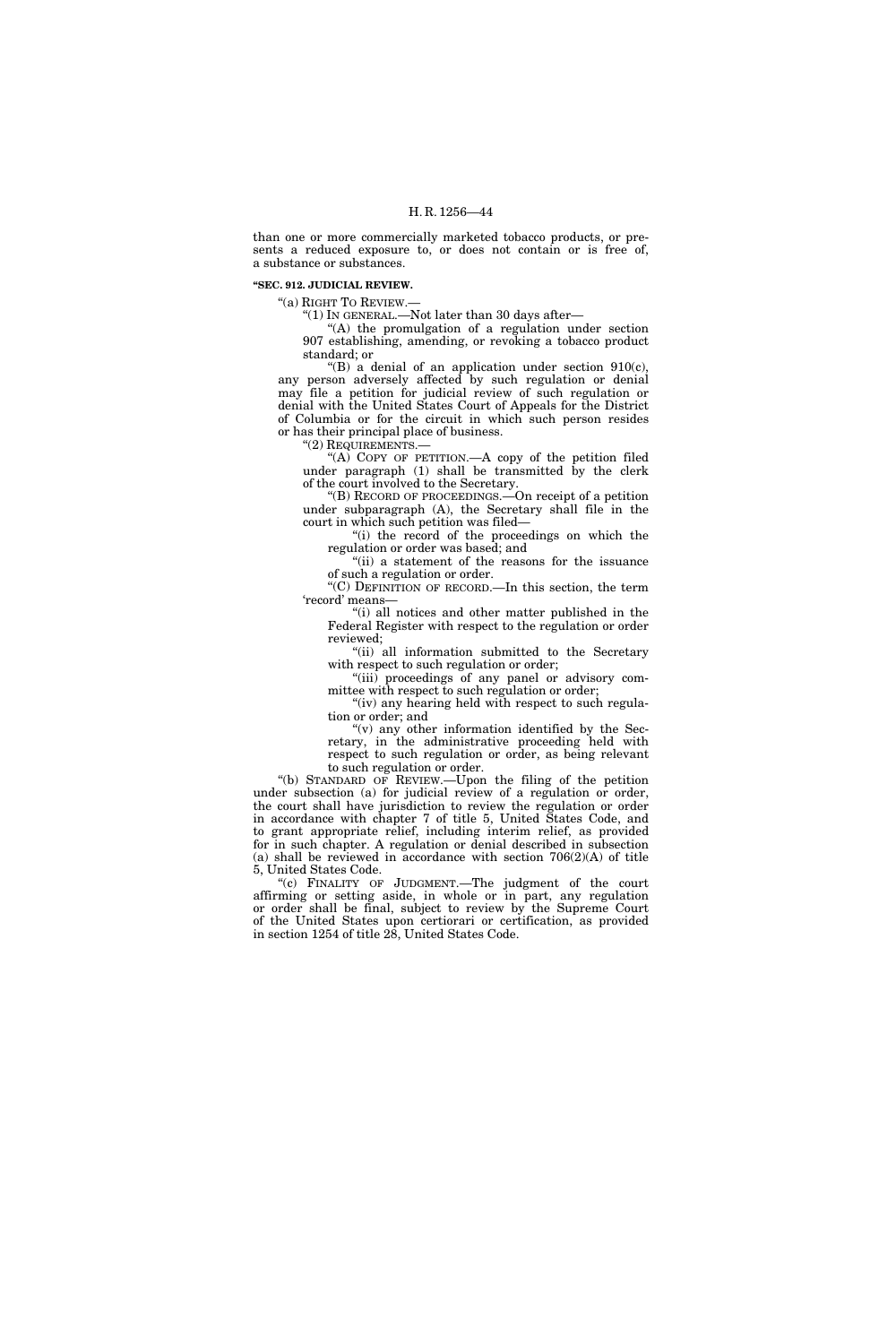''(d) OTHER REMEDIES.—The remedies provided for in this section shall be in addition to, and not in lieu of, any other remedies provided by law.

''(e) REGULATIONS AND ORDERS MUST RECITE BASIS IN RECORD.—To facilitate judicial review, a regulation or order issued under section 906, 907, 908, 909, 910, or 916 shall contain a statement of the reasons for the issuance of such regulation or order in the record of the proceedings held in connection with its issuance.

## **''SEC. 913. EQUAL TREATMENT OF RETAIL OUTLETS.**

''The Secretary shall issue regulations to require that retail establishments for which the predominant business is the sale of tobacco products comply with any advertising restrictions applicable to retail establishments accessible to individuals under the age of 18.

#### **''SEC. 914. JURISDICTION OF AND COORDINATION WITH THE FEDERAL TRADE COMMISSION.**

"(a) JURISDICTION.—<br>"(1) IN GENERAL.—Except where expressly provided in this chapter, nothing in this chapter shall be construed as limiting or diminishing the authority of the Federal Trade Commission to enforce the laws under its jurisdiction with respect to the advertising, sale, or distribution of tobacco products.

''(2) ENFORCEMENT.—Any advertising that violates this chapter or a provision of the regulations referred to in section 102 of the Family Smoking Prevention and Tobacco Control Act, is an unfair or deceptive act or practice under section 5(a) of the Federal Trade Commission Act and shall be considered a violation of a rule promulgated under section 18 of that Act.

''(b) COORDINATION.—With respect to the requirements of section 4 of the Federal Cigarette Labeling and Advertising Act and section 3 of the Comprehensive Smokeless Tobacco Health Education Act of 1986—

"(1) the Chairman of the Federal Trade Commission shall coordinate with the Secretary concerning the enforcement of such Act as such enforcement relates to unfair or deceptive acts or practices in the advertising of cigarettes or smokeless tobacco; and

"(2) the Secretary shall consult with the Chairman of such Commission in revising the label statements and requirements under such sections.

#### **''SEC. 915. REGULATION REQUIREMENT.**

"(a) TESTING, REPORTING, AND DISCLOSURE.—Not later than 36 months after the date of enactment of the Family Smoking Prevention and Tobacco Control Act, the Secretary shall promulgate regulations under this Act that meet the requirements of subsection (b).

''(b) CONTENTS OF RULES.—The regulations promulgated under subsection (a)—

"(1) shall require testing and reporting of tobacco product constituents, ingredients, and additives, including smoke constituents, by brand and subbrand that the Secretary determines should be tested to protect the public health, provided that, for purposes of the testing requirements of this paragraph,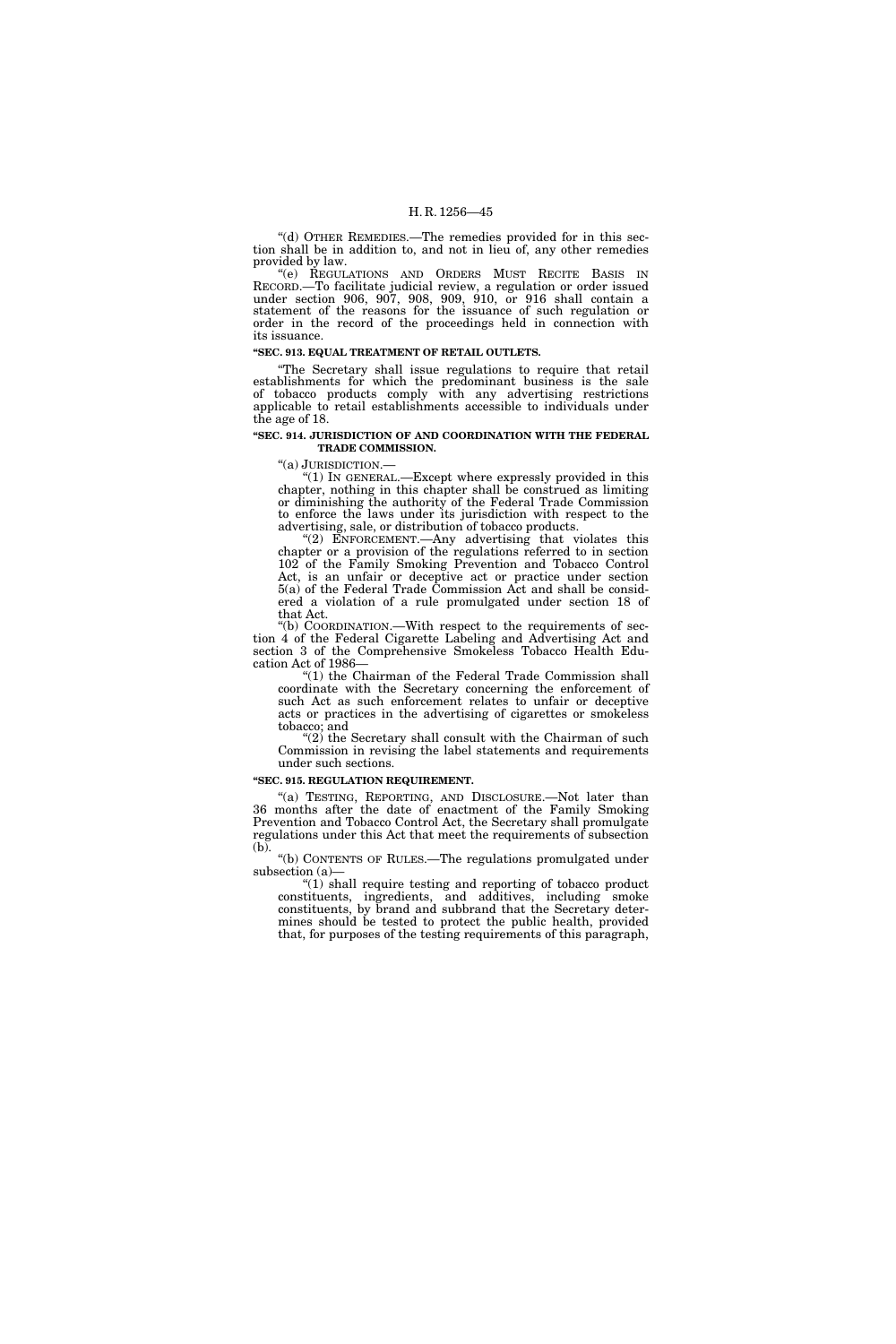tobacco products manufactured and sold by a single tobacco product manufacturer that are identical in all respects except the labels, packaging design, logo, trade dress, trademark, brand name, or any combination thereof, shall be considered as a single brand; and

 $(2)$  may require that tobacco product manufacturers, packagers, or importers make disclosures relating to the results of the testing of tar and nicotine through labels or advertising or other appropriate means, and make disclosures regarding the results of the testing of other constituents, including smoke constituents, ingredients, or additives, that the Secretary determines should be disclosed to the public to protect the public health and will not mislead consumers about the risk of tobaccorelated disease.

"(c) AUTHORITY.—The Secretary shall have the authority under this chapter to conduct or to require the testing, reporting, or disclosure of tobacco product constituents, including smoke constituents.

''(d) SMALL TOBACCO PRODUCT MANUFACTURERS.—

''(1) FIRST COMPLIANCE DATE.—The initial regulations promulgated under subsection (a) shall not impose requirements on small tobacco product manufacturers before the later of—

"(A) the end of the 2-year period following the final promulgation of such regulations; and

 $\mathrm{``(B)}$  the initial date set by the Secretary for compliance with such regulations by manufacturers that are not small tobacco product manufacturers.

"(2) TESTING AND REPORTING INITIAL COMPLIANCE PERIOD. ''(A) 4-YEAR PERIOD.—The initial regulations promulgated under subsection (a) shall give each small tobacco product manufacturer a 4-year period over which to conduct testing and reporting for all of its tobacco products. Subject to paragraph (1), the end of the first year of such 4 year period shall coincide with the initial date of compliance under this section set by the Secretary with respect to manufacturers that are not small tobacco product manufacturers or the end of the 2-year period following the final promulgation of such regulations, as described in paragraph (1)(A). A small tobacco product manufacturer shall be required—

"(i) to conduct such testing and reporting for 25 percent of its tobacco products during each year of such 4-year period; and

"(ii) to conduct such testing and reporting for its largest-selling tobacco products (as determined by the Secretary) before its other tobacco products, or in such other order of priority as determined by the Secretary.

''(B) CASE-BY-CASE DELAY.—Notwithstanding subparagraph (A), the Secretary may, on a case-by-case basis, delay the date by which an individual small tobacco product manufacturer must conduct testing and reporting for its tobacco products under this section based upon a showing of undue hardship to such manufacturer. Notwithstanding the preceding sentence, the Secretary shall not extend the deadline for a small tobacco product manufacturer to conduct testing and reporting for all of its tobacco products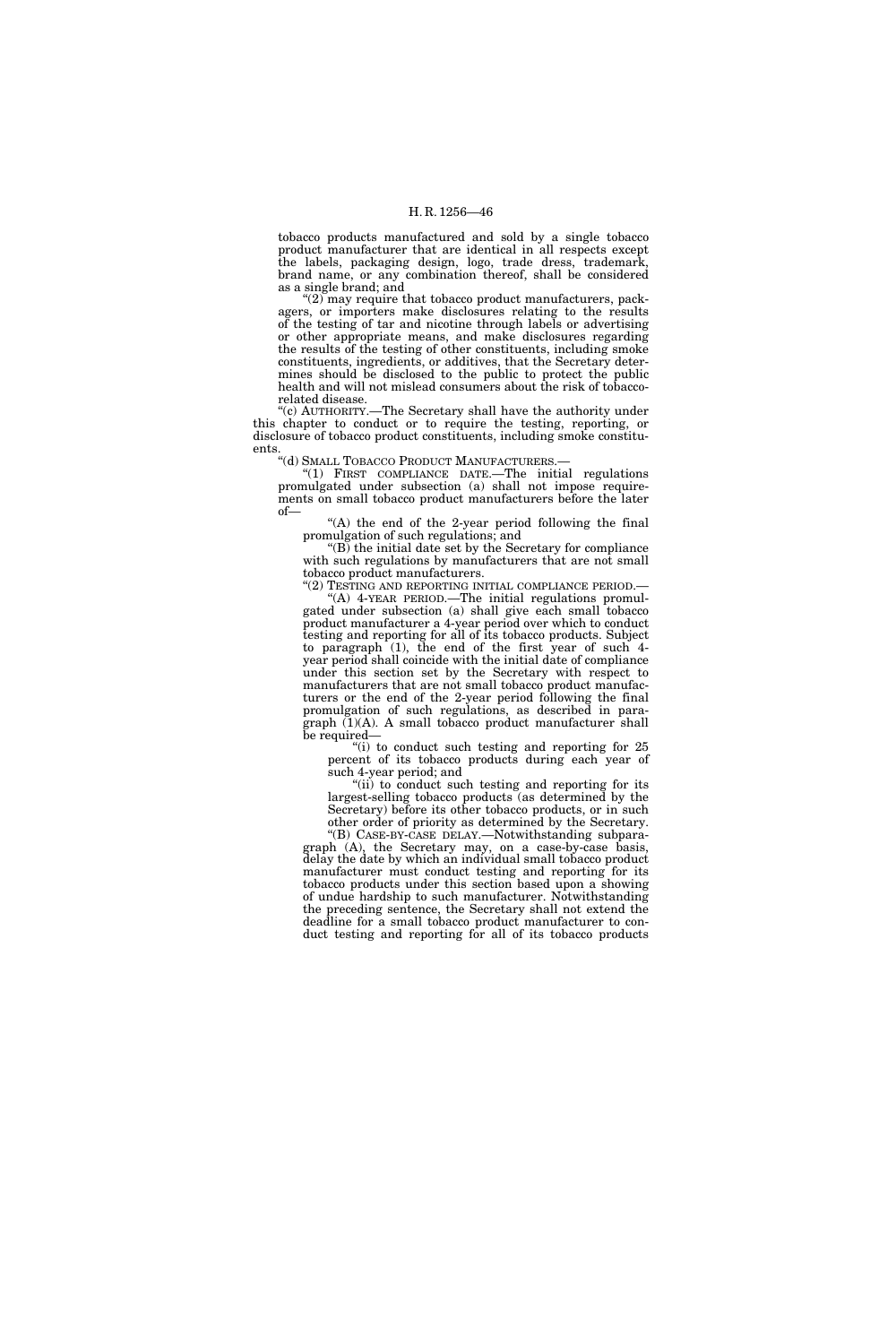beyond a total of 5 years after the initial date of compliance under this section set by the Secretary with respect to manufacturers that are not small tobacco product manufacturers.

"(3) SUBSEQUENT AND ADDITIONAL TESTING AND REPORTING.—The regulations promulgated under subsection (a) shall provide that, with respect to any subsequent or additional testing and reporting of tobacco products required under this section, such testing and reporting by a small tobacco product manufacturer shall be conducted in accordance with the timeframes described in paragraph (2)(A), except that, in the case of a new product, or if there has been a modification described in section  $910(a)(1)(B)$  of any product of a small tobacco product manufacturer since the last testing and reporting required under this section, the Secretary shall require that any subsequent or additional testing and reporting be conducted in accordance with the same timeframe applicable to manufacturers that are not small tobacco product manufacturers.

"(4) JOINT LABORATORY TESTING SERVICES.—The Secretary shall allow any 2 or more small tobacco product manufacturers to join together to purchase laboratory testing services required by this section on a group basis in order to ensure that such manufacturers receive access to, and fair pricing of, such testing services.<br>"(e) Extensions for Limited Laboratory Capacity.-

"(1) IN GENERAL.—The regulations promulgated under subsection (a) shall provide that a small tobacco product manufacturer shall not be considered to be in violation of this section before the deadline applicable under paragraphs (3) and (4), if—

''(A) the tobacco products of such manufacturer are in compliance with all other requirements of this chapter; and

''(B) the conditions described in paragraph (2) are met. ''(2) CONDITIONS.—Notwithstanding the requirements of this section, the Secretary may delay the date by which a small tobacco product manufacturer must be in compliance with the testing and reporting required by this section until such time as the testing is reported if, not later than 90 days before the deadline for reporting in accordance with this section, a small tobacco product manufacturer provides evidence to the Secretary demonstrating that—

"(A) the manufacturer has submitted the required products for testing to a laboratory and has done so sufficiently in advance of the deadline to create a reasonable expectation of completion by the deadline;

''(B) the products currently are awaiting testing by the laboratory; and

''(C) neither that laboratory nor any other laboratory is able to complete testing by the deadline at customary, nonexpedited testing fees.

"(3) EXTENSION.—The Secretary, taking into account the laboratory testing capacity that is available to tobacco product manufacturers, shall review and verify the evidence submitted by a small tobacco product manufacturer in accordance with paragraph (2). If the Secretary finds that the conditions described in such paragraph are met, the Secretary shall notify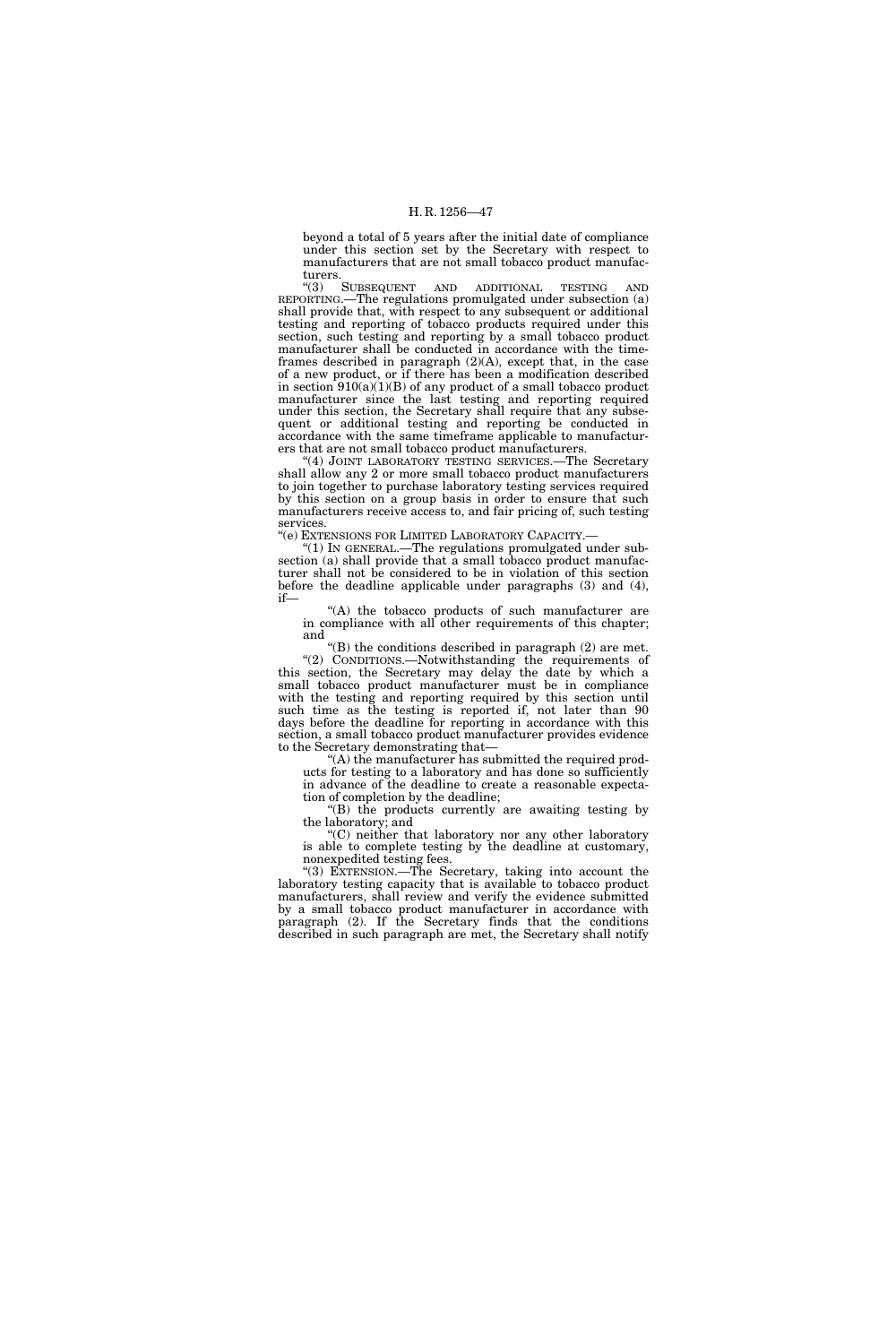the small tobacco product manufacturer that the manufacturer shall not be considered to be in violation of the testing and reporting requirements of this section until the testing is reported or until 1 year after the reporting deadline has passed, whichever occurs sooner. If, however, the Secretary has not made a finding before the reporting deadline, the manufacturer shall not be considered to be in violation of such requirements until the Secretary finds that the conditions described in paragraph (2) have not been met, or until 1 year after the reporting deadline, whichever occurs sooner.

''(4) ADDITIONAL EXTENSION.—In addition to the time that may be provided under paragraph (3), the Secretary may provide further extensions of time, in increments of no more than 1 year, for required testing and reporting to occur if the Secretary determines, based on evidence properly and timely submitted by a small tobacco product manufacturer in accordance with paragraph (2), that a lack of available laboratory capacity prevents the manufacturer from completing the required testing during the period described in paragraph (3).

''(f) RULE OF CONSTRUCTION.—Nothing in subsection (d) or (e) shall be construed to authorize the extension of any deadline, or to otherwise affect any timeframe, under any provision of this Act or the Family Smoking Prevention and Tobacco Control Act other than this section.

#### **''SEC. 916. PRESERVATION OF STATE AND LOCAL AUTHORITY.**

''(a) IN GENERAL.— ''(1) PRESERVATION.—Except as provided in paragraph (2)(A), nothing in this chapter, or rules promulgated under this chapter, shall be construed to limit the authority of a Federal agency (including the Armed Forces), a State or political subdivision of a State, or the government of an Indian tribe to enact, adopt, promulgate, and enforce any law, rule, regulation, or other measure with respect to tobacco products that is in addition to, or more stringent than, requirements established under this chapter, including a law, rule, regulation, or other measure relating to or prohibiting the sale, distribution, possession, exposure to, access to, advertising and promotion of, or use of tobacco products by individuals of any age, information reporting to the State, or measures relating to fire safety standards for tobacco products. No provision of this chapter shall limit or otherwise affect any State, tribal, or local taxation of tobacco products.

"(2) PREEMPTION OF CERTAIN STATE AND LOCAL REQUIRE-MENTS.—

''(A) IN GENERAL.—No State or political subdivision of a State may establish or continue in effect with respect to a tobacco product any requirement which is different from, or in addition to, any requirement under the provisions of this chapter relating to tobacco product standards, premarket review, adulteration, misbranding, labeling, registration, good manufacturing standards, or modified risk tobacco products.

"(B) EXCEPTION.—Subparagraph (A) does not apply to requirements relating to the sale, distribution, possession, information reporting to the State, exposure to, access to, the advertising and promotion of, or use of, tobacco products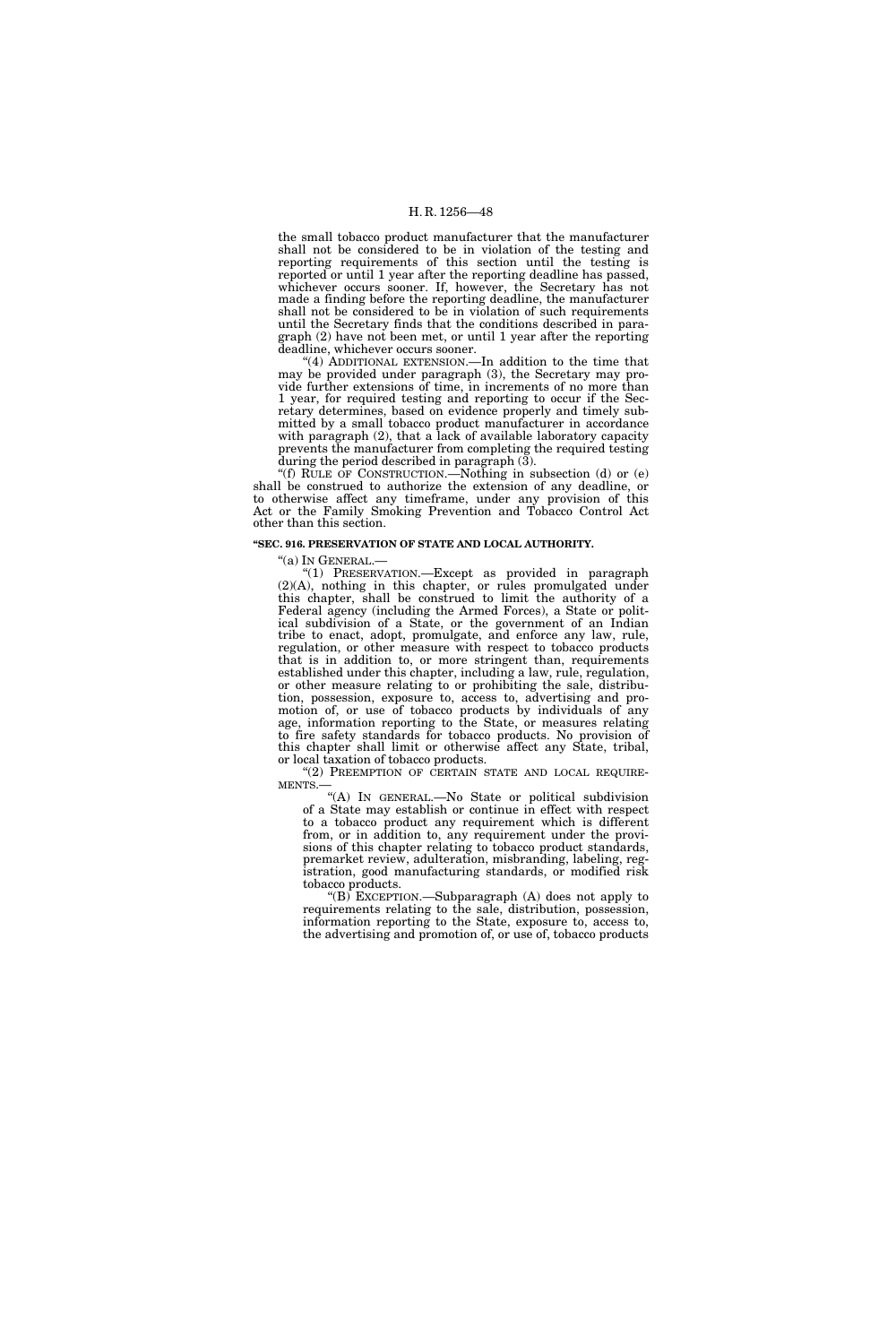by individuals of any age, or relating to fire safety standards for tobacco products. Information disclosed to a State under subparagraph (A) that is exempt from disclosure under section 552(b)(4) of title 5, United States Code, shall be treated as a trade secret and confidential information by the State.

"(b) RULE OF CONSTRUCTION REGARDING PRODUCT LIABILITY.-No provision of this chapter relating to a tobacco product shall be construed to modify or otherwise affect any action or the liability of any person under the product liability law of any State.

#### **''SEC. 917. TOBACCO PRODUCTS SCIENTIFIC ADVISORY COMMITTEE.**

"(a) ESTABLISHMENT.—Not later than 6 months after the date of enactment of the Family Smoking Prevention and Tobacco Control Act, the Secretary shall establish a 12-member advisory committee, to be known as the Tobacco Products Scientific Advisory Committee (in this section referred to as the 'Advisory Committee').

"(b) MEMBERSHIP.—<br>"(1) In general.

"(A) MEMBERS.—The Secretary shall appoint as members of the Tobacco Products Scientific Advisory Committee individuals who are technically qualified by training and experience in medicine, medical ethics, science, or technology involving the manufacture, evaluation, or use of tobacco products, who are of appropriately diversified professional backgrounds. The committee shall be composed of—

''(i) 7 individuals who are physicians, dentists, scientists, or health care professionals practicing in the area of oncology, pulmonology, cardiology, toxicology, pharmacology, addiction, or any other relevant specialty;

''(ii) 1 individual who is an officer or employee of a State or local government or of the Federal Government;

''(iii) 1 individual as a representative of the general public;

" $(iv)$  1 individual as a representative of the interests of the tobacco manufacturing industry;

" $(v)$  1 individual as a representative of the interests" of the small business tobacco manufacturing industry, which position may be filled on a rotating, sequential basis by representatives of different small business tobacco manufacturers based on areas of expertise relevant to the topics being considered by the Advisory Committee; and

" $(vi)$  1 individual as a representative of the interests of the tobacco growers.

''(B) NONVOTING MEMBERS.—The members of the committee appointed under clauses (iv), (v), and (vi) of subparagraph (A) shall serve as consultants to those described in clauses (i) through (iii) of subparagraph (A) and shall be nonvoting representatives.

''(C) CONFLICTS OF INTEREST.—No members of the committee, other than members appointed pursuant to clauses (iv), (v), and (vi) of subparagraph  $(A)$  shall, during the member's tenure on the committee or for the 18-month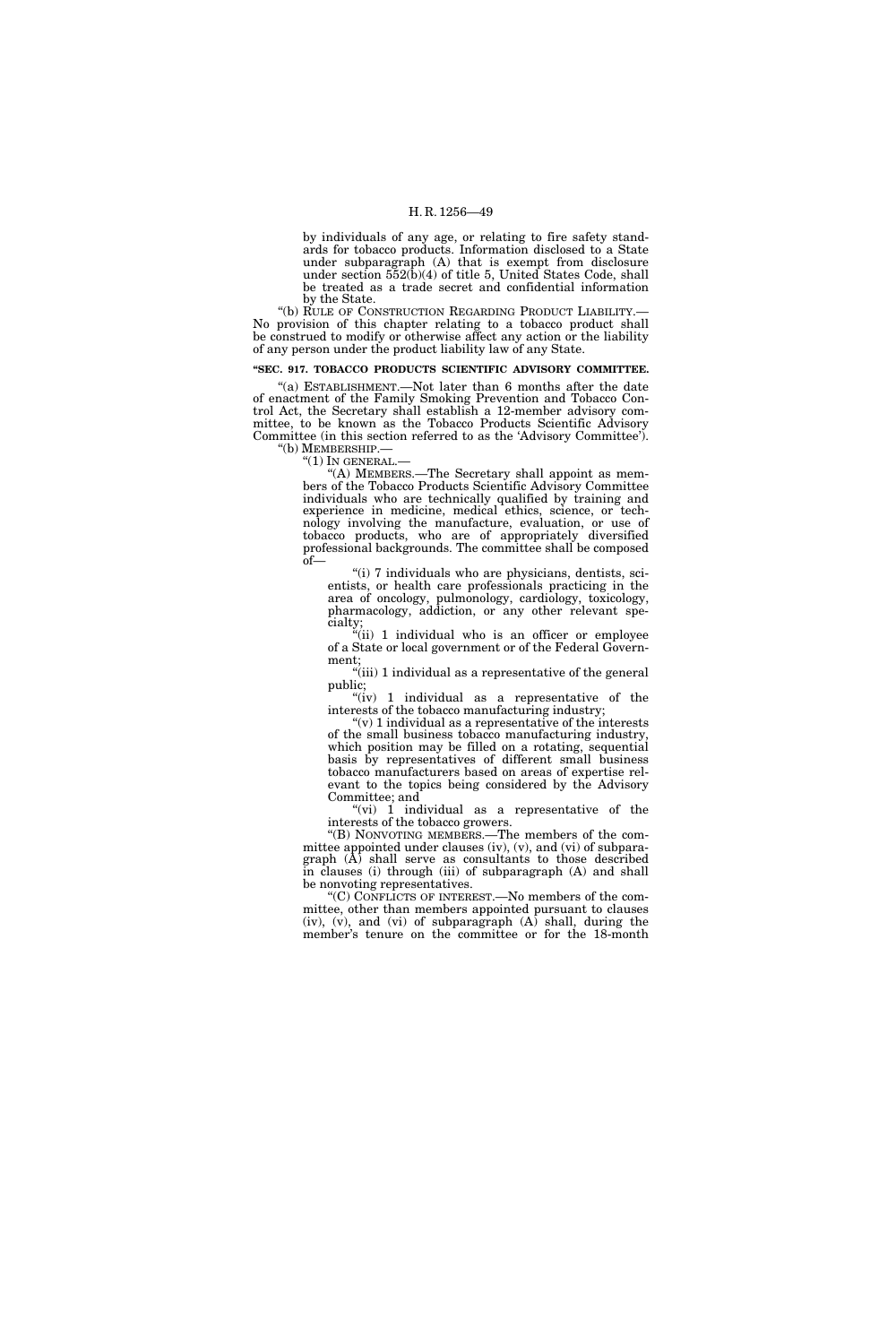period prior to becoming such a member, receive any salary, grants, or other payments or support from any business that manufactures, distributes, markets, or sells cigarettes or other tobacco products.

"(2) LIMITATION.—The Secretary may not appoint to the Advisory Committee any individual who is in the regular fulltime employ of the Food and Drug Administration or any agency responsible for the enforcement of this Act. The Secretary may appoint Federal officials as ex officio members.

''(3) CHAIRPERSON.—The Secretary shall designate 1 of the members appointed under clauses (i), (ii), and (iii) of paragraph (1)(A) to serve as chairperson.

''(c) DUTIES.—The Tobacco Products Scientific Advisory Committee shall provide advice, information, and recommendations to the Secretary—

 $(1)$  as provided in this chapter;

"(2) on the effects of the alteration of the nicotine yields from tobacco products;

"(3) on whether there is a threshold level below which nicotine yields do not produce dependence on the tobacco product involved; and

''(4) on its review of other safety, dependence, or health issues relating to tobacco products as requested by the Secretary.

''(d) COMPENSATION; SUPPORT; FACA.—

''(1) COMPENSATION AND TRAVEL.—Members of the Advisory Committee who are not officers or employees of the United States, while attending conferences or meetings of the committee or otherwise engaged in its business, shall be entitled to receive compensation at rates to be fixed by the Secretary, which may not exceed the daily equivalent of the rate in effect under the Senior Executive Schedule under section 5382 of title 5, United States Code, for each day (including travel time) they are so engaged; and while so serving away from their homes or regular places of business each member may be allowed travel expenses, including per diem in lieu of subsistence, as authorized by section 5703 of title 5, United States Code, for persons in the Government service employed intermittently.

''(2) ADMINISTRATIVE SUPPORT.—The Secretary shall furnish the Advisory Committee clerical and other assistance.

''(3) NONAPPLICATION OF FACA.—Section 14 of the Federal Advisory Committee Act does not apply to the Advisory Committee.

"(e) PROCEEDINGS OF ADVISORY PANELS AND COMMITTEES.-The Advisory Committee shall make and maintain a transcript of any proceeding of the panel or committee. Each such panel and committee shall delete from any transcript made under this subsection information which is exempt from disclosure under section 552(b) of title 5, United States Code.

# **''SEC. 918. DRUG PRODUCTS USED TO TREAT TOBACCO DEPENDENCE.**

''(a) IN GENERAL.—The Secretary shall—

 $(1)$  at the request of the applicant, consider designating products for smoking cessation, including nicotine replacement products as fast track research and approval products within the meaning of section 506;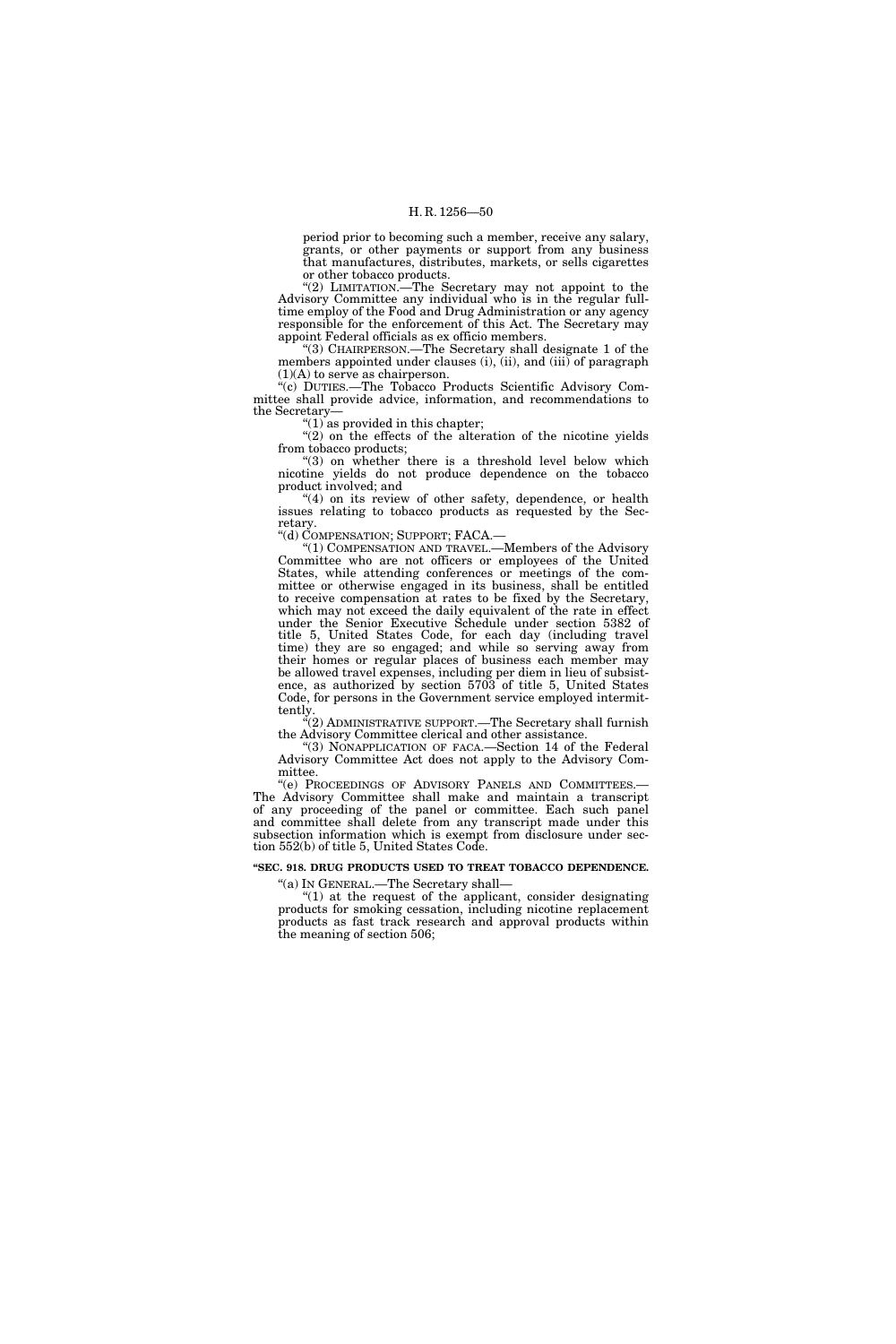$\degree$ (2) consider approving the extended use of nicotine replacement products (such as nicotine patches, nicotine gum, and nicotine lozenges) for the treatment of tobacco dependence; and

"(3) review and consider the evidence for additional indications for nicotine replacement products, such as for craving relief or relapse prevention.

''(b) REPORT ON INNOVATIVE PRODUCTS.—

''(1) IN GENERAL.—Not later than 3 years after the date of enactment of the Family Smoking Prevention and Tobacco Control Act, the Secretary, after consultation with recognized scientific, medical, and public health experts (including both Federal agencies and nongovernmental entities, the Institute of Medicine of the National Academy of Sciences, and the Society for Research on Nicotine and Tobacco), shall submit to the Congress a report that examines how best to regulate, promote, and encourage the development of innovative products and treatments (including nicotine-based and non-nicotinebased products and treatments) to better achieve, in a manner that best protects and promotes the public health—

 $\hat{A}$ ) total abstinence from tobacco use;

''(B) reductions in consumption of tobacco; and ''(C) reductions in the harm associated with continued tobacco use.

''(2) RECOMMENDATIONS.—The report under paragraph (1) shall include the recommendations of the Secretary on how the Food and Drug Administration should coordinate and facilitate the exchange of information on such innovative products and treatments among relevant offices and centers within the Administration and within the National Institutes of Health, the Centers for Disease Control and Prevention, and other relevant agencies.

#### **''SEC. 919. USER FEES.**

"(a) ESTABLISHMENT OF QUARTERLY FEE.-Beginning on the date of enactment of the Family Smoking Prevention and Tobacco Control Act, the Secretary shall in accordance with this section assess user fees on, and collect such fees from, each manufacturer and importer of tobacco products subject to this chapter. The fees shall be assessed and collected with respect to each quarter of each fiscal year, and the total amount assessed and collected for a fiscal year shall be the amount specified in subsection (b)(1) for such year, subject to subsection (c).

''(b) ASSESSMENT OF USER FEE.—

''(1) AMOUNT OF ASSESSMENT.—The total amount of user fees authorized to be assessed and collected under subsection (a) for a fiscal year is the following, as applicable to the fiscal year involved:

''(A) For fiscal year 2009, \$85,000,000 (subject to subsection (e)).

''(B) For fiscal year 2010, \$235,000,000.

 $\sqrt{\text{°(C)}}$  For fiscal year 2011, \$450,000,000.

''(D) For fiscal year 2012, \$477,000,000.

''(E) For fiscal year 2013, \$505,000,000.

''(F) For fiscal year 2014, \$534,000,000. ''(G) For fiscal year 2015, \$566,000,000.

''(H) For fiscal year 2016, \$599,000,000.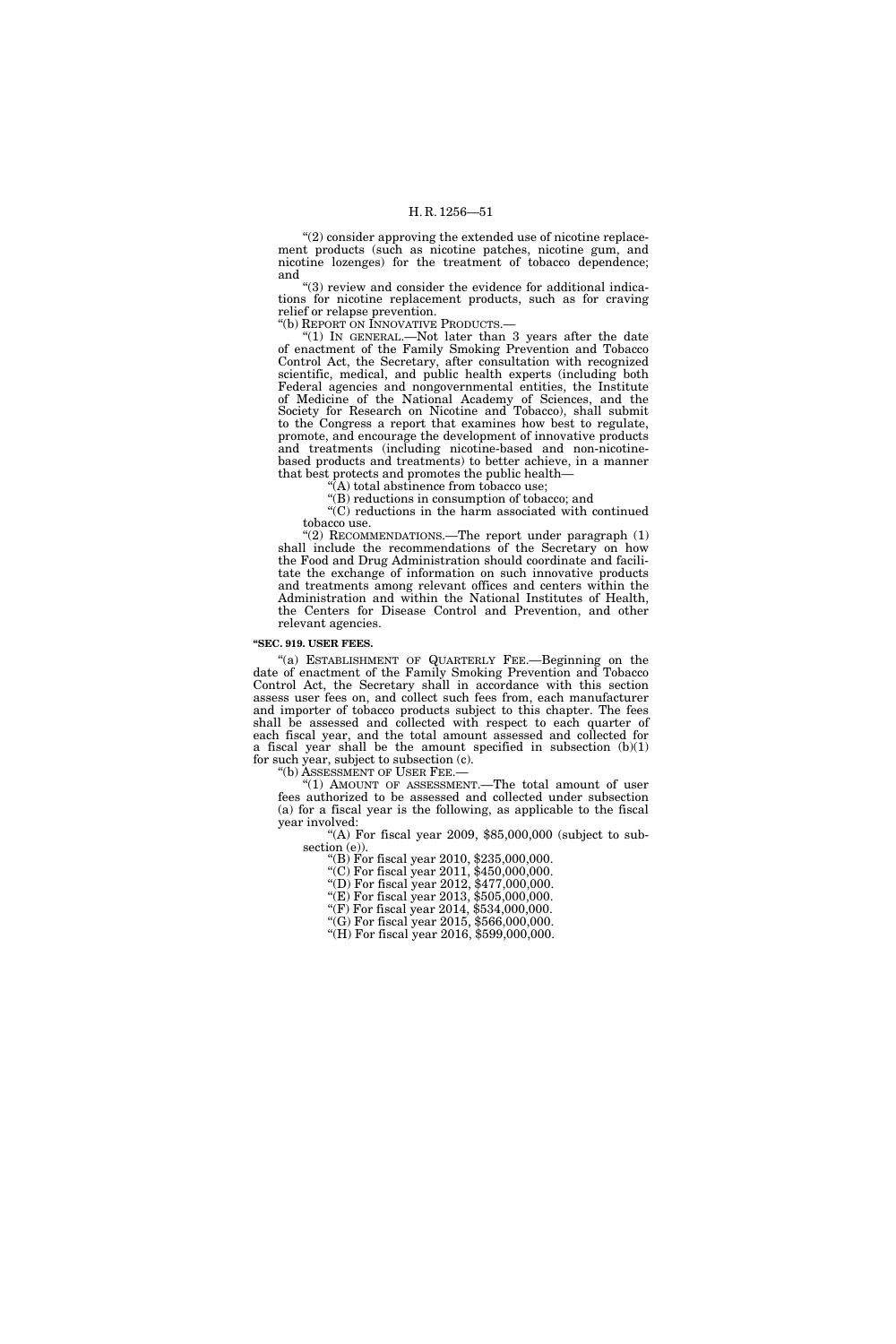''(I) For fiscal year 2017, \$635,000,000.

''(J) For fiscal year 2018, \$672,000,000.

"(K) For fiscal year 2019 and each subsequent fiscal year, \$712,000,000.

"(2) ALLOCATIONS OF ASSESSMENT BY CLASS OF TOBACCO PRODUCTS.—

"(A) IN GENERAL.—The total user fees assessed and collected under subsection (a) each fiscal year with respect to each class of tobacco products shall be an amount that is equal to the applicable percentage of each class for the fiscal year multiplied by the amount specified in paragraph (1) for the fiscal year.

''(B) APPLICABLE PERCENTAGE.—

''(i) IN GENERAL.—For purposes of subparagraph (A), the applicable percentage for a fiscal year for each of the following classes of tobacco products shall be determined in accordance with clause (ii):

''(I) Cigarettes. ''(II) Cigars, including small cigars and cigars other than small cigars.

''(III) Snuff.

"(IV) Chewing tobacco.

"(V) Pipe tobacco.

''(VI) Roll-your-own tobacco.

"(ii) ALLOCATIONS.—The applicable percentage of each class of tobacco product described in clause (i) for a fiscal year shall be the percentage determined under section 625(c) of Public Law 108–357 for each such class of product for such fiscal year.

"(iii) REQUIREMENT OF REGULATIONS.—Notwithstanding clause (ii), no user fees shall be assessed on a class of tobacco products unless such class of tobacco products is listed in section 901(b) or is deemed by the Secretary in a regulation under section 901(b) to be subject to this chapter.

"(iv) REALLOCATIONS.—In the case of a class of tobacco products that is not listed in section 901(b) or deemed by the Secretary in a regulation under section 901(b) to be subject to this chapter, the amount of user fees that would otherwise be assessed to such class of tobacco products shall be reallocated to the classes of tobacco products that are subject to this chapter in the same manner and based on the same relative percentages otherwise determined under clause (ii).

"(3) DETERMINATION OF USER FEE BY COMPANY.-

''(A) IN GENERAL.—The total user fee to be paid by each manufacturer or importer of a particular class of tobacco products shall be determined for each quarter by multiplying—

"(i) such manufacturer's or importer's percentage share as determined under paragraph (4); by

"(ii) the portion of the user fee amount for the current quarter to be assessed on all manufacturers and importers of such class of tobacco products as determined under paragraph (2).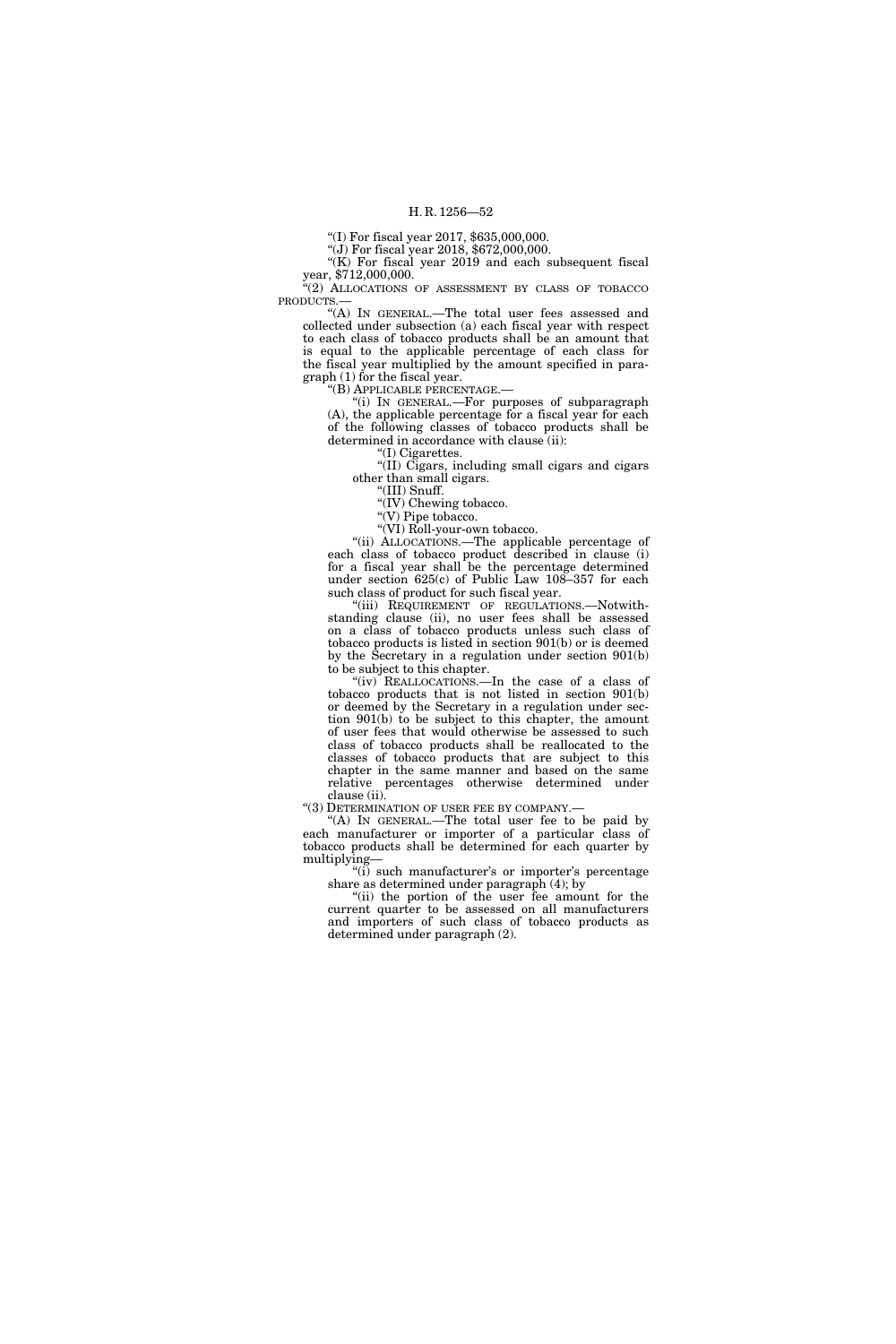''(B) NO FEE IN EXCESS OF PERCENTAGE SHARE.—No manufacturer or importer of tobacco products shall be required to pay a user fee in excess of the percentage share of such manufacturer or importer.

"(4) ALLOCATION OF ASSESSMENT WITHIN EACH CLASS OF TOBACCO PRODUCT.—The percentage share of each manufacturer or importer of a particular class of tobacco products of the total user fee to be paid by all manufacturers or importers of that class of tobacco products shall be the percentage determined for purposes of allocations under subsections (e) through (h) of section 625 of Public Law 108–357.

''(5) ALLOCATION FOR CIGARS.—Notwithstanding paragraph (4), if a user fee assessment is imposed on cigars, the percentage share of each manufacturer or importer of cigars shall be based on the excise taxes paid by such manufacturer or importer during the prior fiscal year.

''(6) TIMING OF ASSESSMENT.—The Secretary shall notify each manufacturer and importer of tobacco products subject to this section of the amount of the quarterly assessment imposed on such manufacturer or importer under this subsection for each quarter of each fiscal year. Such notifications shall occur not later than 30 days prior to the end of the quarter for which such assessment is made, and payments of all assessments shall be made by the last day of the quarter involved.

''(7) MEMORANDUM OF UNDERSTANDING.—

"(A) IN GENERAL.—The Secretary shall request the appropriate Federal agency to enter into a memorandum of understanding that provides for the regular and timely transfer from the head of such agency to the Secretary of the information described in paragraphs  $(2)(B)(ii)$  and (4) and all necessary information regarding all tobacco product manufacturers and importers required to pay user fees. The Secretary shall maintain all disclosure restrictions established by the head of such agency regarding the information provided under the memorandum of understanding.

''(B) ASSURANCES.—Beginning not later than fiscal year 2015, and for each subsequent fiscal year, the Secretary shall ensure that the Food and Drug Administration is able to determine the applicable percentages described in paragraph (2) and the percentage shares described in para $graph$  ( $\overline{4}$ ). The Secretary may carry out this subparagraph by entering into a contract with the head of the Federal agency referred to in subparagraph (A) to continue to pro-

vide the necessary information.<br>"(c) CREDITING AND AVAILABILITY OF FEES.—

"(1) IN GENERAL.—Fees authorized under subsection  $(a)$ shall be collected and available for obligation only to the extent and in the amount provided in advance in appropriations Acts, subject to paragraph (2)(D). Such fees are authorized to remain available until expended. Such sums as may be necessary may be transferred from the Food and Drug Administration salaries and expenses appropriation account without fiscal year limitation to such appropriation account for salaries and expenses with such fiscal year limitation.

''(2) AVAILABILITY.—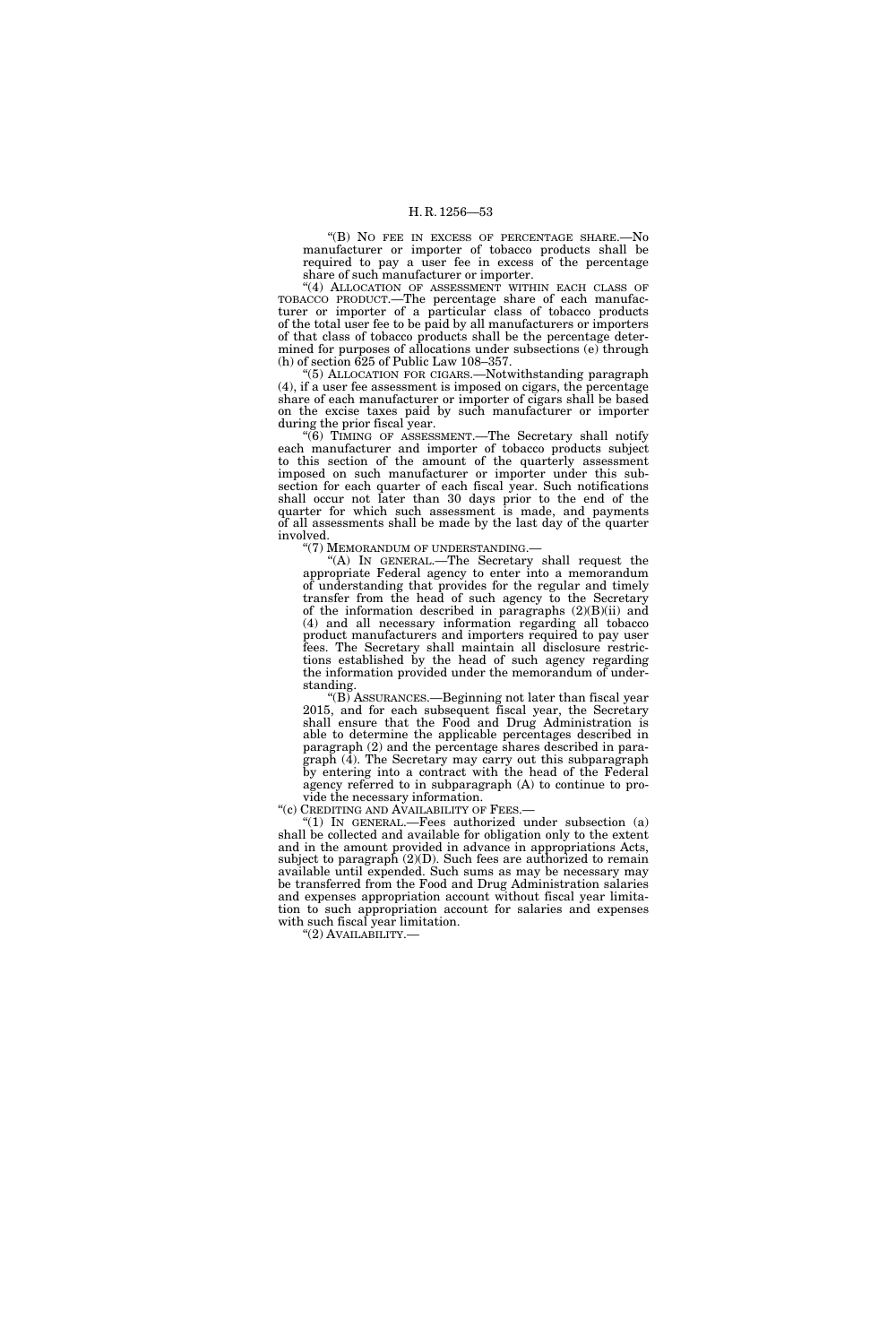''(A) IN GENERAL.—Fees appropriated under paragraph (3) are available only for the purpose of paying the costs of the activities of the Food and Drug Administration related to the regulation of tobacco products under this chapter and the Family Smoking Prevention and Tobacco Control Act (referred to in this subsection as 'tobacco regulation activities'), except that such fees may be used for the reimbursement specified in subparagraph (C).

''(B) PROHIBITION AGAINST USE OF OTHER FUNDS.—

''(i) IN GENERAL.—Except as provided in clause (ii), fees collected under subsection (a) are the only funds authorized to be made available for tobacco regulation activities.

''(ii) STARTUP COSTS.—Clause (i) does not apply until October 1, 2009. Until such date, any amounts available to the Food and Drug Administration (excluding user fees) shall be available and allocated as needed to pay the costs of tobacco regulation activities.

''(C) REIMBURSEMENT OF START-UP AMOUNTS.—

''(i) IN GENERAL.—Any amounts allocated for the start-up period pursuant to subparagraph  $(B)(ii)$  shall be reimbursed through any appropriated fees collected under subsection (a), in such manner as the Secretary determines appropriate to ensure that such allocation results in no net change in the total amount of funds otherwise available, for the period from October 1, 2008, through September 30, 2010, for Food and Drug Administration programs and activities (other than tobacco regulation activities) for such period.<br>"(ii) TREATMENT OF REIMBURSED A

''(ii) TREATMENT OF REIMBURSED AMOUNTS.— Amounts reimbursed under clause (i) shall be available for the programs and activities for which funds allocated for the start-up period were available, prior to such allocation, until September 30, 2010, notwithstanding any otherwise applicable limits on amounts for such programs or activities for a fiscal year.

''(D) FEE COLLECTED DURING START-UP PERIOD.—Notwithstanding the first sentence of paragraph (1), fees under subsection (a) may be collected through September 30, 2009 under subparagraph (B)(ii) and shall be available for obligation and remain available until expended. Such offsetting collections shall be credited to the salaries and expenses account of the Food and Drug Administration.

''(E) OBLIGATION OF START-UP COSTS IN ANTICIPATION OF AVAILABLE FEE COLLECTIONS.—Notwithstanding any other provision of law, following the enactment of an appropriation for fees under this section for fiscal year 2010, or any portion thereof, obligations for costs of tobacco regulation activities during the start-up period may be incurred in anticipation of the receipt of offsetting fee collections through procedures specified in section 1534 of title 31, United States Code.

"(3) AUTHORIZATION OF APPROPRIATIONS.—For fiscal year 2009 and each subsequent fiscal year, there is authorized to be appropriated for fees under this section an amount equal to the amount specified in subsection (b)(1) for the fiscal year.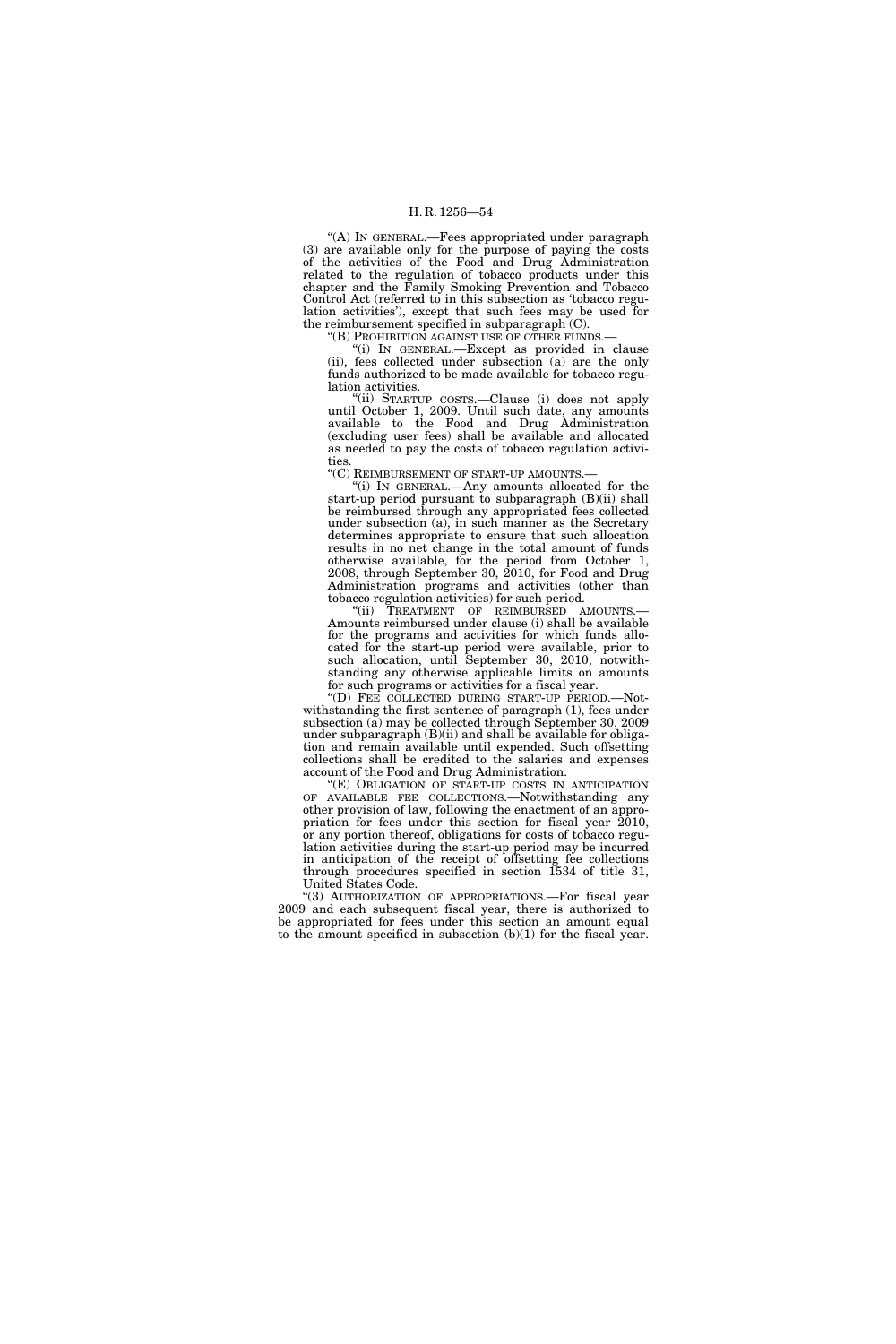''(d) COLLECTION OF UNPAID FEES.—In any case where the Secretary does not receive payment of a fee assessed under subsection (a) within 30 days after it is due, such fee shall be treated as a claim of the United States Government subject to subchapter II of chapter 37 of title 31, United States Code.

"(e) APPLICABILITY TO FISCAL YEAR 2009.—If the date of enactment of the Family Smoking Prevention and Tobacco Control Act occurs during fiscal year 2009, the following applies, subject to subsection (c):

 $(1)$  The Secretary shall determine the fees that would apply for a single quarter of such fiscal year according to the application of subsection (b) to the amount specified in paragraph (1)(A) of such subsection (referred to in this subsection as the 'quarterly fee amounts').

''(2) For the quarter in which such date of enactment occurs, the amount of fees assessed shall be a pro rata amount, determined according to the number of days remaining in the quarter (including such date of enactment) and according to the daily equivalent of the quarterly fee amounts. Fees assessed under the preceding sentence shall not be collected until the next quarter.

''(3) For the quarter following the quarter to which paragraph (2) applies, the full quarterly fee amounts shall be assessed and collected, in addition to collection of the pro rata fees assessed under paragraph (2).''.

(c) CONFORMING AMENDMENT.—Section 9(1) of the Comprehensive Smokeless Tobacco Health Education Act of 1986 (15 U.S.C. 4408(i)) is amended to read as follows:

" $(1)$  The term 'smokeless tobacco' has the meaning given such term by section 900(18) of the Federal Food, Drug, and Cosmetic Act."

#### **SEC. 102. FINAL RULE.**

(a) CIGARETTES AND SMOKELESS TOBACCO.— (1) IN GENERAL.—On the first day of publication of the Federal Register that is 180 days or more after the date of enactment of this Act, the Secretary of Health and Human Services shall publish in the Federal Register a final rule regarding cigarettes and smokeless tobacco, which—

(A) is deemed to be issued under chapter 9 of the Federal Food, Drug, and Cosmetic Act, as added by section 101 of this division; and

(B) shall be deemed to be in compliance with all applicable provisions of chapter 5 of title 5, United States Code, and all other provisions of law relating to rulemaking procedures.

 $(2)$  CONTENTS OF RULE.—Except as provided in this subsection, the final rule published under paragraph (1), shall be identical in its provisions to part 897 of the regulations promulgated by the Secretary of Health and Human Services in the August 28, 1996, issue of the Federal Register (61 Fed. Reg. 44615–44618). Such rule shall—

(A) provide for the designation of jurisdictional authority that is in accordance with this subsection in accordance with this division and the amendments made by this division;

(B) strike Subpart C—Labels and section 897.32(c);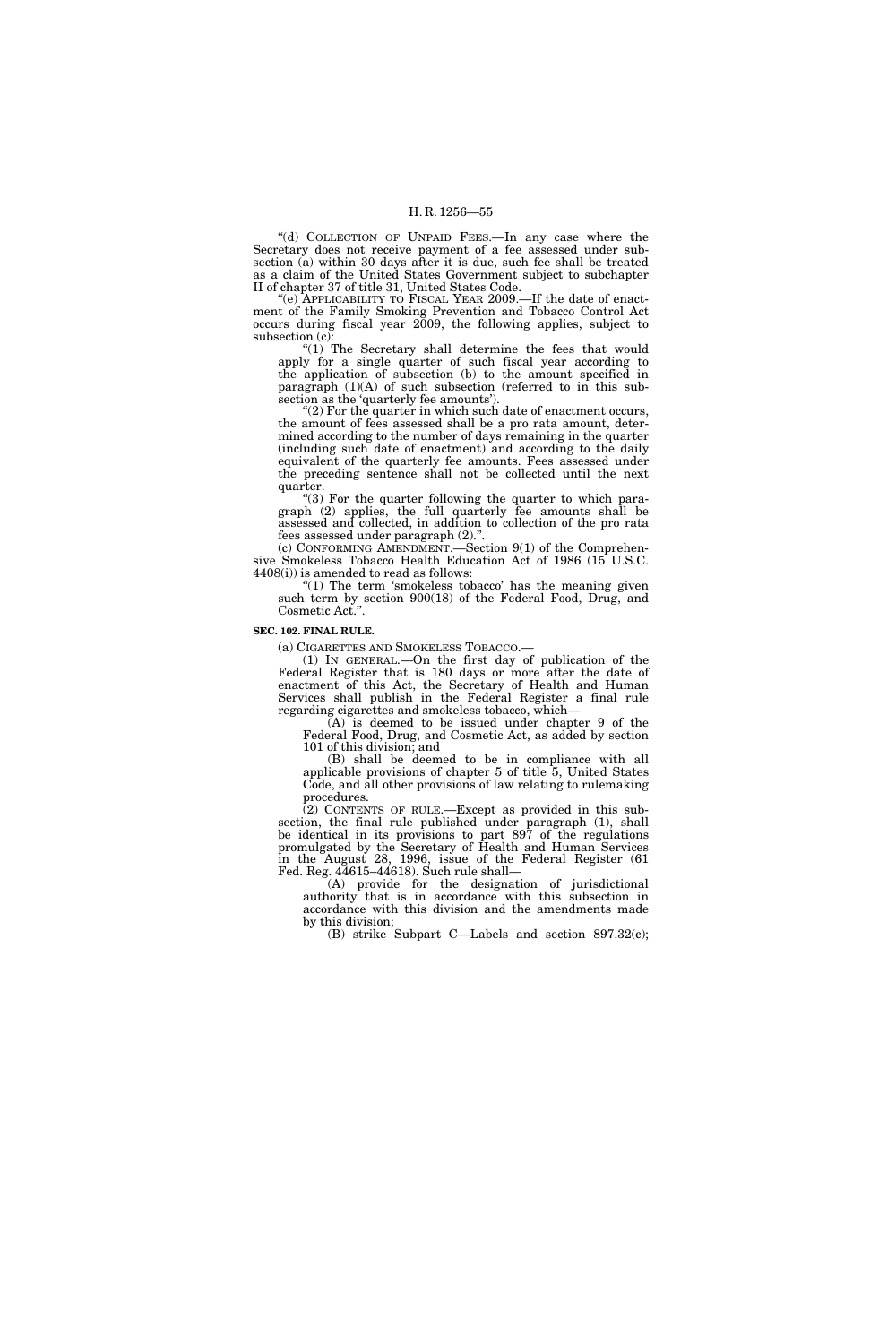(C) strike paragraphs (a), (b), and (i) of section 897.3 and insert definitions of the terms "cigarette", "cigarette tobacco'', and ''smokeless tobacco'' as defined in section 900 of the Federal Food, Drug, and Cosmetic Act;

(D) insert "or roll-your-own paper" in section  $897.34(a)$ after ''other than cigarettes or smokeless tobacco'';

(E) include such modifications to section 897.30(b), if any, that the Secretary determines are appropriate in light of governing First Amendment case law, including the decision of the Supreme Court of the United States in Lorillard Tobacco Co. v. Reilly (533 U.S. 525 (2001));

(F) become effective on the date that is 1 year after the date of enactment of this Act; and

(G) amend paragraph (d) of section 897.16 to read as follows:

''(d)(1) Except as provided in subparagraph (2), no manufacturer, distributor, or retailer may distribute or cause to be distributed any free samples of cigarettes, smokeless tobacco, or other tobacco products (as such term is defined in section 201 of the Federal Food, Drug, and Cosmetic Act).

" $(2)(A)$  Subparagraph  $(1)$  does not prohibit a manufacturer, distributor, or retailer from distributing or causing to be distributed free samples of smokeless tobacco in a qualified adult-only facility.

''(B) This subparagraph does not affect the authority of a State or local government to prohibit or otherwise restrict the distribution of free samples of smokeless tobacco.

''(C) For purposes of this paragraph, the term 'qualified adultonly facility' means a facility or restricted area that—

"(i) requires each person present to provide to a law enforcement officer (whether on or off duty) or to a security guard licensed by a governmental entity government-issued identification showing a photograph and at least the minimum age established by applicable law for the purchase of smokeless tobacco;

"(ii) does not sell, serve, or distribute alcohol;

''(iii) is not located adjacent to or immediately across from (in any direction) a space that is used primarily for youthoriented marketing, promotional, or other activities;

"(iv) is a temporary structure constructed, designated, and operated as a distinct enclosed area for the purpose of distributing free samples of smokeless tobacco in accordance with this subparagraph;

" $(v)$  is enclosed by a barrier that-

''(I) is constructed of, or covered with, an opaque material (except for entrances and exits);

''(II) extends from no more than 12 inches above the ground or floor (which area at the bottom of the barrier must be covered with material that restricts visibility but may allow airflow) to at least 8 feet above the ground or floor (or to the ceiling); and

''(III) prevents persons outside the qualified adult-only facility from seeing into the qualified adult-only facility, unless they make unreasonable efforts to do so; and ''(vi) does not display on its exterior—

''(I) any tobacco product advertising;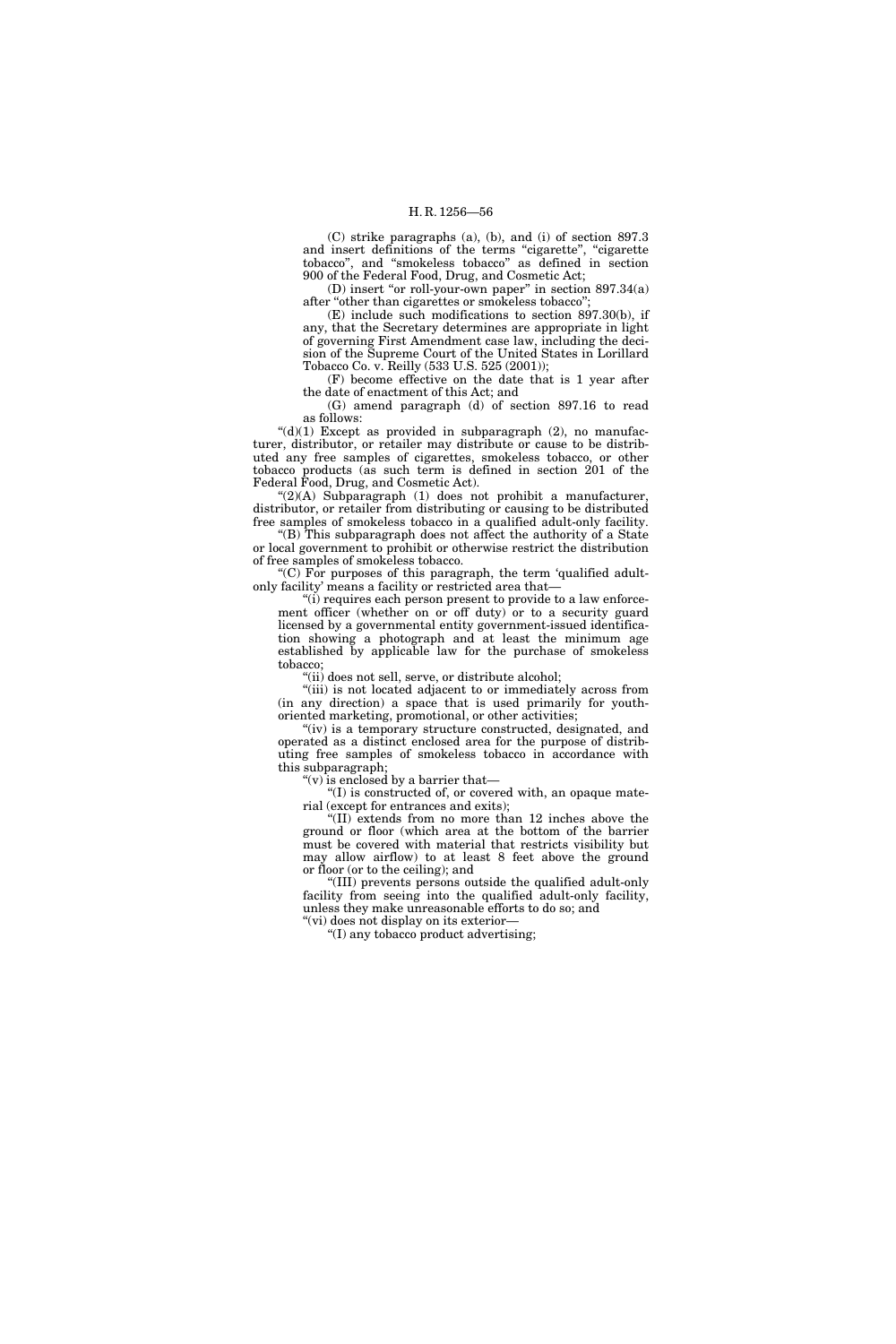''(II) a brand name other than in conjunction with words for an area or enclosure to identify an adult-only facility; or

''(III) any combination of words that would imply to a reasonable observer that the manufacturer, distributor, or retailer has a sponsorship that would violate section 897.34(c).

''(D) Distribution of samples of smokeless tobacco under this subparagraph permitted to be taken out of the qualified adultonly facility shall be limited to 1 package per adult consumer containing no more than 0.53 ounces (15 grams) of smokeless tobacco. If such package of smokeless tobacco contains individual portions of smokeless tobacco, the individual portions of smokeless tobacco shall not exceed 8 individual portions and the collective weight of such individual portions shall not exceed 0.53 ounces (15 grams). Any manufacturer, distributor, or retailer who distributes or causes to be distributed free samples also shall take reasonable steps to ensure that the above amounts are limited to one such package per adult consumer per day.

''(3) Notwithstanding subparagraph (2), no manufacturer, distributor, or retailer may distribute or cause to be distributed any free samples of smokeless tobacco—

 $\mathbf{F}^{\mathsf{r}}(A)$  to a sports team or entertainment group; or

"(B) at any football, basketball, baseball, soccer, or hockey event or any other sporting or entertainment event determined by the Secretary to be covered by this subparagraph.

 $\mathcal{H}(4)$  The Secretary shall implement a program to ensure compliance with this paragraph and submit a report to the Congress on such compliance not later than 18 months after the date of enactment of the Family Smoking Prevention and Tobacco Control Act.

''(5) Nothing in this paragraph shall be construed to authorize any person to distribute or cause to be distributed any sample of a tobacco product to any individual who has not attained the minimum age established by applicable law for the purchase of such product.'

(3) AMENDMENTS TO RULE.—Prior to making amendments to the rule published under paragraph (1), the Secretary shall promulgate a proposed rule in accordance with chapter 5 of title 5, United States Code.

(4) RULE OF CONSTRUCTION.—Except as provided in paragraph (3), nothing in this section shall be construed to limit the authority of the Secretary to amend, in accordance with chapter 5 of title 5, United States Code, the regulation promulgated pursuant to this section, including the provisions of such regulation relating to distribution of free samples.

(5) ENFORCEMENT OF RETAIL SALE PROVISIONS.—The Secretary of Health and Human Services shall ensure that the provisions of this division, the amendments made by this division, and the implementing regulations (including such provisions, amendments, and regulations relating to the retail sale of tobacco products) are enforced with respect to the United States and Indian tribes.

(6) QUALIFIED ADULT-ONLY FACILITY.—A qualified adultonly facility (as such term is defined in section 897.16(d) of the final rule published under paragraph (1)) that is also a retailer and that commits a violation as a retailer shall not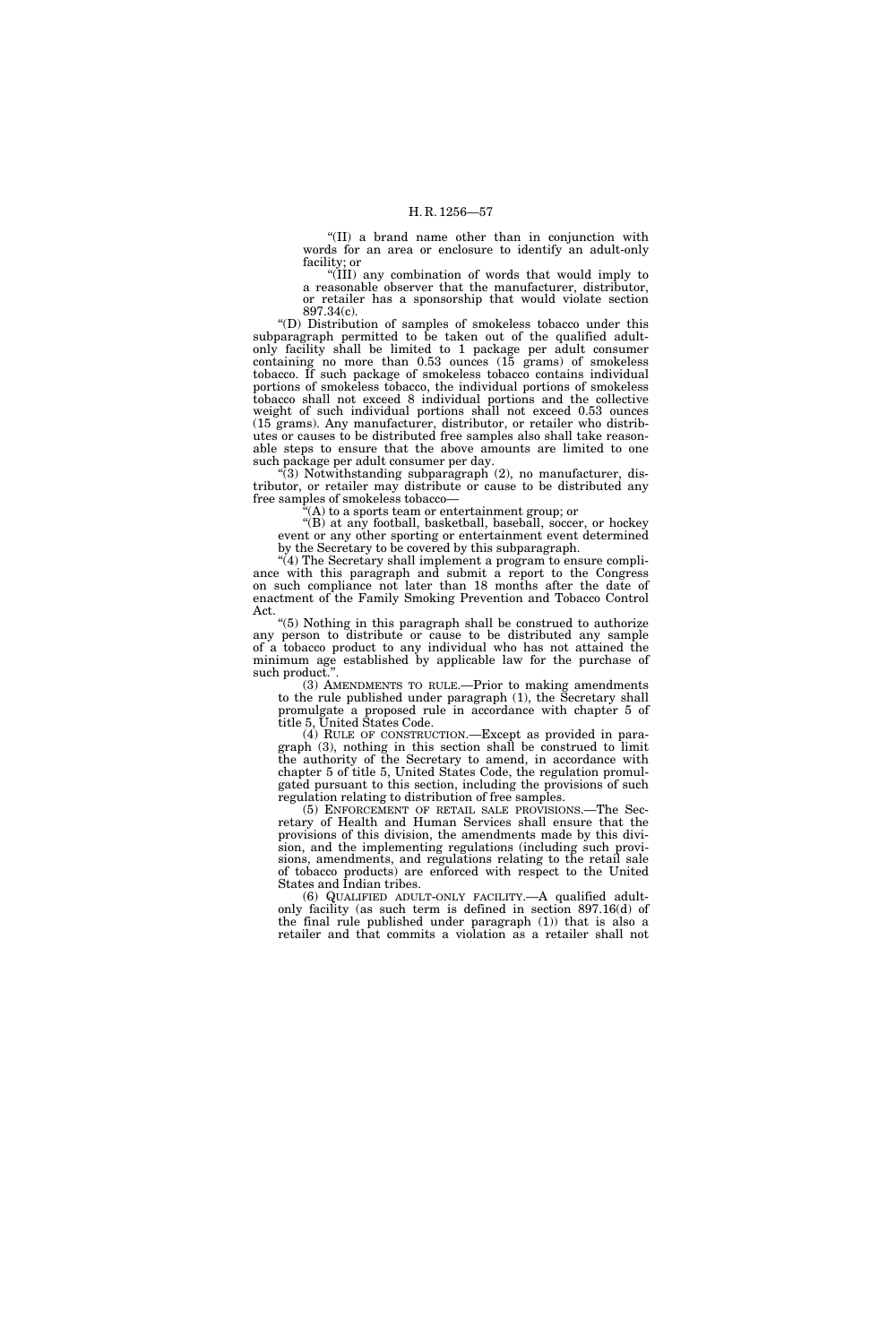be subject to the limitations in section 103(q) and shall be subject to penalties applicable to a qualified adult-only facility.

(7) CONGRESSIONAL REVIEW PROVISIONS.—Section 801 of title 5, United States Code, shall not apply to the final rule published under paragraph (1).

(b) LIMITATION ON ADVISORY OPINIONS.—As of the date of enactment of this Act, the following documents issued by the Food and Drug Administration shall not constitute advisory opinions under section 10.85(d)(1) of title 21, Code of Federal Regulations, except as they apply to tobacco products, and shall not be cited by the Secretary of Health and Human Services or the Food and Drug Administration as binding precedent:

(1) The preamble to the proposed rule in the document titled ''Regulations Restricting the Sale and Distribution of Cigarettes and Smokeless Tobacco Products to Protect Children and Adolescents'' (60 Fed. Reg. 41314–41372 (August 11, 1995)).

(2) The document titled ''Nicotine in Cigarettes and Smokeless Tobacco Products is a Drug and These Products Are Nicotine Delivery Devices Under the Federal Food, Drug, and Cosmetic Act" (60 Fed. Reg. 41453–41787 (August 11, 1995)).

(3) The preamble to the final rule in the document titled ''Regulations Restricting the Sale and Distribution of Cigarettes and Smokeless Tobacco to Protect Children and Adolescents'' (61 Fed. Reg. 44396–44615 (August 28, 1996)).

(4) The document titled ''Nicotine in Cigarettes and Smokeless Tobacco is a Drug and These Products are Nicotine Delivery Devices Under the Federal Food, Drug, and Cosmetic Act; Jurisdictional Determination'' (61 Fed. Reg. 44619–45318 (August 28, 1996)).

## **SEC. 103. CONFORMING AND OTHER AMENDMENTS TO GENERAL PROVISIONS.**

(a) AMENDMENT OF FEDERAL FOOD, DRUG, AND COSMETIC ACT.—Except as otherwise expressly provided, whenever in this section an amendment is expressed in terms of an amendment to, or repeal of, a section or other provision, the reference is to a section or other provision of the Federal Food, Drug, and Cosmetic Act (21 U.S.C. 301 et seq.).

(b) SECTION 301.—Section 301 (21 U.S.C. 331) is amended— (1) in subsection (a), by inserting ''tobacco product,'' after "device,

(2) in subsection (b), by inserting ''tobacco product,'' after "device,";

(3) in subsection (c), by inserting ''tobacco product,'' after "device,";

 $(4)$  in subsection  $(e)$ 

(A) by striking the period after " $572(i)$ "; and

(B) by striking ''or 761 or the refusal to permit access to'' and inserting ''761, 909, or 920 or the refusal to permit access to'';

(5) in subsection (g), by inserting ''tobacco product,'' after "device,";

(6) in subsection (h), by inserting ''tobacco product,'' after "device,";

 $(7)$  in subsection  $(j)$ —

(A) by striking the period after "573"; and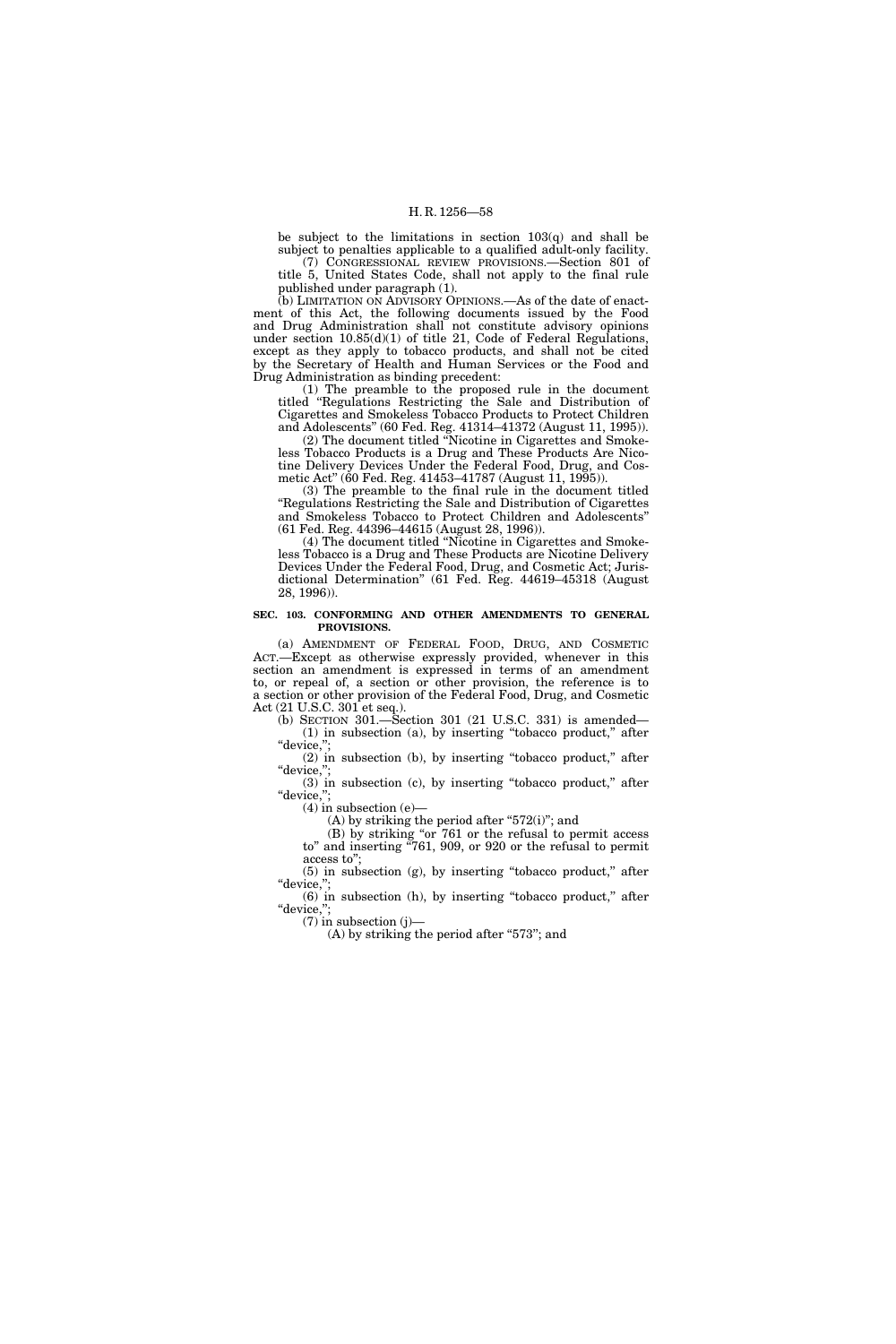(B) by striking "708, or 721" and inserting "708, 721, 904, 905, 906, 907, 908, 909, or 920(b)'';

(8) in subsection (k), by inserting ''tobacco product,'' after "device,

(9) by striking subsection (p) and inserting the following: ''(p) The failure to register in accordance with section 510 or 905, the failure to provide any information required by section  $510(j)$ ,  $510(k)$ ,  $905(i)$ , or  $905(j)$ , or the failure to provide a notice required by section  $510(j)(2)$  or  $905(i)(3)$ .";

 $(10)$  by striking subsection  $(q)(1)$  and inserting the following:

" $(q)(1)$  The failure or refusal-

"(A) to comply with any requirement prescribed under section 518, 520(g), 903(b), 907, 908, or 915;

''(B) to furnish any notification or other material or information required by or under section 519, 520(g), 904, 909, or 920; or

''(C) to comply with a requirement under section 522 or 913.'';

 $(11)$  in subsection  $(q)(2)$ , by striking "device," and inserting ''device or tobacco product,'';

(12) in subsection (r), by inserting ''or tobacco product'' after the term "device" each time that such term appears; and

(13) by adding at the end the following:

''(oo) The sale of tobacco products in violation of a no-tobaccosale order issued under section 303(f).

"(pp) The introduction or delivery for introduction into interstate commerce of a tobacco product in violation of section 911.

''(qq)(1) Forging, counterfeiting, simulating, or falsely representing, or without proper authority using any mark, stamp (including tax stamp), tag, label, or other identification device upon any tobacco product or container or labeling thereof so as to render such tobacco product a counterfeit tobacco product.

''(2) Making, selling, disposing of, or keeping in possession, control, or custody, or concealing any punch, die, plate, stone, or other item that is designed to print, imprint, or reproduce the trademark, trade name, or other identifying mark, imprint, or device of another or any likeness of any of the foregoing upon any tobacco product or container or labeling thereof so as to render such tobacco product a counterfeit tobacco product.

''(3) The doing of any act that causes a tobacco product to be a counterfeit tobacco product, or the sale or dispensing, or the holding for sale or dispensing, of a counterfeit tobacco product. "(rr) The charitable distribution of tobacco products.

"(ss) The failure of a manufacturer or distributor to notify the Attorney General and the Secretary of the Treasury of their knowledge of tobacco products used in illicit trade.

''(tt) Making any express or implied statement or representation directed to consumers with respect to a tobacco product, in a label or labeling or through the media or advertising, that either conveys, or misleads or would mislead consumers into believing, that—

 $''(1)$  the product is approved by the Food and Drug Administration;

"(2) the Food and Drug Administration deems the product to be safe for use by consumers;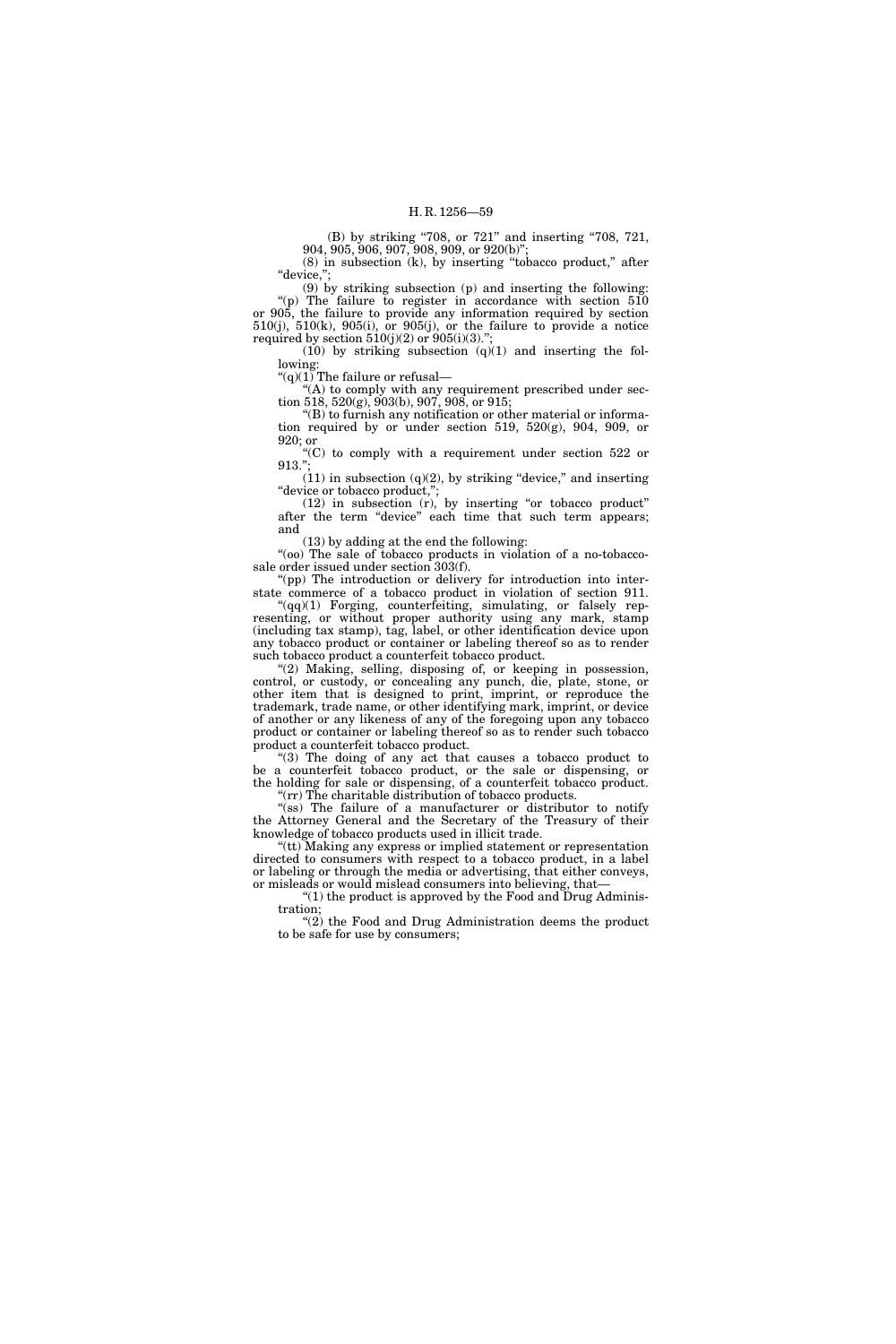''(3) the product is endorsed by the Food and Drug Administration for use by consumers; or

" $(4)$  the product is safe or less harmful by virtue of-''(A) its regulation or inspection by the Food and Drug Administration; or

''(B) its compliance with regulatory requirements set by the Food and Drug Administration;

including any such statement or representation rendering the product misbranded under section 903."  $\tilde{c}$  (c) SECTION 303.—Section 303(f) (21 U.S.C. 333(f)) is amended—

 $(1)$  in paragraph  $(5)$ 

 $(A)$  by striking "paragraph  $(1)$ ,  $(2)$ ,  $(3)$ , or  $(4)$ " each place such appears and inserting "paragraph (1), (2), (3),  $(4)$ , or  $(9)$ ";

(B) in subparagraph (A)—

(i) by striking ''assessed'' the first time it appears and inserting "assessed, or a no-tobacco-sale order may be imposed,''; and

(ii) by striking ''penalty'' the second time it appears and inserting ''penalty, or upon whom a no-tobaccosale order is to be imposed,'';

 $(C)$  in subparagraph  $(B)$ –

(i) by inserting after ''penalty,'' the following: ''or the period to be covered by a no-tobacco-sale order,''; and

(ii) by adding at the end the following: ''A notobacco-sale order permanently prohibiting an individual retail outlet from selling tobacco products shall include provisions that allow the outlet, after a specified period of time, to request that the Secretary compromise, modify, or terminate the order.''; and

 $(D)$  by adding at the end the following:

''(D) The Secretary may compromise, modify, or terminate, with or without conditions, any no-tobacco-sale order.'';

 $(2)$  in paragraph  $(6)$ -

(A) by inserting ''or the imposition of a no-tobaccosale order'' after the term ''penalty'' each place such term appears; and

(B) by striking ''issued.'' and inserting ''issued, or on which the no-tobacco-sale order was imposed, as the case may be.''; and

(3) by adding at the end the following:

''(8) If the Secretary finds that a person has committed repeated violations of restrictions promulgated under section 906(d) at a particular retail outlet then the Secretary may impose a no-tobaccosale order on that person prohibiting the sale of tobacco products in that outlet. A no-tobacco-sale order may be imposed with a civil penalty under paragraph (1). Prior to the entry of a nosale order under this paragraph, a person shall be entitled to a hearing pursuant to the procedures established through regulations of the Food and Drug Administration for assessing civil money penalties, including at a retailer's request a hearing by telephone, or at the nearest regional or field office of the Food and Drug Administration, or at a Federal, State, or county facility within 100 miles from the location of the retail outlet, if such a facility is available.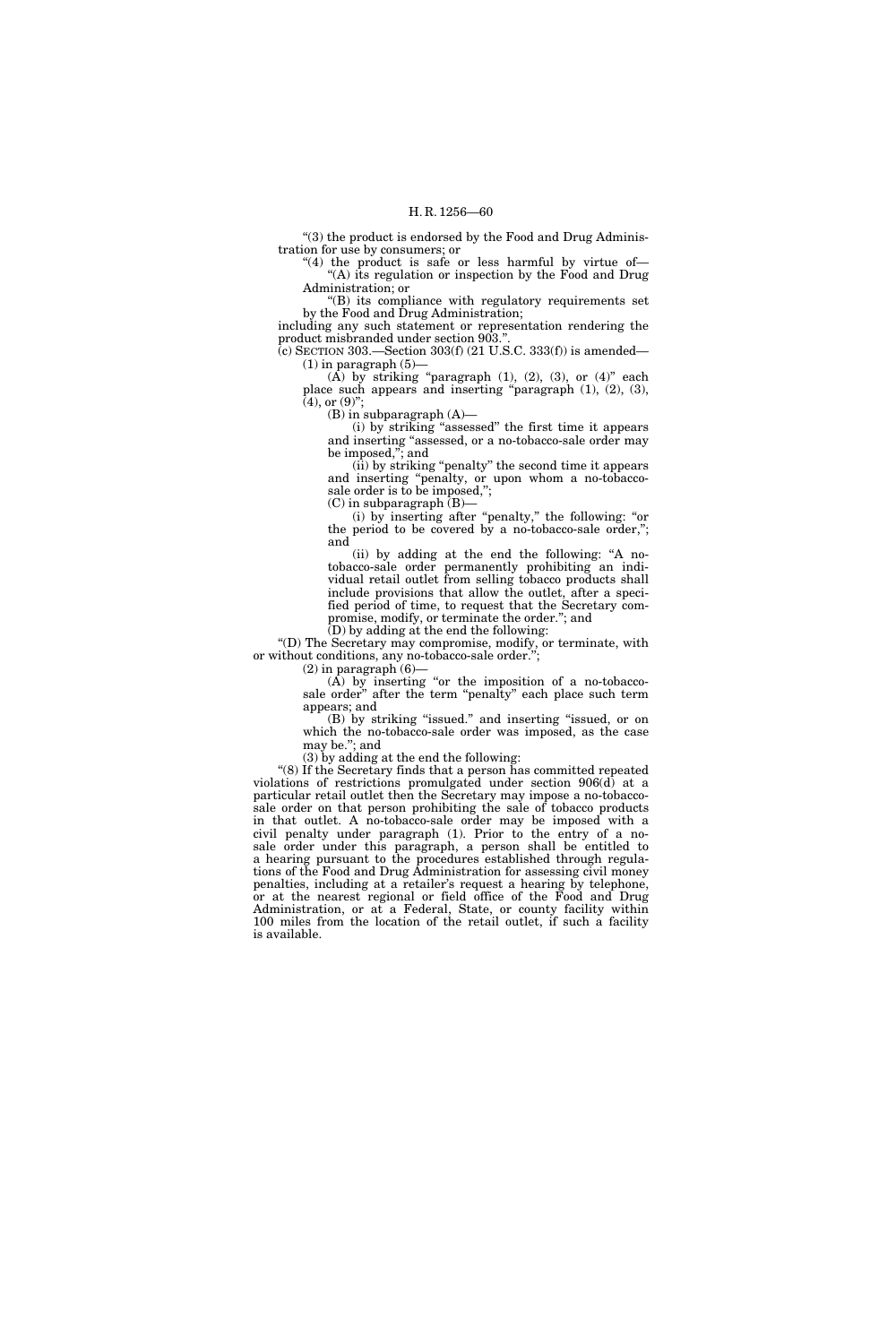''(9) CIVIL MONETARY PENALTIES FOR VIOLATION OF TOBACCO PRODUCT REQUIREMENTS.—

"(A) IN GENERAL.—Subject to subparagraph (B), any person who violates a requirement of this Act which relates to tobacco products shall be liable to the United States for a civil penalty in an amount not to exceed \$15,000 for each such violation, and not to exceed \$1,000,000 for all such violations adjudicated in a single proceeding.

''(B) ENHANCED PENALTIES.—

"(i) Any person who intentionally violates a requirement of section 902(5), 902(6), 904, 908(c), or 911(a), shall be subject to a civil monetary penalty of—

''(I) not to exceed \$250,000 per violation, and not to exceed \$1,000,000 for all such violations adjudicated in a single proceeding; or

''(II) in the case of a violation that continues after the Secretary provides written notice to such person, \$250,000 for the first 30-day period (or any portion thereof) that the person continues to be in violation, and such amount shall double for every 30-day period thereafter that the violation continues, not to exceed \$1,000,000 for any 30-day period, and not to exceed \$10,000,000 for all such violations adjudicated in a single proceeding.

"(ii) Any person who violates a requirement of section  $911(g)(2)(C)(ii)$  or  $911(i)(1)$ , shall be subject to a civil monetary penalty of—

''(I) not to exceed \$250,000 per violation, and not to exceed \$1,000,000 for all such violations adjudicated in a single proceeding; or

''(II) in the case of a violation that continues after the Secretary provides written notice to such person, \$250,000 for the first 30-day period (or any portion thereof) that the person continues to be in violation, and such amount shall double for every 30-day period thereafter that the violation continues, not to exceed \$1,000,000 for any 30-day period, and not to exceed \$10,000,000 for all such violations adjudicated in a single proceeding.

"(iii) In determining the amount of a civil penalty under clause  $(i)(II)$  or  $(ii)(II)$ , the Secretary shall take into consideration whether the person is making efforts toward correcting the violation of the requirements of the section for which such person is subject to such civil penalty.''.

(d) SECTION 304.—Section 304  $(2\overline{1}$  U.S.C. 334) is amended—  $(1)$  in subsection  $(a)(2)$ 

 $(A)$  by striking "and" before " $(D)$ "; and

(B) by striking ''device.'' and inserting the following: "device, and (E) Any adulterated or misbranded tobacco product.'';

 $(2)$  in subsection  $(d)(1)$ , by inserting "tobacco product," after "device,";

(3) in subsection  $(g)(1)$ , by inserting "or tobacco product" after the term ''device'' each place such term appears; and  $(4)$  in subsection  $(g)(2)(A)$ , by inserting "or tobacco product" after "device".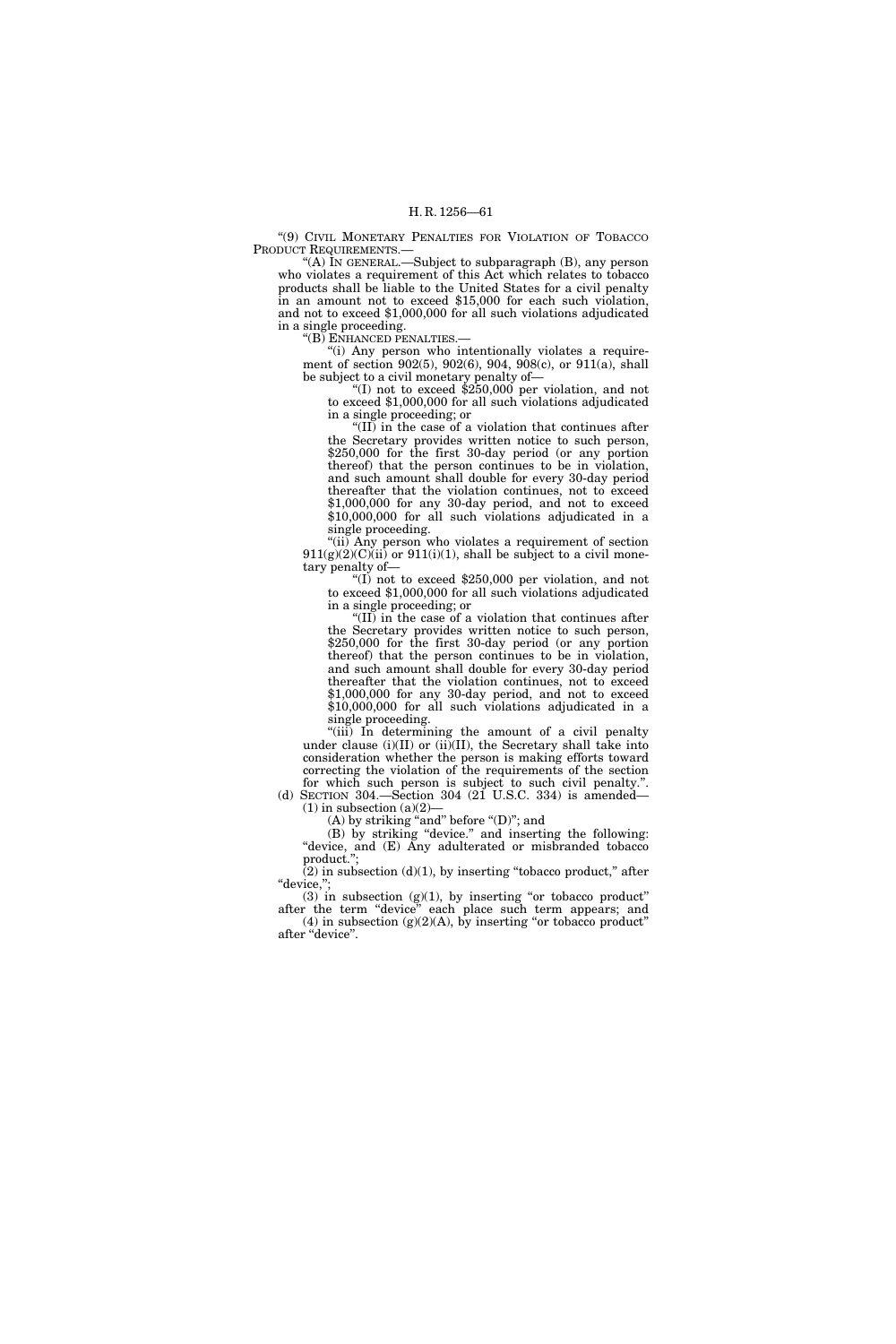(e) SECTION 505.—Section 505(n)(2) (21 U.S.C. 355(n)(2)) is amended by striking ''section 904'' and inserting ''section 1004''. (f) SECTION 523.—Section 523(b)(2)(D) (21 U.S.C. 360m(b)(2)(D))

is amended by striking "section  $903(g)$ " and inserting "section  $1003(g)$ ".

(g) SECTION 702.—Section 702(a)(1) (U.S.C. 372(a)(1)) is amended—

(1) by striking " $(a)(1)$ " and inserting " $(a)(1)(A)$ "; and (2) by adding at the end the following:

" $(B)(i)$  For a tobacco product, to the extent feasible, the Secretary shall contract with the States in accordance with this paragraph to carry out inspections of retailers within that State in connection with the enforcement of this Act.

"(ii) The Secretary shall not enter into any contract under clause (i) with the government of any of the several States to exercise enforcement authority under this Act on Indian country without the express written consent of the Indian tribe involved.". (h) SECTION 703.—Section 703 (21 U.S.C. 373) is amended—

(1) by inserting ''tobacco product,'' after the term ''device,'' each place such term appears; and

 $(2)$  by inserting "tobacco products," after the term "devices," each place such term appears.

(i) SECTION 704.—Section 704 (21 U.S.C. 374) is amended—  $(1)$  in subsection  $(a)(1)$ —

(A) by striking ''devices, or cosmetics'' each place it appears and inserting ''devices, tobacco products, or cosmetics'';

(B) by striking ''or restricted devices'' each place it appears and inserting ''restricted devices, or tobacco products''; and

(C) by striking ''and devices and subject to'' and all that follows through ''other drugs or devices'' and inserting "devices, and tobacco products and subject to reporting and inspection under regulations lawfully issued pursuant to section 505 (i) or  $(k)$ , section 519, section 520 $(g)$ , or chapter IX and data relating to other drugs, devices, or tobacco products'';

(2) in subsection (b), by inserting ''tobacco product,'' after "device,"; and

(3) in subsection (g)(13), by striking "section  $903(g)$ " and inserting "section  $1003(g)$ " (j) SECTION 705.—Section 705(b) (21 U.S.C. 375(b)) is amended

by inserting "tobacco products," after "devices, (k) SECTION 709.—Section 709 (21 U.S.C. 379a) is amended

by inserting "tobacco product," after "device, (l) SECTION 801.—Section 801 (21 U.S.C. 381) is amended—  $(1)$  in subsection  $(a)$ —

(A) by inserting ''tobacco products,'' after the term "devices,

(B) by inserting "or section  $905(h)$ " after "section  $510$ "; and

(C) by striking the term ''drugs or devices'' each time such term appears and inserting ''drugs, devices, or tobacco products'';  $(2)$  in subsection  $(e)(1)$ —

(A) by inserting "tobacco product" after "drug, device,"; and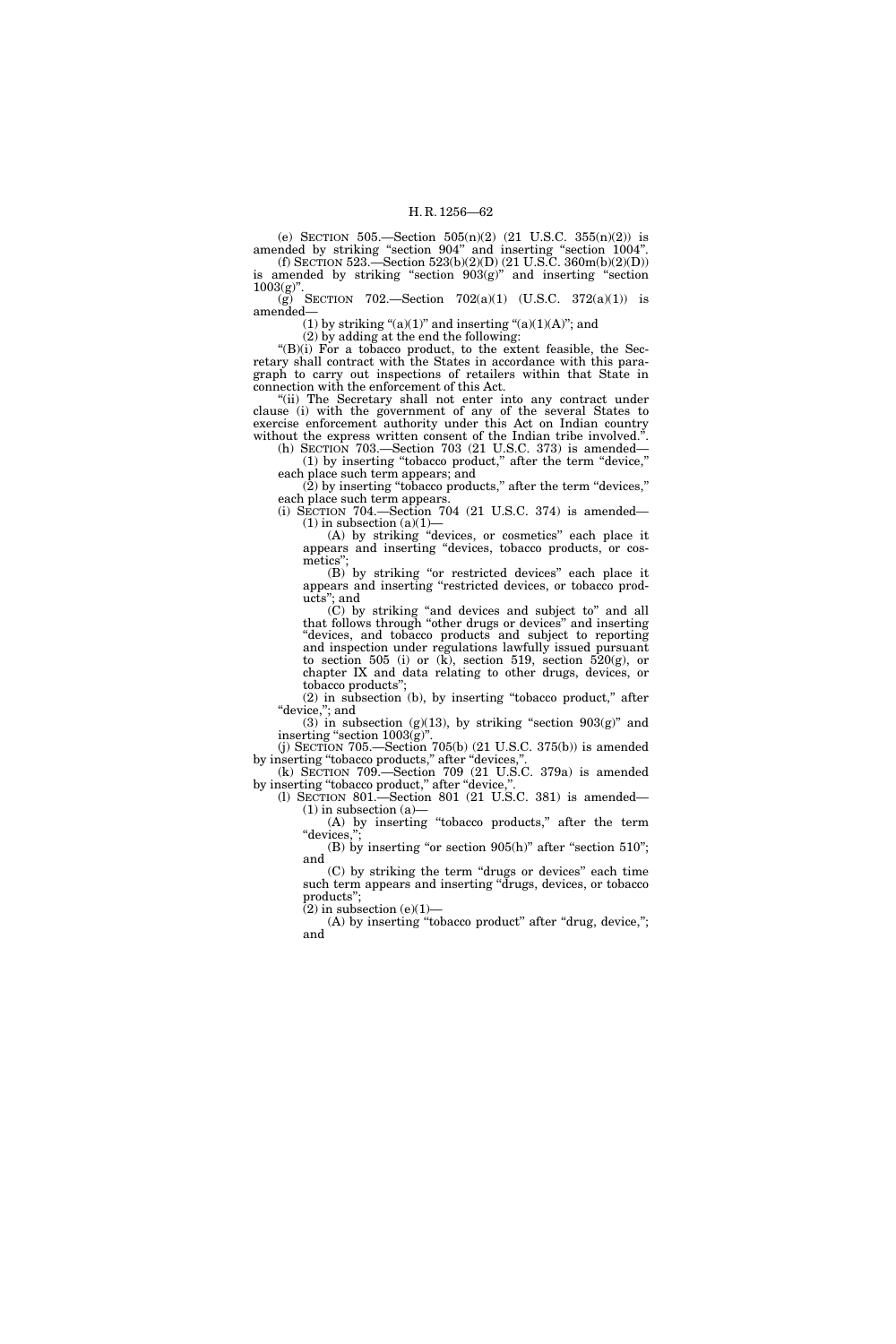(B) by inserting '', and a tobacco product intended for export shall not be deemed to be in violation of section 906(e), 907, 911, or 920(a),'' before ''if it—''; and

(3) by adding at the end the following:

" $(p)(1)$  Not later than 36 months after the date of enactment of the Family Smoking Prevention and Tobacco Control Act, and annually thereafter, the Secretary shall submit to the Committee on Health, Education, Labor, and Pensions of the Senate and the Committee on Energy and Commerce of the House of Representatives, a report regarding—

"(A) the nature, extent, and destination of United States tobacco product exports that do not conform to tobacco product standards established pursuant to this Act;

''(B) the public health implications of such exports, including any evidence of a negative public health impact; and

''(C) recommendations or assessments of policy alternatives available to Congress and the executive branch to reduce any negative public health impact caused by such exports.

 $(2)$  The Secretary is authorized to establish appropriate information disclosure requirements to carry out this subsection.''. (m) SECTION 1003.—Section  $1003(d)(2)(\text{C})$  (as redesignated by section  $101(b)$ ) is amended-

(1) by striking ''and'' after ''cosmetics,''; and

(2) inserting ", and tobacco products" after "devices".

(n) SECTION 1009.—Section 1009(b) (as redesignated by section 101(b)) is amended by striking ''section 908'' and inserting ''section 1008''.

(o) SECTION 409 OF THE FEDERAL MEAT INSPECTION ACT.— Section 409(a) of the Federal Meat Inspection Act (21 U.S.C. 679(a)) is amended by striking "section 902(b)" and inserting "section  $1002(b)$ ".

 $(p)$  RULE OF CONSTRUCTION.—Nothing in this section is intended or shall be construed to expand, contract, or otherwise modify or amend the existing limitations on State government authority over tribal restricted fee or trust lands.<br>(q) GUIDANCE AND EFFECTIVE DATES.—

(1) IN GENERAL.—The Secretary of Health and Human Services shall issue guidance—

(A) defining the term ''repeated violation'', as used in section 303(f)(8) of the Federal Food, Drug, and Cosmetic Act  $(21 \text{ U.S.C. } 333(f)(8))$  as amended by subsection  $(c)$ , as including at least 5 violations of particular requirements over a 36-month period at a particular retail outlet that constitute a repeated violation and providing for civil penalties in accordance with paragraph (2);

(B) providing for timely and effective notice by certified or registered mail or personal delivery to the retailer of each alleged violation at a particular retail outlet prior to conducting a followup compliance check, such notice to be sent to the location specified on the retailer's registration or to the retailer's registered agent if the retailer has provider such agent information to the Food and Drug Administration prior to the violation;

(C) providing for a hearing pursuant to the procedures established through regulations of the Food and Drug Administration for assessing civil money penalties,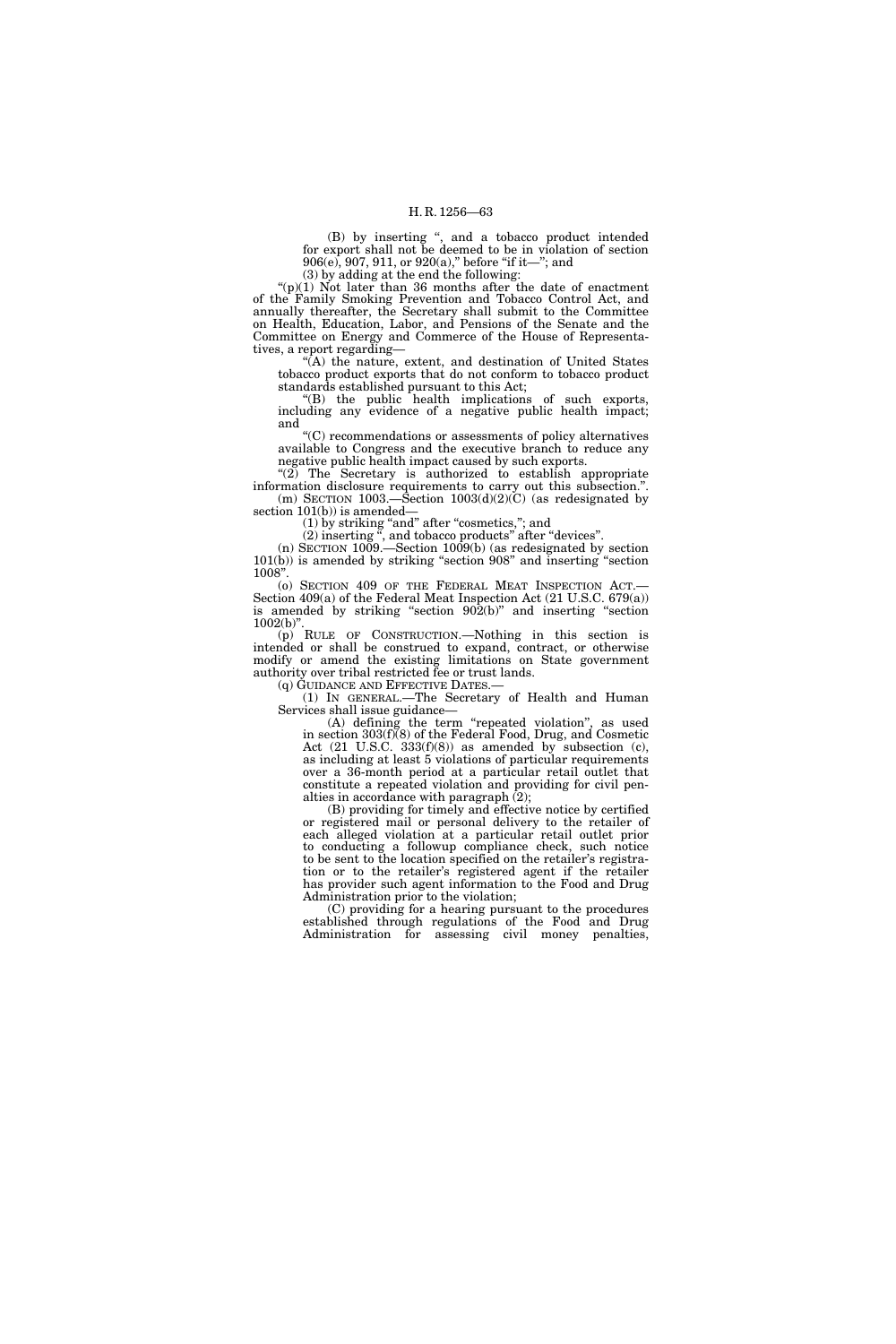including at a retailer's request a hearing by telephone or at the nearest regional or field office of the Food and Drug Administration, and providing for an expedited procedure for the administrative appeal of an alleged violation;

(D) providing that a person may not be charged with a violation at a particular retail outlet unless the Secretary has provided notice to the retailer of all previous violations at that outlet;

(E) establishing that civil money penalties for multiple violations shall increase from one violation to the next violation pursuant to paragraph (2) within the time periods provided for in such paragraph;

(F) providing that good faith reliance on the presentation of a false government-issued photographic identification that contains a date of birth does not constitute a violation of any minimum age requirement for the sale of tobacco products if the retailer has taken effective steps to prevent such violations, including—

(i) adopting and enforcing a written policy against sales to minors;

(ii) informing its employees of all applicable laws; (iii) establishing disciplinary sanctions for employee noncompliance; and

(iv) requiring its employees to verify age by way of photographic identification or electronic scanning device; and

(G) providing for the Secretary, in determining whether to impose a no-tobacco-sale order and in determining whether to compromise, modify, or terminate such an order, to consider whether the retailer has taken effective steps to prevent violations of the minimum age requirements for the sale of tobacco products, including the steps listed in subparagraph (F).

(2) PENALTIES FOR VIOLATIONS.—

(A) IN GENERAL.—The amount of the civil penalty to be applied for violations of restrictions promulgated under section 906(d), as described in paragraph (1), shall be as follows:

(i) With respect to a retailer with an approved training program, the amount of the civil penalty shall not exceed—

(I) in the case of the first violation, \$0.00 together with the issuance of a warning letter to the retailer;

(II) in the case of a second violation within a 12-month period, \$250;

(III) in the case of a third violation within a 24-month period, \$500;

(IV) in the case of a fourth violation within a 24-month period, \$2,000;

(V) in the case of a fifth violation within a 36-month period, \$5,000; and

(VI) in the case of a sixth or subsequent violation within a 48-month period, \$10,000 as determined by the Secretary on a case-by-case basis.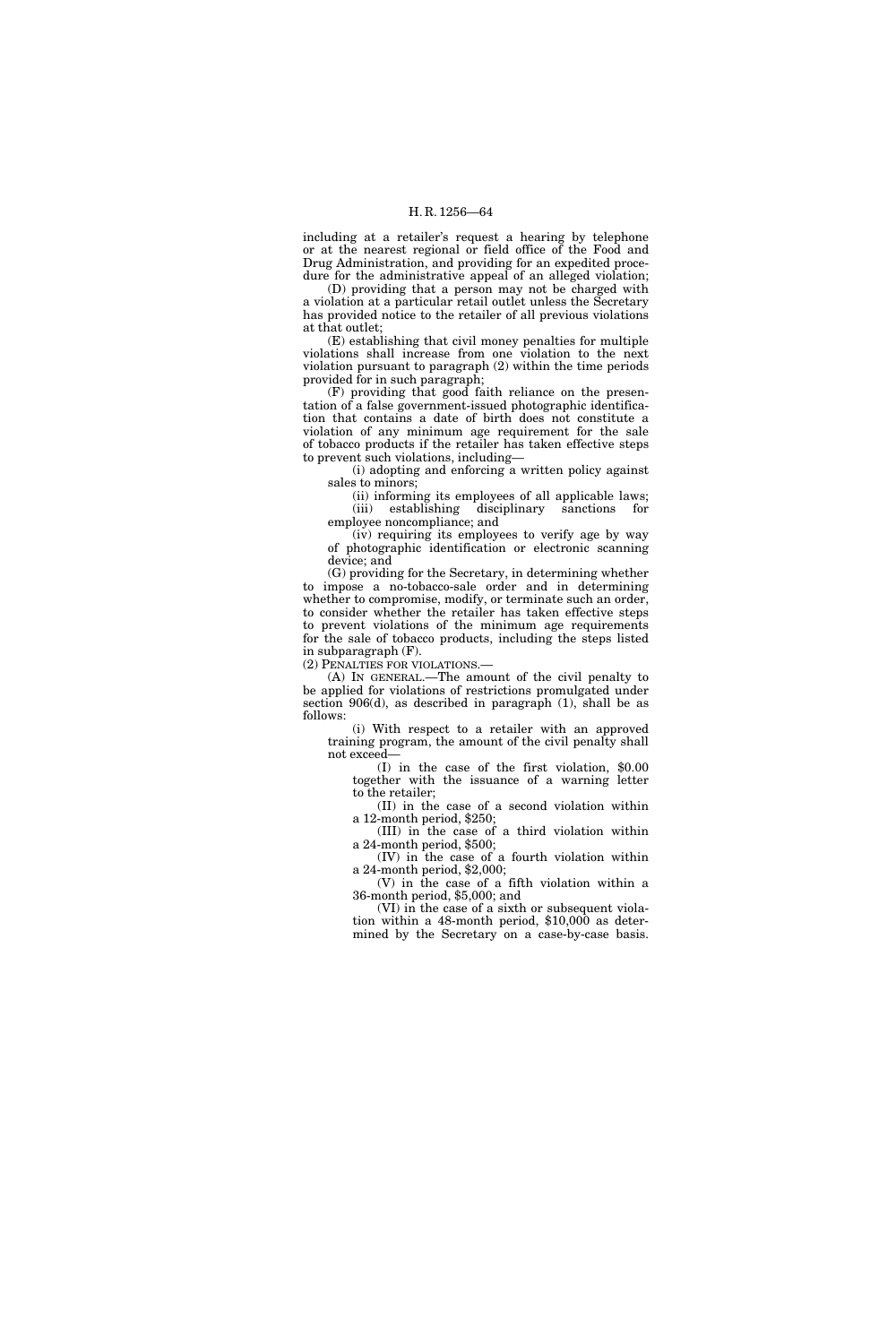(ii) With respect to a retailer that does not have an approved training program, the amount of the civil penalty shall not exceed—

(I) in the case of the first violation, \$250; (II) in the case of a second violation within a 12-month period, \$500;

(III) in the case of a third violation within a 24-month period, \$1,000;

(IV) in the case of a fourth violation within a 24-month period, \$2,000;

(V) in the case of a fifth violation within a 36-month period, \$5,000; and

(VI) in the case of a sixth or subsequent violation within a 48-month period, \$10,000 as determined by the Secretary on a case-by-case basis.

(B) TRAINING PROGRAM.—For purposes of subparagraph (A), the term ''approved training program'' means a training program that complies with standards developed by the Food and Drug Administration for such programs.

(C) CONSIDERATION OF STATE PENALTIES.—The Secretary shall coordinate with the States in enforcing the provisions of this Act and, for purposes of mitigating a civil penalty to be applied for a violation by a retailer of any restriction promulgated under section  $\frac{906(d)}{6}$ , shall consider the amount of any penalties paid by the retailer to a State for the same violation.

(3) GENERAL EFFECTIVE DATE.—The amendments made by paragraphs (2), (3), and (4) of subsection (c) shall take effect upon the issuance of guidance described in paragraph (1) of this subsection.

(4) SPECIAL EFFECTIVE DATE.—The amendment made by subsection  $(c)(1)$  shall take effect on the date of enactment of this Act.

(5) PACKAGE LABEL REQUIREMENTS.—The package label requirements of paragraphs  $(3)$  and  $(4)$  of section  $903(a)$  of the Federal Food, Drug, and Cosmetic Act (as amended by this division) shall take effect on the date that is 12 months after the date of enactment of this Act. The package label requirements of paragraph  $(2)$  of such section  $903(a)$  for cigarettes shall take effect on the date that is 15 months after the issuance of the regulations required by section 4(d) of the Federal Cigarette Labeling and Advertising Act (15 U.S.C. 1333), as amended by section 201 of this division. The package label requirements of paragraph (2) of such section 903(a) for tobacco products other than cigarettes shall take effect on the date that is 12 months after the date of enactment of this Act. The effective date shall be with respect to the date of manufacture, provided that, in any case, beginning 30 days after such effective date, a manufacturer shall not introduce into the domestic commerce of the United States any product, irrespective of the date of manufacture, that is not in conformance with section  $903(a)$  (2), (3), and (4) and section  $920(a)$ of the Federal Food, Drug, and Cosmetic Act.

(6) ADVERTISING REQUIREMENTS.—The advertising requirements of section 903(a)(8) of the Federal Food, Drug, and Cosmetic Act (as amended by this division) shall take effect on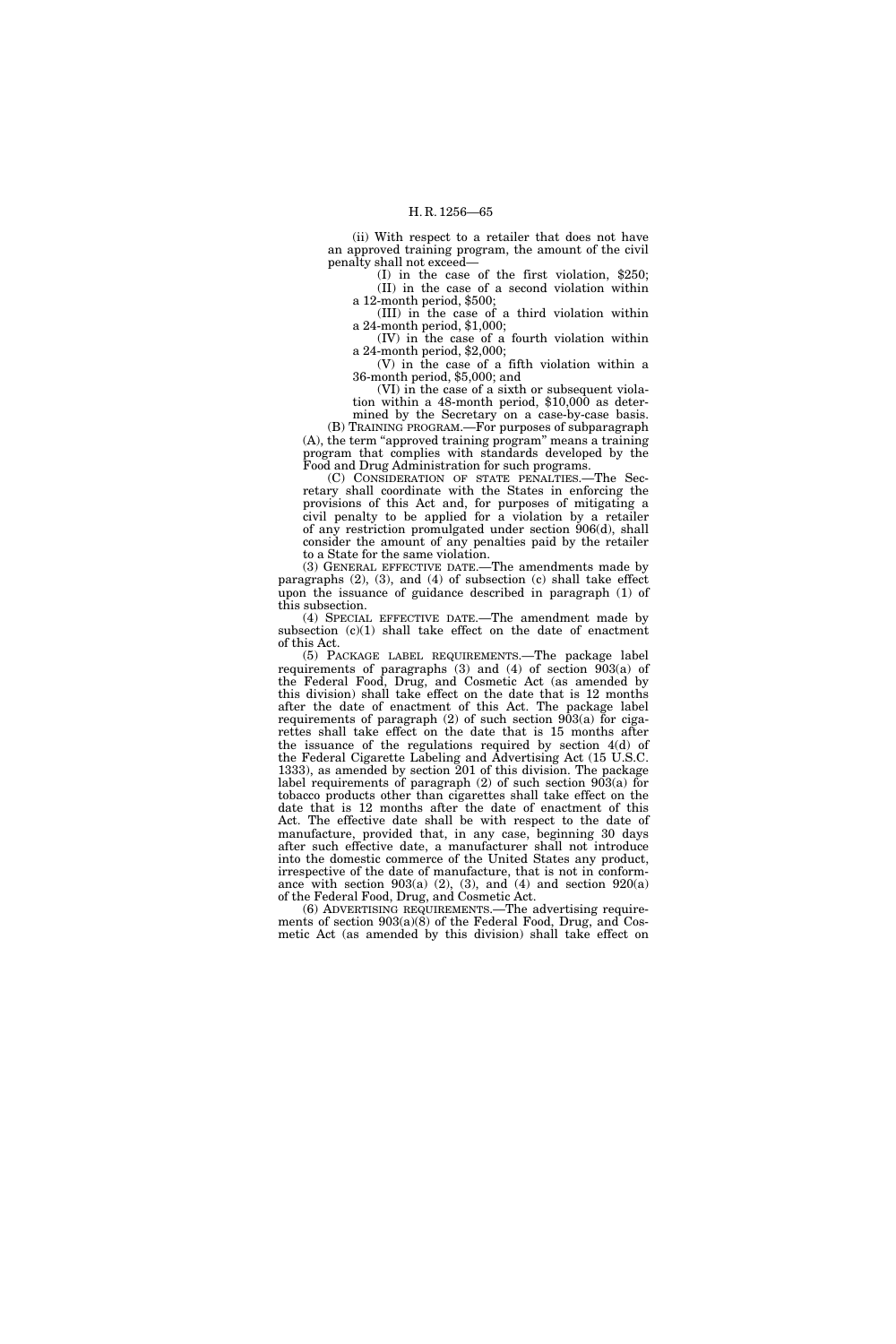the date that is 12 months after the date of enactment of this Act.

**SEC. 104. STUDY ON RAISING THE MINIMUM AGE TO PURCHASE TOBACCO PRODUCTS.** 

The Secretary of Health and Human Services shall—

(1) convene an expert panel to conduct a study on the public health implications of raising the minimum age to purchase tobacco products; and

(2) not later than 5 years after the date of enactment of this Act, submit a report to the Congress on the results of such study.

#### **SEC. 105. ENFORCEMENT ACTION PLAN FOR ADVERTISING AND PRO-MOTION RESTRICTIONS.**

(a) ACTION PLAN.—<br>(1) DEVELOPMENT.—Not later than 6 months after the date of enactment of this Act, the Secretary of Health and Human Services (in this section referred to as the "Secretary") shall develop and publish an action plan to enforce restrictions adopted pursuant to section 906 of the Federal Food, Drug, and Cosmetic Act, as added by section 101(b) of this division, or pursuant to section 102(a) of this division, on promotion and advertising of menthol and other cigarettes to youth.

(2) CONSULTATION.—The action plan required by paragraph (1) shall be developed in consultation with public health organizations and other stakeholders with demonstrated expertise and experience in serving minority communities.

(3) PRIORITY.—The action plan required by paragraph (1) shall include provisions designed to ensure enforcement of the restrictions described in paragraph (1) in minority communities.

(b) STATE AND LOCAL ACTIVITIES.— (1) INFORMATION ON AUTHORITY.—Not later than 3 months after the date of enactment of this Act, the Secretary shall inform State, local, and tribal governments of the authority provided to such entities under section 5(c) of the Federal Cigarette Labeling and Advertising Act, as added by section 203 of this division, or preserved by such entities under section 916 of the Federal Food, Drug, and Cosmetic Act, as added by section 101(b) of this division.

(2) COMMUNITY ASSISTANCE.—At the request of communities seeking assistance to prevent underage tobacco use, the Secretary shall provide such assistance, including assistance with strategies to address the prevention of underage tobacco use in communities with a disproportionate use of menthol cigarettes by minors.

#### **SEC. 106. STUDIES OF PROGRESS AND EFFECTIVENESS.**

(a) FDA REPORT.—Not later than 3 years after the date of enactment of this Act, and not less than every 2 years thereafter, the Secretary of Health and Human Services shall submit to the Committee on Health, Education, Labor, and Pensions of the Senate and the Committee on Energy and Commerce of the House of Representatives, a report concerning—

(1) the progress of the Food and Drug Administration in implementing this division, including major accomplishments, objective measurements of progress, and the identification of any areas that have not been fully implemented;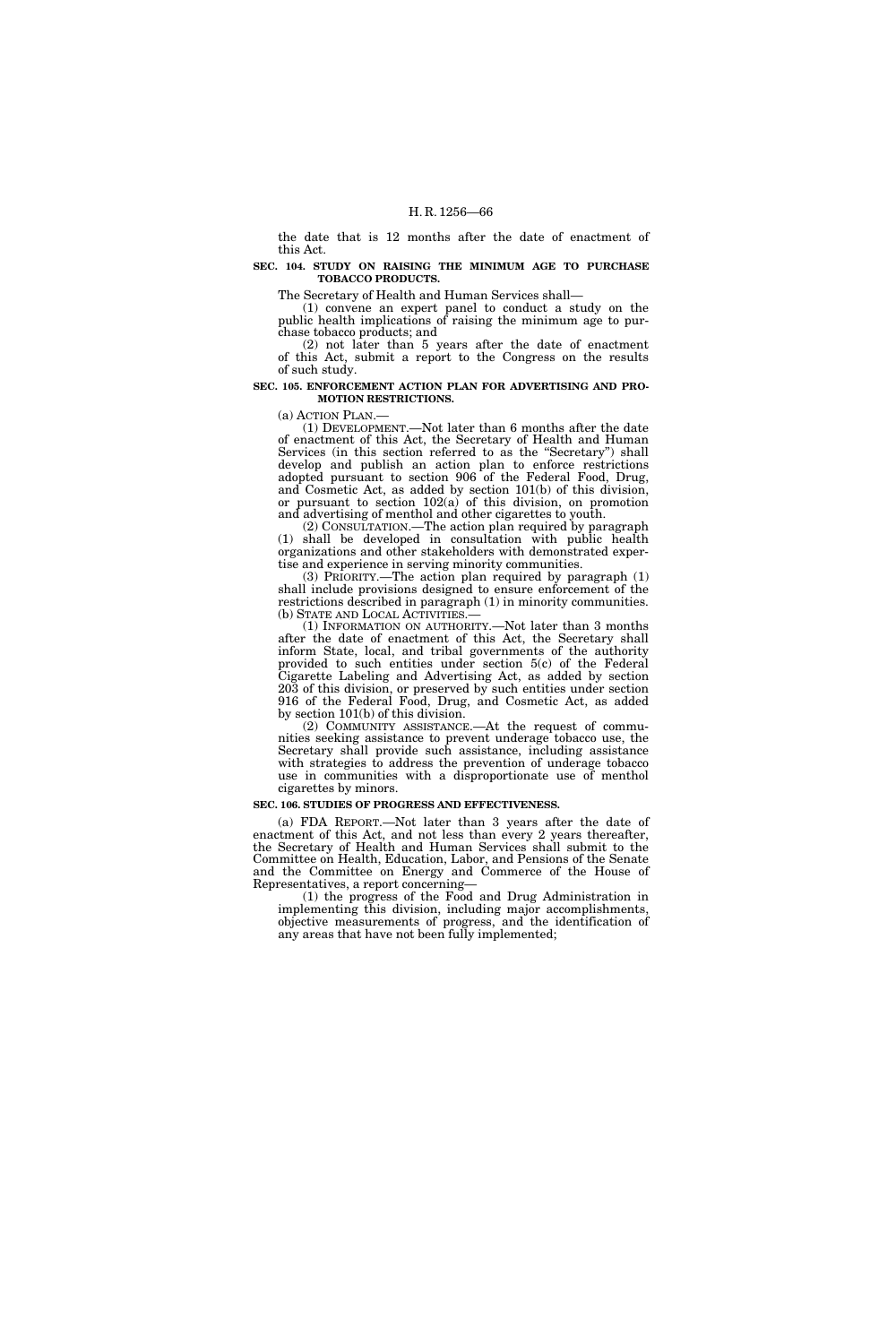(2) impediments identified by the Food and Drug Administration to progress in implementing this division and to meeting statutory timeframes;

(3) data on the number of new product applications received under section 910 of the Federal Food, Drug, and Cosmetic Act and modified risk product applications received under section 911 of such Act, and the number of applications acted on under each category; and

(4) data on the number of full time equivalents engaged in implementing this division.

(b) GAO REPORT.—Not later than 5 years after the date of enactment of this Act, the Comptroller General of the United States shall conduct a study of, and submit to the Committees described in subsection (a) a report concerning—

(1) the adequacy of the authority and resources provided to the Secretary of Health and Human Services for this division to carry out its goals and purposes; and

(2) any recommendations for strengthening that authority to more effectively protect the public health with respect to the manufacture, marketing, and distribution of tobacco products.

(c) PUBLIC AVAILABILITY.—The Secretary of Health and Human Services and the Comptroller General of the United States, respectively, shall make the reports required under subsection (a) and (b) available to the public, including by posting such reports on the respective Internet websites of the Food and Drug Administration and the Government Accountability Office.

# **TITLE II—TOBACCO PRODUCT WARN-INGS; CONSTITUENT AND SMOKE CONSTITUENT DISCLOSURE**

# **SEC. 201. CIGARETTE LABEL AND ADVERTISING WARNINGS.**

(a) AMENDMENT.—Section 4 of the Federal Cigarette Labeling and Advertising Act (15 U.S.C. 1333) is amended to read as follows:

# **''SEC. 4. LABELING.**

''(a) LABEL REQUIREMENTS.—

''(1) IN GENERAL.—It shall be unlawful for any person to manufacture, package, sell, offer to sell, distribute, or import for sale or distribution within the United States any cigarettes the package of which fails to bear, in accordance with the requirements of this section, one of the following labels:

''WARNING: Cigarettes are addictive.

''WARNING: Tobacco smoke can harm your children.

''WARNING: Cigarettes cause fatal lung disease. ''WARNING: Cigarettes cause cancer.

''WARNING: Cigarettes cause strokes and heart disease.

''WARNING: Smoking during pregnancy can harm your baby.

''WARNING: Smoking can kill you.

''WARNING: Tobacco smoke causes fatal lung disease in nonsmokers.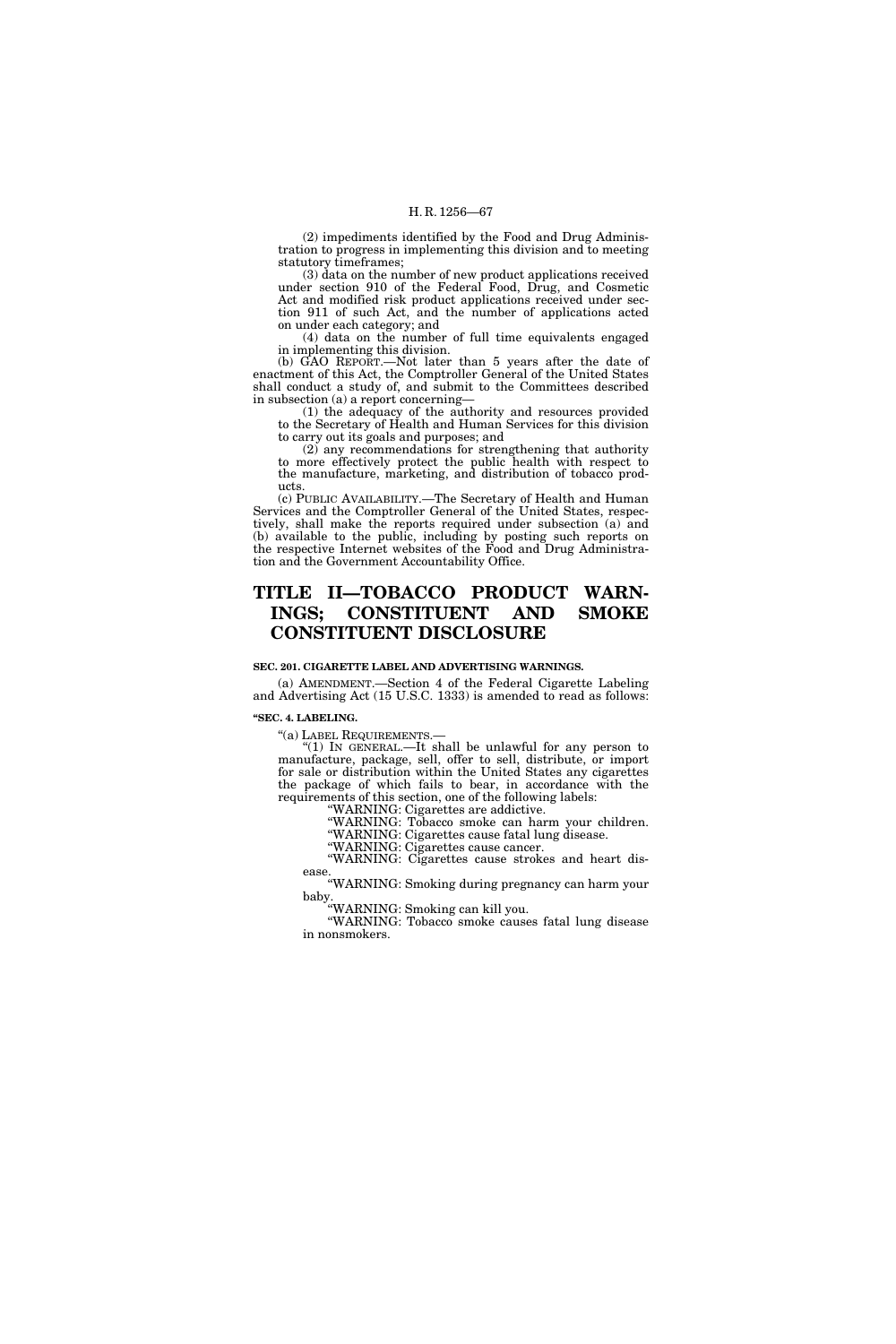''WARNING: Quitting smoking now greatly reduces serious risks to your health.

''(2) PLACEMENT; TYPOGRAPHY; ETC.—Each label statement required by paragraph (1) shall be located in the upper portion of the front and rear panels of the package, directly on the package underneath the cellophane or other clear wrapping. Each label statement shall comprise the top 50 percent of the front and rear panels of the package. The word 'WARNING' shall appear in capital letters and all text shall be in conspicuous and legible 17-point type, unless the text of the label statement would occupy more than 70 percent of such area, in which case the text may be in a smaller conspicuous and legible type size, provided that at least 60 percent of such area is occupied by required text. The text shall be black on a white background, or white on a black background, in a manner that contrasts, by typography, layout, or color, with all other printed material on the package, in an alternating fashion under the plan submitted under subsection (c).

''(3) DOES NOT APPLY TO FOREIGN DISTRIBUTION.—The provisions of this subsection do not apply to a tobacco product manufacturer or distributor of cigarettes which does not manufacture, package, or import cigarettes for sale or distribution within the United States.

''(4) APPLICABILITY TO RETAILERS.—A retailer of cigarettes shall not be in violation of this subsection for packaging that— ''(A) contains a warning label;

 $\mathcal{L}(B)$  is supplied to the retailer by a license- or permitholding tobacco product manufacturer, importer, or distributor; and

 $(C)$  is not altered by the retailer in a way that is material to the requirements of this subsection.

''(b) ADVERTISING REQUIREMENTS.— "(1) IN GENERAL.—It shall be unlawful for any tobacco

product manufacturer, importer, distributor, or retailer of cigarettes to advertise or cause to be advertised within the United States any cigarette unless its advertising bears, in accordance with the requirements of this section, one of the labels specified in subsection (a).

''(2) TYPOGRAPHY, ETC.—Each label statement required by subsection (a) in cigarette advertising shall comply with the standards set forth in this paragraph. For press and poster advertisements, each such statement and (where applicable) any required statement relating to tar, nicotine, or other constituent (including a smoke constituent) yield shall comprise at least 20 percent of the area of the advertisement and shall appear in a conspicuous and prominent format and location at the top of each advertisement within the trim area. The Secretary may revise the required type sizes in such area in such manner as the Secretary determines appropriate. The word 'WARNING' shall appear in capital letters, and each label statement shall appear in conspicuous and legible type. The text of the label statement shall be black if the background is white and white if the background is black, under the plan submitted under subsection (c). The label statements shall be enclosed by a rectangular border that is the same color as the letters of the statements and that is the width of the first downstroke of the capital 'W' of the word 'WARNING'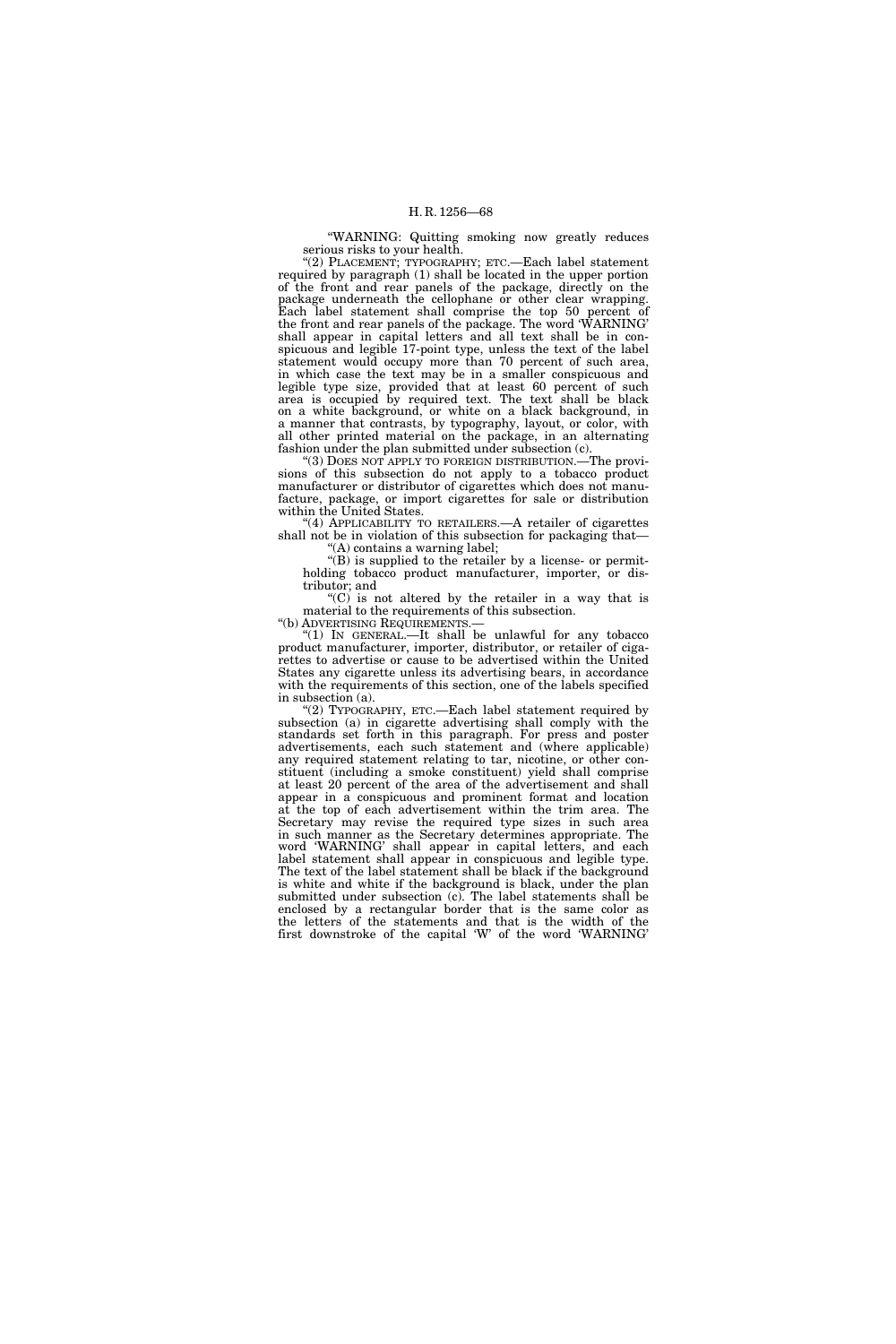in the label statements. The text of such label statements shall be in a typeface pro rata to the following requirements: 45-point type for a whole-page broadsheet newspaper advertisement; 39-point type for a half-page broadsheet newspaper advertisement; 39-point type for a whole-page tabloid newspaper advertisement; 27-point type for a half-page tabloid newspaper advertisement; 31.5-point type for a double page spread magazine or whole-page magazine advertisement; 22.5-point type for a 28 centimeter by  $\overline{3}$  column advertisement; and 15point type for a 20 centimeter by 2 column advertisement. The label statements shall be in English, except that—

"(A) in the case of an advertisement that appears in a newspaper, magazine, periodical, or other publication that is not in English, the statements shall appear in the predominant language of the publication; and

 $f(B)$  in the case of any other advertisement that is not in English, the statements shall appear in the same language as that principally used in the advertisement.

''(3) MATCHBOOKS.—Notwithstanding paragraph (2), for matchbooks (defined as containing not more than 20 matches) customarily given away with the purchase of tobacco products, each label statement required by subsection (a) may be printed on the inside cover of the matchbook.

"(4) ADJUSTMENT BY SECRETARY.-The Secretary may, through a rulemaking under section 553 of title 5, United States Code, adjust the format and type sizes for the label statements required by this section; the text, format, and type sizes of any required tar, nicotine yield, or other constituent (including smoke constituent) disclosures; or the text, format, and type sizes for any other disclosures required under the Federal Food, Drug, and Cosmetic Act. The text of any such label statements or disclosures shall be required to appear only within the 20 percent area of cigarette advertisements provided by paragraph (2). The Secretary shall promulgate regulations which provide for adjustments in the format and type sizes of any text required to appear in such area to ensure that the total text required to appear by law will fit within such area.

''(c) MARKETING REQUIREMENTS.—

''(1) RANDOM DISPLAY.—The label statements specified in subsection  $(a)(1)$  shall be randomly displayed in each 12-month period, in as equal a number of times as is possible on each brand of the product and be randomly distributed in all areas of the United States in which the product is marketed in accordance with a plan submitted by the tobacco product manufacturer, importer, distributor, or retailer and approved by the Secretary.

''(2) ROTATION.—The label statements specified in subsection  $(a)(1)$  shall be rotated quarterly in alternating sequence in advertisements for each brand of cigarettes in accordance with a plan submitted by the tobacco product manufacturer, importer, distributor, or retailer to, and approved by, the Secretary.

"(3) REVIEW.—The Secretary shall review each plan submitted under paragraph (2) and approve it if the plan—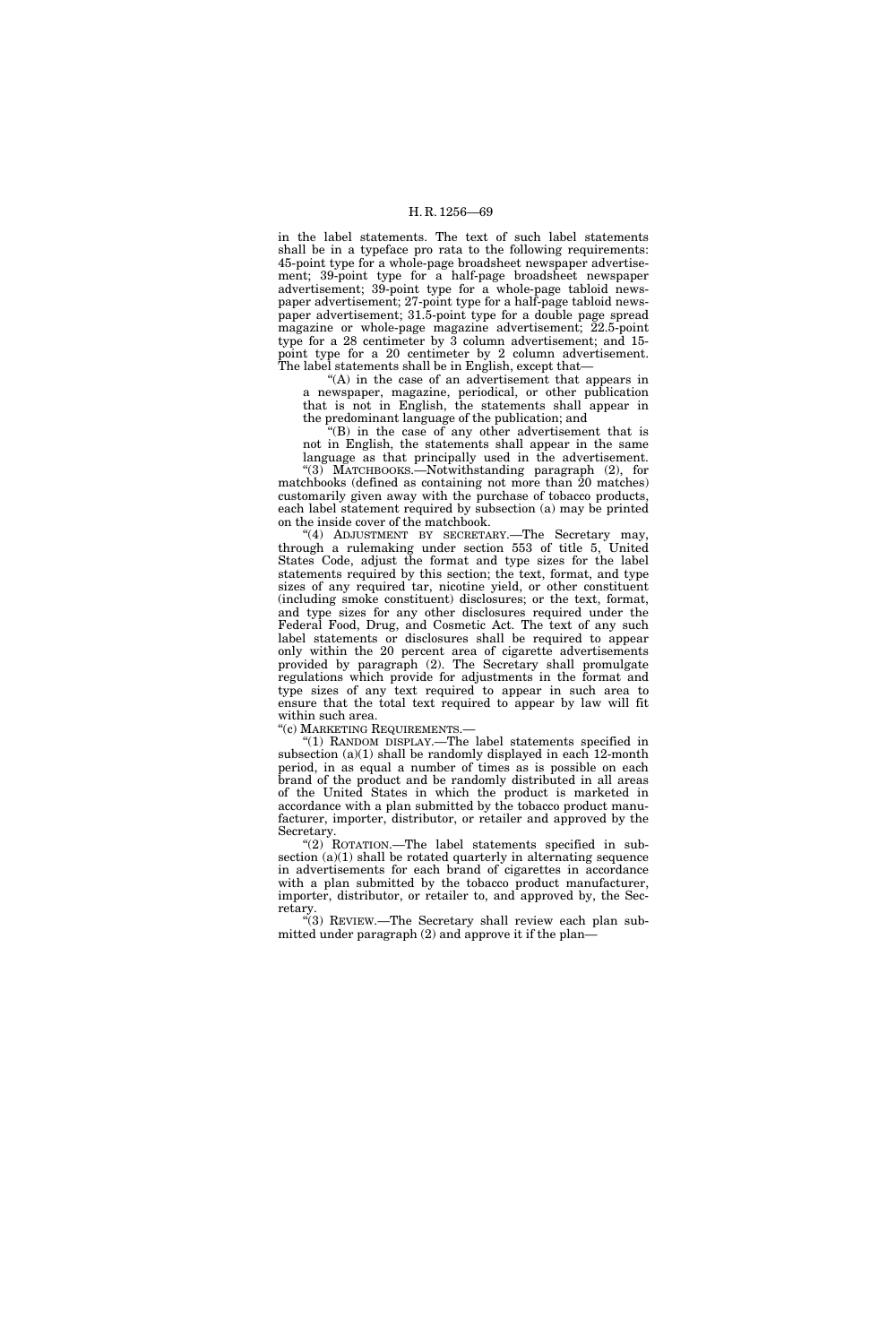''(A) will provide for the equal distribution and display on packaging and the rotation required in advertising under this subsection; and

''(B) assures that all of the labels required under this section will be displayed by the tobacco product manufacturer, importer, distributor, or retailer at the same time.

''(4) APPLICABILITY TO RETAILERS.—This subsection and subsection (b) apply to a retailer only if that retailer is responsible for or directs the label statements required under this section except that this paragraph shall not relieve a retailer of liability if the retailer displays, in a location open to the public, an advertisement that does not contain a warning label or has been altered by the retailer in a way that is material to the requirements of this subsection and subsection (b).

''(d) GRAPHIC LABEL STATEMENTS.—Not later than 24 months after the date of enactment of the Family Smoking Prevention and Tobacco Control Act, the Secretary shall issue regulations that require color graphics depicting the negative health consequences of smoking to accompany the label statements specified in subsection  $(a)(1)$ . The Secretary may adjust the type size, text and format of the label statements specified in subsections (a)(2) and (b)(2) as the Secretary determines appropriate so that both the graphics and the accompanying label statements are clear, conspicuous, legible and appear within the specified area.'

(b) EFFECTIVE DATE.—The amendment made by subsection (a) shall take effect 15 months after the issuance of the regulations required by subsection (a). Such effective date shall be with respect to the date of manufacture, provided that, in any case, beginning 30 days after such effective date, a manufacturer shall not introduce into the domestic commerce of the United States any product, irrespective of the date of manufacture, that is not in conformance with section 4 of the Federal Cigarette Labeling and Advertising Act (15 U.S.C. 1333), as amended by subsection (a).

#### **SEC. 202. AUTHORITY TO REVISE CIGARETTE WARNING LABEL STATE-MENTS.**

(a) PREEMPTION.—Section 5(a) of the Federal Cigarette Labeling and Advertising Act  $(15 \text{ U.S.C. } 1334(a))$  is amended by striking "No" and inserting "Except to the extent the Secretary requires" additional or different statements on any cigarette package by a regulation, by an order, by a standard, by an authorization to market a product, or by a condition of marketing a product, pursuant to the Family Smoking Prevention and Tobacco Control Act (and the amendments made by that Act), or as required under section  $903(a)(2)$  or section  $920(a)$  of the Federal Food, Drug, and Cosmetic Act, no''.

(b) CHANGE IN REQUIRED STATEMENTS.—Section 4 of the Federal Cigarette Labeling and Advertising Act (15 U.S.C. 1333), as amended by section 201, is further amended by adding at the end the following:

"(d) CHANGE IN REQUIRED STATEMENTS.—The Secretary through a rulemaking conducted under section 553 of title 5, United States Code, may adjust the format, type size, color graphics, and text of any of the label requirements, or establish the format, type size, and text of any other disclosures required under the Federal Food, Drug, and Cosmetic Act, if the Secretary finds that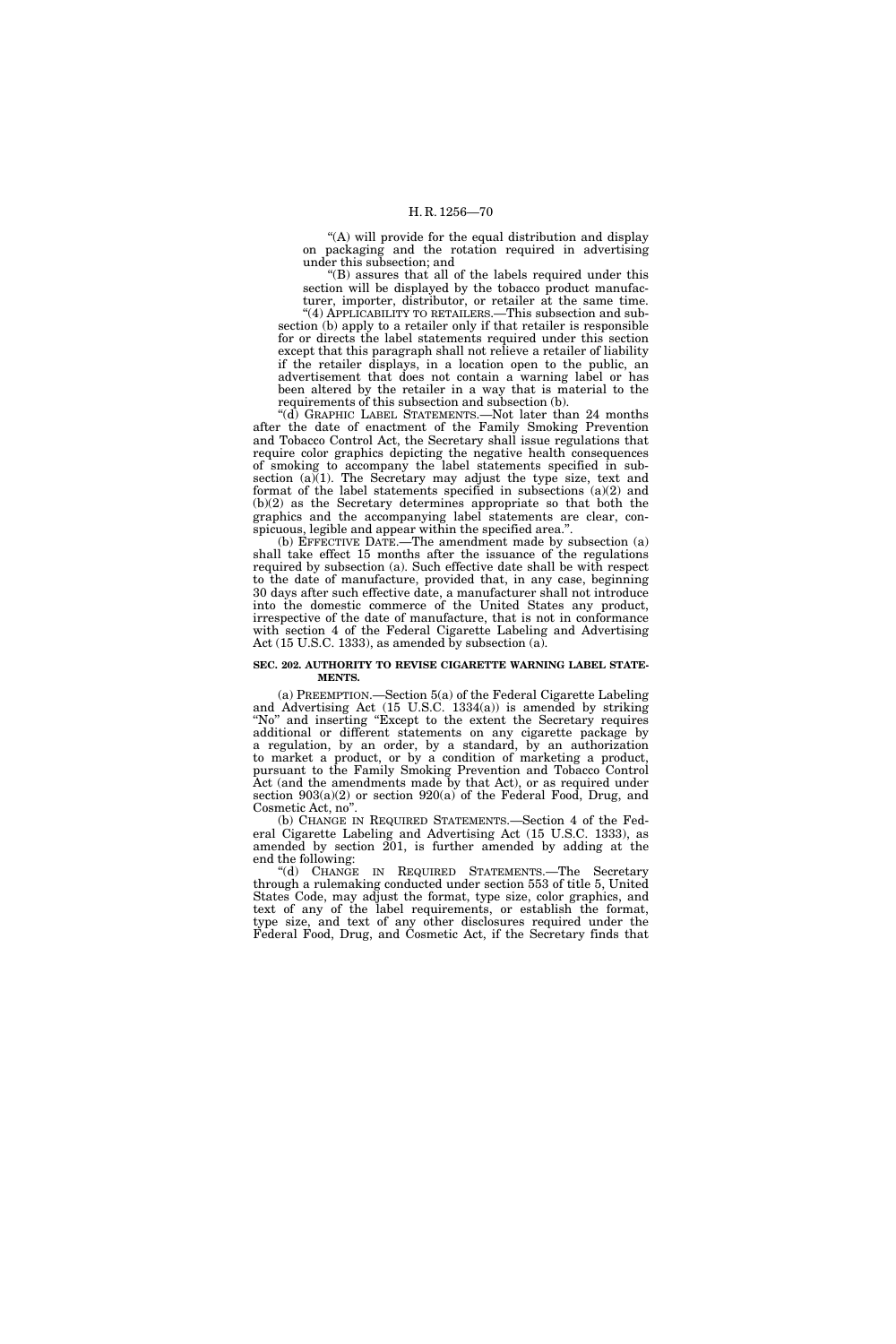such a change would promote greater public understanding of the risks associated with the use of tobacco products.''.

# **SEC. 203. STATE REGULATION OF CIGARETTE ADVERTISING AND PRO-MOTION.**

Section 5 of the Federal Cigarette Labeling and Advertising Act (15 U.S.C. 1334) is amended by adding at the end the following:

''(c) EXCEPTION.—Notwithstanding subsection (b), a State or locality may enact statutes and promulgate regulations, based on smoking and health, that take effect after the effective date of the Family Smoking Prevention and Tobacco Control Act, imposing specific bans or restrictions on the time, place, and manner, but not content, of the advertising or promotion of any cigarettes.''.

#### **SEC. 204. SMOKELESS TOBACCO LABELS AND ADVERTISING WARNINGS.**

(a) AMENDMENT.—Section 3 of the Comprehensive Smokeless Tobacco Health Education Act of 1986 (15 U.S.C. 4402) is amended to read as follows:

#### **''SEC. 3. SMOKELESS TOBACCO WARNING.**

''(a) GENERAL RULE.—

"(1) It shall be unlawful for any person to manufacture, package, sell, offer to sell, distribute, or import for sale or distribution within the United States any smokeless tobacco product unless the product package bears, in accordance with the requirements of this Act, one of the following labels:

''WARNING: This product can cause mouth cancer. ''WARNING: This product can cause gum disease and tooth loss.

''WARNING: This product is not a safe alternative to cigarettes.

''WARNING: Smokeless tobacco is addictive.

"(2) Each label statement required by paragraph (1) shall be—

"(A) located on the 2 principal display panels of the package, and each label statement shall comprise at least 30 percent of each such display panel; and

''(B) in 17-point conspicuous and legible type and in black text on a white background, or white text on a black background, in a manner that contrasts by typography, layout, or color, with all other printed material on the package, in an alternating fashion under the plan submitted under subsection  $(b)(3)$ , except that if the text of a label statement would occupy more than 70 percent of the area specified by subparagraph (A), such text may appear in a smaller type size, so long as at least 60 percent of such warning area is occupied by the label statement.

"(3) The label statements required by paragraph (1) shall be introduced by each tobacco product manufacturer, packager, importer, distributor, or retailer of smokeless tobacco products concurrently into the distribution chain of such products.

"(4) The provisions of this subsection do not apply to a tobacco product manufacturer or distributor of any smokeless tobacco product that does not manufacture, package, or import smokeless tobacco products for sale or distribution within the United States.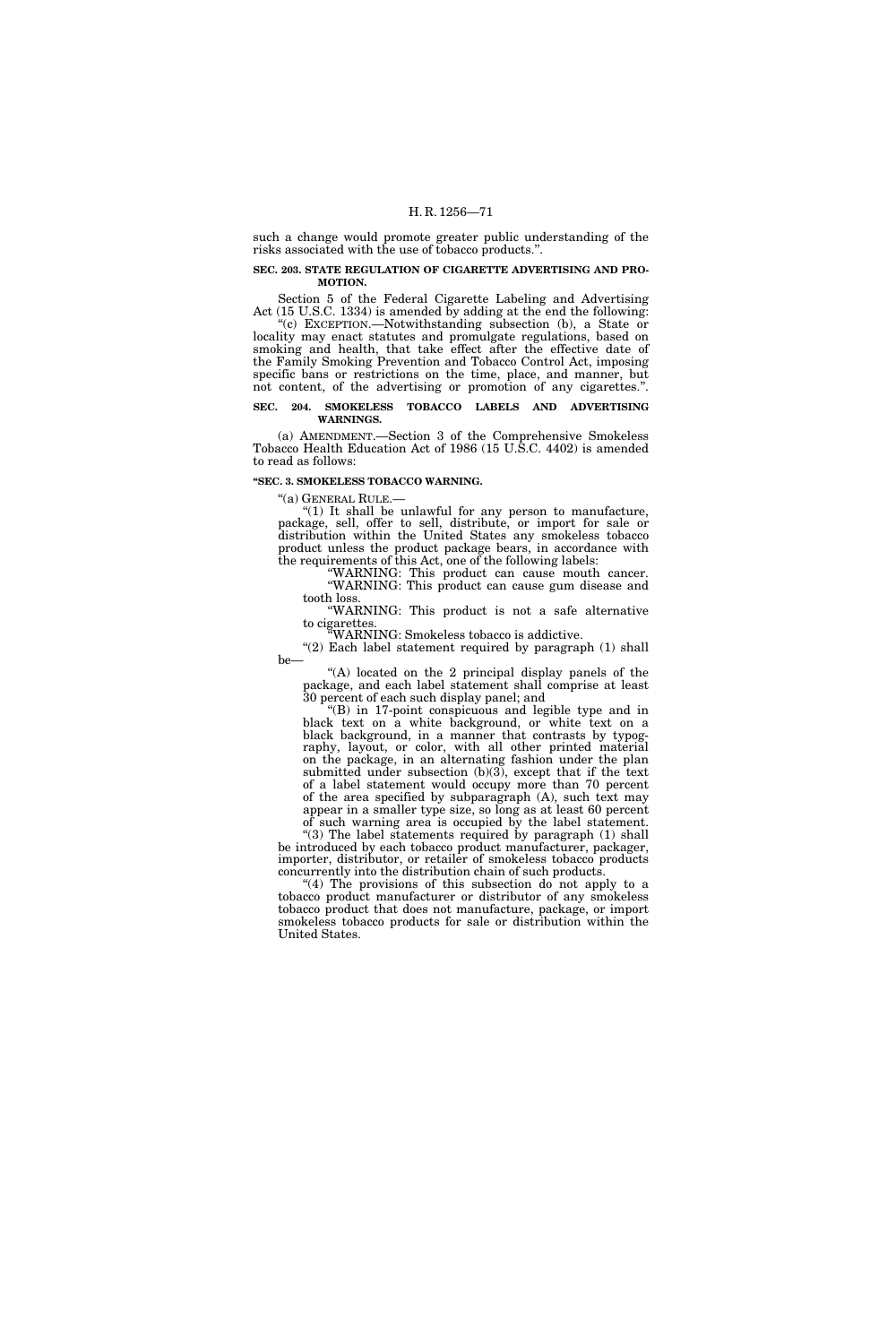''(5) A retailer of smokeless tobacco products shall not be in violation of this subsection for packaging that—

''(A) contains a warning label;

"(B) is supplied to the retailer by a license- or permitholding tobacco product manufacturer, importer, or distributor; and

 $(C)$  is not altered by the retailer in a way that is material to the requirements of this subsection. "(b) REQUIRED LABELS.

" $(1)$  It shall be unlawful for any tobacco product manufacturer, packager, importer, distributor, or retailer of smokeless tobacco products to advertise or cause to be advertised within the United States any smokeless tobacco product unless its advertising bears, in accordance with the requirements of this section, one of the labels specified in subsection (a).

" $(2)(A)$  Each label statement required by subsection  $(a)$ in smokeless tobacco advertising shall comply with the standards set forth in this paragraph.

''(B) For press and poster advertisements, each such statement and (where applicable) any required statement relating to tar, nicotine, or other constituent yield shall comprise at least 20 percent of the area of the advertisement.

"(C) The word 'WARNING' shall appear in capital letters, and each label statement shall appear in conspicuous and legible type.

''(D) The text of the label statement shall be black on a white background, or white on a black background, in an alternating fashion under the plan submitted under paragraph (3).

 $E(E)$  The label statements shall be enclosed by a rectangular border that is the same color as the letters of the statements and that is the width of the first downstroke of the capital 'W' of the word 'WARNING' in the label statements.

 $f(F)$  The text of such label statements shall be in a typeface pro rata to the following requirements: 45-point type for a whole-page broadsheet newspaper advertisement; 39-point type for a half-page broadsheet newspaper advertisement; 39-point type for a whole-page tabloid newspaper advertisement; 27 point type for a half-page tabloid newspaper advertisement; 31.5-point type for a double page spread magazine or wholepage magazine advertisement; 22.5-point type for a 28 centimeter by 3 column advertisement; and 15-point type for a 20 centimeter by 2 column advertisement.

 $(G)$  The label statements shall be in English, except that—

''(i) in the case of an advertisement that appears in a newspaper, magazine, periodical, or other publication that is not in English, the statements shall appear in the predominant language of the publication; and

"(ii) in the case of any other advertisement that is not in English, the statements shall appear in the same language as that principally used in the advertisement.

" $(3)(A)$  The label statements specified in subsection  $(a)(1)$ shall be randomly displayed in each 12-month period, in as equal a number of times as is possible on each brand of the product and be randomly distributed in all areas of the United States in which the product is marketed in accordance with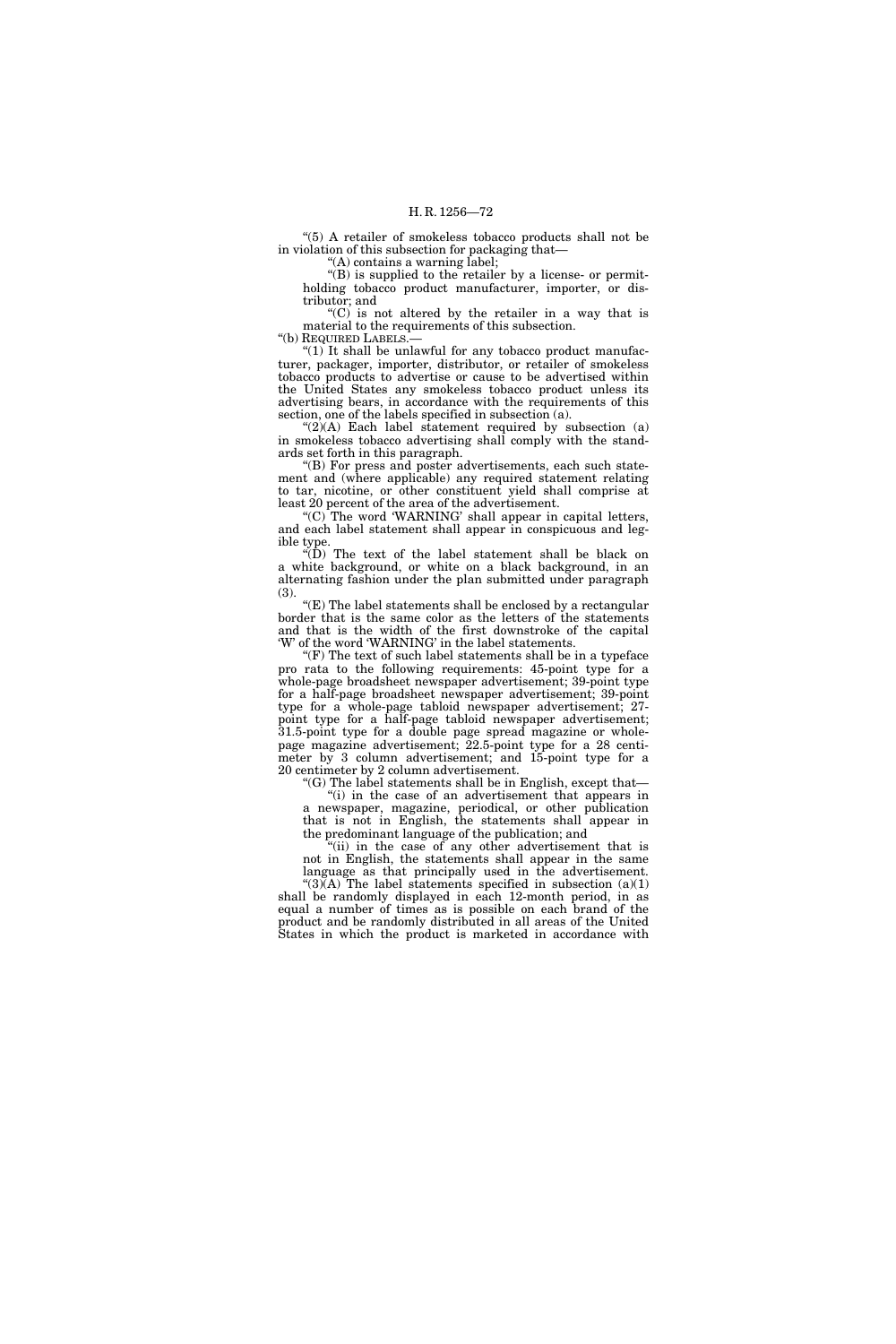a plan submitted by the tobacco product manufacturer, importer, distributor, or retailer and approved by the Secretary.

"(B) The label statements specified in subsection  $(a)(1)$ shall be rotated quarterly in alternating sequence in advertisements for each brand of smokeless tobacco product in accordance with a plan submitted by the tobacco product manufacturer, importer, distributor, or retailer to, and approved by, the Secretary.

''(C) The Secretary shall review each plan submitted under subparagraphs (A) and (B) and approve it if the plan—

 $f(i)$  will provide for the equal distribution and display on packaging and the rotation required in advertising under this subsection; and

"(ii) assures that all of the labels required under this section will be displayed by the tobacco product manufacturer, importer, distributor, or retailer at the same time.

''(D) This paragraph applies to a retailer only if that retailer is responsible for or directs the label statements under this section, unless the retailer displays, in a location open to the public, an advertisement that does not contain a warning label or has been altered by the retailer in a way that is material to the requirements of this subsection.

" $(4)$  The Secretary may, through a rulemaking under section 553 of title 5, United States Code, adjust the format and type sizes for the label statements required by this section; the text, format, and type sizes of any required tar, nicotine yield, or other constituent disclosures; or the text, format, and type sizes for any other disclosures required under the Federal Food, Drug, and Cosmetic Act. The text of any such label statements or disclosures shall be required to appear only within the 20 percent area of advertisements provided by paragraph (2). The Secretary shall promulgate regulations which provide for adjustments in the format and type sizes of any text required to appear in such area to ensure that the total text required to appear by law will fit within such area.

''(c) TELEVISION AND RADIO ADVERTISING.—It is unlawful to advertise smokeless tobacco on any medium of electronic communications subject to the jurisdiction of the Federal Communications Commission.''.

(b) EFFECTIVE DATE.—The amendment made by subsection (a) shall take effect 12 months after the date of enactment of this Act. Such effective date shall be with respect to the date of manufacture, provided that, in any case, beginning 30 days after such effective date, a manufacturer shall not introduce into the domestic commerce of the United States any product, irrespective of the date of manufacture, that is not in conformance with section 3 of the Comprehensive Smokeless Tobacco Health Education Act of 1986 (15 U.S.C. 4402), as amended by subsection (a).

#### **SEC. 205. AUTHORITY TO REVISE SMOKELESS TOBACCO PRODUCT WARNING LABEL STATEMENTS.**

(a) IN GENERAL.—Section 3 of the Comprehensive Smokeless Tobacco Health Education Act of 1986 (15 U.S.C. 4402), as amended by section 204, is further amended by adding at the end the following:

"(d) AUTHORITY TO REVISE WARNING LABEL STATEMENTS.-The Secretary may, by a rulemaking conducted under section 553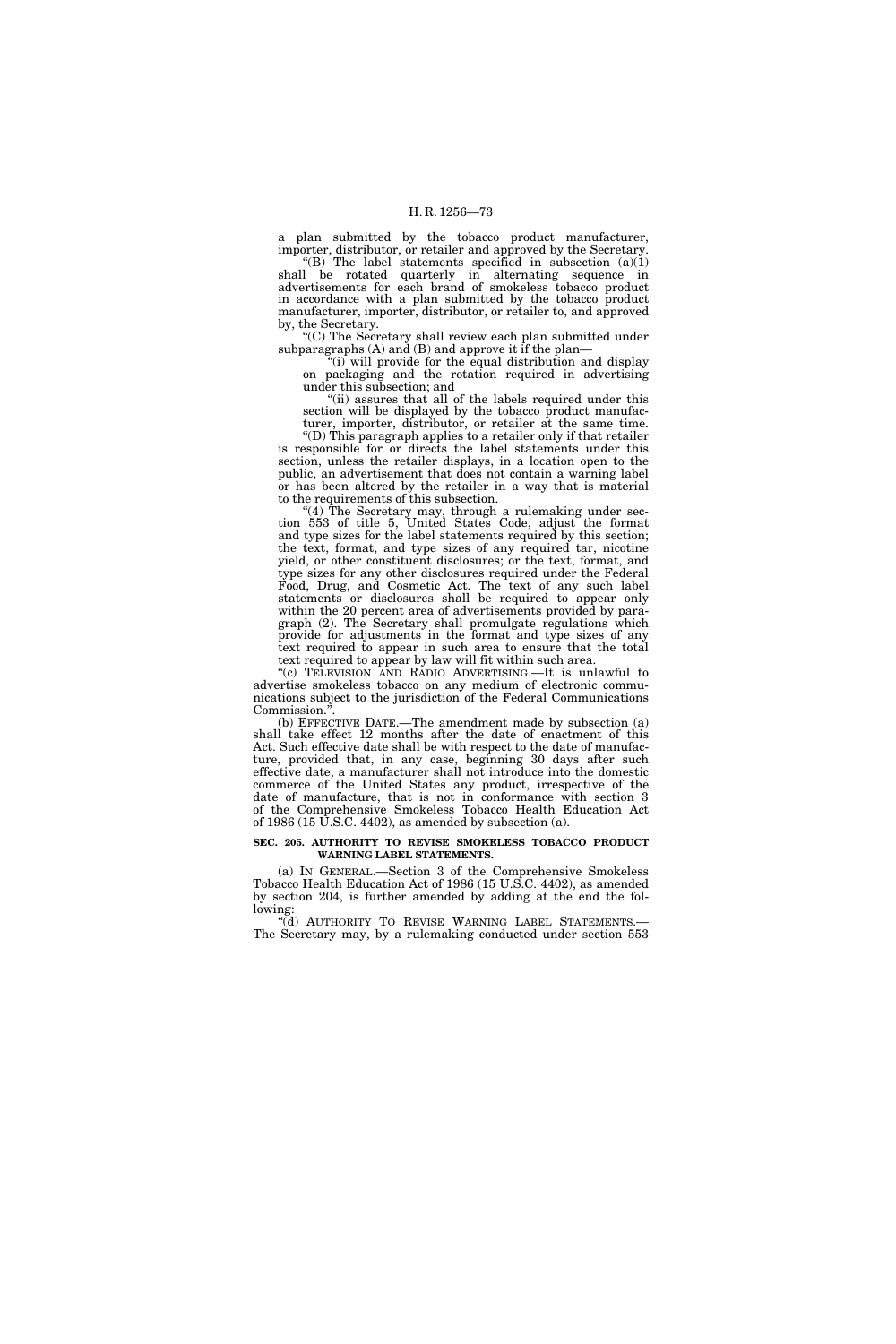of title 5, United States Code, adjust the format, type size, and text of any of the label requirements, require color graphics to accompany the text, increase the required label area from 30 percent up to 50 percent of the front and rear panels of the package, or establish the format, type size, and text of any other disclosures required under the Federal Food, Drug, and Cosmetic Act, if the Secretary finds that such a change would promote greater public understanding of the risks associated with the use of smokeless tobacco products.''.

(b) PREEMPTION.—Section  $7(a)$  of the Comprehensive Smokeless Tobacco Health Education Act of 1986 (15 U.S.C. 4406(a)) is amended by striking ''No'' and inserting ''Except as provided in the Family Smoking Prevention and Tobacco Control Act (and the amendments made by that Act), no''.

#### **SEC. 206. TAR, NICOTINE, AND OTHER SMOKE CONSTITUENT DISCLO-SURE TO THE PUBLIC.**

Section 4 of the Federal Cigarette Labeling and Advertising Act (15 U.S.C. 1333), as amended by sections 201 and 202, is further amended by adding at the end the following:

''(e) TAR, NICOTINE, AND OTHER SMOKE CONSTITUENT DISCLO-SURE.—

''(1) IN GENERAL.—The Secretary shall, by a rulemaking conducted under section 553 of title 5, United States Code, determine (in the Secretary's sole discretion) whether cigarette and other tobacco product manufacturers shall be required to include in the area of each cigarette advertisement specified by subsection (b) of this section, or on the package label, or both, the tar and nicotine yields of the advertised or packaged brand. Any such disclosure shall be in accordance with the methodology established under such regulations, shall conform to the type size requirements of subsection (b) of this section, and shall appear within the area specified in subsection (b) of this section.

''(2) RESOLUTION OF DIFFERENCES.—Any differences between the requirements established by the Secretary under paragraph (1) and tar and nicotine yield reporting requirements established by the Federal Trade Commission shall be resolved by a memorandum of understanding between the Secretary and the Federal Trade Commission.

''(3) CIGARETTE AND OTHER TOBACCO PRODUCT CONSTITU-ENTS.—In addition to the disclosures required by paragraph (1), the Secretary may, under a rulemaking conducted under section 553 of title 5, United States Code, prescribe disclosure requirements regarding the level of any cigarette or other tobacco product constituent including any smoke constituent. Any such disclosure may be required if the Secretary determines that disclosure would be of benefit to the public health, or otherwise would increase consumer awareness of the health consequences of the use of tobacco products, except that no such prescribed disclosure shall be required on the face of any cigarette package or advertisement. Nothing in this section shall prohibit the Secretary from requiring such prescribed disclosure through a cigarette or other tobacco product package or advertisement insert, or by any other means under the Federal Food, Drug, and Cosmetic Act.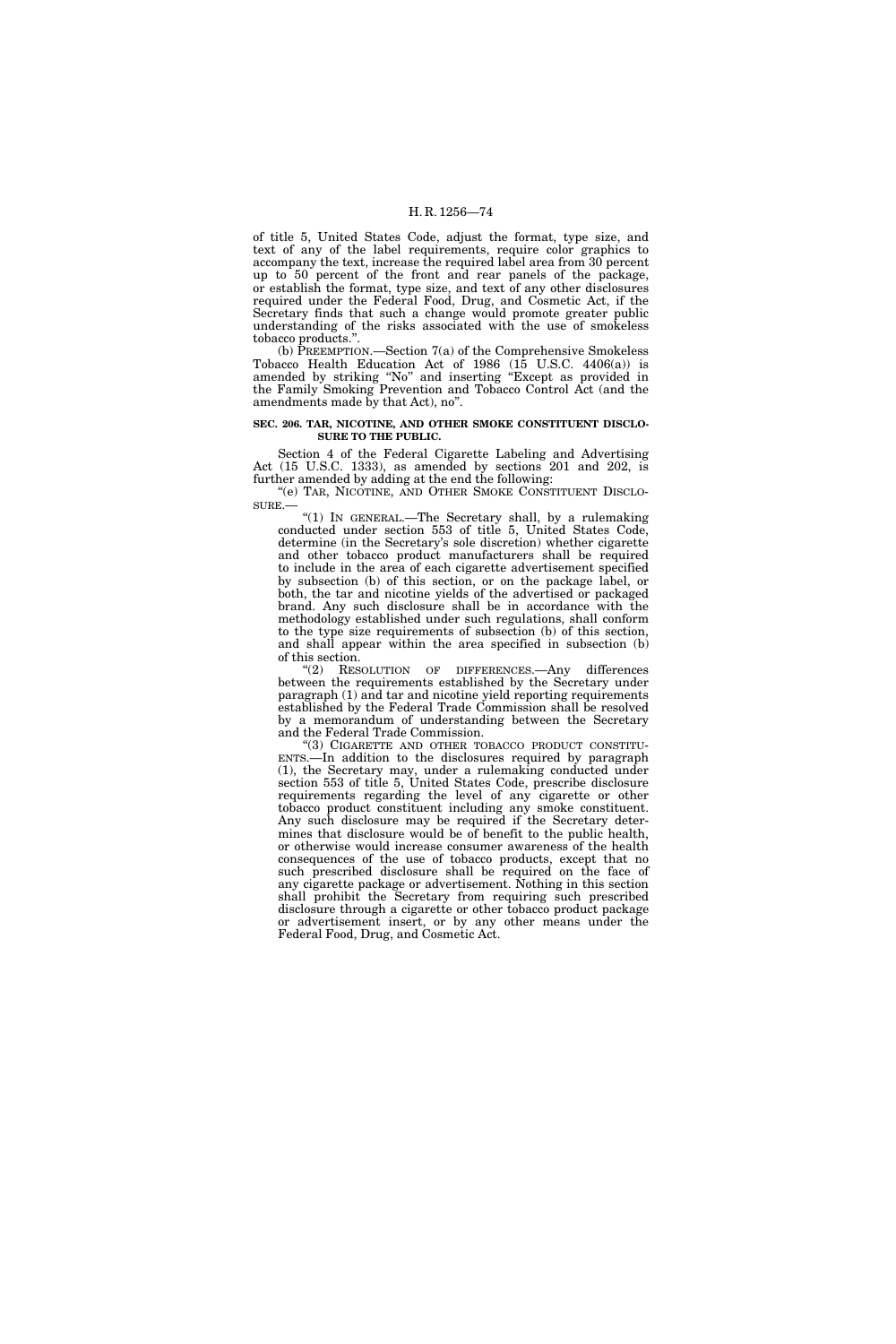"(4) RETAILERS.—This subsection applies to a retailer only if that retailer is responsible for or directs the label statements required under this section.''.

## **TITLE III—PREVENTION OF ILLICIT TRADE IN TOBACCO PRODUCTS**

## **SEC. 301. LABELING, RECORDKEEPING, RECORDS INSPECTION.**

Chapter IX of the Federal Food, Drug, and Cosmetic Act, as added by section 101, is further amended by adding at the end the following:

#### **''SEC. 920. LABELING, RECORDKEEPING, RECORDS INSPECTION.**

''(a) ORIGIN LABELING.—

''(1) REQUIREMENT.—Beginning 1 year after the date of enactment of the Family Smoking Prevention and Tobacco Control Act, the label, packaging, and shipping containers of tobacco products other than cigarettes for introduction or delivery for introduction into interstate commerce in the United States shall bear the statement 'sale only allowed in the United States'. Beginning 15 months after the issuance of the regulations required by section 4(d) of the Federal Cigarette Labeling and Advertising Act (15 U.S.C. 1333), as amended by section 201 of Family Smoking Prevention and Tobacco Control Act, the label, packaging, and shipping containers of cigarettes for introduction or delivery for introduction into interstate commerce in the United States shall bear the statement 'Sale only allowed in the United States'.

''(2) EFFECTIVE DATE.—The effective date specified in paragraph (1) shall be with respect to the date of manufacture, provided that, in any case, beginning 30 days after such effective date, a manufacturer shall not introduce into the domestic commerce of the United States any product, irrespective of the date of manufacture, that is not in conformance with such paragraph.

''(b) REGULATIONS CONCERNING RECORDKEEPING FOR TRACKING AND TRACING.—

''(1) IN GENERAL.—The Secretary shall promulgate regulations regarding the establishment and maintenance of records by any person who manufactures, processes, transports, distributes, receives, packages, holds, exports, or imports tobacco products.  $\frac{u}{2}$ 

''(2) INSPECTION.—In promulgating the regulations described in paragraph (1), the Secretary shall consider which records are needed for inspection to monitor the movement of tobacco products from the point of manufacture through distribution to retail outlets to assist in investigating potential illicit trade, smuggling, or counterfeiting of tobacco products.

''(3) CODES.—The Secretary may require codes on the labels of tobacco products or other designs or devices for the purpose of tracking or tracing the tobacco product through the distribution system.

''(4) SIZE OF BUSINESS.—The Secretary shall take into account the size of a business in promulgating regulations under this section.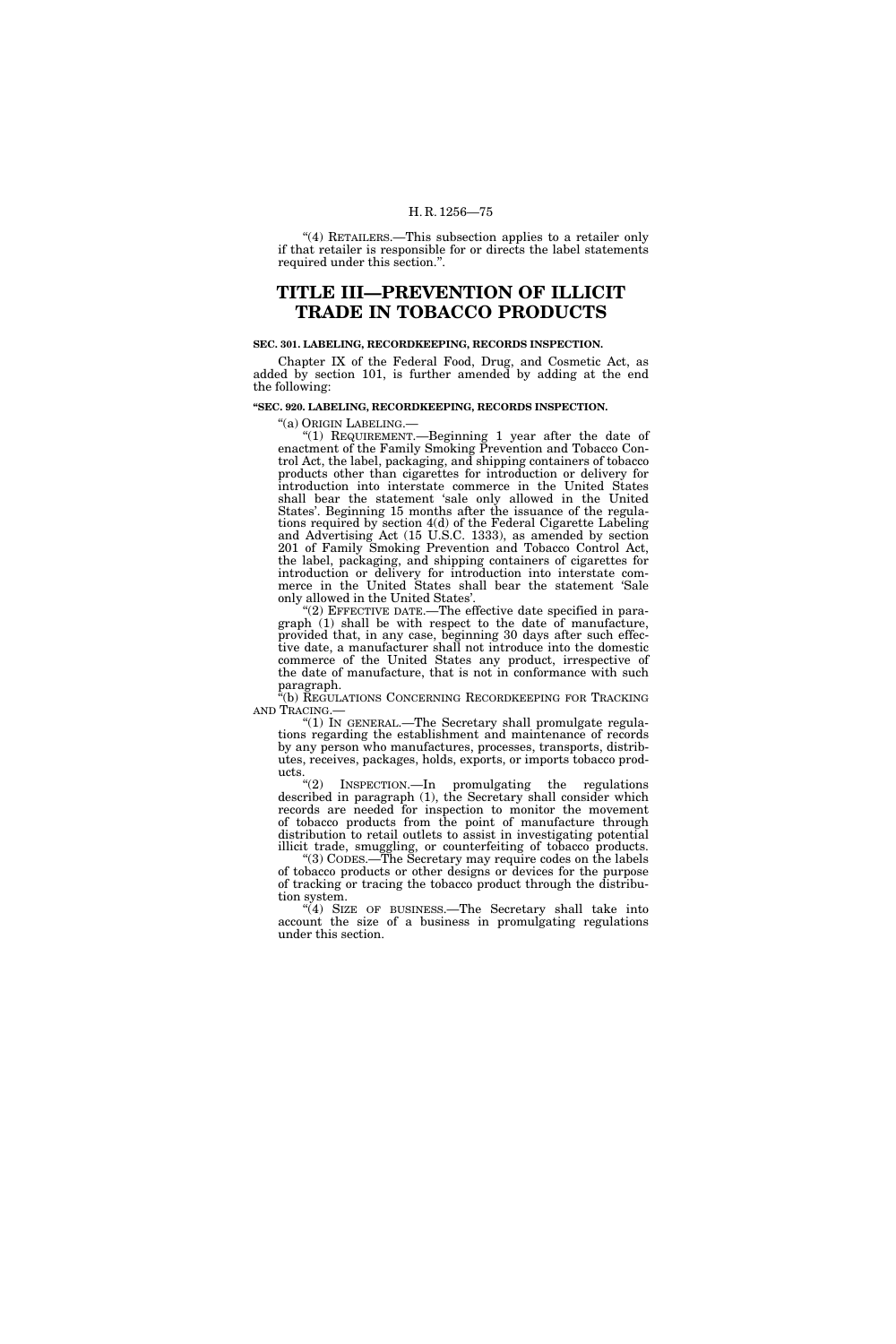''(5) RECORDKEEPING BY RETAILERS.—The Secretary shall not require any retailer to maintain records relating to individual purchasers of tobacco products for personal consumption.

''(c) RECORDS INSPECTION.—If the Secretary has a reasonable belief that a tobacco product is part of an illicit trade or smuggling or is a counterfeit product, each person who manufactures, processes, transports, distributes, receives, holds, packages, exports, or imports tobacco products shall, at the request of an officer or employee duly designated by the Secretary, permit such officer or employee, at reasonable times and within reasonable limits and in a reasonable manner, upon the presentation of appropriate credentials and a written notice to such person, to have access to and copy all records (including financial records) relating to such article that are needed to assist the Secretary in investigating potential illicit trade, smuggling, or counterfeiting of tobacco products. The Secretary shall not authorize an officer or employee of the government of any of the several States to exercise authority under the preceding sentence on Indian country without the express written consent of the Indian tribe involved.

''(d) KNOWLEDGE OF ILLEGAL TRANSACTION.—

''(1) NOTIFICATION.—If the manufacturer or distributor of a tobacco product has knowledge which reasonably supports the conclusion that a tobacco product manufactured or distributed by such manufacturer or distributor that has left the control of such person may be or has been—

''(A) imported, exported, distributed, or offered for sale in interstate commerce by a person without paying duties or taxes required by law; or

''(B) imported, exported, distributed, or diverted for possible illicit marketing,

the manufacturer or distributor shall promptly notify the Attorney General and the Secretary of the Treasury of such knowledge.

"(2) KNOWLEDGE DEFINED.—For purposes of this subsection, the term 'knowledge' as applied to a manufacturer or distributor means—

''(A) the actual knowledge that the manufacturer or distributor had; or

''(B) the knowledge which a reasonable person would have had under like circumstances or which would have been obtained upon the exercise of due care.

''(e) CONSULTATION.—In carrying out this section, the Secretary shall consult with the Attorney General of the United States and the Secretary of the Treasury, as appropriate.''.

#### **SEC. 302. STUDY AND REPORT.**

(a) STUDY.—The Comptroller General of the United States shall conduct a study of cross-border trade in tobacco products to—

(1) collect data on cross-border trade in tobacco products, including illicit trade and trade of counterfeit tobacco products and make recommendations on the monitoring of such trade; (2) collect data on cross-border advertising (any advertising

intended to be broadcast, transmitted, or distributed from the United States to another country) of tobacco products and make recommendations on how to prevent or eliminate, and what technologies could help facilitate the elimination of, cross-border advertising; and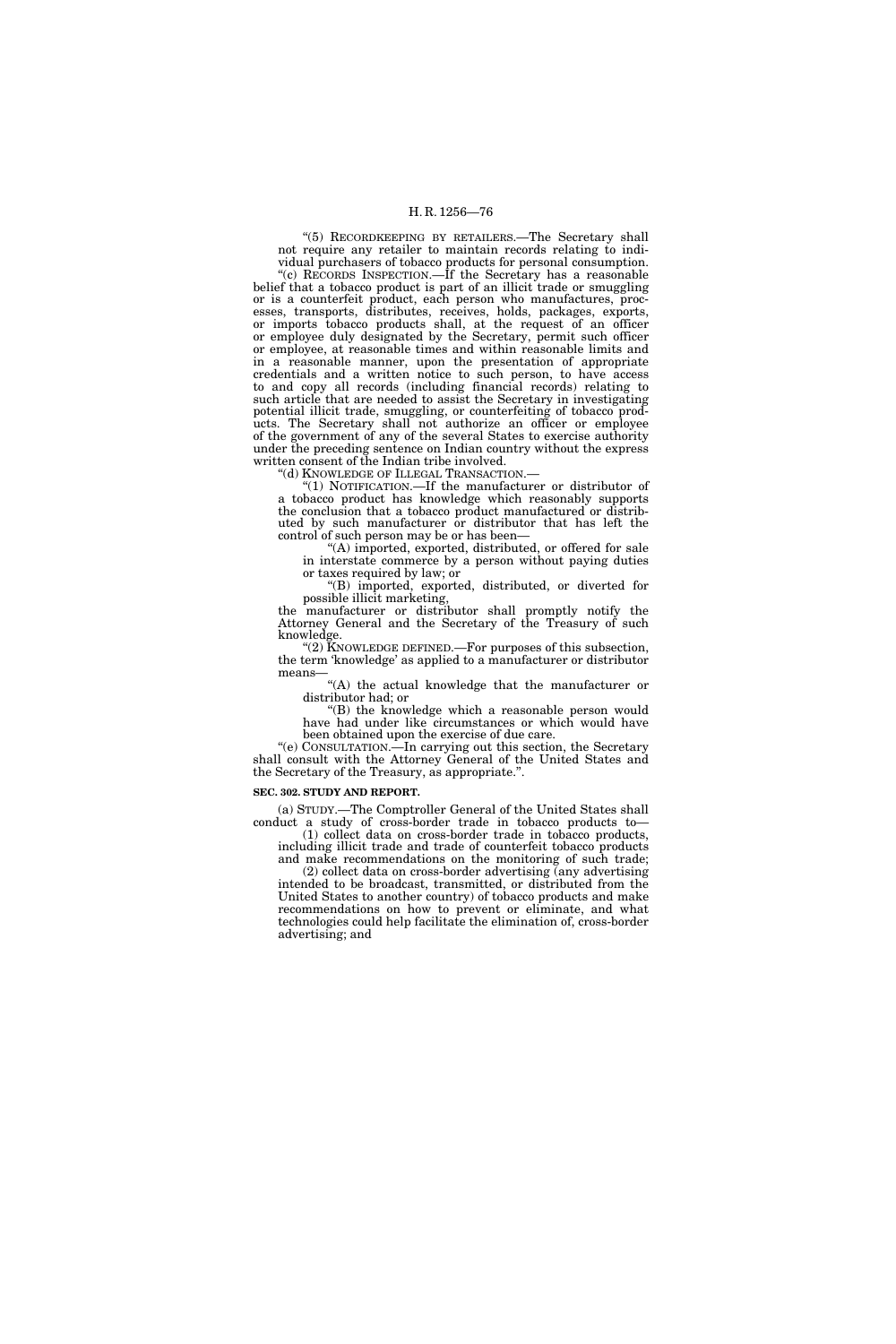(3) collect data on the health effects (particularly with respect to individuals under 18 years of age) resulting from cross-border trade in tobacco products, including the health effects resulting from—

(A) the illicit trade of tobacco products and the trade of counterfeit tobacco products; and

(B) the differing tax rates applicable to tobacco products.

(b) REPORT.—Not later than 18 months after the date of enactment of this Act, the Comptroller General of the United States shall submit to the Committee on Health, Education, Labor, and Pensions of the Senate and the Committee on Energy and Commerce of the House of Representatives a report on the study described in subsection (a).

(c) DEFINITION.—In this section:

(1) The term ''cross-border trade'' means trade across a border of the United States, a State or Territory, or Indian country.

(2) The term ''Indian country'' has the meaning given to such term in section 1151 of title 18, United States Code. (3) The terms "State" and "Territory" have the meanings given to those terms in section 201 of the Federal Food, Drug, and Cosmetic Act (21 U.S.C. 321).

## **DIVISION B—FEDERAL RETIREMENT REFORM ACT**

## **SEC. 100. SHORT TITLE; TABLE OF CONTENTS.**

(a) SHORT TITLE.—This division may be cited as the ''Federal Retirement Reform Act of 2009''.

(b) TABLE OF CONTENTS.—The table of contents for this division is as follows:

DIVISION B—FEDERAL RETIREMENT REFORM ACT

Sec. 100. Short title; table of contents.

# TITLE I—PROVISIONS RELATING TO FEDERAL EMPLOYEES RETIREMENT

Sec. 101. Short title.

- Sec. 102. Automatic enrollments and immediate employing agency contributions.
- Sec. 103. Qualified Roth contribution program.
- Sec. 104. Authority to establish mutual fund window.
- Sec. 105. Reporting requirements.
- Sec. 106. Acknowledgment of risk.
- Sec. 107. Subpoena authority.
- Sec. 108. Amounts in Thrift Savings Funds subject to legal proceedings.
- Sec. 109. Accounts for surviving spouses.
- Sec. 110. Treatment of members of the uniformed services under the Thrift Savings Plan.

## TITLE II—SPECIAL SURVIVOR INDEMNITY ALLOWANCE FOR SURVIVING SPOUSES OF ARMED FORCES MEMBERS

Sec. 201. Increase in monthly amount of special survivor indemnity allowance for widows and widowers of deceased members of the Armed Forces affected by required Survivor Benefit Plan annuity offset for dependency and indemnity compensation.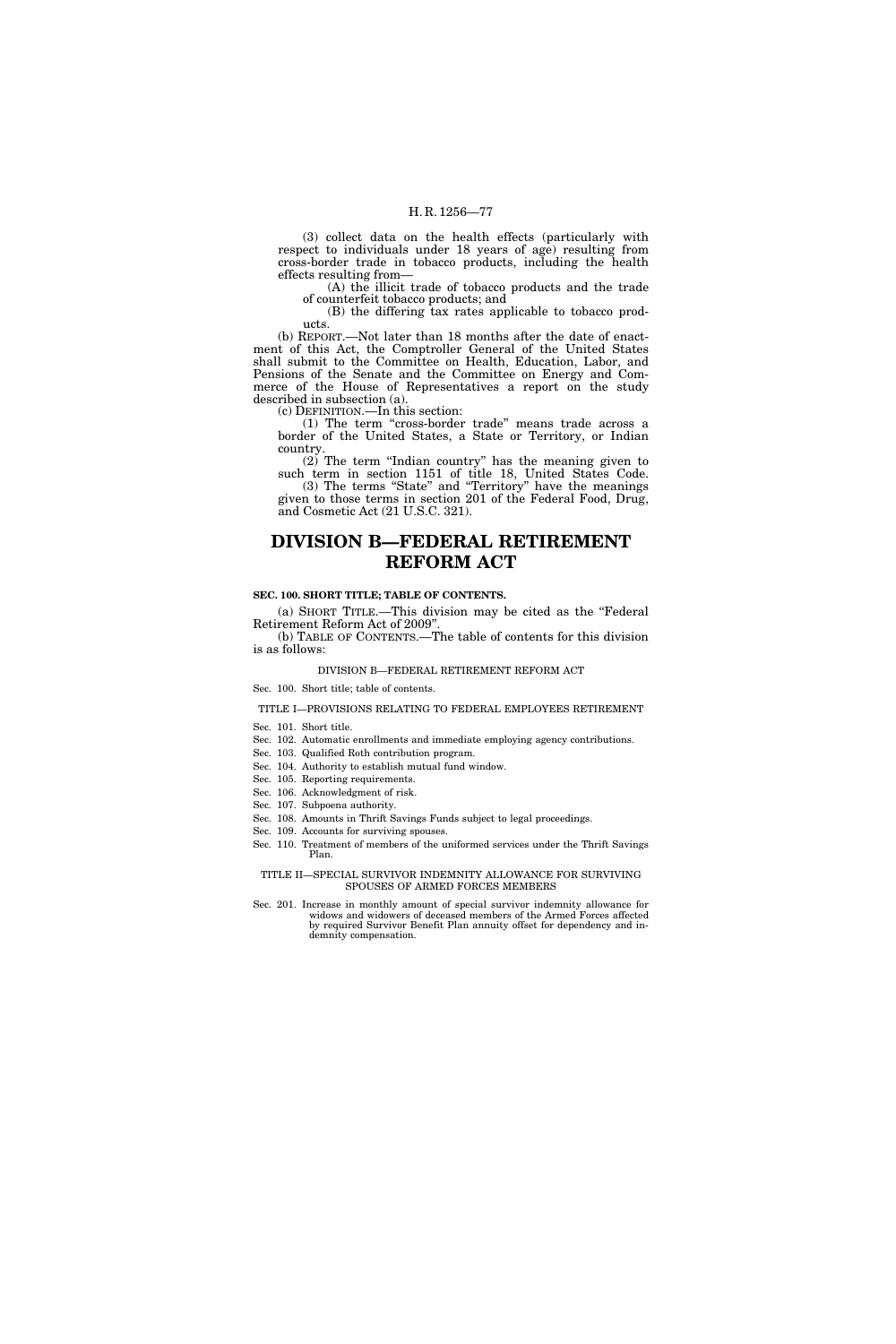## **TITLE I—PROVISIONS RELATING TO FEDERAL EMPLOYEES RETIREMENT**

#### **SEC. 101. SHORT TITLE.**

This title may be cited as the "Thrift Savings Plan Enhancement Act of 2009".

#### **SEC. 102. AUTOMATIC ENROLLMENTS AND IMMEDIATE EMPLOYING AGENCY CONTRIBUTIONS.**

(a) IN GENERAL.—Section 8432(b) of title 5, United States Code, is amended by striking paragraphs (2) through (4) and inserting the following:

 $f'(2)(A)$  The Executive Director shall by regulation provide for an eligible individual to be automatically enrolled to make contributions under subsection (a) at the default percentage of basic pay.

''(B) For purposes of this paragraph, the default percentage shall be equal to 3 percent or such other percentage, not less than 2 percent nor more than 5 percent, as the Board may prescribe.

''(C) The regulations shall include provisions under which any individual who would otherwise be automatically enrolled in accordance with subparagraph (A) may—

"(i) modify the percentage or amount to be contributed pursuant to automatic enrollment, effective not later than the first full pay period following receipt of the election by the appropriate processing entity; or

"(ii) decline automatic enrollment altogether.

" $(D)(i)$  Except as provided in clause  $(ii)$ , for purposes of this paragraph, the term 'eligible individual' means any individual who, after any regulations under subparagraph (A) first take effect, is appointed, transferred, or reappointed to a position in which that individual becomes eligible to contribute to the Thrift Savings Fund.

"(ii) Members of the uniformed services shall not be eligible individuals for purposes of this paragraph.

"(E) Sections  $8351(a)(1)$ ,  $8440a(a)(1)$ ,  $8440b(a)(1)$ ,  $8440c(a)(1)$ ,  $8440d(a)(1)$ , and  $8440e(a)(1)$  shall be applied in a manner consistent with the purposes of this paragraph.''.

(b) TECHNICAL AMENDMENT.—Section  $8432(b)(1)$  of title 5, United States Code, is amended by striking the parenthetical matter in subparagraph (B).

#### **SEC. 103. QUALIFIED ROTH CONTRIBUTION PROGRAM.**

(a) IN GENERAL.—Subchapter III of chapter 84 of title 5, United States Code, is amended by inserting after section 8432c the following:

#### **''§ 8432d. Qualified Roth contribution program**

"(a) DEFINITIONS.—For purposes of this section—

" $(1)$  the term 'qualified Roth contribution program' means a program described in paragraph (1) of section 402A(b) of the Internal Revenue Code of 1986 which meets the requirements of paragraph (2) of such section; and

"(2) the terms 'designated Roth contribution' and 'elective deferral' have the meanings given such terms in section 402A of the Internal Revenue Code of 1986.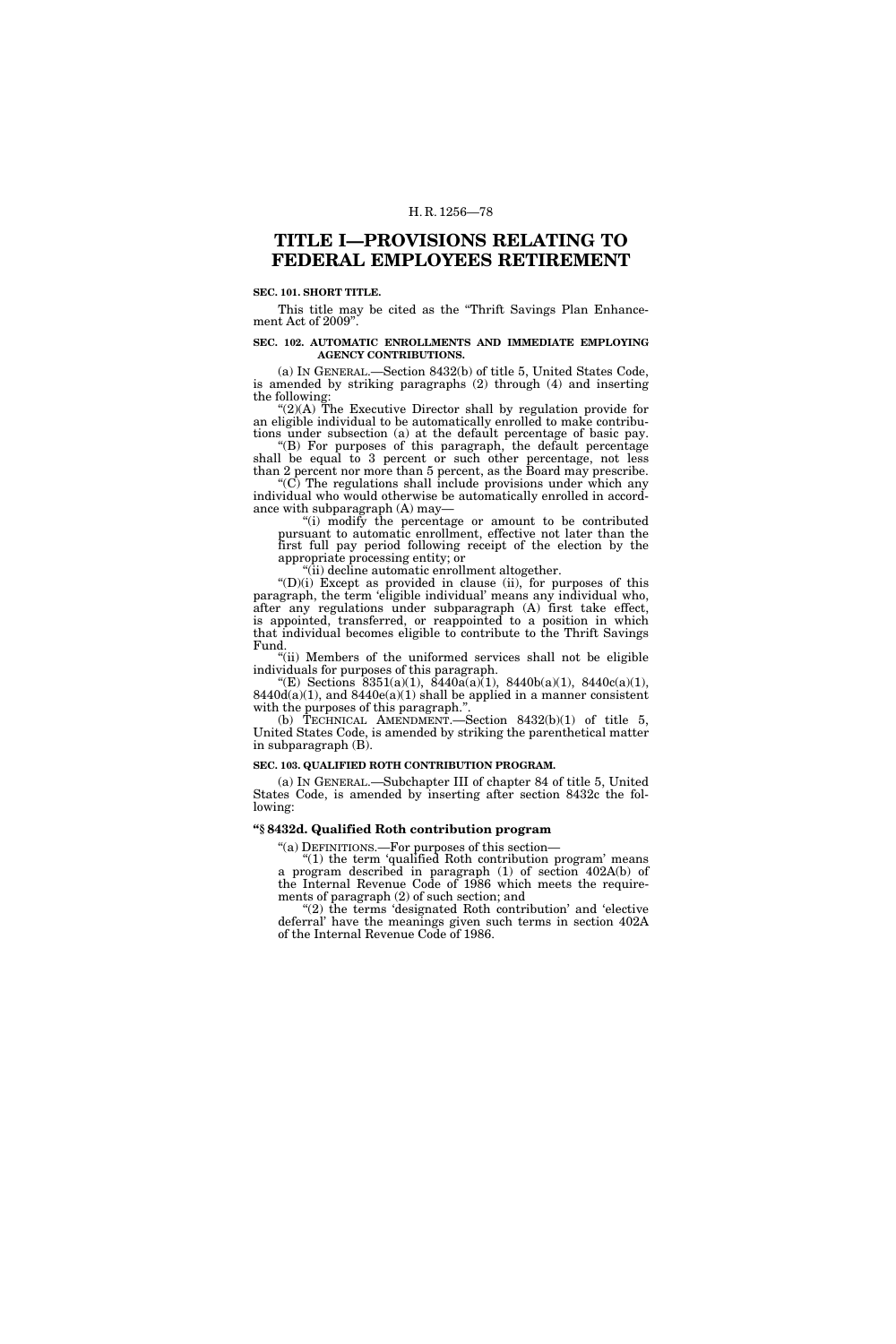''(b) AUTHORITY TO ESTABLISH.—The Executive Director shall by regulation provide for the inclusion in the Thrift Savings Plan of a qualified Roth contribution program, under such terms and conditions as the Board may prescribe.

''(c) REQUIRED PROVISIONS.—The regulations under subsection (b) shall include—

''(1) provisions under which an election to make designated Roth contributions may be made—

" $(A)$  by any individual who is eligible to make contributions under section 8351, 8432(a), 8440a, 8440b, 8440c, 8440d, or 8440e; and

''(B) by any individual, not described in subparagraph (A), who is otherwise eligible to make elective deferrals under the Thrift Savings Plan;

"(2) any provisions which may, as a result of enactment of this section, be necessary in order to clarify the meaning of any reference to an 'account' made in section 8432(f), 8433, 8434(d), 8435, 8437, or any other provision of law; and

''(3) any other provisions which may be necessary to carry out this section.''.

(b) CLERICAL AMENDMENT.—The analysis for chapter 84 of title 5, United States Code, is amended by inserting after the item relating to section 8432c the following:

#### ''8432d. Qualified Roth contribution program.''.

## **SEC. 104. AUTHORITY TO ESTABLISH MUTUAL FUND WINDOW.**

(a) IN GENERAL.—Section 8438(b)(1) of title 5, United States Code, is amended—

 $(1)$  in subparagraph  $(D)$ , by striking "and" at the end; (2) in subparagraph (E), by striking the period and inserting "; and"; and

 $(3)$  by adding after subparagraph  $(E)$  the following:

 $E(T)$  a service that enables participants to invest in mutual funds, if the Board authorizes the mutual fund window under paragraph  $(5)$ .".

(b) REQUIREMENTS.—Section 8438(b) of title 5, United States Code, is amended by adding at the end the following:

" $(5)(A)$  The Board may authorize the addition of a mutual fund window under the Thrift Savings Plan if the Board determines that such addition would be in the best interests of participants.

''(B) The Board shall ensure that any expenses charged for use of the mutual fund window are borne solely by the participants who use such window.

''(C) The Board may establish such other terms and conditions for the mutual fund window as the Board considers appropriate to protect the interests of participants, including requirements relating to risk disclosure.

''(D) The Board shall consult with the Employee Thrift Advisory Council (established under section 8473) before authorizing the addition of a mutual fund window or establishing a service that enables participants to invest in mutual funds.''.

(c) TECHNICAL AND CONFORMING AMENDMENT.—Section 8438(d)(1) of title 5, United States Code, is amended by inserting "and options" after "investment funds".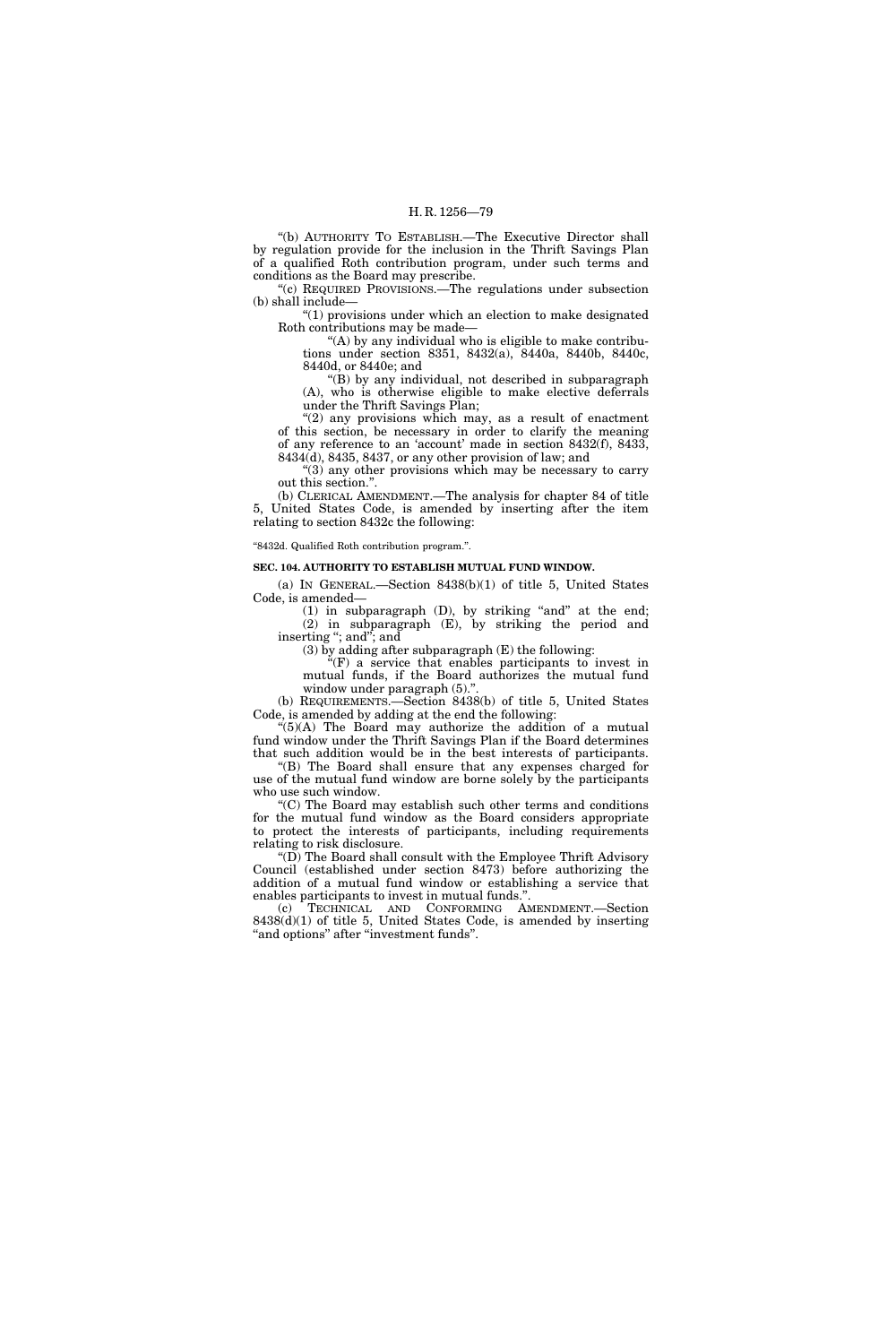#### **SEC. 105. REPORTING REQUIREMENTS.**

(a) ANNUAL REPORT.—The Board shall, not later than June 30 of each year, submit to Congress an annual report on the operations of the Thrift Savings Plan. Such report shall include, for the prior calendar year, information on the number of participants as of the last day of such prior calendar year, the median balance in participants' accounts as of such last day, demographic information on participants, the percentage allocation of amounts among investment funds or options, the status of the development and implementation of the mutual fund window, the diversity demographics of any company, investment adviser, or other entity retained to invest and manage the assets of the Thrift Savings Fund, and such other information as the Board considers appropriate. A copy of each annual report under this subsection shall be made available to the public through an Internet website.

(b) REPORTING OF FEES AND OTHER INFORMATION.—

(1) IN GENERAL.—The Board shall include in the periodic statements provided to participants under section 8439(c) of title 5, United States Code, the amount of the investment management fees, administrative expenses, and any other fees or expenses paid with respect to each investment fund and option under the Thrift Savings Plan. Any such statement shall also provide a statement notifying participants as to how they may access the annual report described in subsection (a), as well as any other information concerning the Thrift Savings Plan that might be useful.

(2) USE OF ESTIMATES.—For purposes of providing the information required under this subsection, the Board may provide a reasonable and representative estimate of any fees or expenses described in paragraph (1) and shall indicate any such estimate as being such an estimate. Any such estimate shall be based on the previous year's experience.

(c) DEFINITIONS.—For purposes of this section—

(1) the term "Board" has the meaning given such term by 8401(5) of title 5, United States Code;

(2) the term "participant" has the meaning given such term by section 8471(3) of title 5, United States Code; and (3) the term "account" means an account established under section 8439 of title 5, United States Code.

## **SEC. 106. ACKNOWLEDGMENT OF RISK.**

(a) IN GENERAL.—Section 8439(d) of title 5, United States Code, is amended—

(1) by striking the matter after ''who elects to invest in'' and before "shall sign an acknowledgment" and inserting "any investment fund or option under this chapter, other than the Government Securities Investment Fund,''; and

(2) by striking "either such Fund" and inserting "any such fund or option''.

(b) COORDINATION WITH PROVISIONS RELATING TO FIDUCIARY RESPONSIBILITIES, LIABILITIES, AND PENALTIES.—Section PENALTIES.-Section 8477(e)(1)(C) of title 5, United States Code, is amended—

(1) by redesignating subparagraph (C) as subparagraph  $(C)(i)$ ; and

(2) by adding at the end the following:

"(ii) A fiduciary shall not be liable under subparagraph (A), and no civil action may be brought against a fiduciary—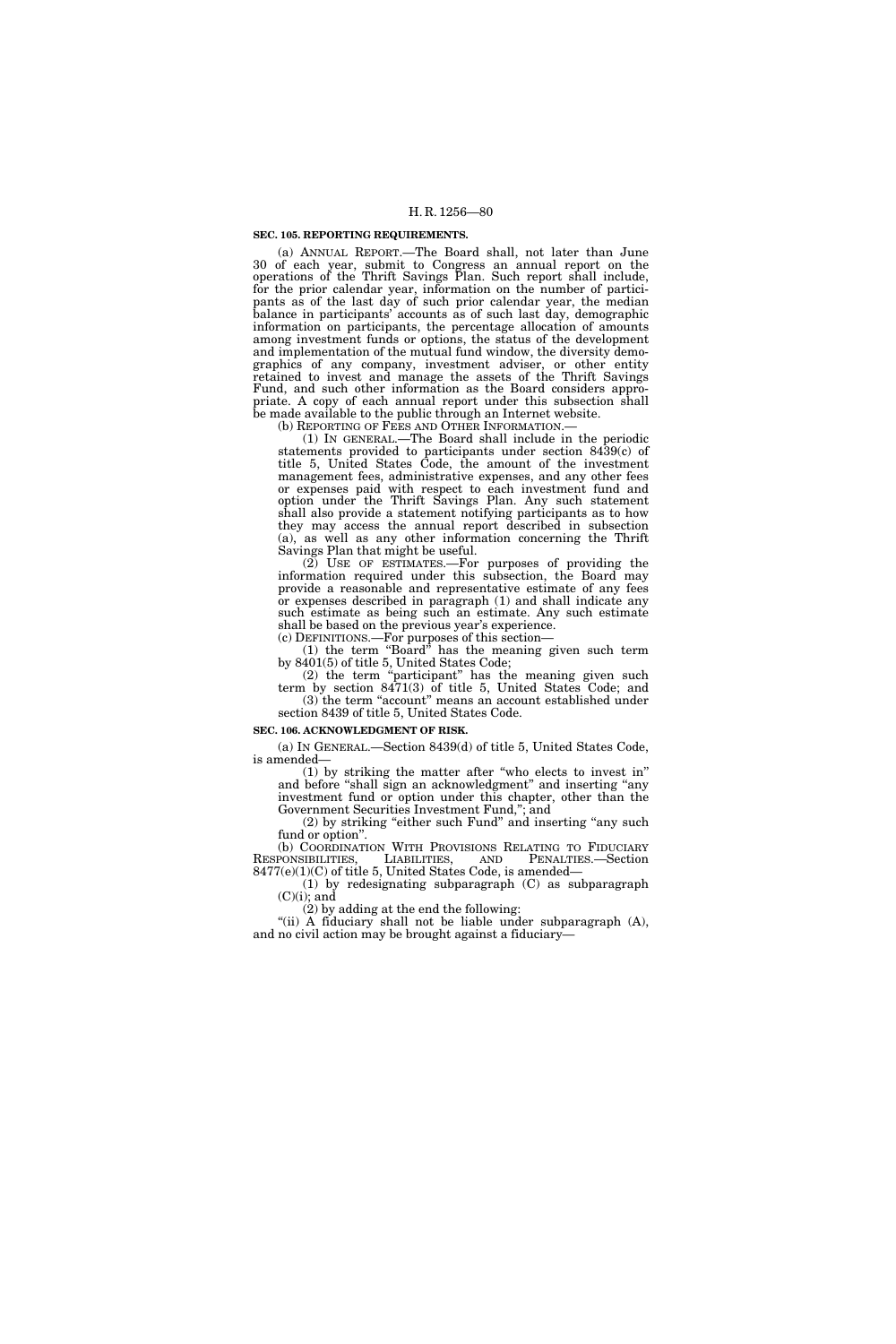''(I) for providing for the automatic enrollment of a participant in accordance with section 8432(b)(2)(A); ''(II) for enrolling a participant in a default investment

fund in accordance with section  $8438(c)(2)$ ; or

''(III) for allowing a participant to invest through the mutual fund window or for establishing restrictions applicable to participants' ability to invest through the mutual fund window.''.

#### **SEC. 107. SUBPOENA AUTHORITY.**

(a) IN GENERAL.—Chapter 84 of title 5, United States Code, is amended by inserting after section 8479 the following:

#### **''§ 8480. Subpoena authority**

"(a) In order to carry out the responsibilities specified in this subchapter and subchapter III of this chapter, the Executive Director may issue subpoenas commanding each person to whom the subpoena is directed to produce designated books, documents, records, electronically stored information, or tangible materials in the possession or control of that individual.

''(b) Notwithstanding any Federal, State, or local law, any person, including officers, agents, and employees, receiving a subpoena under this section, who complies in good faith with the subpoena and thus produces the materials sought, shall not be liable in any court of any State or the United States to any individual, domestic or foreign corporation or upon a partnership or other unincorporated association for such production.

" $(c)$  When a person fails to obey a subpoena issued under this section, the district court of the United States for the district in which the investigation is conducted or in which the person failing to obey is found, shall on proper application issue an order directing that person to comply with the subpoena. The court may punish as contempt any disobedience of its order.

''(d) The Executive Director shall prescribe regulations to carry out subsection (a).''.

(b) TECHNICAL AND CONFORMING AMENDMENT.—The table of sections for chapter 84 of title 5, United States Code, is amended by inserting after the item relating to section 8479 the following:

#### ''8480. Subpoena authority.''.

## **SEC. 108. AMOUNTS IN THRIFT SAVINGS FUNDS SUBJECT TO LEGAL PROCEEDINGS.**

Section 8437(e)(3) of title 5, United States Code, is amended in the first sentence by striking ''or relating to the enforcement of a judgment for the physically, sexually, or emotionally abusing a child as provided under section 8467(a)'' and inserting ''the enforcement of an order for restitution under section 3663A of title 18, forfeiture under section  $8432(g)(5)$  of this title, or an obligation of the Executive Director to make a payment to another person under section 8467 of this title''.

## **SEC. 109. ACCOUNTS FOR SURVIVING SPOUSES.**

Section 8433(e) of title 5, United States Code, is amended— (1) by inserting " $(1)$ " after " $(e)$ "; and

(2) by adding at the end the following:

"(2) Notwithstanding section 8424(d), if an employee, Member, former employee, or former Member dies and has designated as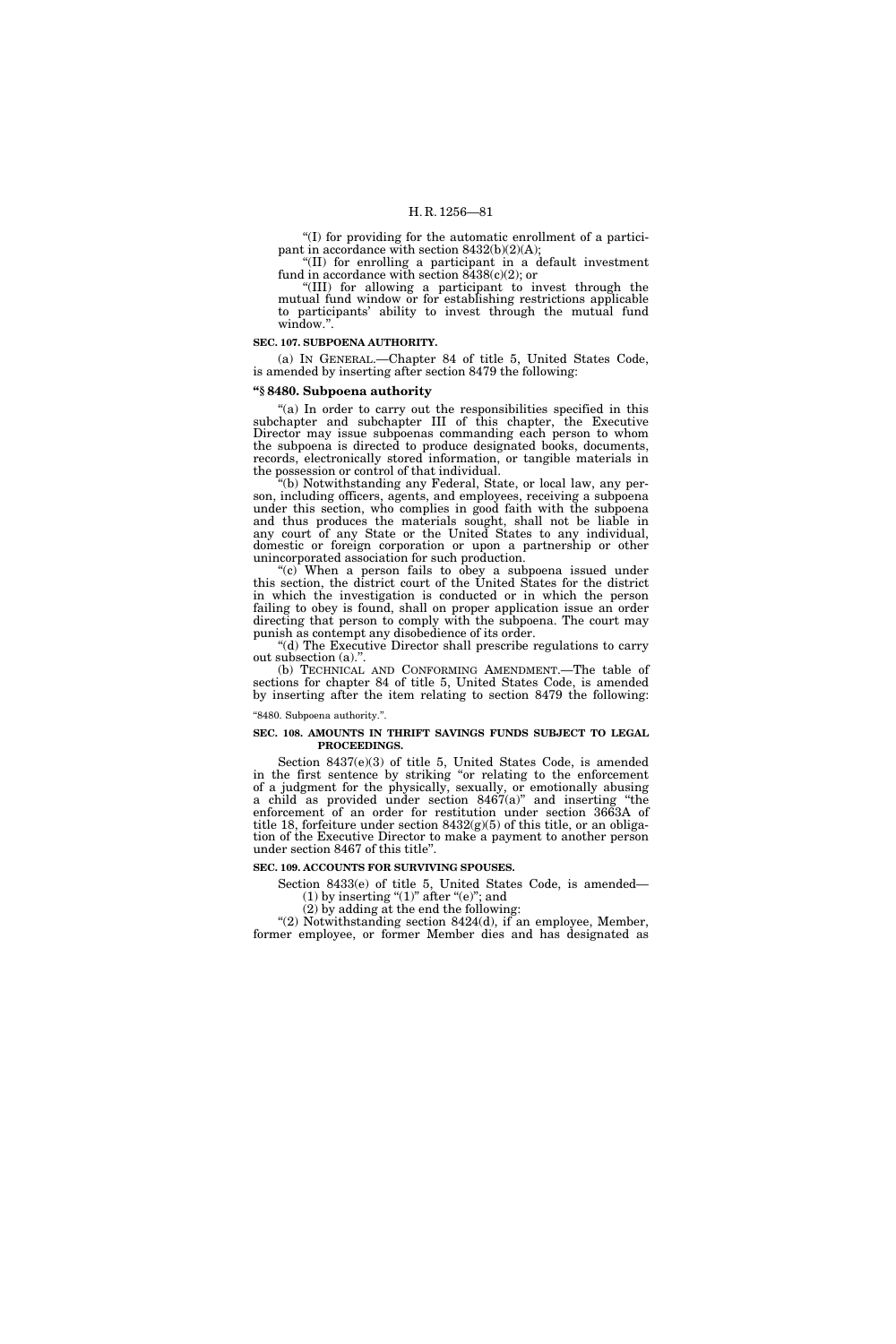sole or partial beneficiary his or her spouse at the time of death, or, if an employee, Member, former employee, or former Member, dies with no designated beneficiary and is survived by a spouse, the spouse may maintain the portion of the employee's or Member's account to which the spouse is entitled in accordance with the following terms:

''(A) Subject to the limitations of subparagraph (B), the spouse shall have the same withdrawal options under subsection (b) as the employee or Member were the employee or Member living.

"(B) The spouse may not make withdrawals under subsection (g) or  $(h)$ .

''(C) The spouse may not make contributions or transfers to the account.

''(D) The account shall be disbursed upon the death of the surviving spouse. A beneficiary or surviving spouse of a deceased spouse who has inherited an account is ineligible to maintain the inherited spousal account.

''(3) The Executive Director shall prescribe regulations to carry out this subsection.''.

**SEC. 110. TREATMENT OF MEMBERS OF THE UNIFORMED SERVICES UNDER THE THRIFT SAVINGS PLAN.** 

(a) SENSE OF CONGRESS.—It is the sense of Congress that— (1) members of the uniformed services should have a retirement system that is at least as generous as the one which is available to Federal civilian employees; and

(2) Federal civilian employees receive matching contributions from their employing agencies for their contributions to the Thrift Savings Fund, but the costs of requiring such a matching contribution from the Department of Defense could be significant.

(b) REPORTING REQUIREMENT.—Not later than 180 days after the date of the enactment of this Act, the Secretary of Defense shall report to Congress on—

(1) the cost to the Department of Defense of providing a matching payment with respect to contributions made to the Thrift Savings Fund by members of the Armed Forces; (2) the effect that requiring such a matching payment

would have on recruitment and retention; and (3) any other information that the Secretary of Defense considers appropriate.

## **TITLE II—SPECIAL SURVIVOR INDEM-NITY ALLOWANCE FOR SURVIVING SPOUSES OF ARMED FORCES MEM-BERS**

**SEC. 201. INCREASE IN MONTHLY AMOUNT OF SPECIAL SURVIVOR INDEMNITY ALLOWANCE FOR WIDOWS AND WIDOWERS OF DECEASED MEMBERS OF THE ARMED FORCES AFFECTED BY REQUIRED SURVIVOR BENEFIT PLAN ANNUITY OFFSET FOR DEPENDENCY AND INDEMNITY COMPENSATION.** 

(a) PAYMENT AMOUNT PER FISCAL YEAR.—Paragraph (2) of section 1450(m) of title 10, United States Code, is amended—